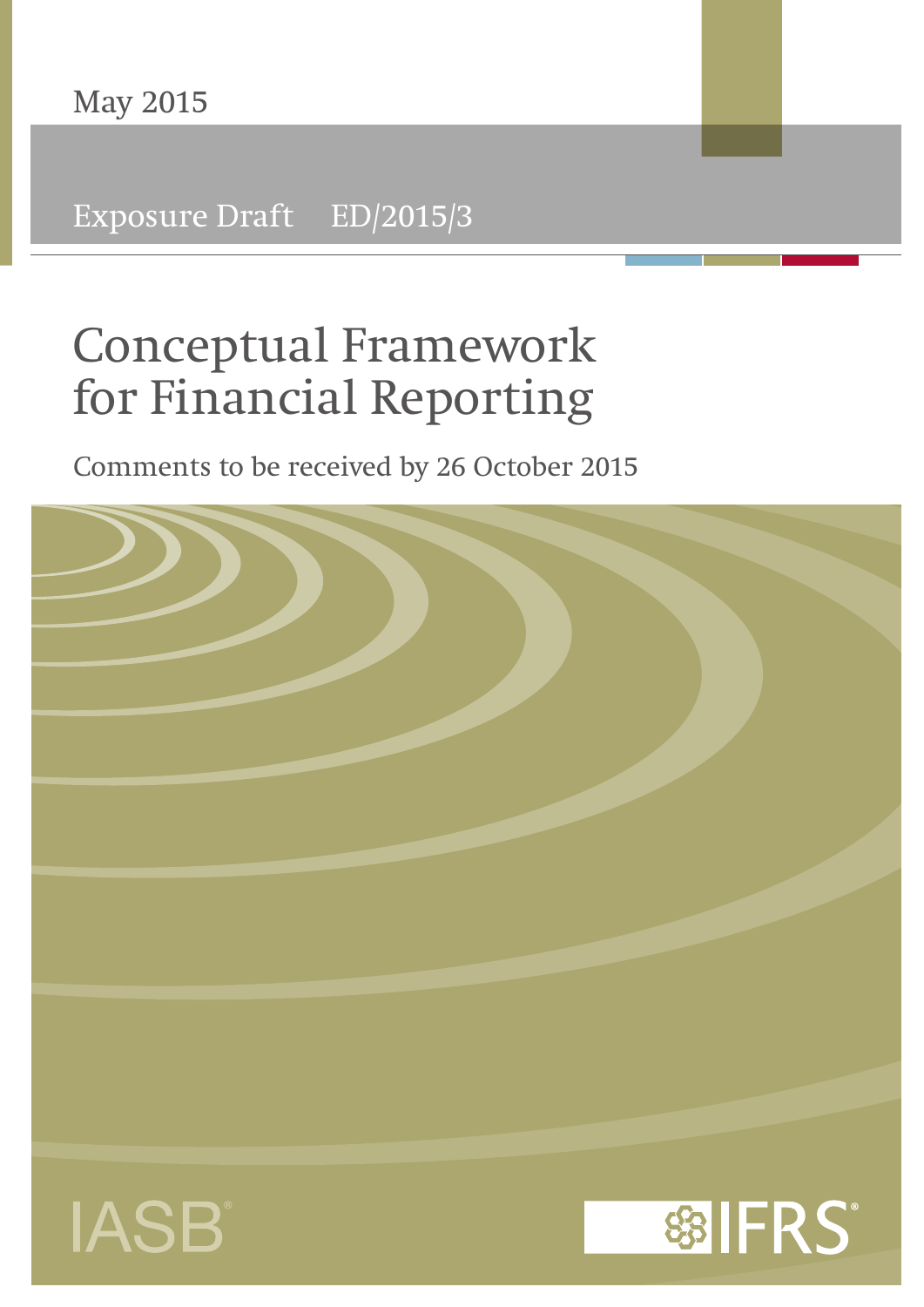# **Exposure Draft Conceptual Framework for Financial Reporting**

*Comments to be received by 26 October 2015*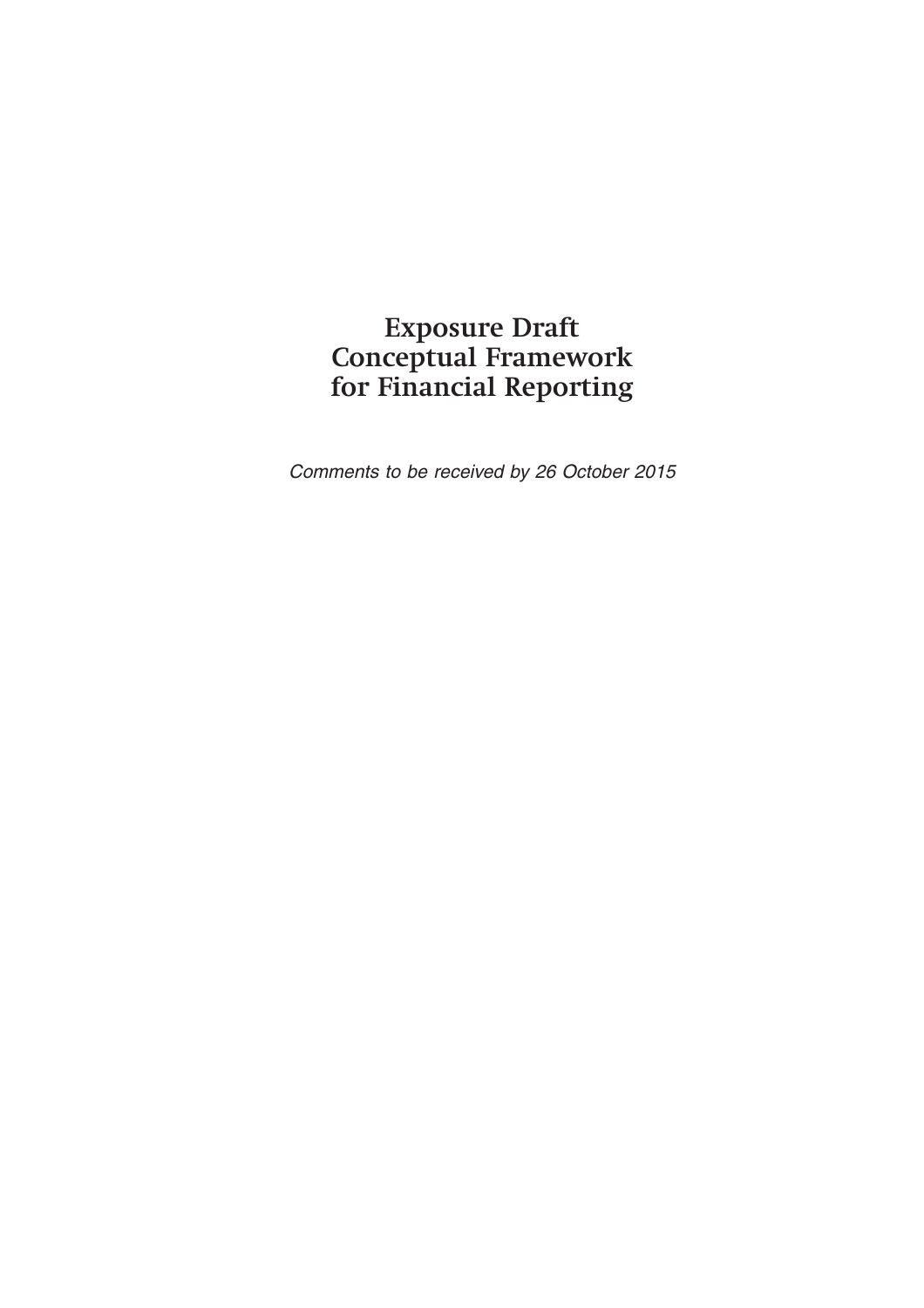Exposure Draft ED/2015/3 *Conceptual Framework for Financial Reporting* is published by the International Accounting Standards Board (IASB) for comment only. The proposals may be modified in the light of the comments received before being issued in final form. Comments need to be received by **26 October 2015** and should be submitted in writing to the address below, by email to commentletters@ifrs.org or electronically using our 'Comment on a proposal' page.

All comments will be on the public record and posted on our website unless the respondent requests confidentiality. Such requests will not normally be granted unless supported by good reason, for example, commercial confidence. Please see our website for details on this and how we use your personal data.

**Disclaimer:** the IASB, the IFRS Foundation, the authors and the publishers do not accept responsibility for any loss caused by acting or refraining from acting in reliance on the material in this publication, whether such loss is caused by negligence or otherwise.

International Financial Reporting Standards (including International Accounting Standards and SIC and IFRIC Interpretations), Exposure Drafts and other IASB and/or IFRS Foundation publications are copyright of the IFRS Foundation.

#### **Copyright © 2015 IFRS Foundation®**

ISBN for this part: 978-1-909704-82-4; ISBN for the set of two parts: 978-1-909704-81-7

**All rights reserved.** Copies of the Exposure Draft may only be made for the purpose of preparing comments to the IASB provided that such copies are for personal or internal use, are not sold or otherwise disseminated, acknowledge the IFRS Foundation's copyright and set out the IASB's address in full.

Except as permitted above no part of this publication may be translated, reprinted, reproduced or used in any form either in whole or in part or by any electronic, mechanical or other means, now known or hereafter invented, including photocopying and recording, or in any information storage and retrieval system, without prior permission in writing from the IFRS Foundation.

The approved text of International Financial Reporting Standards and other IASB publications is that published by the IASB in the English language. Copies may be obtained from the IFRS Foundation. Please address publications and copyright matters to:

IFRS Foundation Publications Department 30 Cannon Street, London EC4M 6XH, United Kingdom Tel: +44 (0)20 7332 2730 Fax: +44 (0)20 7332 2749 Email: publications@ifrs.org Web: www.ifrs.org



The IFRS Foundation logo/the IASB logo/the IFRS for SMEs logo/'Hexagon Device', 'IFRS Foundation', 'IFRS Taxonomy', 'eIFRS', 'IASB', 'IFRS for SMEs', 'IAS', 'IAS', 'IFRIC', 'IFRS', 'IFRSs', 'SIC', 'International Accounting Standards' and 'International Financial Reporting Standards' are Trade Marks of the IFRS Foundation.

Further details of the Trade Marks, including details of countries where the Trade Marks are registered or applied for, are available from the IFRS Foundation on request.

The IFRS Foundation is a not-for-profit corporation under the General Corporation Law of the State of Delaware, USA and operates in England and Wales as an overseas company (Company number: FC023235) with its principal office as above.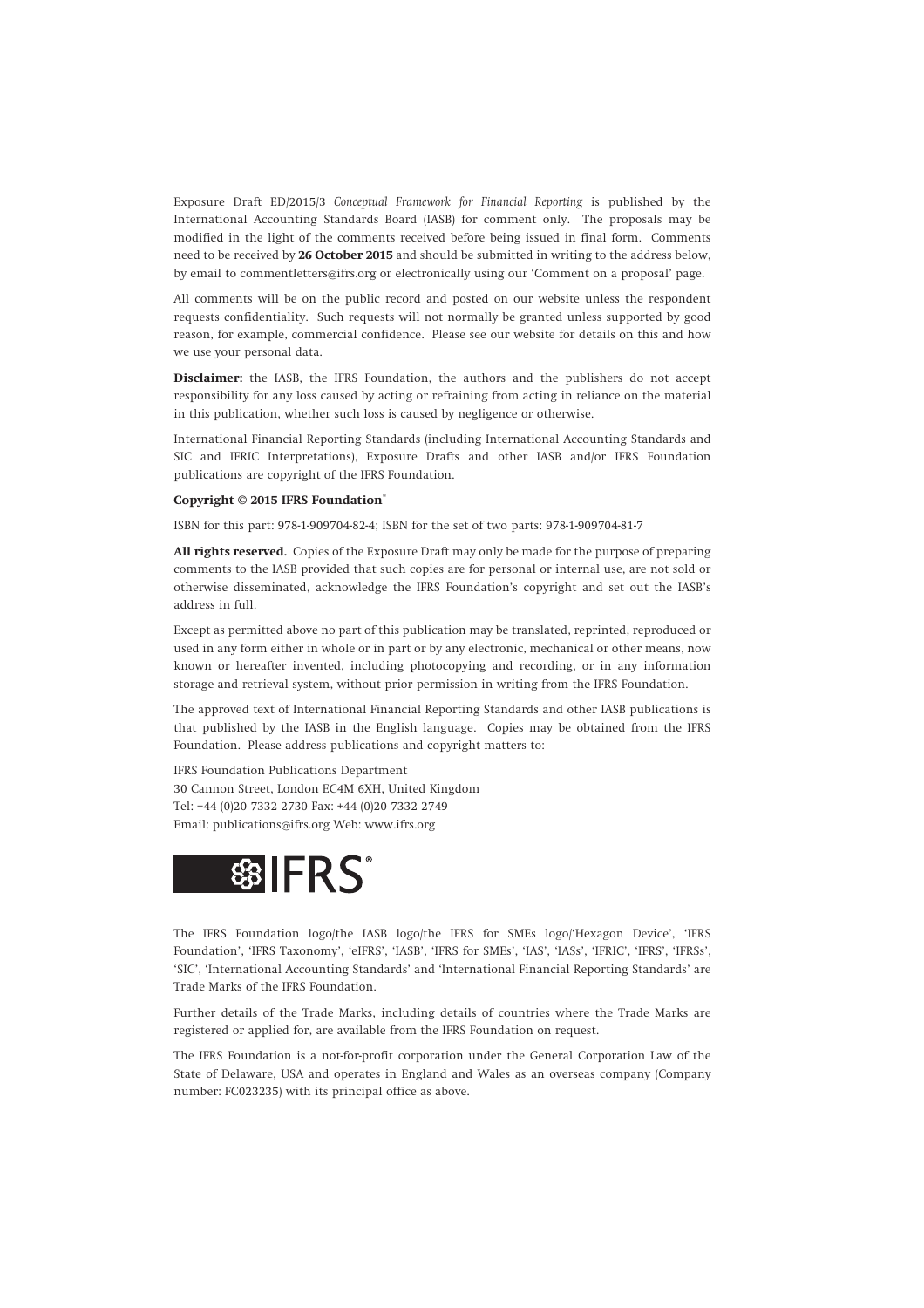## **CONTENTS**

|                                                                                                                                                                                                          | from paragraph       |
|----------------------------------------------------------------------------------------------------------------------------------------------------------------------------------------------------------|----------------------|
| SUMMARY AND INVITATION TO COMMENT                                                                                                                                                                        |                      |
| <b>INTRODUCTION</b>                                                                                                                                                                                      | IN <sub>1</sub>      |
| <b>CHAPTER 1—THE OBJECTIVE OF GENERAL PURPOSE FINANCIAL</b><br><b>REPORTING</b>                                                                                                                          |                      |
| <b>Introduction</b>                                                                                                                                                                                      | 1.1                  |
| Objective, usefulness and limitations of general purpose financial reporting                                                                                                                             | 1.2                  |
| Information about a reporting entity's economic resources, claims against<br>the entity and changes in resources and claims<br>Economic resources and claims<br>Changes in economic resources and claims | 1.12<br>1.13<br>1.15 |
| Financial performance reflected by accrual accounting                                                                                                                                                    | 1.17                 |
| Financial performance reflected by past cash flows                                                                                                                                                       | 1.20                 |
| Changes in economic resources and claims not resulting from financial<br>performance                                                                                                                     | 1.21                 |
| Information about the efficiency and effectiveness of the use of the entity's                                                                                                                            |                      |
| resources                                                                                                                                                                                                | 1.22                 |
| <b>CHAPTER 2-OUALITATIVE CHARACTERISTICS OF USEFUL FINANCIAL</b><br><b>INFORMATION</b>                                                                                                                   |                      |
| <b>Introduction</b>                                                                                                                                                                                      | 2.1                  |
| Qualitative characteristics of useful financial information                                                                                                                                              | 2.4                  |
| Fundamental qualitative characteristics                                                                                                                                                                  | 2.5                  |
| Relevance                                                                                                                                                                                                | 2.6                  |
| <b>Faithful representation</b>                                                                                                                                                                           | 2.14                 |
| Applying the fundamental qualitative characteristics                                                                                                                                                     | 2.20                 |
| Enhancing qualitative characteristics                                                                                                                                                                    | 2.22                 |
| Comparability                                                                                                                                                                                            | 2.23                 |
| Verifiability                                                                                                                                                                                            | 2.29                 |
| <b>Timeliness</b>                                                                                                                                                                                        | 2.32                 |
| Understandability<br>Applying the enhancing qualitative characteristics                                                                                                                                  | 2.33<br>2.36         |
|                                                                                                                                                                                                          |                      |
| The cost constraint on useful financial reporting                                                                                                                                                        | 2.38                 |
| <b>CHAPTER 3—FINANCIAL STATEMENTS AND THE REPORTING ENTITY</b>                                                                                                                                           |                      |
| <b>Introduction</b>                                                                                                                                                                                      | 3.1                  |
| The role of financial statements                                                                                                                                                                         | 3.2                  |
| Going concern assumption                                                                                                                                                                                 | 3.10                 |
| The reporting entity                                                                                                                                                                                     | 3.11                 |
| Boundary of the reporting entity                                                                                                                                                                         | 3.13                 |
| Direct control only                                                                                                                                                                                      | 3.19                 |
| Both direct and indirect control                                                                                                                                                                         | 3.21                 |
| <b>CHAPTER 4-THE ELEMENTS OF FINANCIAL STATEMENTS</b>                                                                                                                                                    |                      |
| <b>Introduction</b>                                                                                                                                                                                      | 4.1                  |

 $3^{\circ}$ <sup>©</sup> IFRS Foundation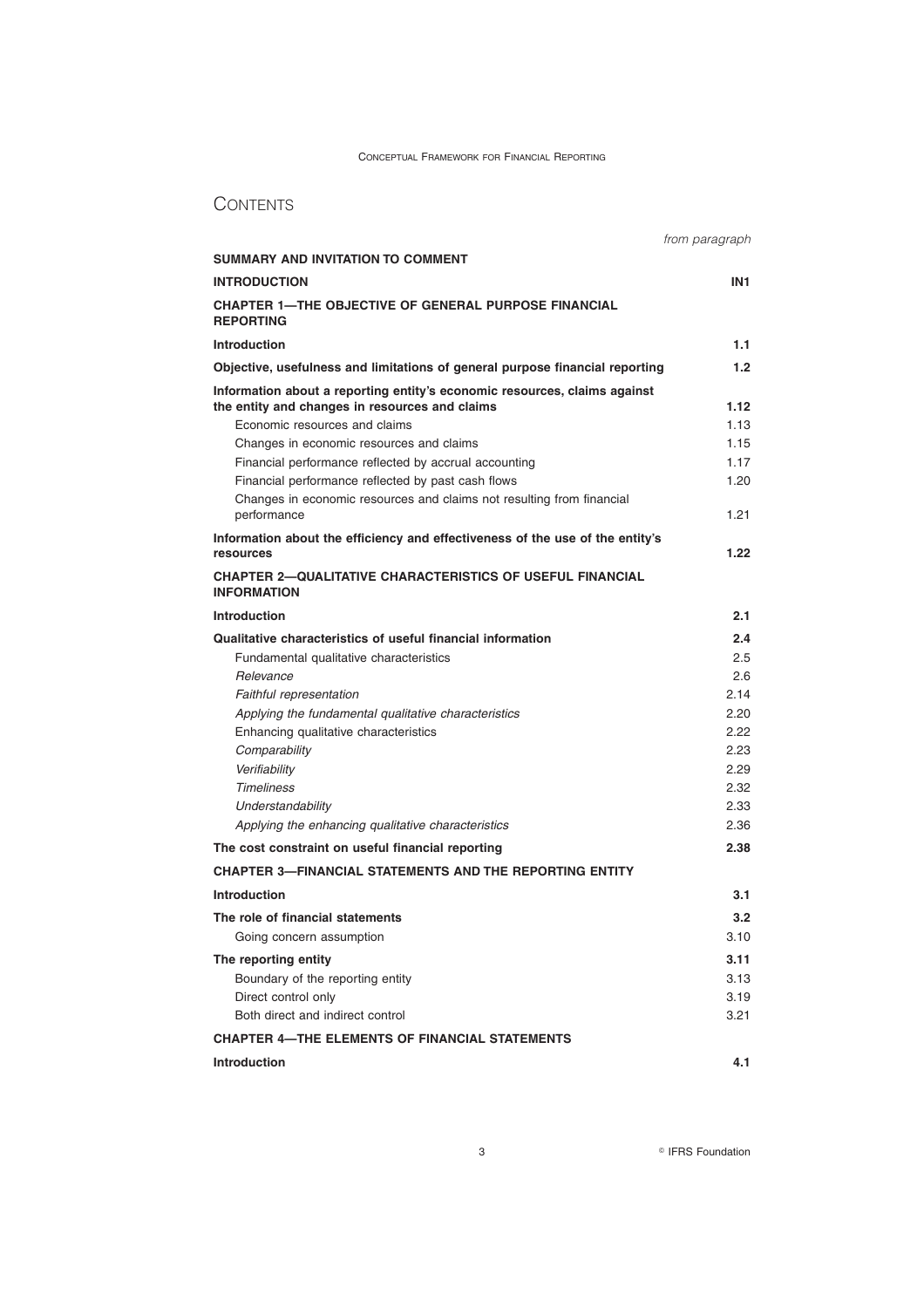| Definition of an asset                                         | 4.5  |
|----------------------------------------------------------------|------|
| Rights                                                         | 4.8  |
| Potential to produce economic benefits                         | 4.13 |
| Control                                                        | 4.17 |
| Definition of a liability                                      | 4.24 |
| Obligation to transfer an economic resource                    | 4.27 |
| Present obligation                                             | 4.31 |
| No practical ability to avoid the transfer                     | 4.32 |
| Past event                                                     | 4.36 |
| <b>Executory contracts</b>                                     | 4.40 |
| <b>Equity</b>                                                  | 4.43 |
| Definitions of income and expenses                             | 4.48 |
| Reporting the substance of contractual rights and obligations  | 4.53 |
| Unit of account                                                | 4.57 |
| <b>CHAPTER 5-RECOGNITION AND DERECOGNITION</b>                 |      |
| <b>Introduction</b>                                            | 5.1  |
| The recognition process                                        | 5.2  |
| <b>Recognition criteria</b>                                    | 5.9  |
| Relevance                                                      | 5.13 |
| Existence uncertainty and separability                         | 5.15 |
| Low probability of a flow of economic benefits                 | 5.17 |
| Measurement uncertainty                                        | 5.20 |
| Faithful representation                                        | 5.22 |
| Cost                                                           | 5.24 |
| <b>Derecognition</b>                                           | 5.25 |
| Modification of contracts                                      | 5.33 |
| <b>CHAPTER 6-MEASUREMENT</b>                                   |      |
| <b>Introduction</b>                                            | 6.1  |
| Measurement bases and the information that they provide        | 6.4  |
| Historical cost                                                | 6.6  |
| Current value                                                  | 6.19 |
| Fair value                                                     | 6.21 |
| Value in use and fulfilment value                              | 6.34 |
| Summary of information provided by different measurement bases | 6.47 |
| Factors to consider when selecting a measurement basis         | 6.48 |
| Relevance                                                      | 6.53 |
| Faithful representation                                        | 6.57 |
| Enhancing qualitative characteristics                          | 6.59 |
| Factors specific to initial measurement                        | 6.64 |
| Exchanges of items of similar values                           | 6.66 |
| Transactions with holders of equity claims                     | 6.69 |
| Exchanges of items of different values                         | 6.70 |
| Internally constructed assets                                  | 6.72 |
| More than one relevant measurement basis                       | 6.74 |
| <b>Measurement of equity</b>                                   | 6.78 |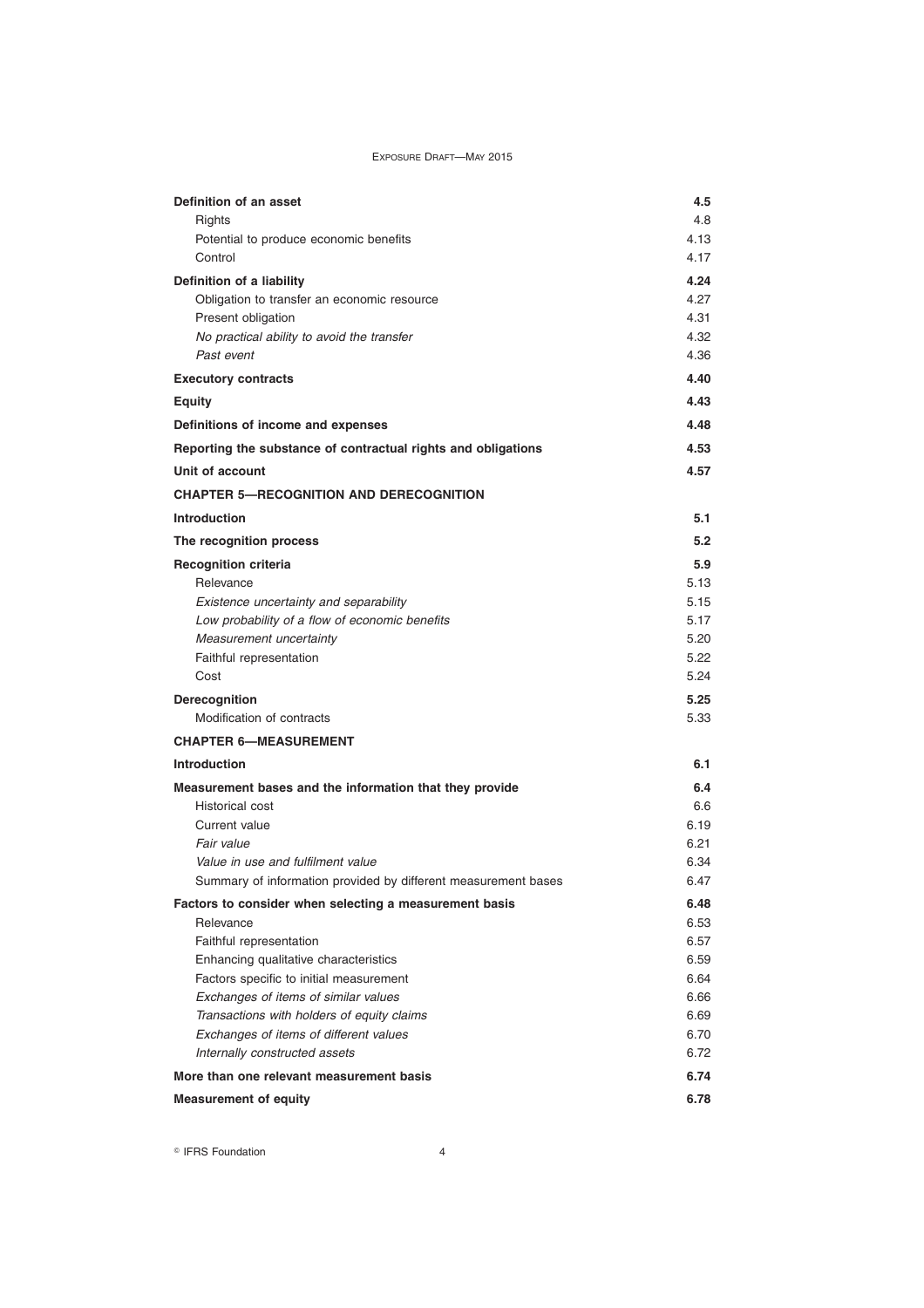| <b>CHAPTER 7-PRESENTATION AND DISCLOSURE</b>                    |      |
|-----------------------------------------------------------------|------|
| <b>Introduction</b>                                             | 7.1  |
| The objective and scope of financial statements                 | 7.2  |
| Presentation and disclosure as communication tools              | 7.8  |
| Classification                                                  | 7.10 |
| Aggregation                                                     | 7.14 |
| Presentation and disclosure objectives and principles           | 7.16 |
| Information about financial performance                         | 7.19 |
| <b>CHAPTER 8-CONCEPTS OF CAPITAL AND CAPITAL MAINTENANCE</b>    |      |
| Concepts of capital                                             | 8.1  |
| Concepts of capital maintenance and the determination of profit | 8.3  |
| Capital maintenance adjustments                                 | 8.10 |
| <b>APPENDICES</b>                                               |      |
| A Cash-flow-based measurement techniques                        |      |
| <b>B</b> Glossary                                               |      |
| <b>APPROVAL BY THE IASB</b>                                     |      |

<sup>©</sup> IFRS Foundation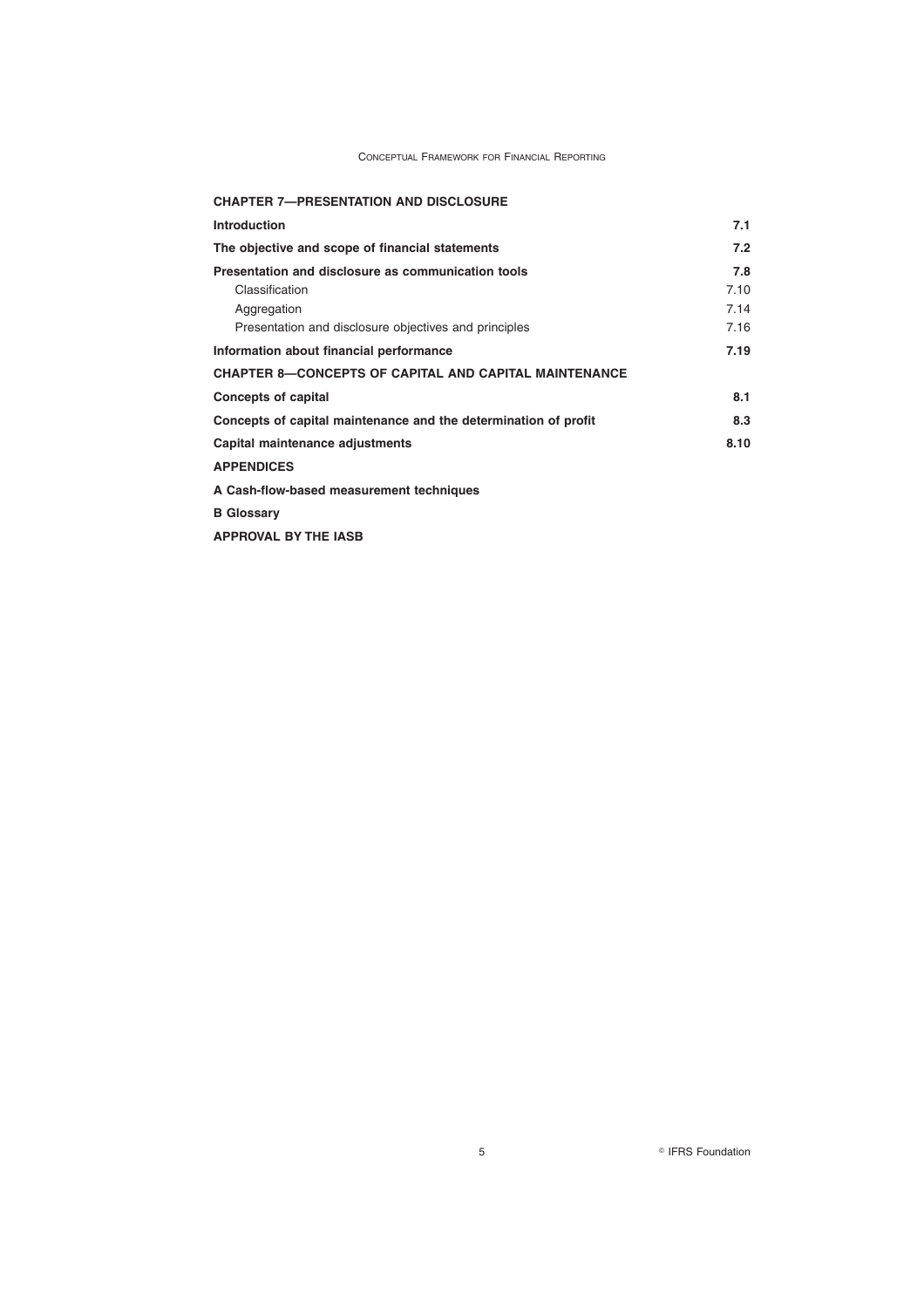## **The [draft]** *Conceptual Framework for Financial Reporting*

## **Summary and invitation to comment**

The *Conceptual Framework for Financial Reporting* (the '*Conceptual Framework*') describes the objective of, and the concepts for, general purpose financial reporting. It is a practical tool that:

- (a) assists the International Accounting Standards Board (IASB) to develop Standards that are based on consistent concepts;
- (b) assists preparers to develop consistent accounting policies when no Standard applies to a particular transaction or event, or when a Standard allows a choice of accounting policy; and
- (c) assists others to understand and interpret the Standards.

The IASB's existing *Conceptual Framework* was developed by its predecessor body, the International Accounting Standards Committee, in 1989. The material on the objective of financial reporting and on the qualitative characteristics of financial information was revised by the IASB in 2010 as the result of a joint project with the US national standard-setter, the Financial Accounting Standards Board (FASB). This Exposure Draft sets out the proposals for a revised *Conceptual Framework*. It has been developed in the light of responses received on the Discussion Paper *A Review of the Conceptual Framework for Financial Reporting* (the 'Discussion Paper'), which was published in July 2013.

The reasons for the proposals in this Exposure Draft are summarised in the Basis for Conclusions that accompanies this Exposure Draft.

## **Why is the IASB revising the** *Conceptual Framework***?**

Although the existing *Conceptual Framework* has helped the IASB when developing International Financial Reporting Standards (IFRS):

- (a) some important areas are not covered;
- (b) the guidance in some areas is unclear; and
- (c) some aspects of the existing *Conceptual Framework* are out of date.

Consequently, in 2004 the IASB and the FASB initiated a joint project to revise their *Conceptual Frameworks*. However, in 2010 they suspended work on that project in order to concentrate on other projects.

In 2011 the IASB carried out a public consultation on its agenda. Most respondents to that consultation identified the *Conceptual Framework* as a priority project for the IASB. Consequently, the IASB restarted its *Conceptual Framework* project in 2012.<sup>1</sup>

The objective of the project is to improve financial reporting by providing a more complete, clear and updated set of concepts. Thus, this Exposure Draft:

**C** IFRS Foundation 6

<sup>1</sup> The work since the restarting of the project in 2012 has not been conducted jointly with the FASB.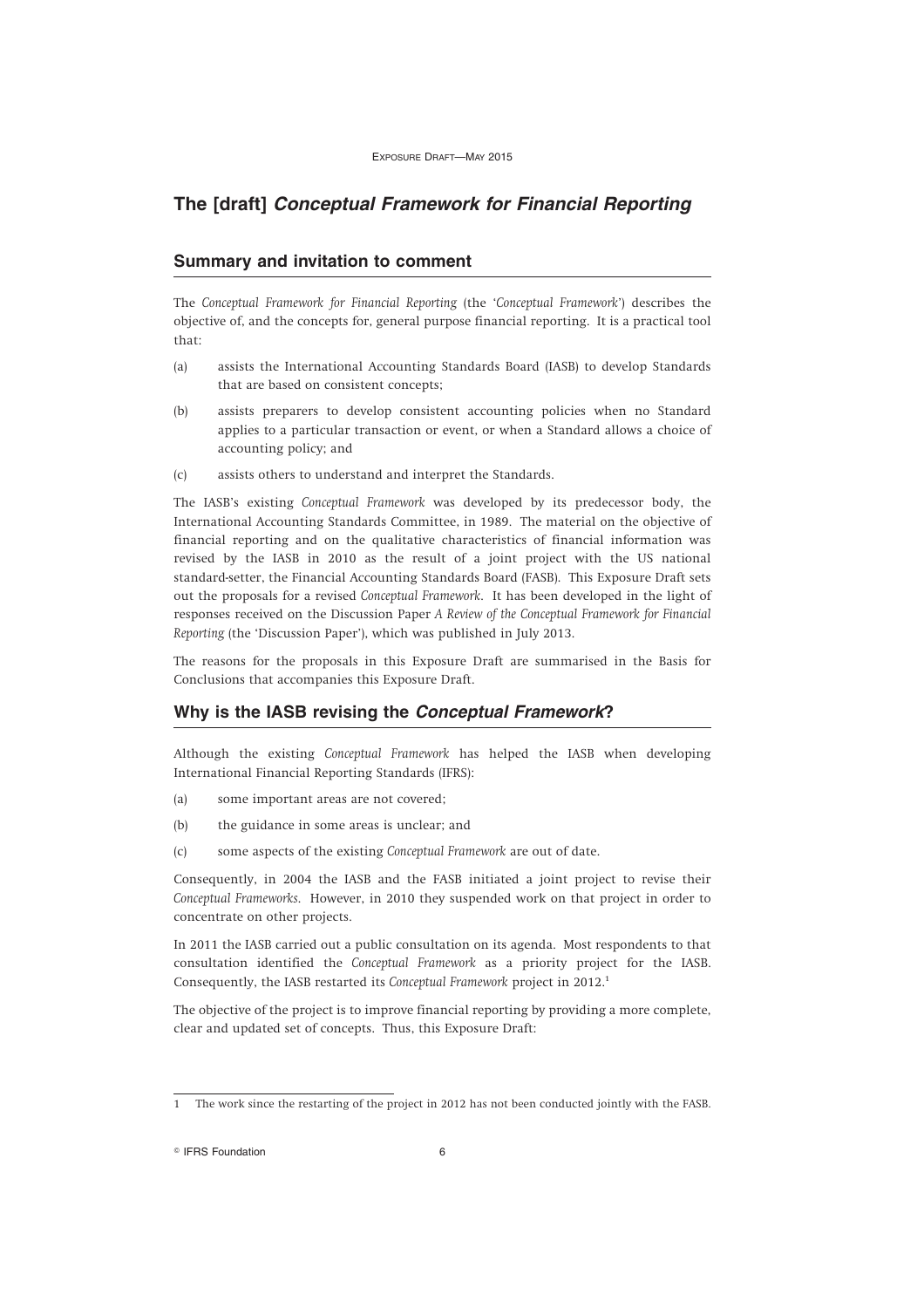- (a) is more complete than the existing *Conceptual Framework* because it addresses the following areas that are either not covered, or not covered in enough detail, in the existing *Conceptual Framework*:
	- (i) measurement;
	- (ii) financial performance (including the use of other comprehensive income);
	- (iii) presentation and disclosure;
	- (iv) derecognition; and
	- (v) the reporting entity.
- (b) clarifies some aspects of the existing *Conceptual Framework*. For example, this Exposure Draft:
	- (i) clarifies that the information needed to meet the objective of financial reporting includes information that can be used to help assess management's stewardship of the entity's resources;
	- (ii) explains the roles of prudence and substance over form in financial reporting;
	- (iii) clarifies that a high level of measurement uncertainty can make financial information less relevant;
	- (iv) clarifies that important decisions on, for example, recognition and measurement, are driven by considering the nature of the resulting information about both financial performance and financial position; and
	- (v) provides clearer definitions of assets and liabilities, and more extensive guidance to support those definitions.
- (c) updates the parts of the existing *Conceptual Framework* that are out of date. For example, this Exposure Draft clarifies the role of probability in the definitions of assets and liabilities.

## **Approach to, and scope of, the project**

The IASB aims to make significant improvements to the *Conceptual Framework* without delay and expects to complete the revisions to the *Conceptual Framework* in 2016. To achieve this, the IASB is building on the existing *Conceptual Framework*—updating it, improving it and filling in gaps instead of fundamentally reconsidering all aspects of the *Conceptual Framework*.

## **Who will be affected by a revised** *Conceptual Framework***?**

#### **Immediate effects**

The *Conceptual Framewor*k is not a Standard and does not override specific Standards. Hence, the proposed changes to the *Conceptual Framework* will not have an immediate effect on the financial statements of most reporting entities. However, entities could be affected by the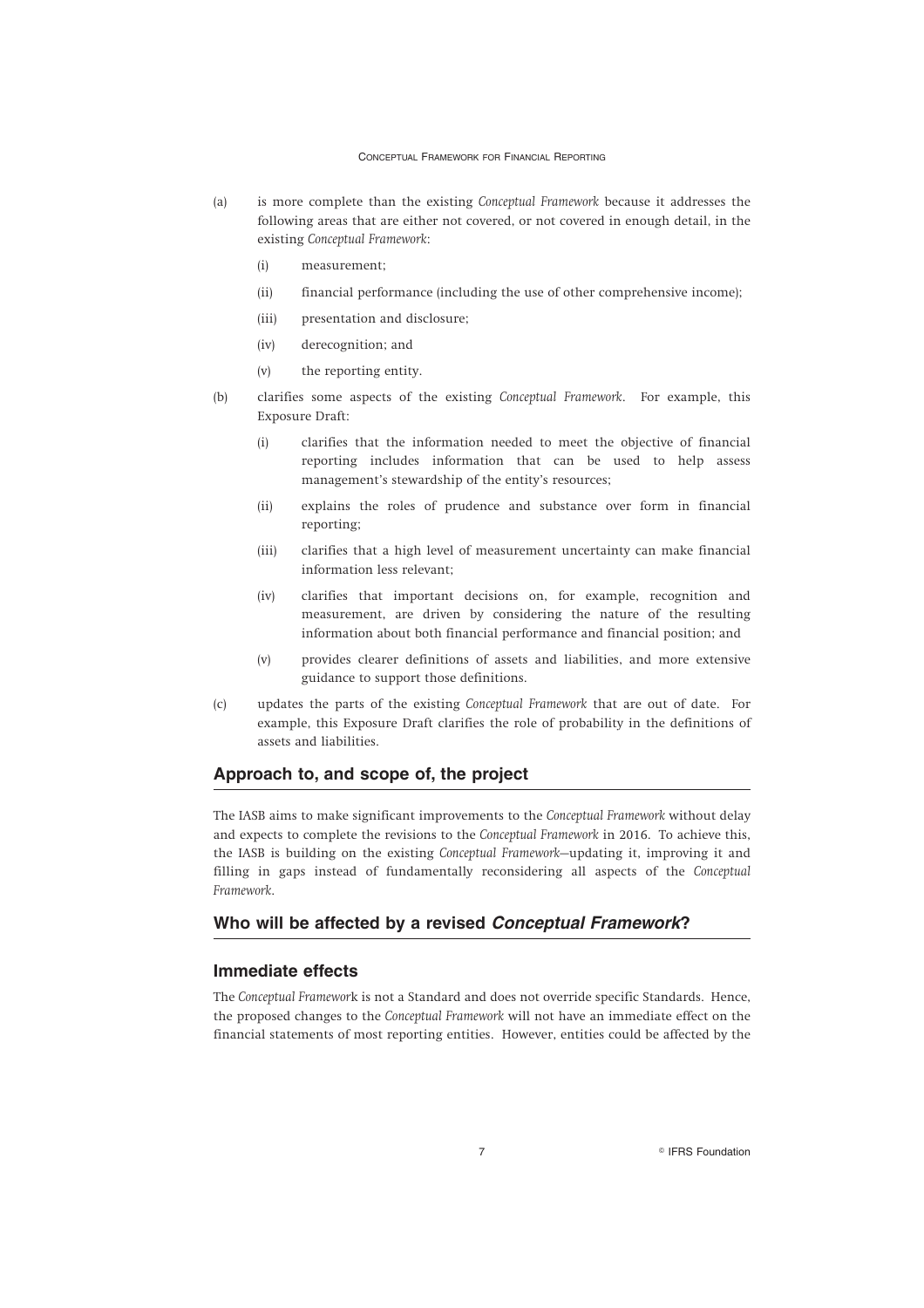changes if they need to use the *Conceptual Framework* to develop or select accounting policies when no Standard specifically applies to a transaction.<sup>2</sup>

The IASB proposes, in a separate Exposure Draft *Updating References to the Conceptual Framework*, to update references to the *Conceptual Framework* in Standards. The IASB proposes to set a transition period of approximately 18 months for that amendment. That would allow preparers time to identify, understand and adjust to possible implications of the revised *Conceptual Framework* when they are using it to develop or select an accounting policy.

## **Future effects**

A more complete, clear and updated set of concepts will help the IASB to develop Standards that better meet the needs of investors, creditors and other lenders.

Because the *Conceptual Framework* will guide the IASB when it develops Standards, it will affect financial statements when entities implement new or revised Standards based on the revised *Conceptual Framework*.

However, the IASB will not automatically change existing Standards as a result of the changes to the *Conceptual Framework*. If an existing Standard works well in practice, the IASB will not propose an amendment to that Standard simply because of an inconsistency with the revised *Conceptual Framework*. Any decision to amend an existing Standard would require the IASB to go through its normal due process for adding a project to its agenda and developing an Exposure Draft and an amendment to that Standard.

## **What are the next steps in the project?**

The IASB will consider the comments received on this Exposure Draft (from both the comment letters received and other consultations) when developing the revised *Conceptual Framework*. The IASB aims to finalise the revised *Conceptual Framework* in 2016.

#### **Invitation to comment**

The IASB invites comments on the proposals in this Exposure Draft, particularly on the questions set out below. Comments are most helpful if they:

- (a) comment on the questions as stated;
- (b) indicate the specific paragraphs or group of paragraphs to which they relate;
- (c) contain a clear rationale; and
- (d) describe any alternative that the IASB should consider, if applicable.

Respondents need not comment on all of the questions and are encouraged to comment on any additional matters. However, the IASB is not requesting comments on all parts of Chapters 1 and 2, on how to distinguish liabilities from equity claims (see Chapter 4) or on Chapter 8.

**Communist Execution 8 and Series 3 and Series 8 and Series 8 and Series 8 and Series 8 and Series 8 and Series 8 and Series 8 and Series 8 and Series 8 and Series 8 and Series 8 and Series 8 and Series 8 and Series 8 and** 

<sup>2</sup> If no Standard specifically applies to a transaction, paragraph 11 of IAS 8 *Accounting Policies, Changes in Accounting Estimates and Errors* requires entities to consider the *Conceptual Framework* in developing and applying an accounting policy for that transaction. IAS 1 *Presentation of Financial Statements* requires entities to produce financial statements that provide a fair presentation of the entity's financial position, financial performance and cash flows.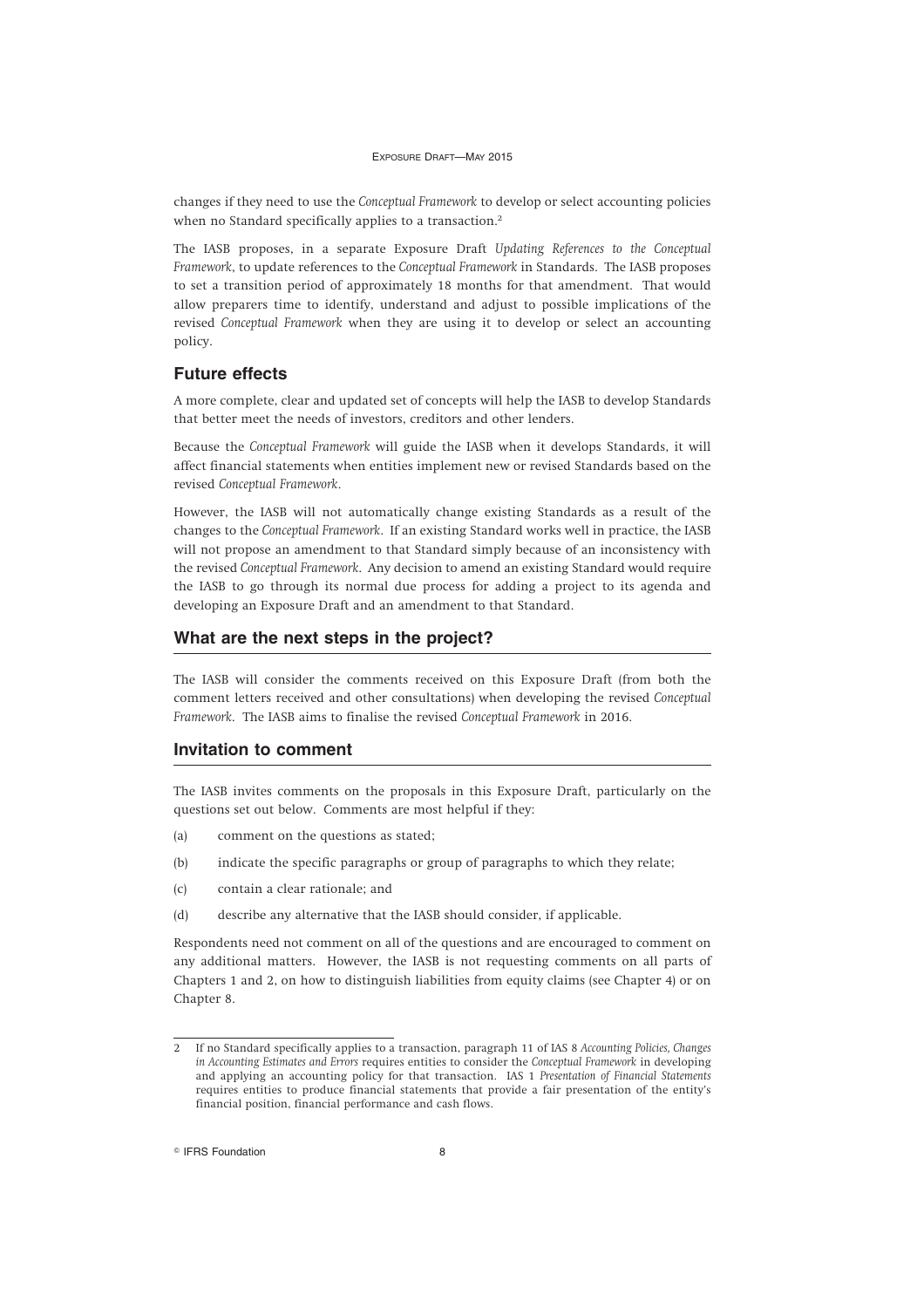The IASB will consider all comments received in writing by **26 October 2015**. The comment period for this Exposure Draft is the same as for the Exposure Draft *Updating References to the Conceptual Framework*. The IASB welcomes all comments, regardless of whether respondents submit comments on both Exposure Drafts or on only one of them.

## **Chapters 1 and 2—The objective of general purpose financial reporting and the qualitative characteristics of useful financial information**

In 2010, as part of a joint project with the FASB, the IASB issued two chapters of a revised *Conceptual Framework*. These chapters deal with the objective of general purpose financial reporting and the qualitative characteristics of useful financial information.

When the IASB restarted work on the *Conceptual Framework* project in 2012, it decided not to fundamentally reconsider these chapters. However, many respondents to the Discussion Paper stated that the IASB should reconsider one or more aspects of these chapters. In response to these comments, the IASB now proposes:

- (a) to give more prominence, within the discussion of the objective of financial reporting, to the importance of providing information needed to assess management's stewardship of the entity's resources (see paragraphs 1.3–1.4, 1.13–1.16, 1.18, 1.20, 1.22–1.23 and BC1.6–BC1.10);
- (b) to reintroduce an explicit reference to the notion of prudence (described as caution when making judgements under conditions of uncertainty) and state that prudence is important for achieving neutrality (see paragraphs 2.18 and BC2.1–BC2.17); and
- (c) to state explicitly that a faithful representation represents the substance of an economic phenomenon instead of merely representing its legal form (see paragraphs 2.14 and BC2.18–BC2.20).

Some respondents to the Discussion Paper raised concerns that, since 2010, the *Conceptual Framework* has no longer identified reliability as a qualitative characteristic of useful financial information. Their main concern seems to be that measurement uncertainty makes financial information less useful. In response, the IASB proposes to clarify that measurement uncertainty is one factor that can make financial information less relevant. Hence, there is a trade-off between the level of measurement uncertainty and other factors that make information relevant (see paragraphs 2.12–2.13 and BC2.24(c)). Other aspects of reliability, as it was described in the pre-2010 *Conceptual Framework*, are very similar to aspects of the qualitative characteristic of faithful representation, as described in the existing *Conceptual Framework* and in the Exposure Draft. The IASB thinks that the term 'faithful representation' describes those aspects better than the term 'reliability'.

To help respondents provide comments, the proposed changes to these two chapters are shown in mark-up. The IASB is not requesting comments on other aspects of these chapters and does not expect to make substantive changes to the other aspects of these chapters.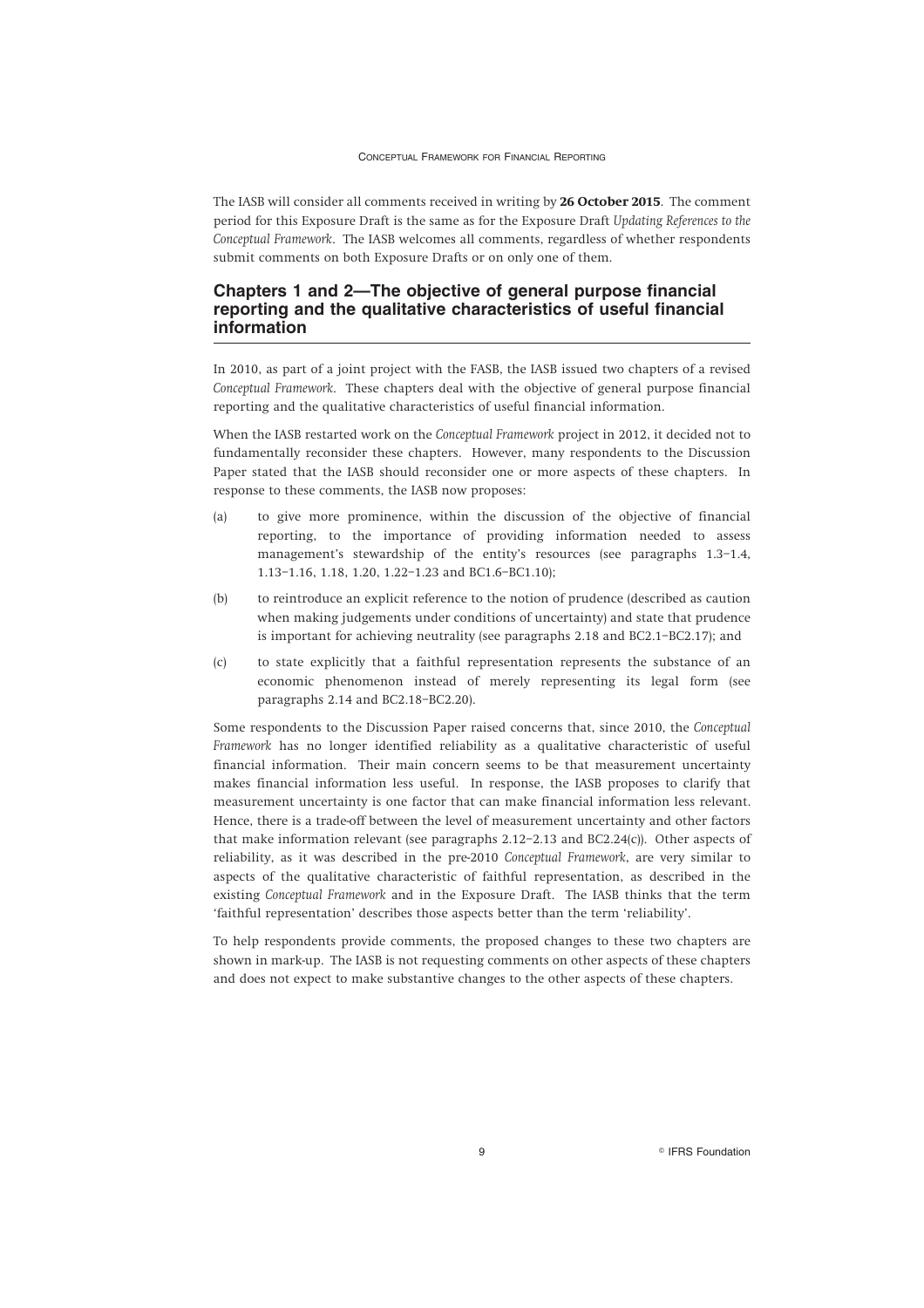| Question 1-Proposed changes to Chapters 1 and 2 |                                                                                                                                                                                                                                                 |
|-------------------------------------------------|-------------------------------------------------------------------------------------------------------------------------------------------------------------------------------------------------------------------------------------------------|
|                                                 | Do you support the proposals:                                                                                                                                                                                                                   |
| (a)                                             | to give more prominence, within the objective of financial reporting, to the<br>importance of providing information needed to assess management's<br>stewardship of the entity's resources;                                                     |
| (b)                                             | to reintroduce an explicit reference to the notion of prudence (described as<br>caution when making judgements under conditions of uncertainty) and to state<br>that prudence is important in achieving neutrality;                             |
| (c)                                             | to state explicitly that a faithful representation represents the substance of an<br>economic phenomenon instead of merely representing its legal form;                                                                                         |
| (d)                                             | to clarify that measurement uncertainty is one factor that can make financial<br>information less relevant, and that there is a trade-off between the level of<br>measurement uncertainty and other factors that make information relevant; and |
| (e)                                             | to continue to identify relevance and faithful representation as the two<br>fundamental qualitative characteristics of useful financial information?                                                                                            |
|                                                 | Why or why not?                                                                                                                                                                                                                                 |

## **Chapter 3—Financial statements and the reporting entity**

Chapter 3 discusses:

- (a) the role of financial statements; and
- (b) the reporting entity.

#### **The role of financial statements**

The Exposure Draft describes the role of financial statements. Among other things, it:

- (a) states that financial statements are prepared from the perspective of the entity as a whole, instead of from the perspective of any particular group of investors, lenders or other creditors (see paragraphs 3.9 and BC3.3); and
- (b) sets out the going concern assumption, which has been brought forward largely unchanged from the existing *Conceptual Framework* (see paragraphs 3.10 and BC3.4).

## **Description and boundary of a reporting entity**

Paragraphs 3.11–3.12 and BC3.5–BC3.9 discuss reporting entities. A reporting entity is described as an entity that chooses, or is required, to prepare general purpose financial statements.

Paragraphs 3.13–3.25 and BC3.10–BC3.17 discuss the boundary of a reporting entity. These paragraphs state that when one entity (the parent) has control over another entity (the subsidiary), the boundary of the reporting entity can be determined by either direct control only (leading to unconsolidated financial statements) or by direct and indirect control (leading to consolidated financial statements).

**Communist Execution** 10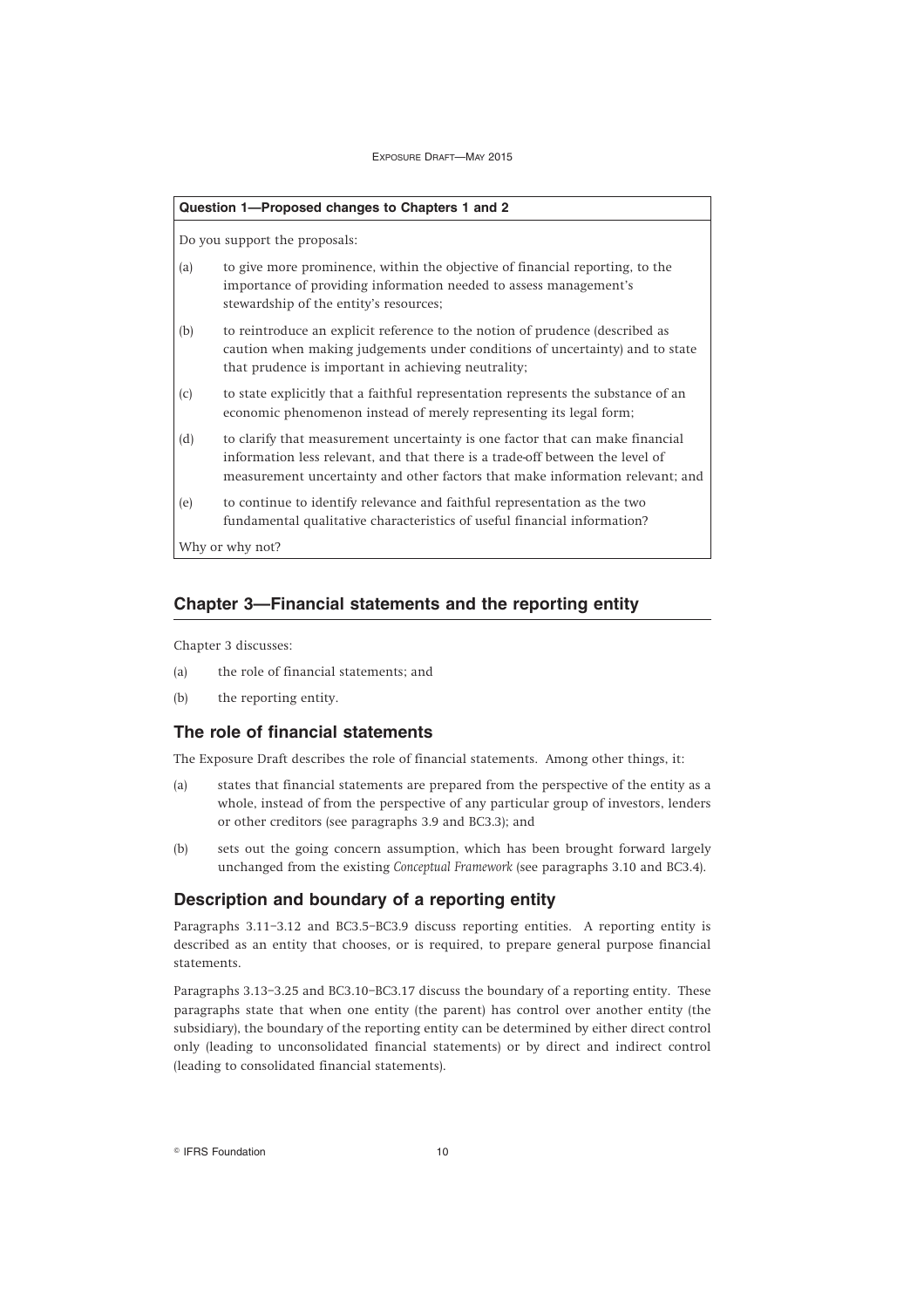The IASB thinks that, in general, consolidated financial statements are more likely to provide useful information to users of financial statements than unconsolidated financial statements.

Unconsolidated financial statements may also provide useful information. The IASB is of the view that if an entity chooses, or is required, to prepare unconsolidated financial statements, it would need to disclose how users may obtain the consolidated financial statements.

A reporting entity does not have to be a legal entity. If a reporting entity is not a legal entity, the boundary of the reporting entity needs to be set in such a way that the financial statements:

- (a) provide the relevant financial information needed by those existing and potential investors, lenders and other creditors who rely on the financial statements; and
- (b) faithfully represent the economic activities of the entity.

| Question 2—Description and boundary of a reporting entity |                                                                                |
|-----------------------------------------------------------|--------------------------------------------------------------------------------|
|                                                           | Do you agree with:                                                             |
| (a)                                                       | the proposed description of a reporting entity in paragraphs $3.11-3.12$ ; and |
| (b)                                                       | the discussion of the boundary of a reporting entity in paragraphs 3.13–3.25?  |
| Why or why not?                                           |                                                                                |

## **Chapter 4—The elements of financial statements**

Chapter 4 discusses the definitions of the elements of financial statements (for example, assets, liabilities, equity, income and expenses).

## **Definitions of elements**

The IASB proposes to define the elements of the financial statements as follows:

| Asset<br>(paragraphs $4.5 - 4.23$ and BC4.23-BC4.44)                             | An asset is a present economic resource<br>controlled by the entity as a result of past<br>events.                   |
|----------------------------------------------------------------------------------|----------------------------------------------------------------------------------------------------------------------|
|                                                                                  | An economic resource is a right that has<br>the potential to produce economic benefits.                              |
| Liability<br>(paragraphs $4.24 - 4.39$ , BC $4.4 - BC4.22$ and<br>BC4.45-BC4.81) | A liability is a present obligation of the<br>entity to transfer an economic resource as<br>a result of past events. |
| Equity<br>(paragraphs 4.43-4.47 and BC4.93-BC4.103)                              | Equity is the residual interest in the assets<br>of the entity after deducting all its<br>liabilities.               |

*continued...*

<sup>©</sup> IFRS Foundation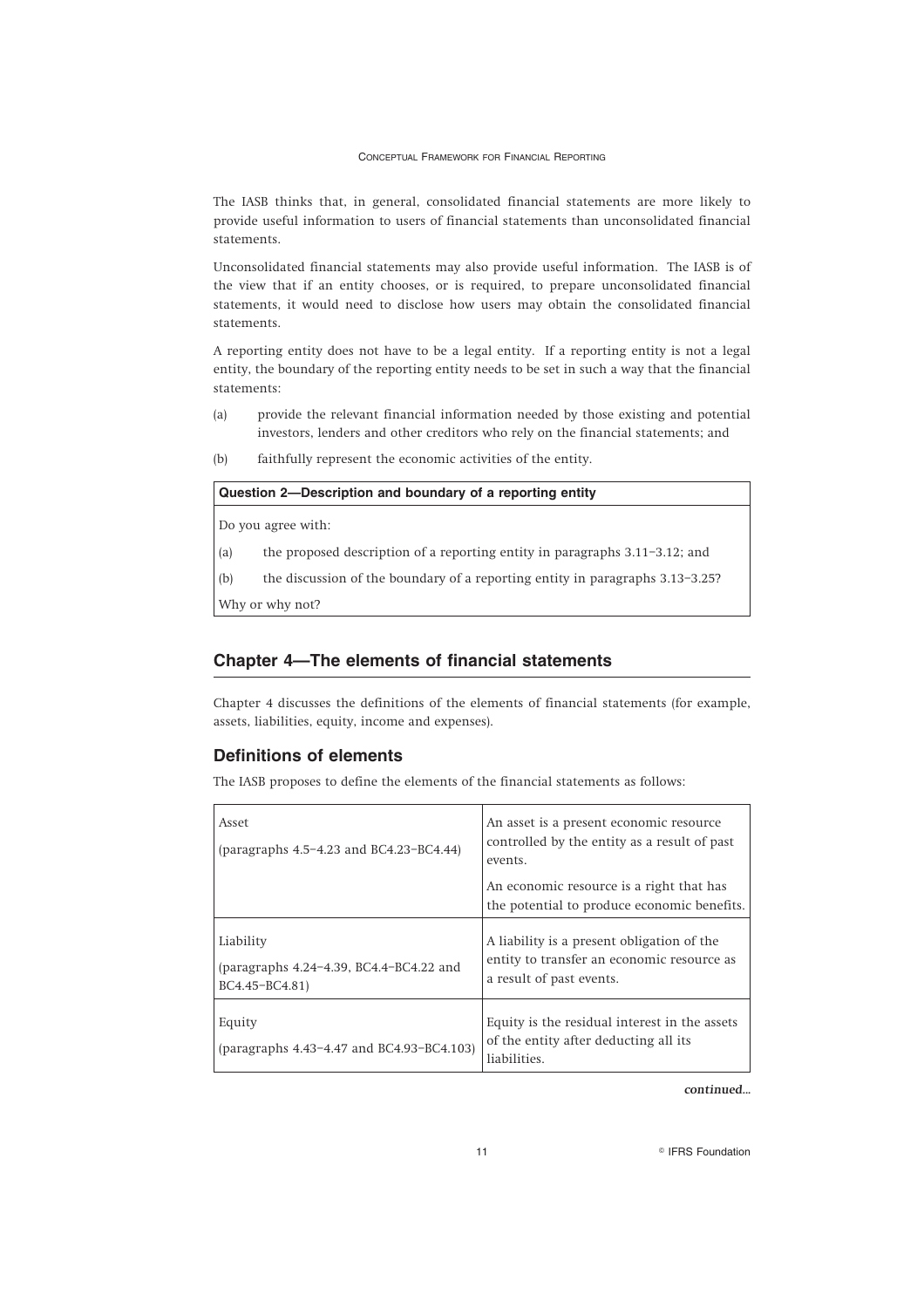| continued |  |
|-----------|--|
|           |  |

| Income<br>(paragraphs $4.48 - 4.52$ , BC4.2-BC4.3 and<br>BC4.104-BC4.105) | Income is increases in assets or decreases<br>in liabilities that result in increases in<br>equity, other than those relating to<br>contributions from holders of equity<br>claims.  |
|---------------------------------------------------------------------------|--------------------------------------------------------------------------------------------------------------------------------------------------------------------------------------|
| Expenses<br>(paragraphs 4.48-4.52, BC4.2-BC4.3 and<br>BC4.104-BC4.105)    | Expenses are decreases in assets or<br>increases in liabilities that result in<br>decreases in equity, other than those<br>relating to distributions to holders of<br>equity claims. |

This Exposure Draft continues to define income and expenses in terms of changes in assets and liabilities, but emphasises in various places that important decisions on, for example, recognition and measurement, are driven by considering the nature of the resulting information about both financial performance and financial position. The IASB explains the reasons for this in paragraph BC4.3.

The IASB is not proposing now to change the definitions of liabilities and equity to address the problems that arise in classifying instruments with characteristics of both liabilities and equity. It is exploring those problems in its Financial Instruments with the Characteristics of Equity research project. That project will help the IASB to decide, in due course, whether it should add a project on amending Standards, the *Conceptual Framework* or both to its active agenda. The IASB expects that any such project would not lead to changes in the Exposure Draft's proposals for identifying whether the reporting entity has a present obligation to transfer an economic resource. Those proposals are not designed to address problems in distinguishing between liabilities and equity.

#### **Question 3—Definitions of elements**

Do you agree with the proposed definitions of elements (excluding issues relating to the distinction between liabilities and equity):

- (a) an asset, and the related definition of an economic resource;
- (b) a liability;
- (c) equity;
- (d) income; and
- (e) expenses?

Why or why not? If you disagree with the proposed definitions, what alternative definitions do you suggest and why?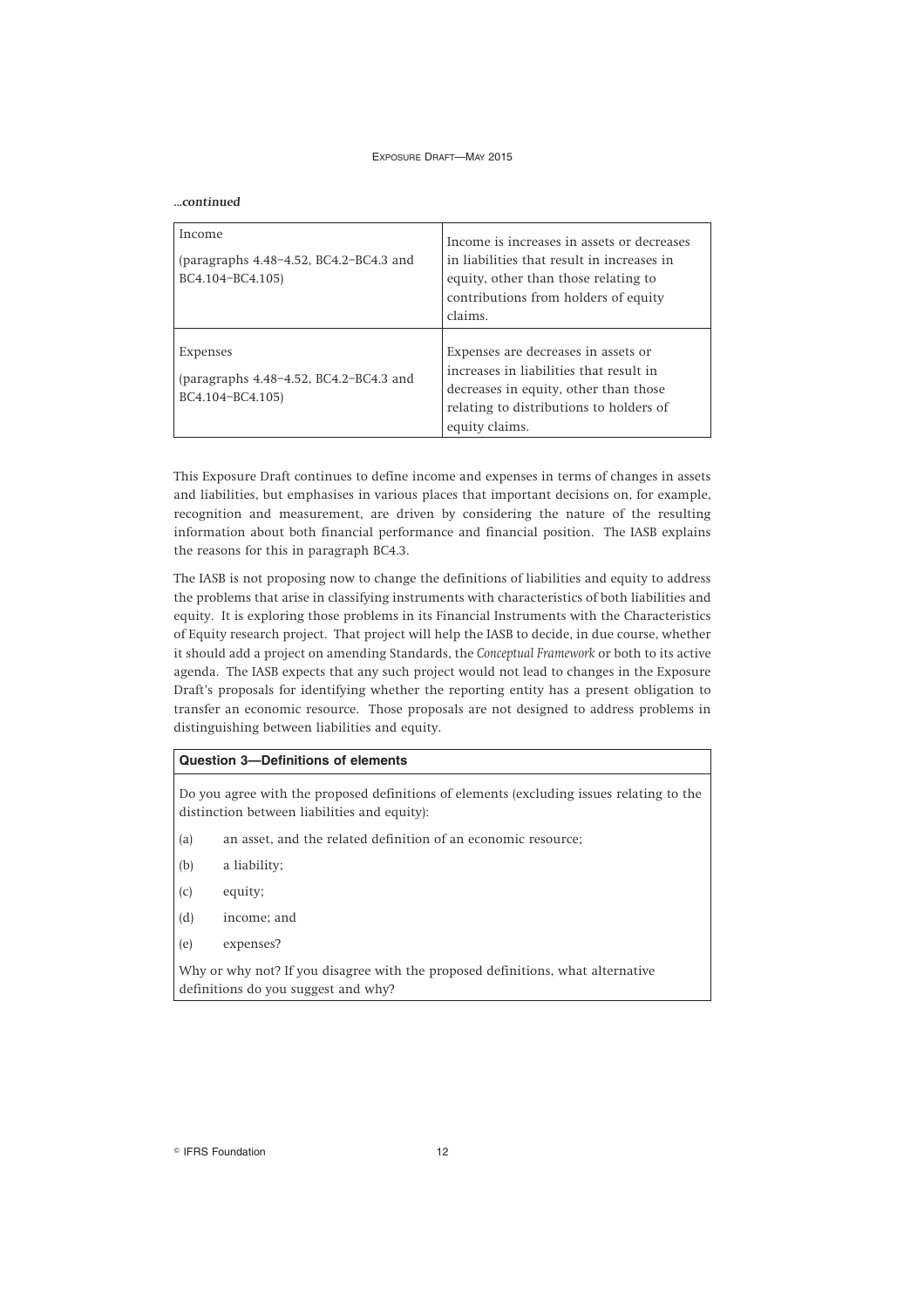### **Present obligation**

The definition of a liability refers to a 'present obligation'. Paragraphs 4.31–4.39 propose guidance on that term (see also paragraphs BC4.48–BC4.81). Paragraph 4.31 proposes that an entity has a present obligation to transfer an economic resource if both:

- (a) the entity has no practical ability to avoid the transfer; and
- (b) the obligation has arisen from past events; in other words, the entity has received the economic benefits, or conducted the activities, that establish the extent of its obligation.

#### **Question 4—Present obligation**

Do you agree with the proposed description of a present obligation and the proposed guidance to support that description? Why or why not?

#### **Other guidance on the elements**

The Exposure Draft provides other guidance on the definitions of the elements (see paragraphs 4.8–4.10, 4.43–4.52, BC4.23–BC4.44 and BC4.93–BC4.110), on executory contracts (see paragraphs 4.40–4.42 and BC4.82–BC4.92), on reporting the substance of contractual rights and contractual obligations (see paragraphs 4.53–4.56 and BC4.111) and on the unit of account (see paragraphs 4.57–4.63 and BC4.112–BC4.116).

#### **Question 5—Other guidance on the elements**

Do you have any comments on the proposed guidance?

Do you believe that additional guidance is needed? If so, please specify what that guidance should include.

#### **Chapter 5—Recognition and derecognition**

Chapter 5 discusses recognition and derecognition.

#### **Recognition criteria**

Paragraphs 5.9–5.24 and BC5.5–BC5.48 discuss recognition criteria. Paragraph 5.9 proposes that assets and liabilities (and any related income, expenses or changes in equity) should be recognised if such recognition provides users of financial statements with:

- (a) relevant information about the asset or the liability and about any income, expenses or changes in equity;
- (b) a faithful representation of the asset or the liability and of any income, expenses or changes in equity; and
- (c) information that results in the benefits exceeding the cost of providing that information.

The supporting discussion identifies circumstances in which those criteria may not be met, including some cases in which: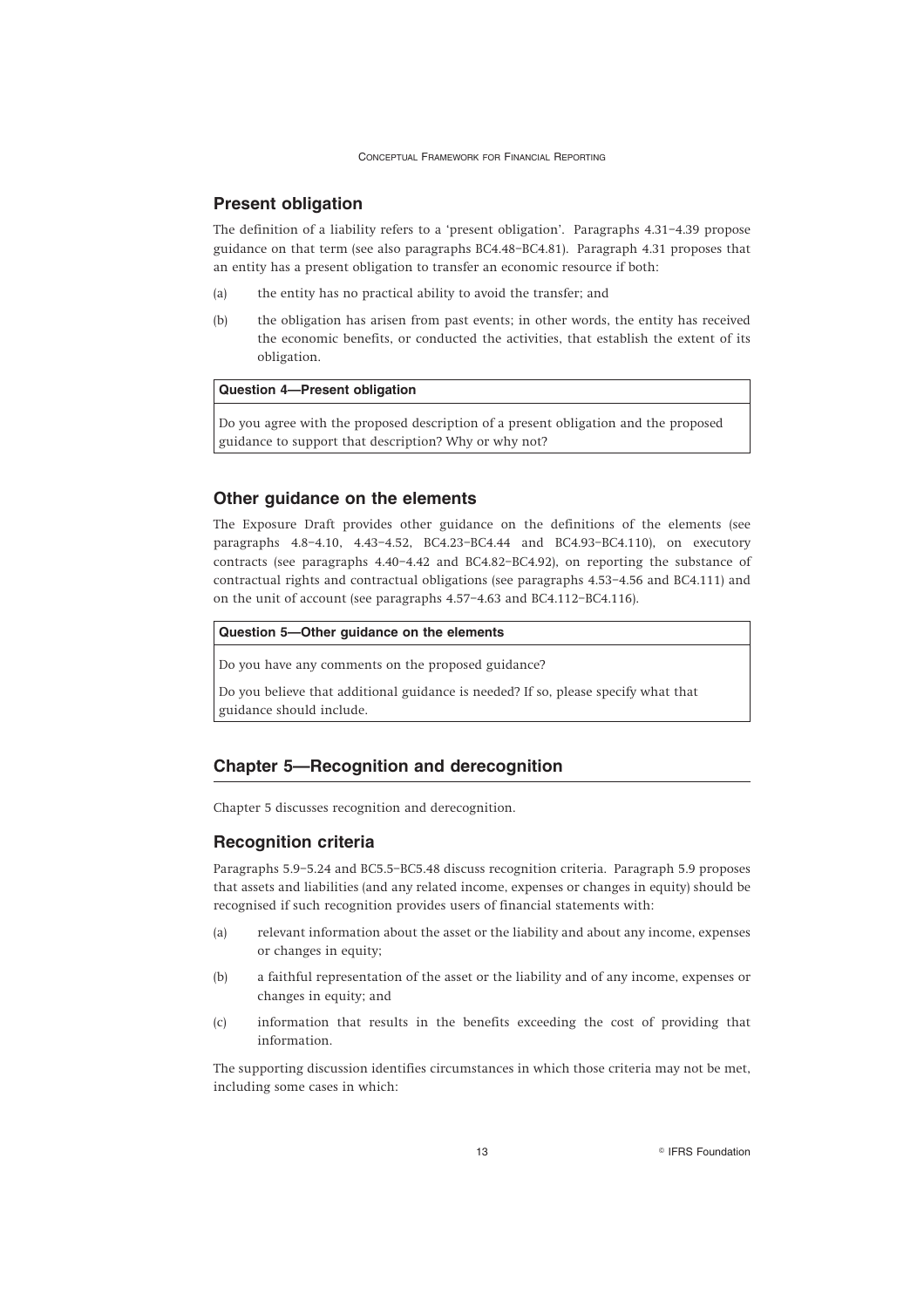- (a) it is uncertain whether an asset exists, or is separable from goodwill, or whether a liability exists;
- (b) there is only a low probability that an inflow or outflow of economic benefits will result; and
- (c) a measurement of an asset or a liability is available (or can be obtained) but the level of measurement uncertainty is so high that the resulting information has little relevance and no other relevant measure is available (or can be obtained).

#### **Question 6—Recognition criteria**

Do you agree with the proposed approach to recognition? Why or why not? If you do not agree, what changes do you suggest and why?

## **Derecognition**

Paragraphs 5.25–5.36 and BC5.49–BC5.59 discuss derecognition. They propose that accounting requirements for derecognition should aim to represent faithfully both:

- (a) the assets and liabilities (if any) retained after the transaction or other event that led to the derecognition; and
- (b) the change in the entity's assets and liabilities as a result of that transaction or other event.

Most decisions about derecognition are straightforward. The discussion on this topic focuses on cases when these two aims conflict with each other. The Exposure Draft describes the alternatives available and discusses what factors the IASB would need to consider when developing or revising particular Standards.

#### **Question 7—Derecognition**

Do you agree with the proposed discussion of derecognition? Why or why not? If you do not agree, what changes do you suggest and why?

## **Chapter 6—Measurement**

Chapter 6 discusses:

- (a) different measurement bases, the information that they provide and their advantages and disadvantages; and
- (b) factors to consider when selecting a measurement basis.

## **Measurement bases**

Paragraphs 6.4–6.47 and BC6.15–BC6.37 discuss measurement bases. They categorise measurement bases as historical cost or current value and describe the following measurement bases:

- (a) historical cost; and
- (b) current value:

**Communist Execution** 14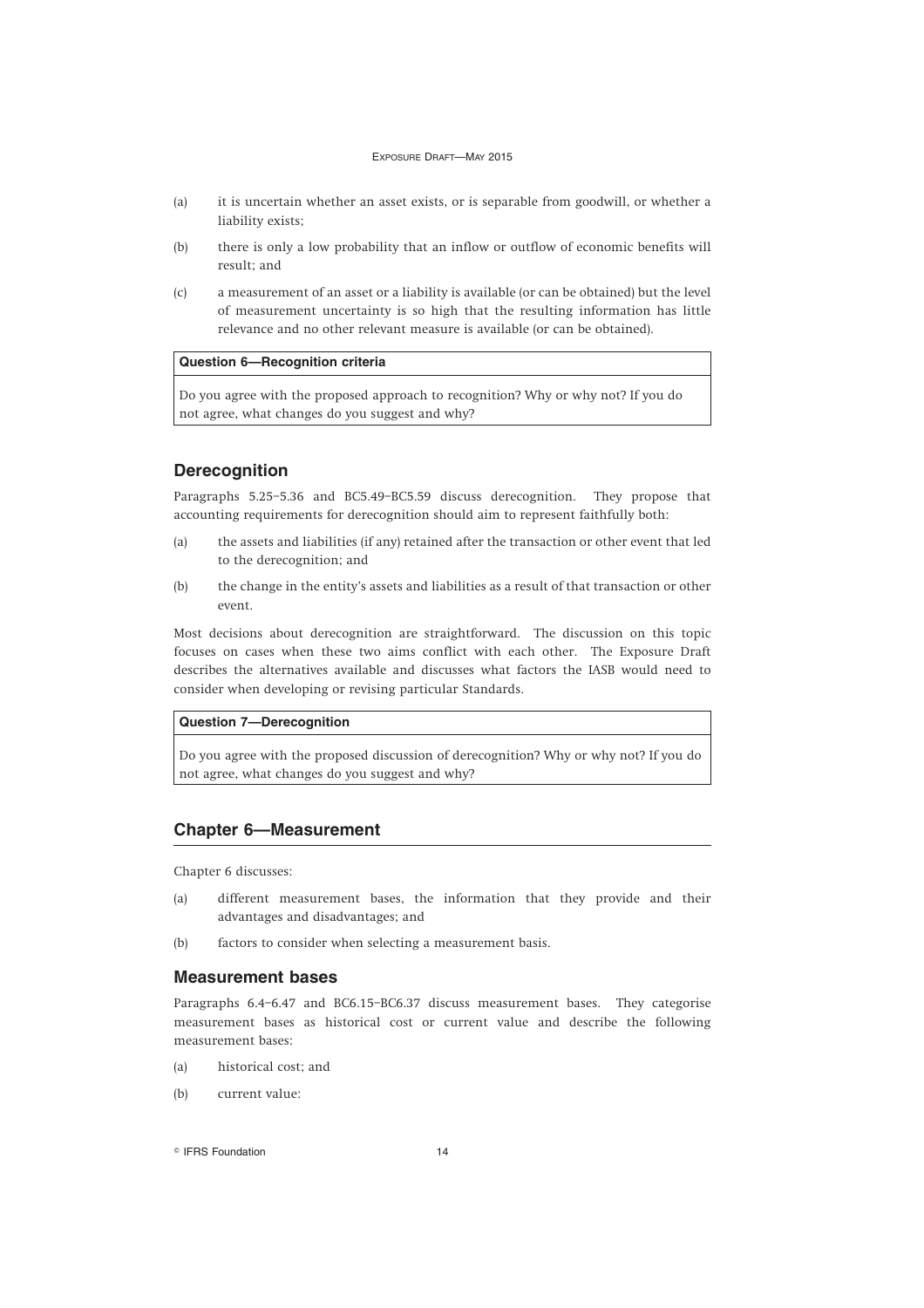- (i) fair value; and
- (ii) value in use for assets and fulfilment value for liabilities.

Appendix A provides guidance on cash-flow-based measurement techniques. These are sometimes used to estimate the results of applying a specified measurement basis.

|  | <b>Question 8-Measurement bases</b> |  |
|--|-------------------------------------|--|
|--|-------------------------------------|--|

Has the IASB:

- (a) correctly identified the measurement bases that should be described in the *Conceptual Framework*? If not, which measurement bases would you include and why?
- (b) properly described the information provided by each of the measurement bases, and their advantages and disadvantages? If not, how would you describe the information provided by each measurement basis, and its advantages and disadvantages?

#### **Factors to consider when selecting a measurement basis**

Paragraphs 6.48–6.73 and BC6.41–BC6.67 discuss the factors to consider when selecting a measurement basis. They discuss how considering the qualitative characteristics of useful financial information affects the selection of a measurement basis. In addition, paragraph 6.50 notes that, as with all other areas of financial reporting, the cost constraint affects the selection of a measurement basis.

#### **Question 9—Factors to consider when selecting a measurement basis**

Has the IASB correctly identified the factors to consider when selecting a measurement basis? If not, what factors would you consider and why?

#### **More than one relevant measurement basis**

Paragraphs 6.74–6.77 and BC6.68 discuss situations in which more than one measurement basis is needed to provide relevant information about an asset, liability, income or expenses. They state that:

- (a) in most cases, the most understandable way to provide that information is to use one measurement in both the statement of financial position and the statement(s) of financial performance, and to use the other measurement basis for disclosure only; and
- (b) in some cases, more relevant information is provided by using a current value measurement basis in the statement of financial position and a different measurement basis to determine the related income or expenses in the statement of profit or loss.

<sup>©</sup> IFRS Foundation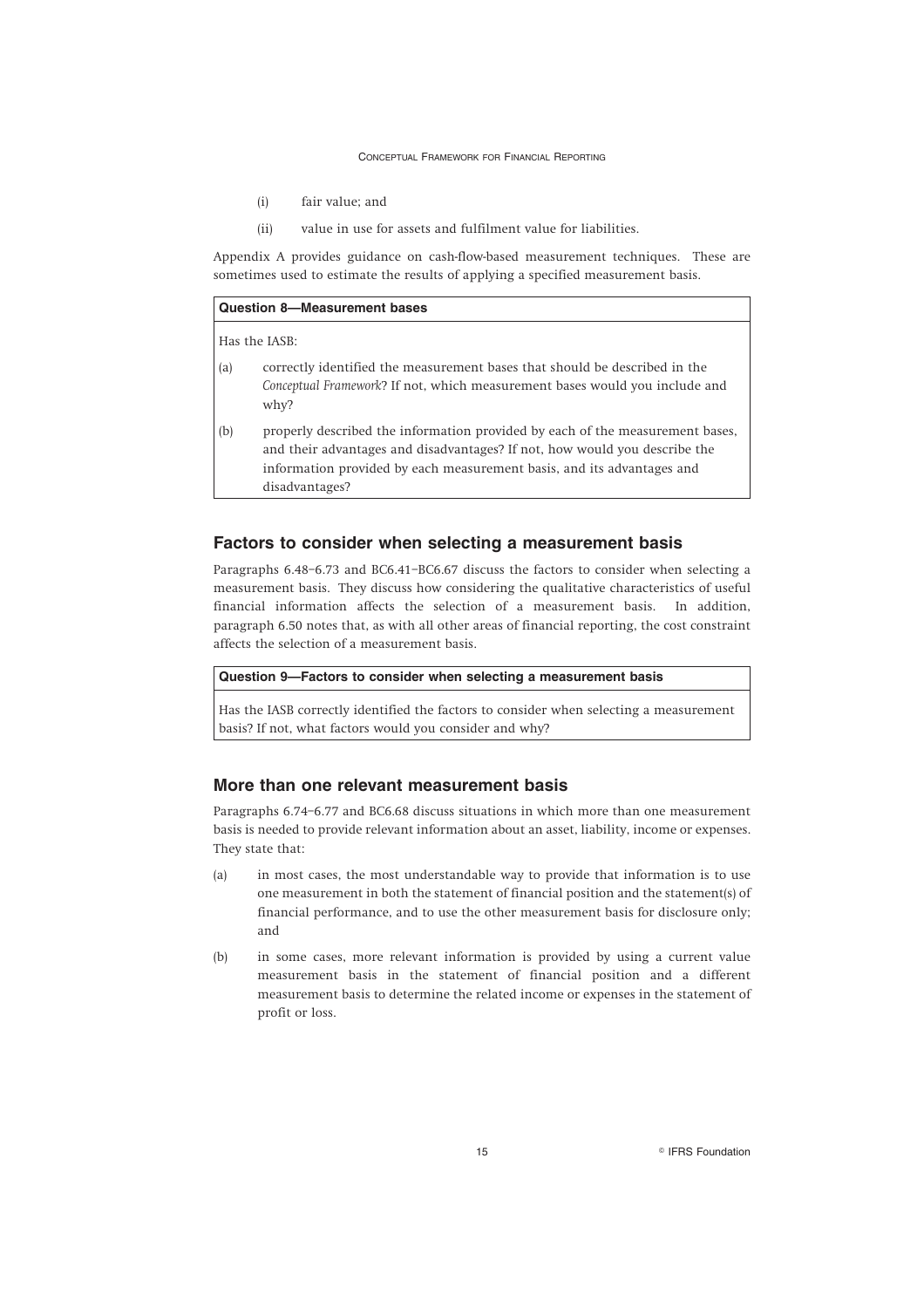#### **Question 10—More than one relevant measurement basis**

Do you agree with the approach discussed in paragraphs 6.74–6.77 and BC6.68? Why or why not?

## **Chapter 7—Presentation and disclosure**

Chapter 7 discusses:

- (a) the objective and scope of financial statements;
- (b) presentation and disclosure as communication tools; and
- (c) information about financial performance.

This Exposure Draft includes high-level concepts that describe what information is included in the financial statements and how that information should be presented and disclosed. The IASB is also working on the Disclosure Initiative, which is a collection of implementation and research projects aimed at improving disclosure in IFRS financial reporting. In the Disclosure Initiative, the IASB will seek to develop the concepts proposed in this Exposure Draft to provide additional guidance on presentation and disclosure. In addition, the IASB is undertaking a research project to explore whether it should add a project on performance reporting to its agenda.

#### **The objective and scope of financial statements**

Paragraphs 7.2–7.7 and BC7.4–BC7.16 discuss the objective and scope of financial statements. Financial statements provide information about an entity's assets, liabilities, equity, income and expenses that is useful to users of financial statements in assessing the prospects for future net cash inflows to the entity and in assessing management's stewardship of the entity's resources. Some of this information is provided by the recognition of items that meet the definition of an element in the statements of financial position and financial performance. Financial statements also provide additional information about recognised items and items that meet the definition of an element but that have not been recognised.

Forward-looking information about likely or possible future transactions and events is included in financial statements only if that information is relevant to understanding the entity's assets, liabilities and equity that existed at the end of, or during, the period (even if they are unrecognised), or income and expenses for the period.

#### **Presentation and disclosure as communication tools**

Paragraphs 7.8–7.18 and BC7.17–BC7.23 discuss presentation and disclosure as communication tools.

The Exposure Draft states that efficient and effective communication of the information presented or disclosed in the financial statements improves its relevance and contributes to a faithful representation of the assets, liabilities, equity, income and expenses. Efficient and effective communication includes:

(a) classifying information in a structured manner that reports similar items together and dissimilar items separately;

**Communist Execution** 16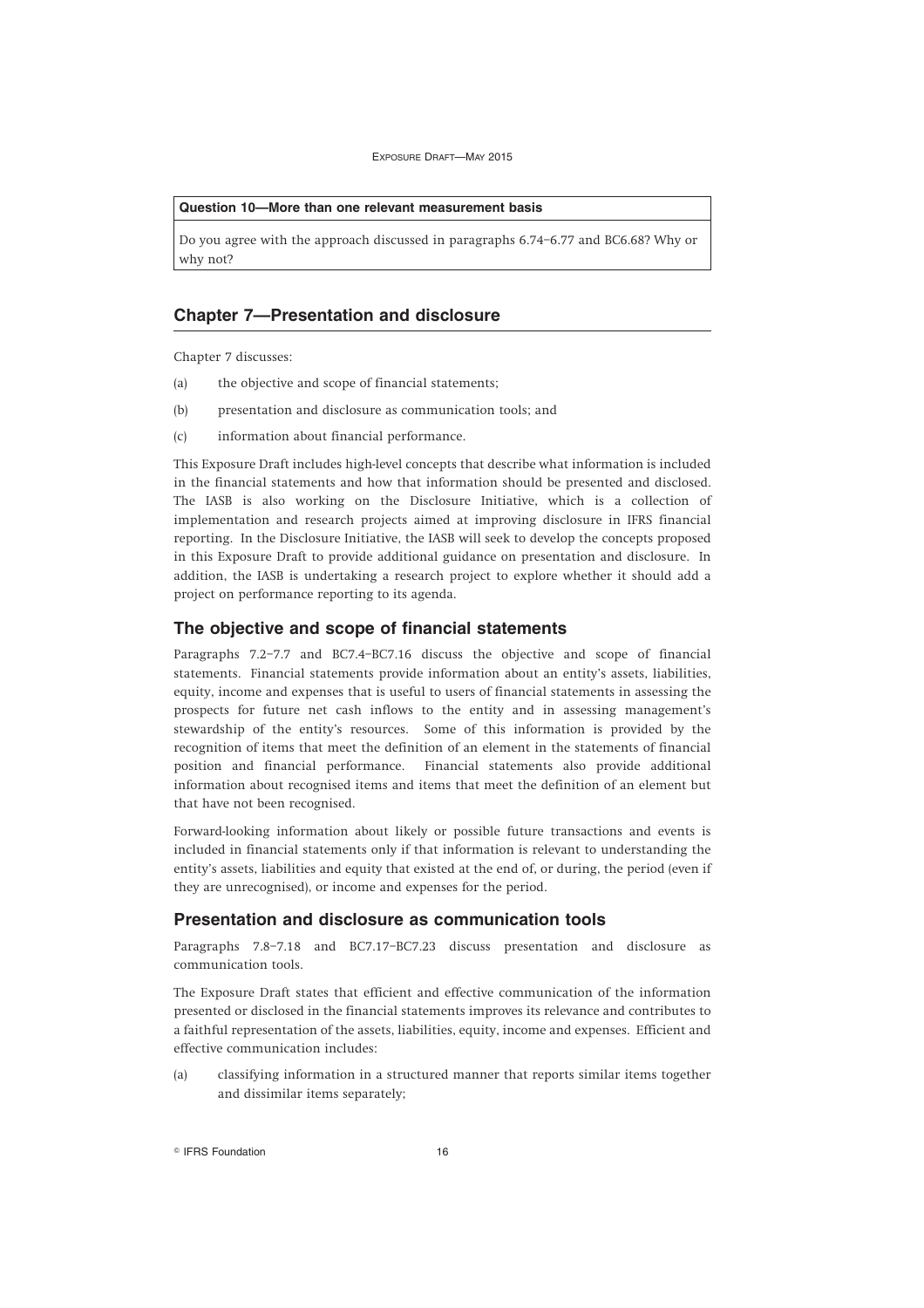- (b) aggregating information so that it is not obscured by unnecessary detail; and
- (c) using presentation and disclosure objectives and principles instead of rules that could lead to a purely mechanistic compliance.

#### **Question 11—Objective and scope of financial statements and communication**

Do you have any comments on the discussion of the objective and scope of financial statements, and on the use of presentation and disclosure as communication tools?

#### **Information about financial performance**

Paragraphs 7.19–7.27 and BC7.24–BC7.57 discuss the presentation of information about financial performance.

This Exposure Draft does not specify whether the statement(s) of financial performance comprise a single statement or two statements. It describes the statement, or section, of profit or loss as the primary source of information about an entity's financial performance for the period, and requires a total or subtotal for profit or loss to be provided.<sup>3</sup> It does not define profit or loss, but states that the income and expenses included in the statement of profit or loss are the primary source of information about an entity's financial performance for the period.

#### **Question 12—Description of the statement of profit or loss**

Do you support the proposed description of the statement of profit or loss? Why or why not?

If you think that the *Conceptual Framework* should provide a definition of profit or loss, please explain why it is necessary and provide your suggestion for that definition.

Because the IASB is of the view that income and expenses included in the statement of profit or loss are the primary source of information about an entity's financial performance for the period, there is a rebuttable presumption that all income and all expenses will be included in that statement. Paragraph 7.24 proposes, for the reasons explained in BC7.42–BC7.48, that income or expenses could be reported outside the statement of profit or loss and included in other comprehensive income (OCI) only if:

- (a) the income or expenses relate to assets or liabilities measured at current values; and
- (b) excluding those items from the statement of profit or loss would enhance the relevance of the information in the statement of profit or loss for the period.

<sup>3</sup> Profit or loss is reported as a subtotal within a separate section of a single statement or as a total within a separate statement of profit or loss. For brevity, this Exposure Draft uses the term 'statement of profit or loss' to cover both types of presentation.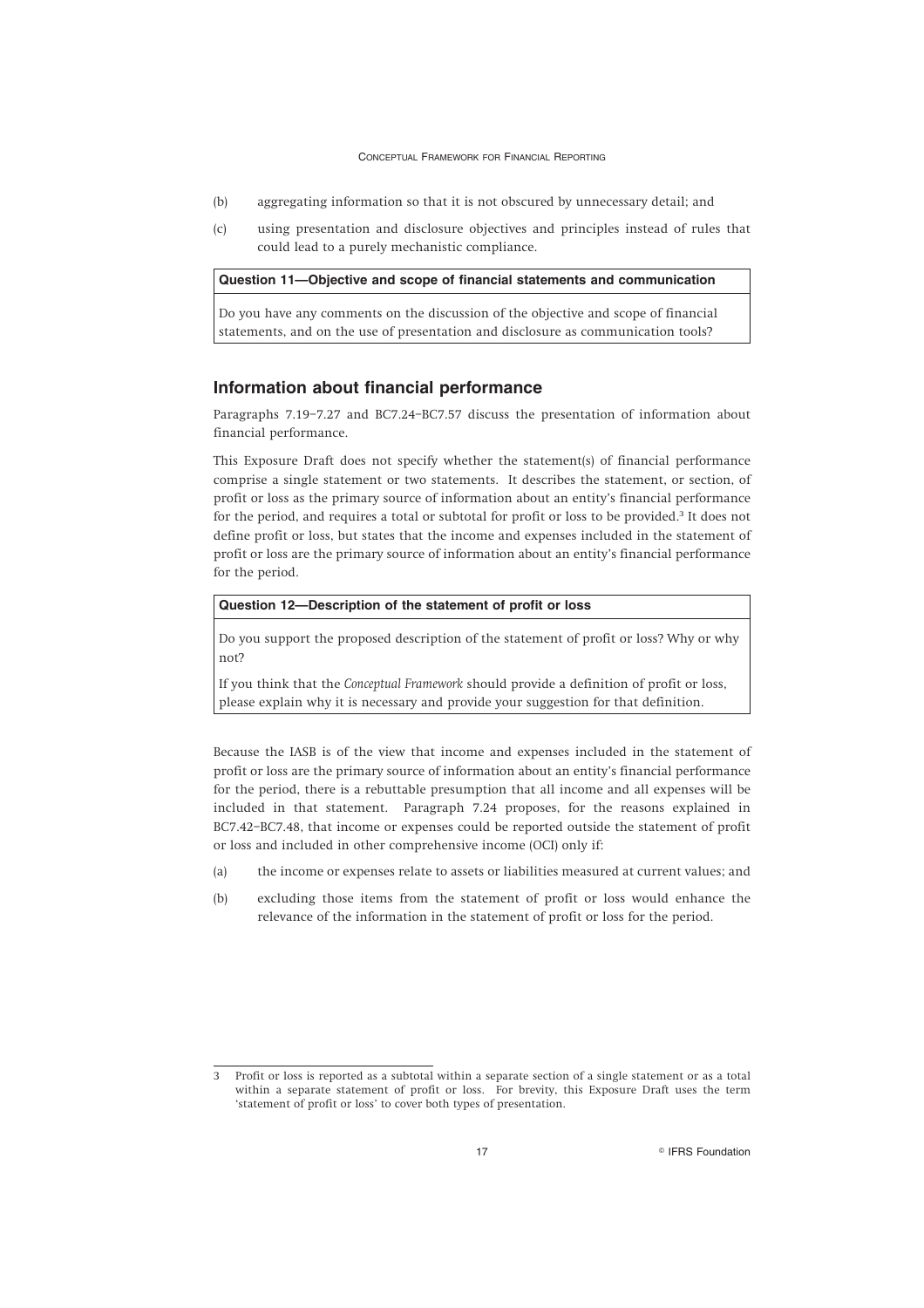**Question 13—Reporting items of income or expenses in other comprehensive income**

Do you agree with the proposals on the use of other comprehensive income? Do you think that they provide useful guidance to the IASB for future decisions about the use of other comprehensive income? Why or why not?

If you disagree, what alternative do you suggest and why?

Paragraphs 7.26 and BC7.51–BC7.57 propose a presumption that items of income or expenses included in other comprehensive income in one period will be reclassified into the statement of profit or loss in some future period (recycled), if doing so will enhance the relevance of the information included in the statement of profit or loss for that future period. This presumption could be rebutted, for example, if there is no clear basis for identifying the period in which that reclassification would enhance the relevance of the information in the statement of profit or loss. If there is no such basis, it may indicate that the income or expense should not be included in other comprehensive income.

#### **Question 14—Recycling**

Do you agree that the *Conceptual Framework* should include the rebuttable presumption described above? Why or why not?

If you disagree, what do you propose instead and why?

## **Chapter 8—Concepts of capital and capital maintenance**

The existing discussion of capital maintenance is included in this Exposure Draft substantially unchanged from the existing *Conceptual Framework*. The IASB would consider revising the *Conceptual Framework* discussion of capital maintenance if it were to carry out future work on accounting for high inflation. No such work is currently planned (see paragraphs BCIN.24 and BC8.1).

#### **Other questions for respondents**

#### **Effects of the proposed changes to the** *Conceptual Framework*

The Summary and invitation to comment and paragraphs BCE.1–BCE.31 discuss the effects of the proposed changes to the *Conceptual Framework*.

#### **Question 15—Effects of the proposed changes to the Conceptual Framework**

Do you agree with the analysis in paragraphs BCE.1–BCE.31? Should the IASB consider any other effects of the proposals in the Exposure Draft?

**Communist Execution** 18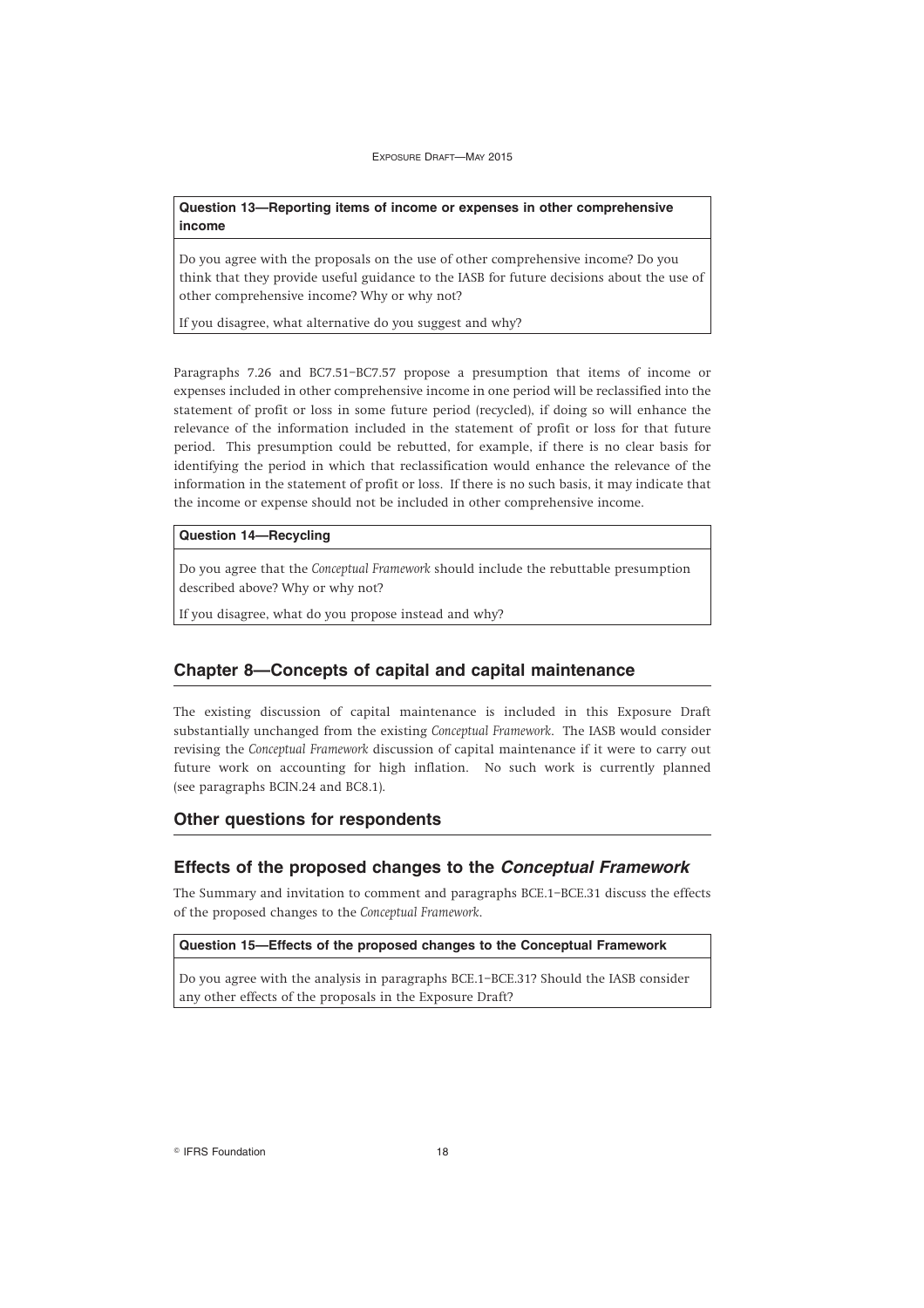## **Business activities**

As discussed in paragraphs BCIN.28–BCIN.34, this Exposure Draft does not include a general discussion on the role of a business model in financial reporting, but does discuss how the way in which an entity conducts its business activities may affect:

- (a) the unit of account;
- (b) measurement; and
- (c) presentation and disclosure, including how to classify assets, liabilities and items of equity, income and expenses. Classification of items of income and expenses includes determining whether to include them in other comprehensive income instead of in the statement of profit or loss.

**Question 16—Business activities**

Do you agree with the proposed approach to business activities? Why or why not?

## **Long-term investment**

Paragraphs BCIN.35–BCIN.44 discuss the implications of long-term investment and long-term financing for the *Conceptual Framework*. The IASB has concluded that:

- (a) the proposals in this Exposure Draft provide sufficient tools for the IASB to make appropriate standard-setting decisions if future projects consider:
	- (i) how to measure the long-term investments (or liabilities) of entities whose business activities include long-term investment; or
	- (ii) whether such entities should report changes in the carrying amount of those investments (or liabilities) in the statement of profit or loss or other comprehensive income.<sup>4</sup>
- (b) the *Conceptual Framework* contains sufficient and appropriate discussion of primary users and their information needs, and the objective of general purpose financial reporting, to address appropriately the needs of long-term investors.

#### **Question 17—Long-term investment**

Do you agree with the IASB's conclusions on long-term investment? Why or why not?

<sup>4</sup> The IASB has no current or planned project to consider these questions.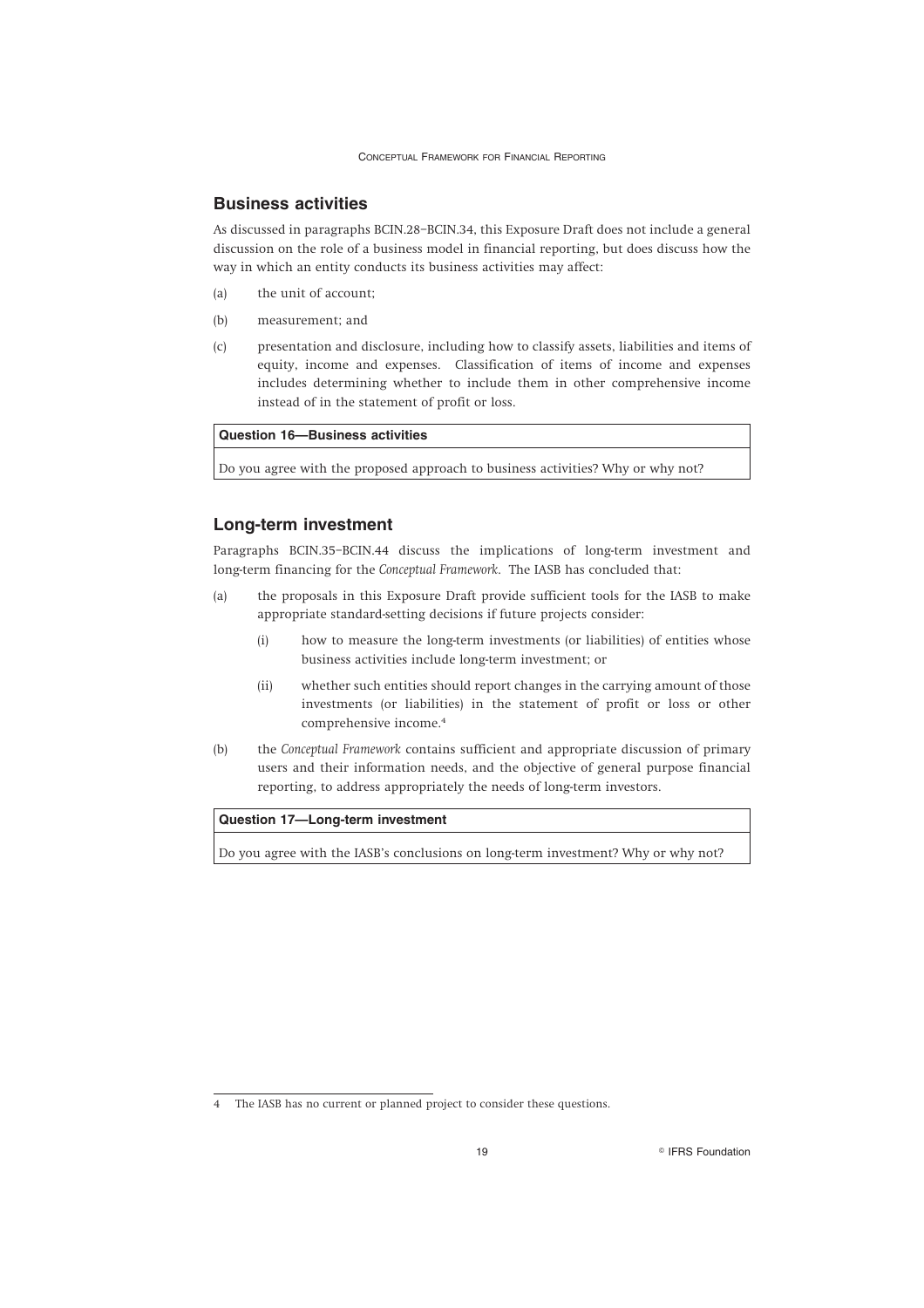## **Other comments**

#### **Question 18—Other comments**

Do you have comments on any other aspect of the Exposure Draft? Please indicate the specific paragraphs or group of paragraphs to which your comments relate (if applicable).

As previously noted, the IASB is not requesting comments on all parts of Chapters 1 and 2, on how to distinguish liabilities from equity claims (see Chapter 4) or on Chapter 8.

## **How to comment**

Comments should be submitted using one of the following methods.

| <b>Electronically</b><br>(our preferred method) | Visit the 'Comment on a proposal' page, which can be found at:<br>go.ifrs.org/comment |
|-------------------------------------------------|---------------------------------------------------------------------------------------|
| Email                                           | Email comments can be sent to: commentletters@ifrs.org                                |
| <b>Postal</b>                                   | <b>IFRS Foundation</b><br>30 Cannon Street<br>London EC4M 6XH<br>United Kingdom       |

All comments will be on the public record and posted on our website unless confidentiality is requested. Such requests will not normally be granted unless supported by good reason, for example, commercial confidence. Please see our website for details on this and how we use your personal data.

**Communist Execution 20** CIFRS Foundation 20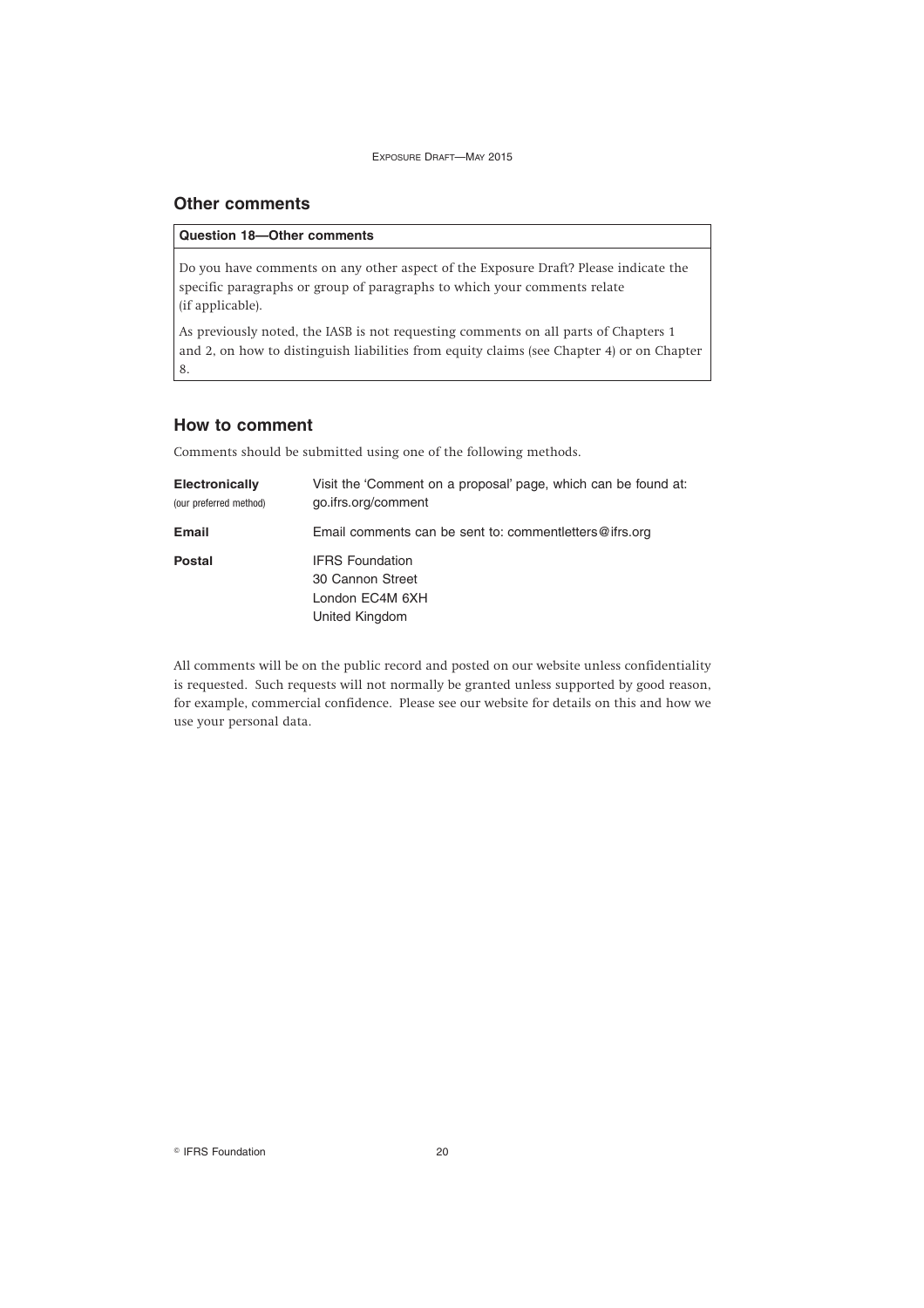## **Introduction**

- IN1 The [draft] *Conceptual Framework for Financial Reporting* (the '*Conceptual Framework*') describes the objective of, and the concepts for, general purpose financial reporting. The purpose of the [draft] *Conceptual Framework* is to:
	- (a) assist the International Accounting Standards Board (IASB) to develop Standards that are based on consistent concepts;
	- (b) assist preparers to develop consistent accounting policies when no Standard applies to a particular transaction or event, or when a Standard allows a choice of accounting policy; and
	- (c) assist all parties to understand and interpret the Standards.
- IN2 The [draft] *Conceptual Framework* is not a Standard. Nothing in this [draft] *Conceptual Framework* overrides any specific Standards.
- IN3 To meet the overall objective of general purpose financial reporting, the IASB may sometimes specify requirements that depart from aspects of the [draft] *Conceptual Framework*. If the IASB does so, it will explain the departure in the Basis for Conclusions on the Standard in question.
- IN4 The [draft] *Conceptual Framework* may be revised from time to time on the basis of the IASB's experience of working with it.
- IN5 The [draft] *Conceptual Framework* reflects and contributes to the stated mission of the IFRS Foundation, including the IASB, to develop International Financial Reporting Standards (IFRS) that bring transparency, accountability and efficiency to financial markets around the world. The IASB's work serves the public interest by fostering trust, growth and long-term financial stability in the global economy. The [draft] *Conceptual Framework*:
	- (a) contributes to transparency by providing the foundation for Standards that enhance the international comparability and quality of financial information, enabling investors and other market participants to make informed economic decisions.
	- (b) strengthens accountability by reducing the information gap between the providers of capital and the people to whom they have entrusted their money. Standards based on the [draft] *Conceptual Framework* provide information that is needed to hold management to account. As a source of globally comparable information, IFRS based on the [draft] *Conceptual Framework* is also of vital importance to regulators around the world.
	- (c) contributes to economic efficiency by helping investors to identify opportunities and risks across the world, thus improving capital allocation. For businesses, the use of a single, trusted accounting language based on the [draft] *Conceptual Framework* will lower the cost of capital and reduce international reporting costs.

<sup>©</sup> IFRS Foundation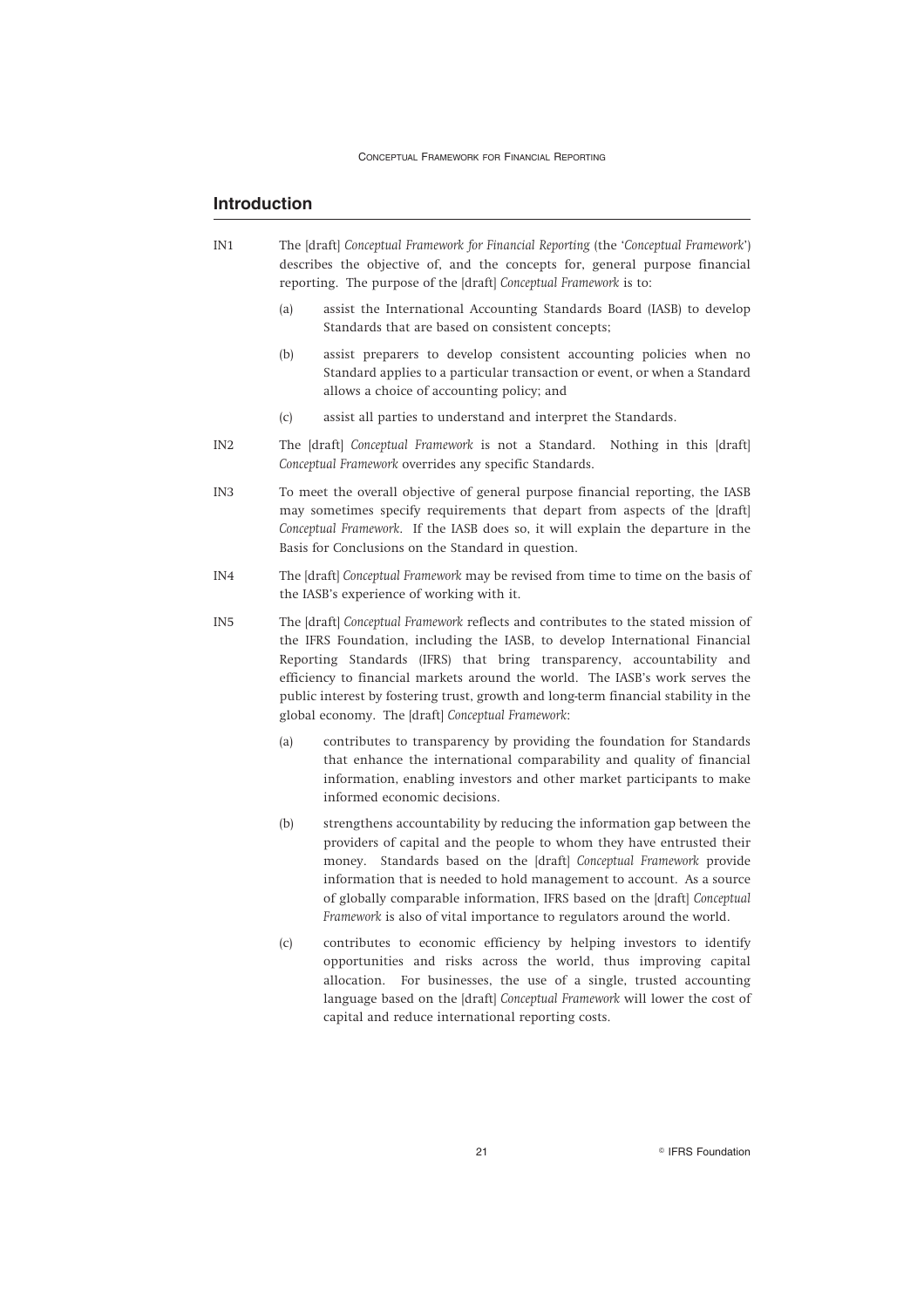## **Chapter 1—The objective of general purpose financial reporting**

This chapter, which the IASB originally issued in 2010, is carried forward from Chapter 1 of the existing *Conceptual Framework*. The IASB proposes only limited changes to this chapter. To highlight the changes, they are shown in mark-up. Deleted text is struck through and new text is underlined. The format of the numbering has also been changed (for example, from 'OB1' to '1.1'), but this is not shown as a mark-up.

## **Introduction**

- 1.1 The objective of general purpose financial reporting forms the foundation of the *Conceptual Framework*. Other aspects of the *Conceptual Framework*—a reporting entity concept, flow logically from the objective:
	- $(a)$  the qualitative characteristics of, and the constraint on, useful financial information, and the cost constraint on such information (Chapter 2);
	- (b) financial statements and the reporting entity (Chapter 3);
	- (c) elements of financial statements (Chapter 4);
	- (d) recognition and derecognition (Chapter 5);
	- (e) measurement (Chapter 6);
	- (f) presentation and disclosure (Chapter 7); and
	- (g) capital maintenance (Chapter 8).

—flow logically from the objective.

## **Objective, usefulness and limitations of general purpose financial reporting**

- 1.2 The objective of general purpose financial reporting<sup>5</sup> is to provide financial information about the reporting entity that is useful to existing and potential investors, lenders and other creditors in making decisions about providing resources to the entity.<sup>6</sup> Those decisions involve buying, selling or holding equity and debt instruments, and providing or settling loans and other forms of credit.
- 1.3 Decisions by existing and potential investors about buying, selling or holding equity and debt instruments depend on the returns that they expect from an investment in those instruments, for example dividends, principal and interest payments or market price increases. Similarly, decisions by existing and potential lenders and other creditors about providing or settling loans and other forms of credit depend on the principal and interest payments or other returns that they expect. Investors', lenders' and other creditors' expectations about

**Communist Execution** 22 **COMPUTE:** 22

<sup>5</sup> Throughout this *Conceptual Framework*, the terms *financial reports* and *financial reporting* refer to *general purpose financial reports* and *general purpose financial reporting* unless specifically indicated otherwise.

<sup>6</sup> Throughout this *Conceptual Framework*, the term *entity* refers to the *reporting entity* unless specifically indicated otherwise.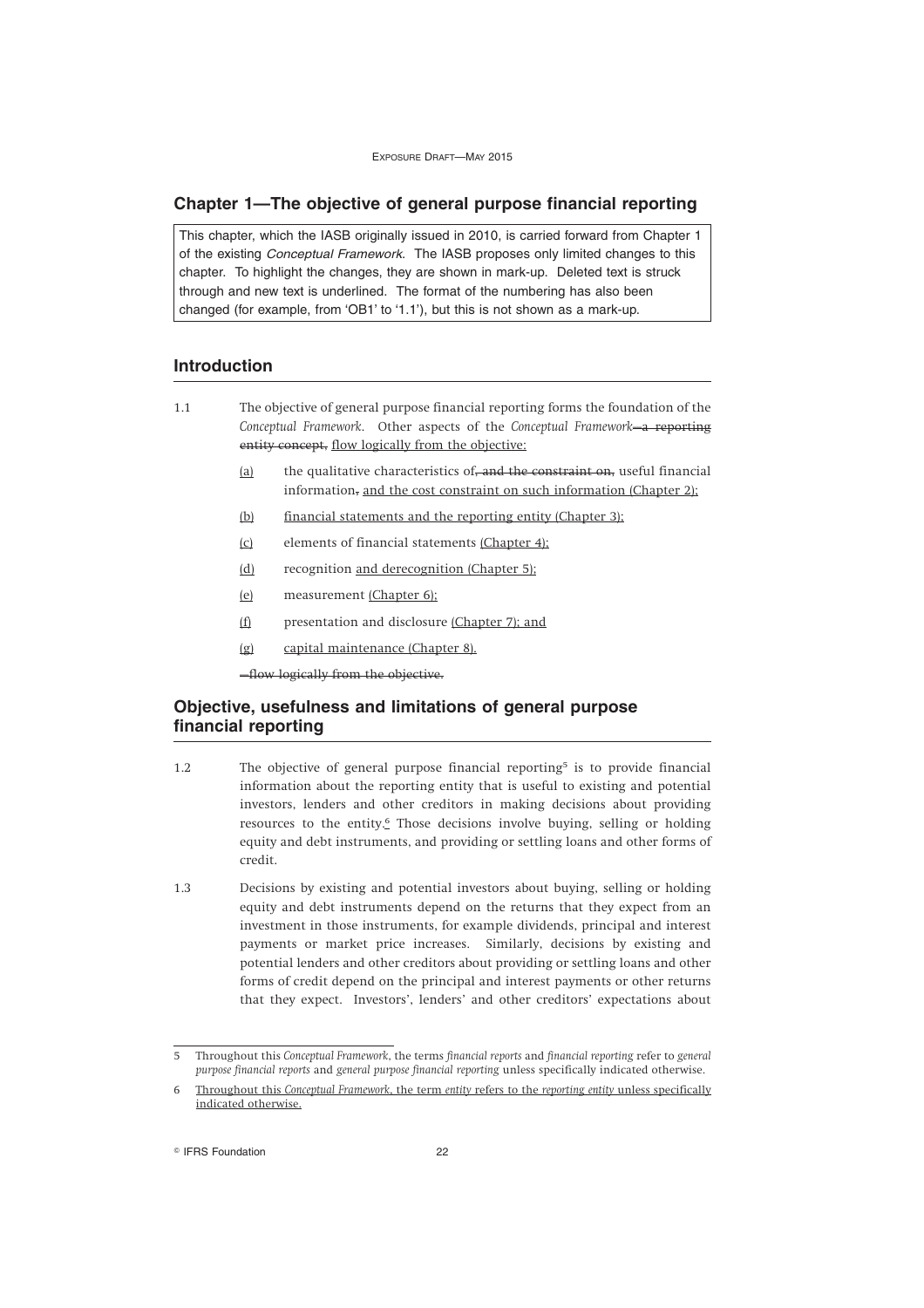returns depend on their assessment of the amount, timing and uncertainty of (the prospects for) future net cash inflows to the entity and their assessment of management's stewardship of the entity's resources. Consequently, existing and potential investors, lenders and other creditors need information to help them assess the prospects for future net cash inflows to an entity make those assessments.

- 1.4 To assess an entity's prospects for future net cash inflows, help existing and potential investors, lenders and other creditors make those assessments, they need information about:
	- (a) the resources of the entity, claims against the entity, and changes in those resources and claims (see paragraphs 1.12–1.21); and
	- (b) how efficiently and effectively the entity's management and governing board<sup>7</sup> have discharged their responsibilities to use the entity's resources (see paragraphs 1.22–1.23). Examples of such responsibilities include protecting the entity's resources from unfavourable effects of economic factors such as price and technological changes and ensuring that the entity complies with applicable laws, regulations and contractual provisions. Information about management's discharge of its responsibilities is also useful for decisions by existing investors, lenders and other creditors who have the right to vote on or otherwise influence management's actions.<sup>8</sup>
- 1.5 Many existing and potential investors, lenders and other creditors cannot require reporting entities to provide information directly to them and must rely on general purpose financial reports for much of the financial information they need. Consequently, they are the primary users to whom general purpose financial reports are directed.<sup>9</sup>
- 1.6 However, general purpose financial reports do not and cannot provide all of the information that existing and potential investors, lenders and other creditors need. Those users need to consider pertinent information from other sources, for example, general economic conditions and expectations, political events and political climate, and industry and company outlooks.
- 1.7 General purpose financial reports are not designed to show the value of a reporting entity; but they provide information to help existing and potential investors, lenders and other creditors to estimate the value of the reporting entity.
- 1.8 Individual primary users have different, and possibly conflicting, information needs and desires. The Board IASB, in developing financial reporting standards, will seek to provide the information set that will meet the needs of the maximum number of primary users. However, focusing on common

<sup>7</sup> Throughout this *Conceptual Framework*, the term *management* refers to *management and the governing board of an entity* unless specifically indicated otherwise.

<sup>8</sup> Note for readers of this Exposure Draft: the deleted text forms the basis for paragraphs 1.22–1.23.

<sup>9</sup> Throughout this *Conceptual Framework* the terms *primary users* and *users* refer to those existing and potential investors, lenders and other creditors who must rely on general purpose financial reports for much of the financial information they need.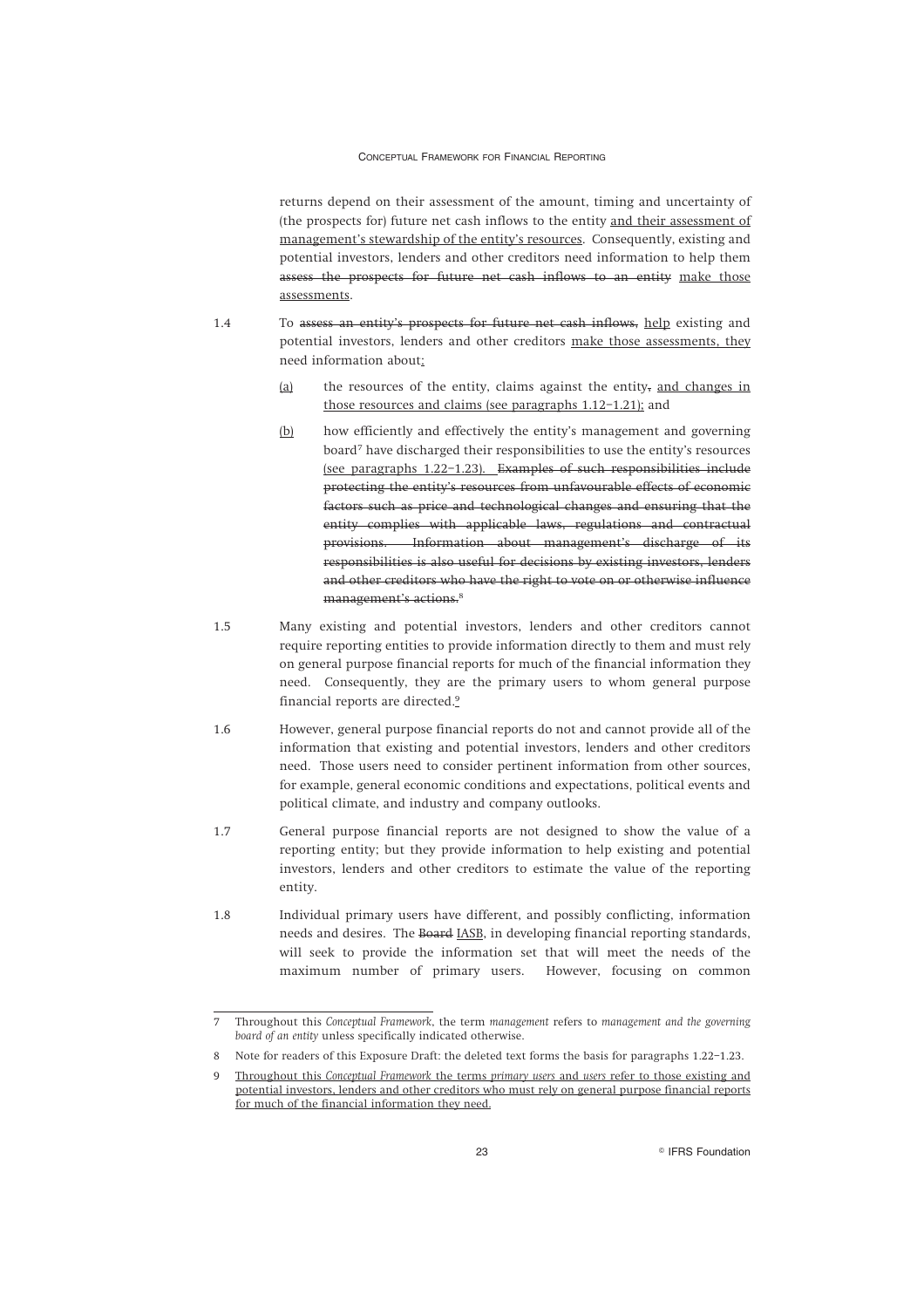information needs does not prevent the reporting entity from including additional information that is most useful to a particular subset of primary users.

- 1.9 The management of a reporting entity is also interested in financial information about the entity. However, management need not rely on general purpose financial reports because it is able to obtain the financial information it needs internally.
- 1.10 Other parties, such as regulators and members of the public other than investors, lenders and other creditors, may also find general purpose financial reports useful. However, those reports are not primarily directed to these other groups.
- 1.11 To a large extent, financial reports are based on estimates, judgements and models rather than exact depictions. The *Conceptual Framework* establishes the concepts that underlie those estimates, judgements and models. The concepts are the goal towards which the Board IASB and preparers of financial reports strive. As with most goals, the *Conceptual Framework*'s vision of ideal financial reporting is unlikely to be achieved in full, at least not in the short term, because it takes time to understand, accept and implement new ways of analysing transactions and other events. Nevertheless, establishing a goal towards which to strive is essential if financial reporting is to evolve so as to improve its usefulness.

## **Information about a reporting entity's economic resources, claims against the entity and changes in resources and claims**

1.12 General purpose financial reports provide information about the financial position of a reporting entity, which is information about the entity's economic resources and the claims against the reporting entity. Financial reports also provide information about the effects of transactions and other events that change a reporting entity's economic resources and claims. Both types of information provide useful input for decisions about providing resources to an entity.

#### **Economic resources and claims**

- 1.13 Information about the nature and amounts of a reporting entity's economic resources and claims can help users to identify the reporting entity's financial strengths and weaknesses. That information can help users to assess the reporting entity's liquidity and solvency, its needs for additional financing and how successful it is likely to be in obtaining that financing. That information can also help users to assess management's stewardship of the reporting entity's economic resources. Information about priorities and payment requirements of existing claims helps users to predict how future cash flows will be distributed among those with a claim against the reporting entity.
- 1.14 Different types of economic resources affect a user's assessment of the reporting entity's prospects for future cash flows differently. Some future cash flows result directly from existing economic resources, such as accounts receivable. Other cash flows result from using several resources in combination to produce

**Communist Execution 24 CONTERS Foundation** 24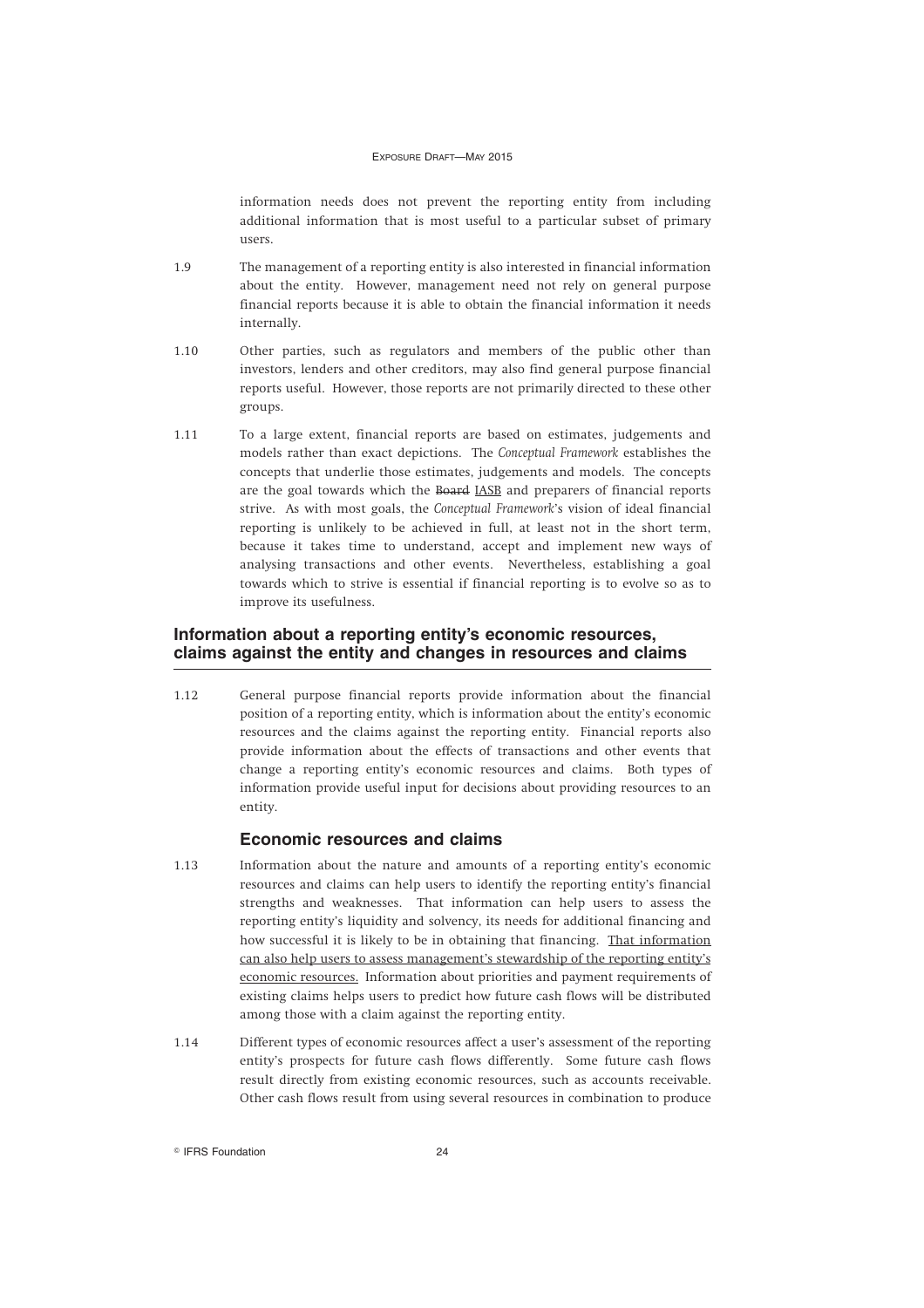and market goods or services to customers. Although those cash flows cannot be identified with individual economic resources (or claims), users of financial reports need to know the nature and amount of the resources available for use in a reporting entity's operations.

#### **Changes in economic resources and claims**

- 1.15 Some Cchanges in a reporting entity's economic resources and claims result from that entity's financial performance (see paragraphs OB17–OB20 1.17–1.20) and other changes in them result from other events or transactions such as issuing debt or equity instruments (see paragraph OB24 1.21). To properly assess both the prospects for future cash flows from the reporting entity and management's stewardship of the entity's resources, users need to be able to distinguish between both of these identify those two types of changes.
- 1.16 Information about a reporting entity's financial performance helps users to understand the return that the entity has produced on its economic resources. Information about the return the entity has produced provides an indication of how well management has discharged its responsibilities to make efficient and effective use of the reporting entity's resources can help users to assess management's stewardship of the reporting entity's economic resources. Information about the variability and components of that return is also important, especially in assessing the uncertainty of future cash flows. Information about a reporting entity's past financial performance and how its management discharged its stewardship responsibilities is usually helpful in predicting the entity's future returns on its economic resources.

#### **Financial performance reflected by accrual accounting**

- 1.17 Accrual accounting depicts the effects of transactions and other events and circumstances on a reporting entity's economic resources and claims in the periods in which those effects occur, even if the resulting cash receipts and payments occur in a different period. This is important because information about a reporting entity's economic resources and claims and changes in its economic resources and claims during a period provides a better basis for assessing the entity's past and future performance than information solely about cash receipts and payments during that period.
- 1.18 Information about a reporting entity's financial performance during a period, reflected by changes in its economic resources and claims other than by obtaining additional resources directly from investors and creditors (see paragraph OB21 1.21), is useful in assessing the entity's past and future ability to generate net cash inflows. That information indicates the extent to which the reporting entity has increased its available economic resources, and thus its capacity for generating net cash inflows through its operations rather than by obtaining additional resources directly from investors and creditors. Information about a reporting entity's financial performance during a period can also help users to assess management's stewardship of the reporting entity's economic resources.
- 1.19 Information about a reporting entity's financial performance during a period may also indicate the extent to which events such as changes in market prices or

<sup>©</sup> IFRS Foundation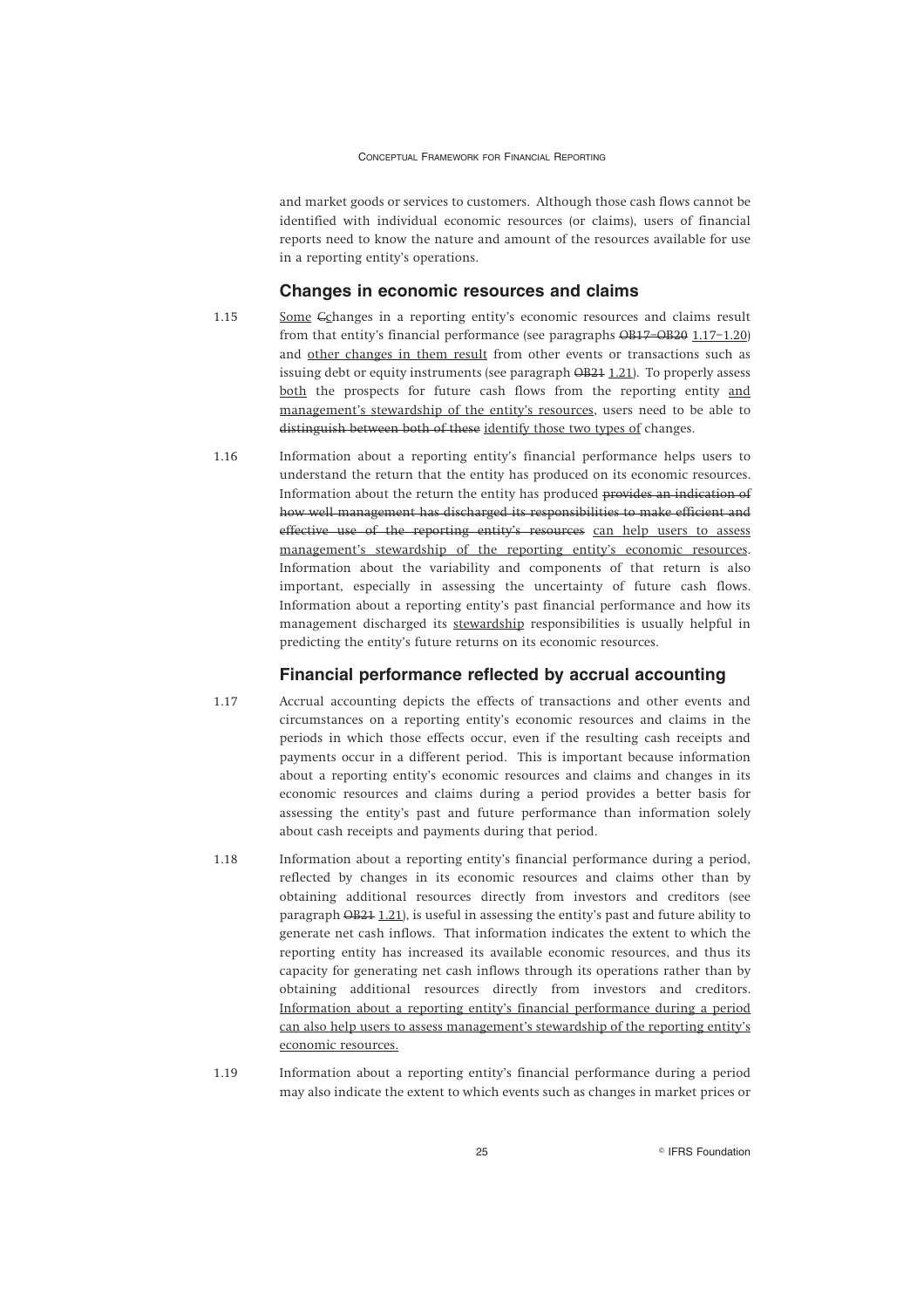interest rates have increased or decreased the entity's economic resources and claims, thereby affecting the entity's ability to generate net cash inflows.

## **Financial performance reflected by past cash flows**

1.20 Information about a reporting entity's cash flows during a period also helps users to assess the entity's ability to generate future net cash inflows and to assess management's stewardship of the entity's resources. It indicates how the reporting entity obtains and spends cash, including information about its borrowing and repayment of debt, cash dividends or other cash distributions to investors, and other factors that may affect the entity's liquidity or solvency. Information about cash flows helps users understand a reporting entity's operations, evaluate its financing and investing activities, assess its liquidity or solvency and interpret other information about financial performance.

### **Changes in economic resources and claims not resulting from financial performance**

1.21 A reporting entity's economic resources and claims may also change for reasons other than financial performance, such as issuing additional ownership shares. Information about this type of change is necessary to give users a complete understanding of why the reporting entity's economic resources and claims changed and the implications of those changes for its future financial performance.

## **Information about the efficiency and effectiveness of the use of the entity's resources**

- 1.22 Information about how efficiently and effectively the entity's management has discharged its responsibilities to use the entity's resources helps users assess management's stewardship of those resources. Such information is also useful for predicting how efficiently and effectively management will use the entity's resources in future periods and, hence, is useful for assessing the entity's prospects for future net cash inflows. Information about management's discharge of its responsibilities is also useful for decisions by existing investors, lenders and other creditors who have the right to vote on or otherwise influence management's actions.
- 1.23 Examples of management's responsibilities to use the entity's resources include protecting the entity's resources from unfavourable effects of economic factors, such as price and technological changes, and ensuring that the entity complies with applicable laws, regulations and contractual provisions.

**Communist Execution** 26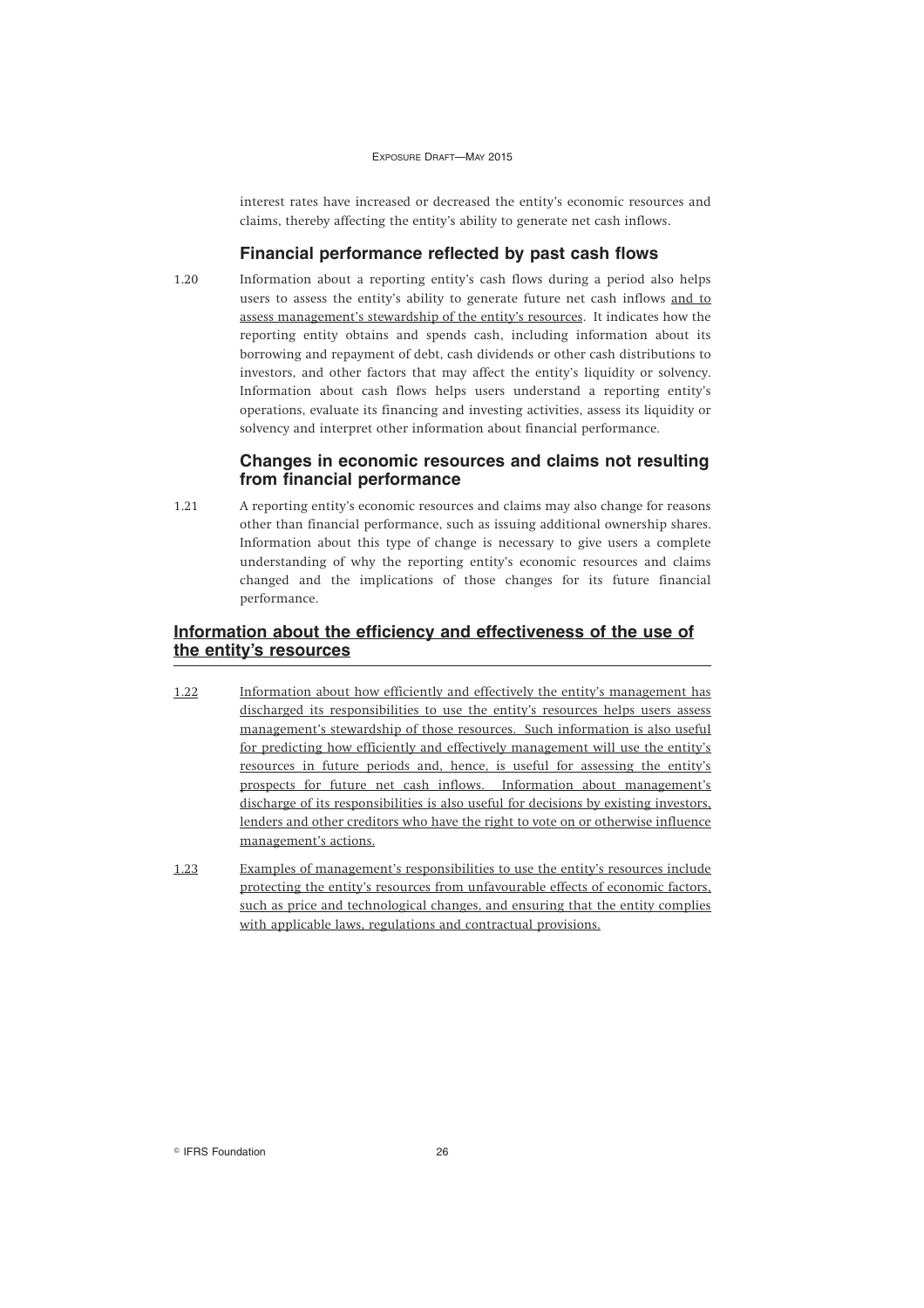## **Chapter 2—Qualitative characteristics of useful financial information**

This chapter, which the IASB originally issued in 2010, is carried forward from Chapter 3 of the existing *Conceptual Framework*. The IASB proposes only limited changes to this chapter. To highlight the changes, they are shown in mark-up. Deleted text is struck through and new text is underlined. The format of the numbering has also been changed (for example, from 'QC1' to '2.1'), but is not shown as a mark-up.

## **Introduction**

- 2.1 The qualitative characteristics of useful financial information discussed in this chapter identify the types of information that are likely to be most useful to the existing and potential investors, lenders and other creditors for making decisions about the reporting entity on the basis of information in its financial report (financial information).
- 2.2 Financial reports provide information about the reporting entity's economic resources, claims against the reporting entity and the effects of transactions and other events and conditions that change those resources and claims. (This information is referred to in the *Conceptual Framework* as information about the economic phenomena.) Some financial reports also include explanatory material about management's expectations and strategies for the reporting entity, and other types of forward-looking information.
- 2.3 The qualitative characteristics of useful financial information<sup>10</sup> apply to financial information provided in financial statements, as well as to financial information provided in other ways. Cost, which is a pervasive constraint on the reporting entity's ability to provide useful financial information, applies similarly. However, the considerations in applying the qualitative characteristics and the cost constraint may be different for different types of information. For example, applying them to forward-looking information may be different from applying them to information about existing economic resources and claims and to changes in those resources and claims.

#### **Qualitative characteristics of useful financial information**

2.4 If financial information is to be useful, it must be relevant and faithfully represent what it purports to represent. The usefulness of financial information is enhanced if it is comparable, verifiable, timely and understandable.

## **Fundamental qualitative characteristics**

2.5 The fundamental qualitative characteristics are *relevance* and *faithful representation*.

<sup>10</sup> Throughout this *Conceptual Framework*, the terms *qualitative characteristics* and *cost constraint* refer to the qualitative characteristics of, and the cost constraint on, useful financial information.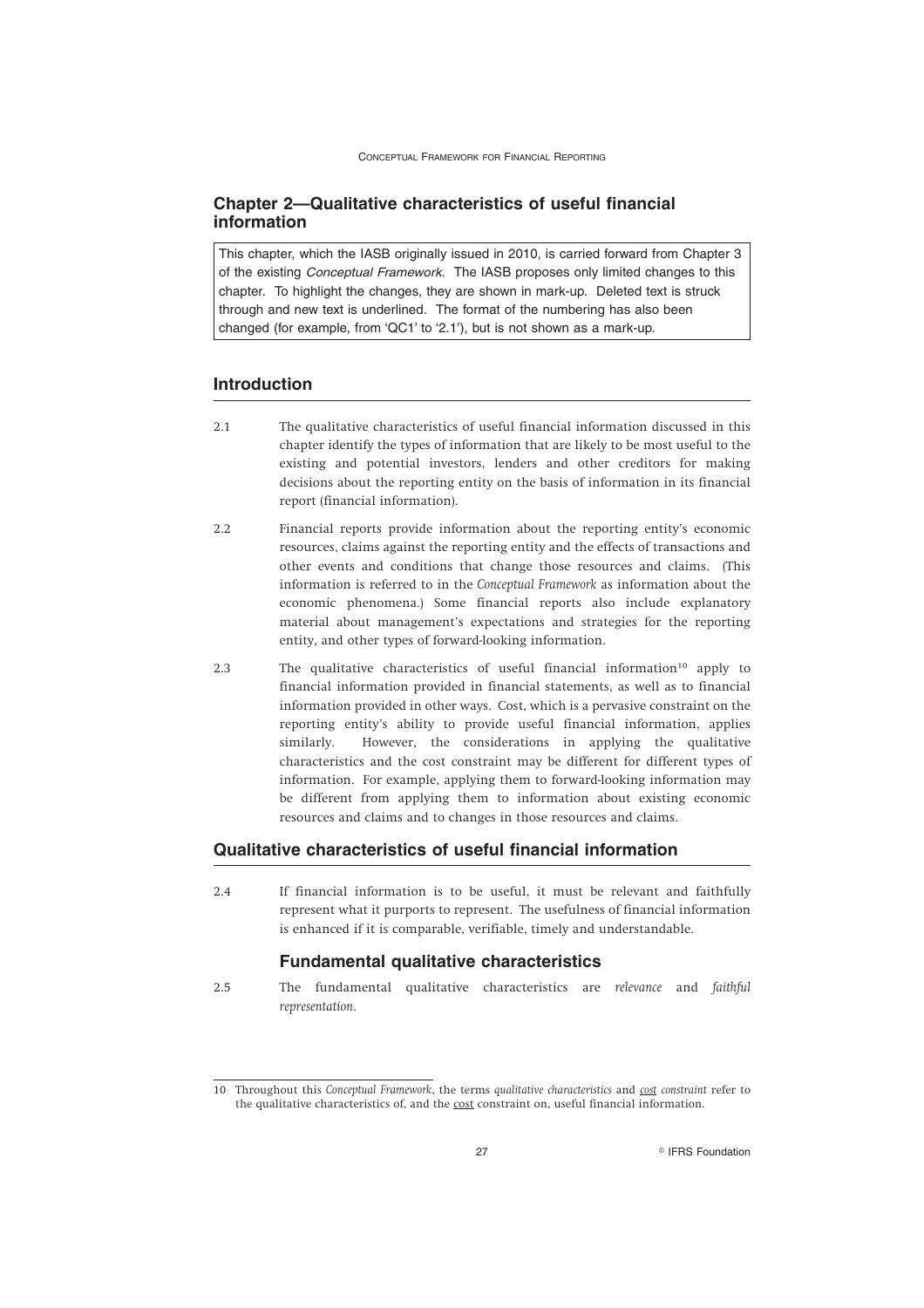#### **Relevance**

- 2.6 Relevant financial information is capable of making a difference in the decisions made by users. Information may be capable of making a difference in a decision even if some users choose not to take advantage of it or are already aware of it from other sources.
- 2.7 Financial information is capable of making a difference in decisions if it has predictive value, confirmatory value or both.
- 2.8 Financial information has predictive value if it can be used as an input to processes employed by users to predict future outcomes. Financial information need not be a prediction or forecast to have predictive value. Financial information with predictive value is employed by users in making their own predictions.
- 2.9 Financial information has confirmatory value if it provides feedback about (confirms or changes) previous evaluations.
- 2.10 The predictive value and confirmatory value of financial information are interrelated. Information that has predictive value often also has confirmatory value. For example, revenue information for the current year, which can be used as the basis for predicting revenues in future years, can also be compared with revenue predictions for the current year that were made in past years. The results of those comparisons can help a user to correct and improve the processes that were used to make those previous predictions.

#### *Materiality*

2.11 Information is material if omitting it or misstating it could influence decisions that the primary users of general purpose financial reports (see paragraph 1.5) make on the basis of financial information about a specific reporting entity. In other words, materiality is an entity-specific aspect of relevance based on the nature or magnitude, or both, of the items to which the information relates in the context of an individual entity's financial report. Consequently, the Board IASB cannot specify a uniform quantitative threshold for materiality or predetermine what could be material in a particular situation.

#### *Measurement uncertainty*

- 2.12 One factor affecting the relevance of financial information is the level of measurement uncertainty. Measurement uncertainty arises when a measure for an asset or a liability cannot be observed directly and must instead be estimated. The use of estimates is an essential part of the preparation of financial information and does not necessarily undermine its relevance, but the estimate needs to be properly described and disclosed (see paragraph 2.20).
- 2.13 An estimate can provide relevant information, even if the estimate is subject to a high level of measurement uncertainty. Nevertheless, if measurement uncertainty is high, an estimate is less relevant than it would be if it were subject to low measurement uncertainty. Thus, there is a trade-off between the level of measurement uncertainty and other factors that make information relevant. For example, for some estimates, a high level of measurement uncertainty may outweigh those other factors to such an extent that the

**Communist Execution** 28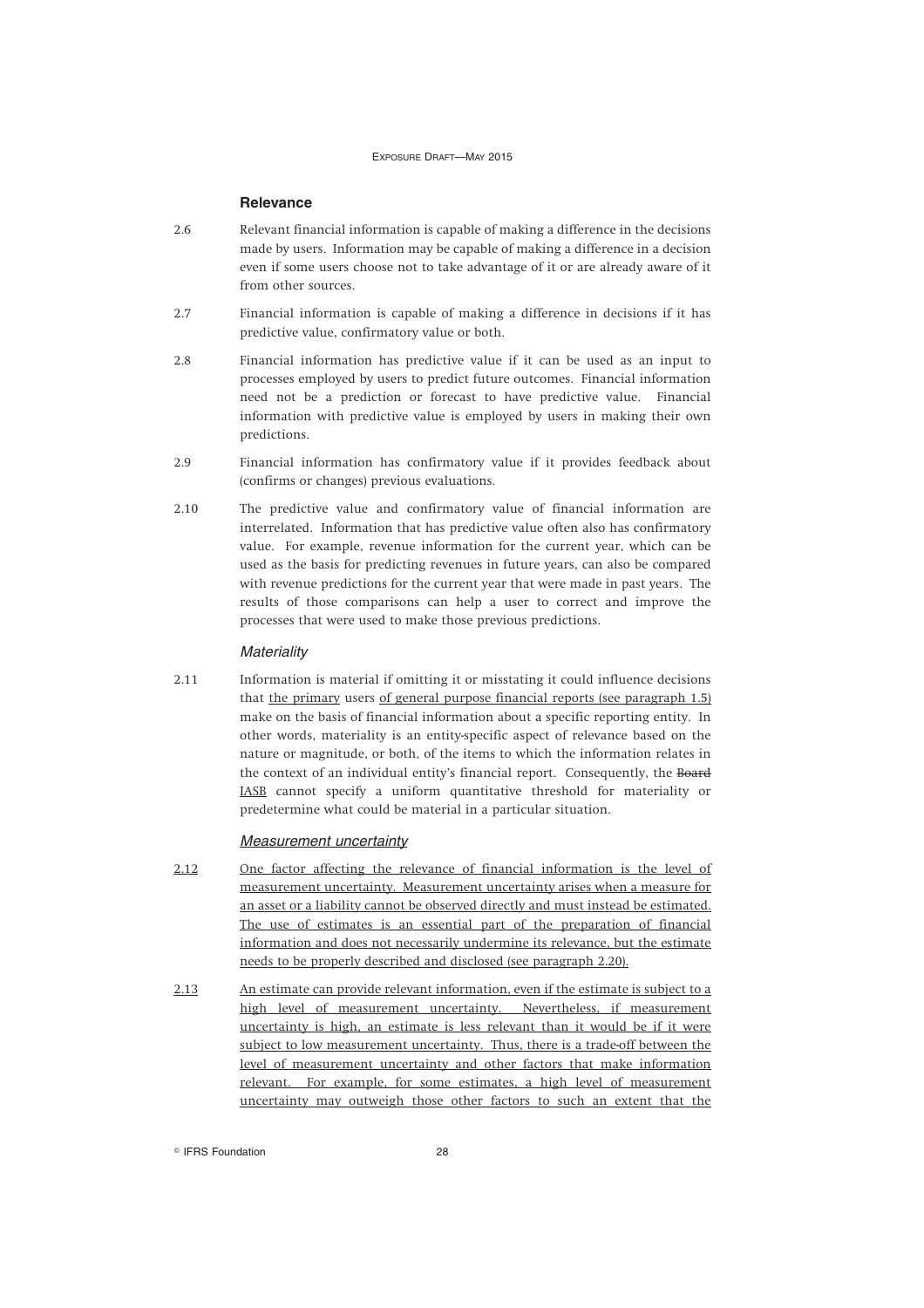resulting information may have little relevance. On the other hand, a high level of measurement uncertainty does not prevent the use of an estimate if that estimate provides the most relevant information.

#### **Faithful representation**

- 2.14 Financial reports represent economic phenomena in words and numbers. To be useful, financial information must not only represent relevant phenomena, but it must also faithfully represent the phenomena that it purports to represent. A faithful representation provides information about the substance of an economic phenomenon instead of merely providing information about its legal form. Providing information only about a legal form that differs from the economic substance of the underlying economic phenomenon would not result in a faithful representation.
- 2.15 To be a perfectly faithful representation, a depiction would have three characteristics. It would be *complete, neutral* and *free from error*. Of course, perfection is seldom, if ever, achievable. The Board's IASB's objective is to maximise those qualities to the extent possible.
- 2.16 A complete depiction includes all information necessary for a user to understand the phenomenon being depicted, including all necessary descriptions and explanations. For example, a complete depiction of a group of assets would include, at a minimum, a description of the nature of the assets in the group, a numerical depiction of all of the assets in the group, and a description of what the numerical depiction represents (for example, original cost, adjusted historical cost or fair value). For some items, a complete depiction may also entail explanations of significant facts about the quality and nature of the items, factors and circumstances that might affect their quality and nature, and the process used to determine the numerical depiction.
- 2.17 A neutral depiction is without bias in the selection or presentation of financial information. A neutral depiction is not slanted, weighted, emphasised, de-emphasised or otherwise manipulated to increase the probability that financial information will be received favourably or unfavourably by users. Neutral information does not mean information with no purpose or no influence on behaviour. On the contrary, relevant financial information is, by definition, capable of making a difference in users' decisions.
- 2.18 Neutrality is supported by the exercise of prudence. Prudence is the exercise of caution when making judgements under conditions of uncertainty. The exercise of prudence means that assets and income are not overstated and liabilities and expenses are not understated. Equally, the exercise of prudence does not allow for the understatement of assets and income or the overstatement of liabilities and expenses, because such mis-statements can lead to the overstatement of income or the understatement of expenses in future periods.
- 2.19 Faithful representation does not mean accurate in all respects. Free from error means there are no errors or omissions in the description of the phenomenon, and the process used to produce the reported information has been selected and applied with no errors in the process. In this context, free from error does not

<sup>©</sup> IFRS Foundation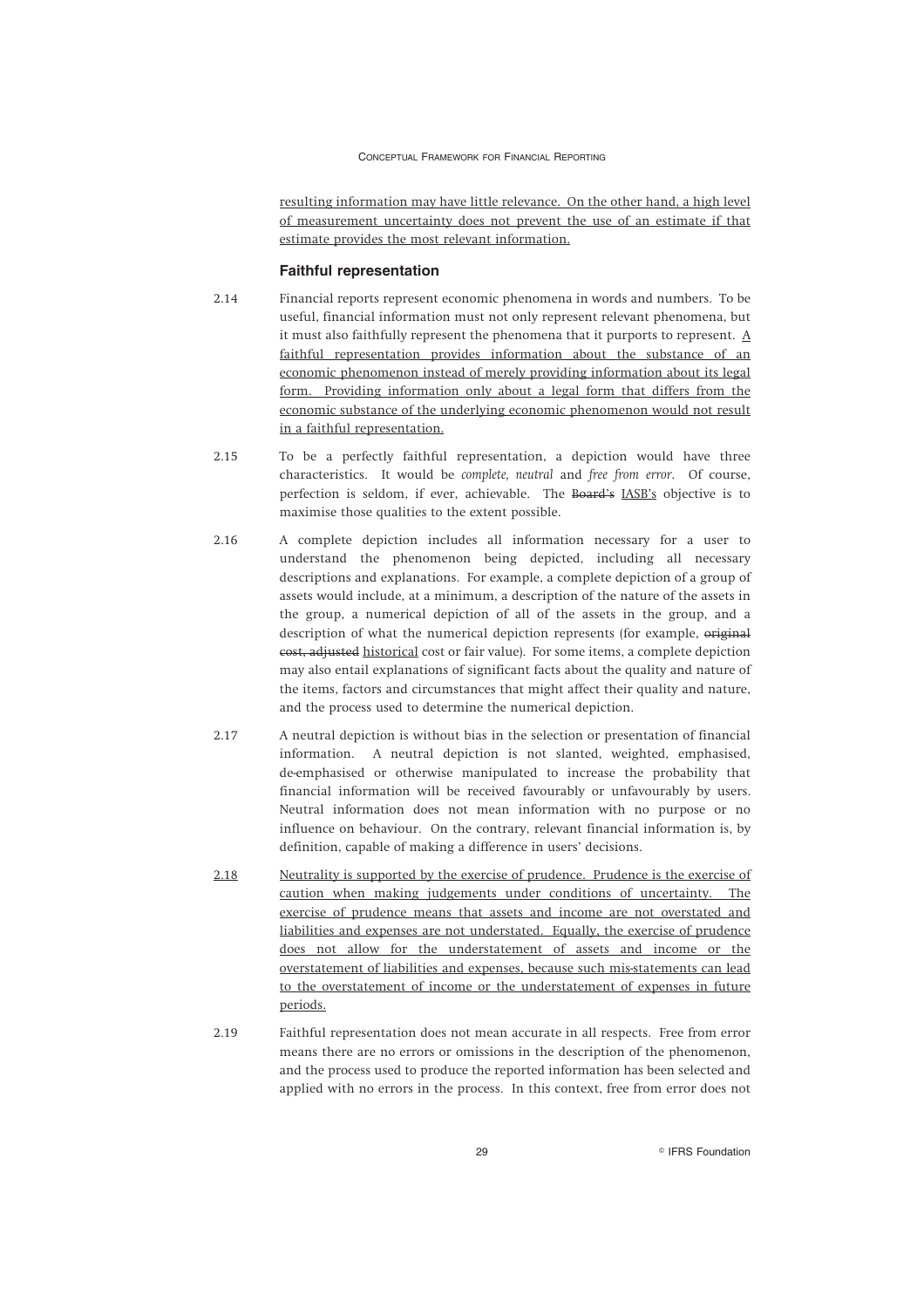mean perfectly accurate in all respects. For example, an estimate of an unobservable price or value cannot be determined to be accurate or inaccurate. However, a representation of that estimate can be faithful if the amount is described clearly and accurately as being an estimate, the nature and limitations of the estimating process are explained, and no errors have been made in selecting and applying an appropriate process for developing the estimate.

A faithful representation, by itself, does not necessarily result in useful information. For example a reporting entity may receive property, plant and equipment through a government grant. Obviously, reporting that an entity acquired an asset at no cost would faithfully represent its cost, but that information would probably not be very useful. A slightly more subtle example is an estimate of the amount by which an asset's carrying amount should be adjusted to reflect an impairment in the asset's value. That estimate can be a faithful representation if the reporting entity has properly applied an appropriate process, properly described the estimate and explained any uncertainties that significantly affect the estimate. However, if the level of uncertainty in such an estimate is sufficiently large, that estimate will not be particularly useful. In other words, the relevance of the asset being faithfully represented is questionable. If there is no alternative representation that is more faithful, that estimate may provide the best available information.<sup>11</sup>

#### **Applying the fundamental qualitative characteristics**

- 2.20 Information must be both relevant and faithfully represented if it is to be useful. Neither a faithful representation of an irrelevant phenomenon nor an unfaithful representation of a relevant phenomenon helps users make good decisions. For example, an estimate can be faithfully represented if the reporting entity has properly applied an appropriate process, properly described the estimate and explained any uncertainties that significantly affect the estimate. However, if the estimate is not relevant, the information provided will not be useful.
- 2.21 The most efficient and effective process for applying the fundamental qualitative characteristics would usually be as follows (subject to the effects of enhancing characteristics and the cost constraint, which are not considered in this example). First, identify an economic phenomenon that has the potential to be is capable of being useful to users of the reporting entity's financial information. Second, identify the type of information about that phenomenon that would be most relevant if it is available and can be faithfully represented. Third, determine whether that information is available and can be faithfully represented. If so, the process of satisfying the fundamental qualitative characteristics ends at that point. If not, the process is repeated with the next most relevant type of information.

#### **Enhancing qualitative characteristics**

2.22 *Comparability*, *verifiability*, *timeliness* and *understandability* are qualitative characteristics that enhance the usefulness of information that is relevant and faithfully represented. The enhancing qualitative characteristics may also help

**Communist Execution 30 30** 

<sup>11</sup> Note for readers of the Exposure Draft: the deleted paragraph is paragraph QC16 in the existing *Conceptual Framework*. Part of the paragraph is included in paragraph 2.20.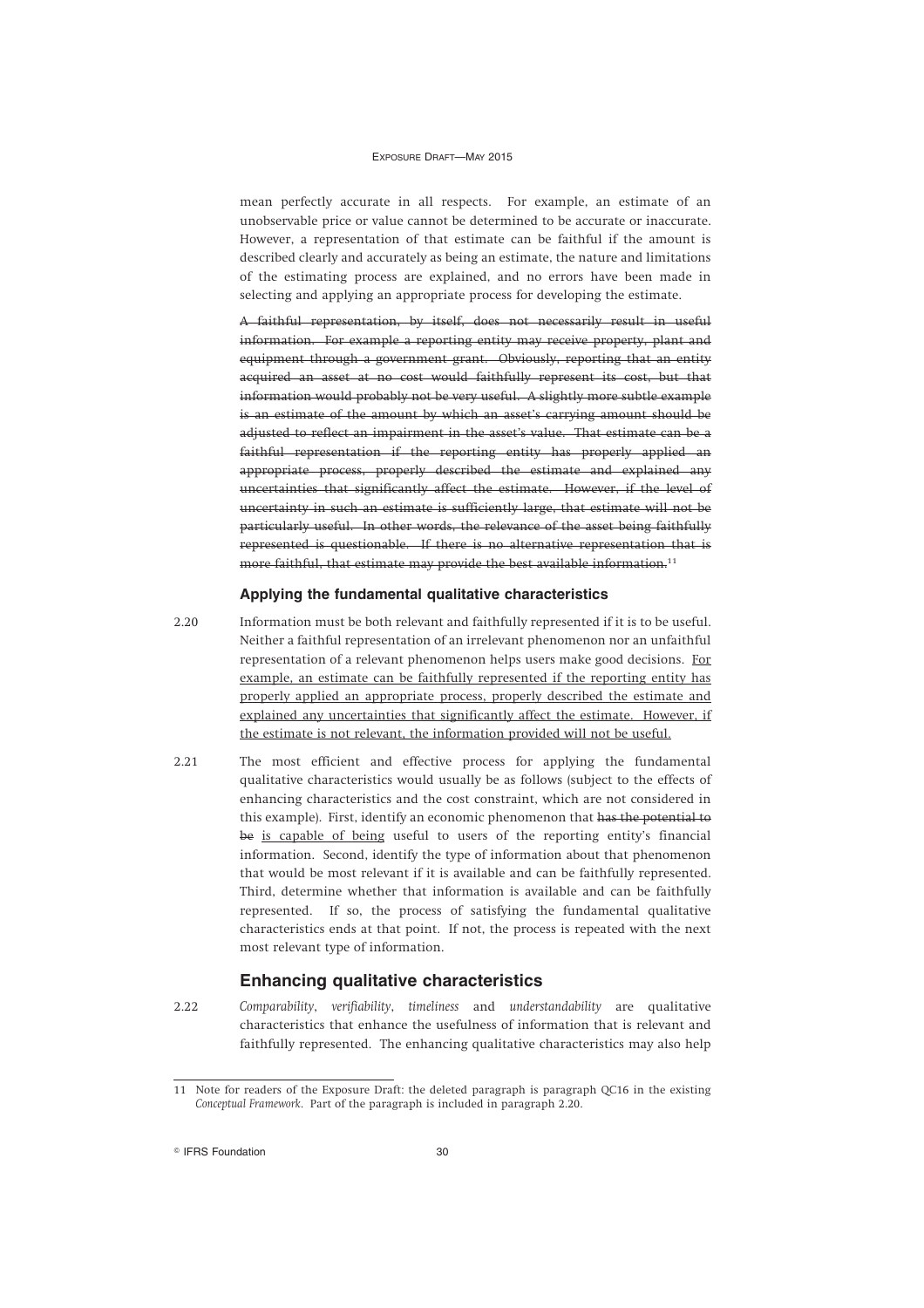determine which of two ways should be used to depict a phenomenon if both are considered equally relevant and faithfully represented.

#### **Comparability**

- 2.23 Users' decisions involve choosing between alternatives, for example, selling or holding an investment, or investing in one reporting entity or another. Consequently, information about a reporting entity is more useful if it can be compared with similar information about other entities and with similar information about the same entity for another period or another date.
- 2.24 Comparability is the qualitative characteristic that enables users to identify and understand similarities in, and differences among, items. Unlike the other qualitative characteristics, comparability does not relate to a single item. A comparison requires at least two items.
- 2.25 Consistency, although related to comparability, is not the same. Consistency refers to the use of the same methods for the same items, either from period to period within a reporting entity or in a single period across entities. Comparability is the goal; consistency helps to achieve that goal.
- 2.26 Comparability is not uniformity. For information to be comparable, like things must look alike and different things must look different. Comparability of financial information is not enhanced by making unlike things look alike any more than it is enhanced by making like things look different.
- 2.27 Some degree of comparability is likely to be attained by satisfying the fundamental qualitative characteristics. A faithful representation of a relevant economic phenomenon should naturally possess some degree of comparability with a faithful representation of a similar relevant economic phenomenon by another reporting entity.
- 2.28 Although a single economic phenomenon can be faithfully represented in multiple ways, permitting alternative accounting methods for the same economic phenomenon diminishes comparability.

#### **Verifiability**

- 2.29 Verifiability helps assure users that information faithfully represents the economic phenomena it purports to represent. Verifiability means that different knowledgeable and independent observers could reach consensus, although not necessarily complete agreement, that a particular depiction is a faithful representation. Quantified information need not be a single point estimate to be verifiable. A range of possible amounts and the related probabilities can also be verified.
- 2.30 Verification can be direct or indirect. Direct verification means verifying an amount or other representation through direct observation, for example, by counting cash. Indirect verification means checking the inputs to a model, formula or other technique and recalculating the outputs using the same methodology. An example is verifying the carrying amount of inventory by checking the inputs (quantities and costs) and recalculating the ending inventory using the same cost flow assumption (for example, using the first-in, first-out method).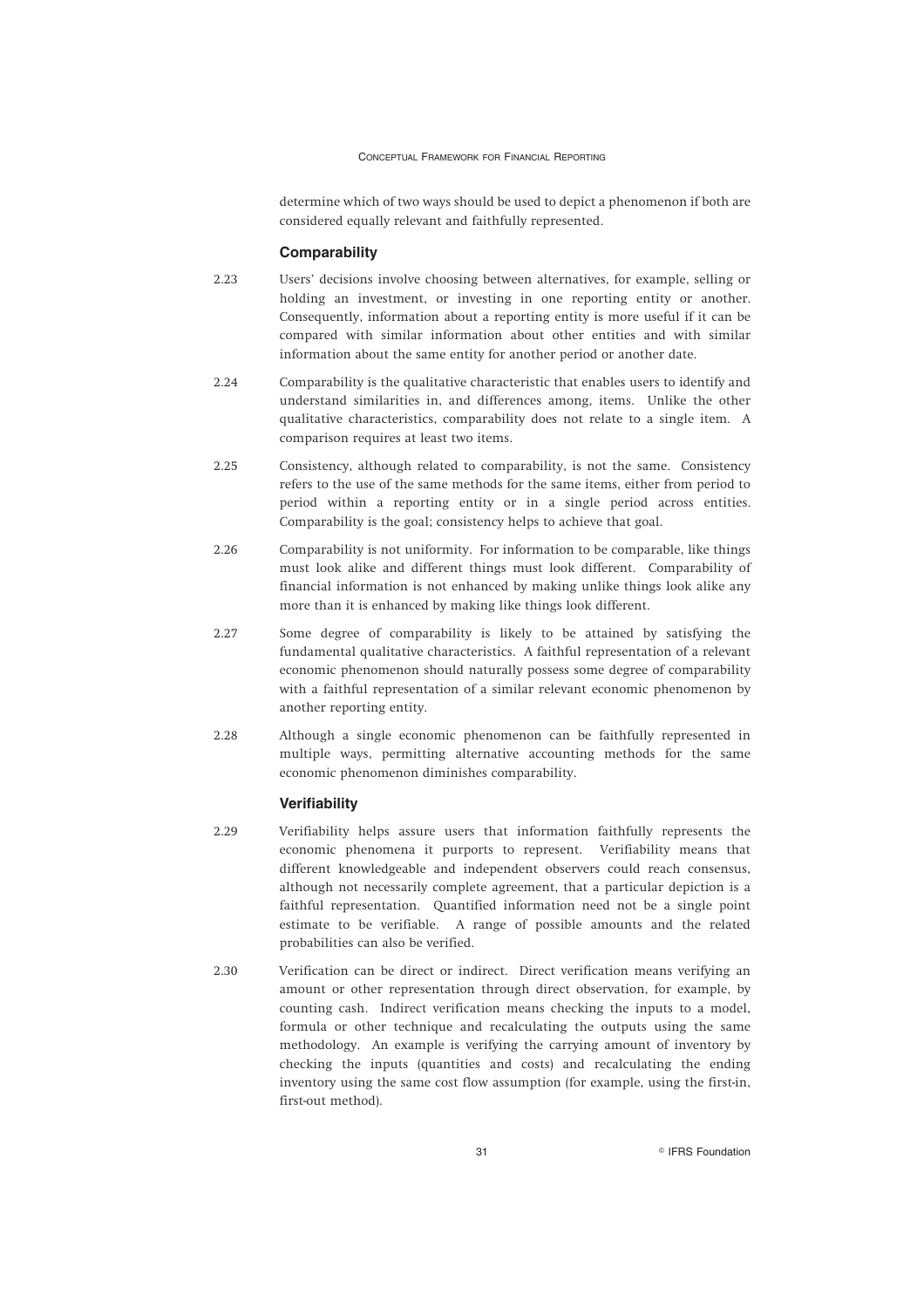2.31 It may not be possible to verify some explanations and forward-looking financial information until a future period, if at all. To help users decide whether they want to use that information, it would normally be necessary to disclose the underlying assumptions, the methods of compiling the information and other factors and circumstances that support the information.

#### **Timeliness**

2.32 Timeliness means having information available to decision-makers in time to be capable of influencing their decisions. Generally, the older the information is the less useful it is. However, some information may continue to be timely long after the end of a reporting period because, for example, some users may need to identify and assess trends.

#### **Understandability**

- 2.33 Classifying, characterising and presenting information clearly and concisely makes it understandable.
- 2.34 Some phenomena are inherently complex and cannot be made easy to understand. Excluding information about those phenomena from financial reports might make the information in those financial reports easier to understand. However, those reports would be incomplete and therefore potentially misleading.
- 2.35 Financial reports are prepared for users who have a reasonable knowledge of business and economic activities and who review and analyse the information diligently. At times, even well-informed and diligent users may need to seek the aid of an adviser to understand information about complex economic phenomena.

#### **Applying the enhancing qualitative characteristics**

- 2.36 Enhancing qualitative characteristics should be maximised to the extent possible. However, the enhancing qualitative characteristics, either individually or as a group, cannot make information useful if that information is irrelevant or not faithfully represented.
- 2.37 Applying the enhancing qualitative characteristics is an iterative process that does not follow a prescribed order. Sometimes, one enhancing qualitative characteristic may have to be diminished to maximise another qualitative characteristic. For example, a temporary reduction in comparability as a result of prospectively applying a new financial reporting standard may be worthwhile to improve relevance or faithful representation in the longer term. Appropriate disclosures may partially compensate for non-comparability.

## **The cost constraint on useful financial reporting**

2.38 Cost is a pervasive constraint on the information that can be provided by financial reporting. Reporting financial information imposes costs, and it is important that those costs are justified by the benefits of reporting that information. There are several types of costs and benefits to consider.

**Communist Execution 32 CONTERS Foundation** 32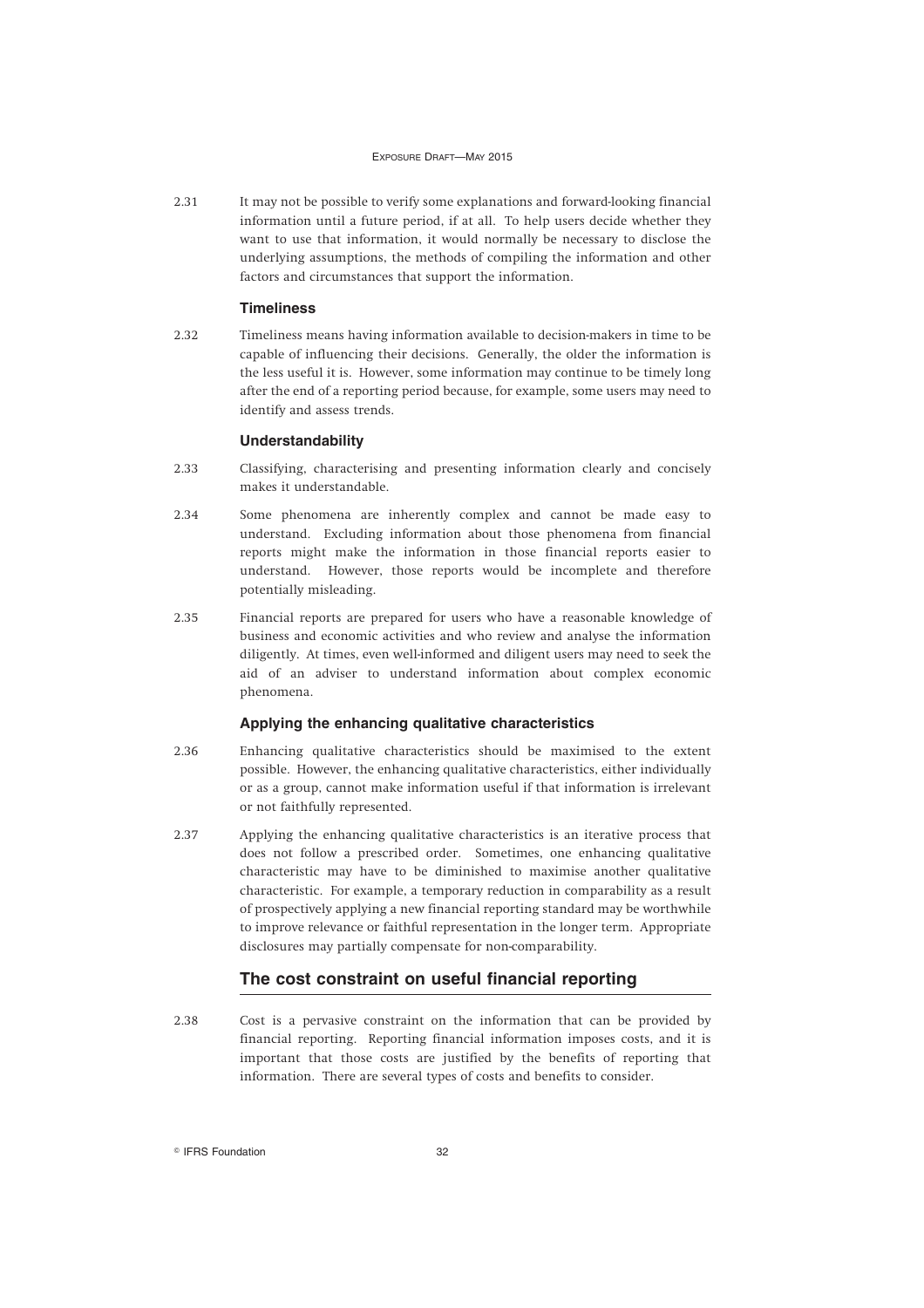- 2.39 Providers of financial information expend most of the effort involved in collecting, processing, verifying and disseminating financial information, but users ultimately bear those costs in the form of reduced returns. Users of financial information also incur costs of analysing and interpreting the information provided. If needed information is not provided, users incur additional costs to obtain that information elsewhere or to estimate it.
- 2.40 Reporting financial information that is relevant and faithfully represents what it purports to represent helps users to make decisions with more confidence. This results in more efficient functioning of capital markets and a lower cost of capital for the economy as a whole. An individual investor, lender or other creditor also receives benefits by making more informed decisions. However, it is not possible for general purpose financial reports to provide all the information that every user finds relevant.
- 2.41 In applying the cost constraint, the Board IASB assesses whether the benefits of reporting particular information are likely to justify the costs incurred to provide and use that information. When applying the cost constraint in developing a proposed financial reporting standard, the Board IASB seeks information from preparers, users, auditors, academics and others about the expected nature and quantity of the benefits and costs of that standard. In most situations, assessments are based on a combination of quantitative and qualitative information.
- 2.42 Because of the inherent subjectivity, different individuals' assessments of the costs and benefits of reporting particular items of financial information will vary. Therefore, the Board IASB seeks to consider costs and benefits in relation to financial reporting generally, and not just in relation to individual reporting entities. That does not mean that assessments of costs and benefits always justify the same reporting requirements for all entities. Differences may be appropriate because of different sizes of entities, different ways of raising capital (publicly or privately), different users' needs or other factors.

<sup>©</sup> IFRS Foundation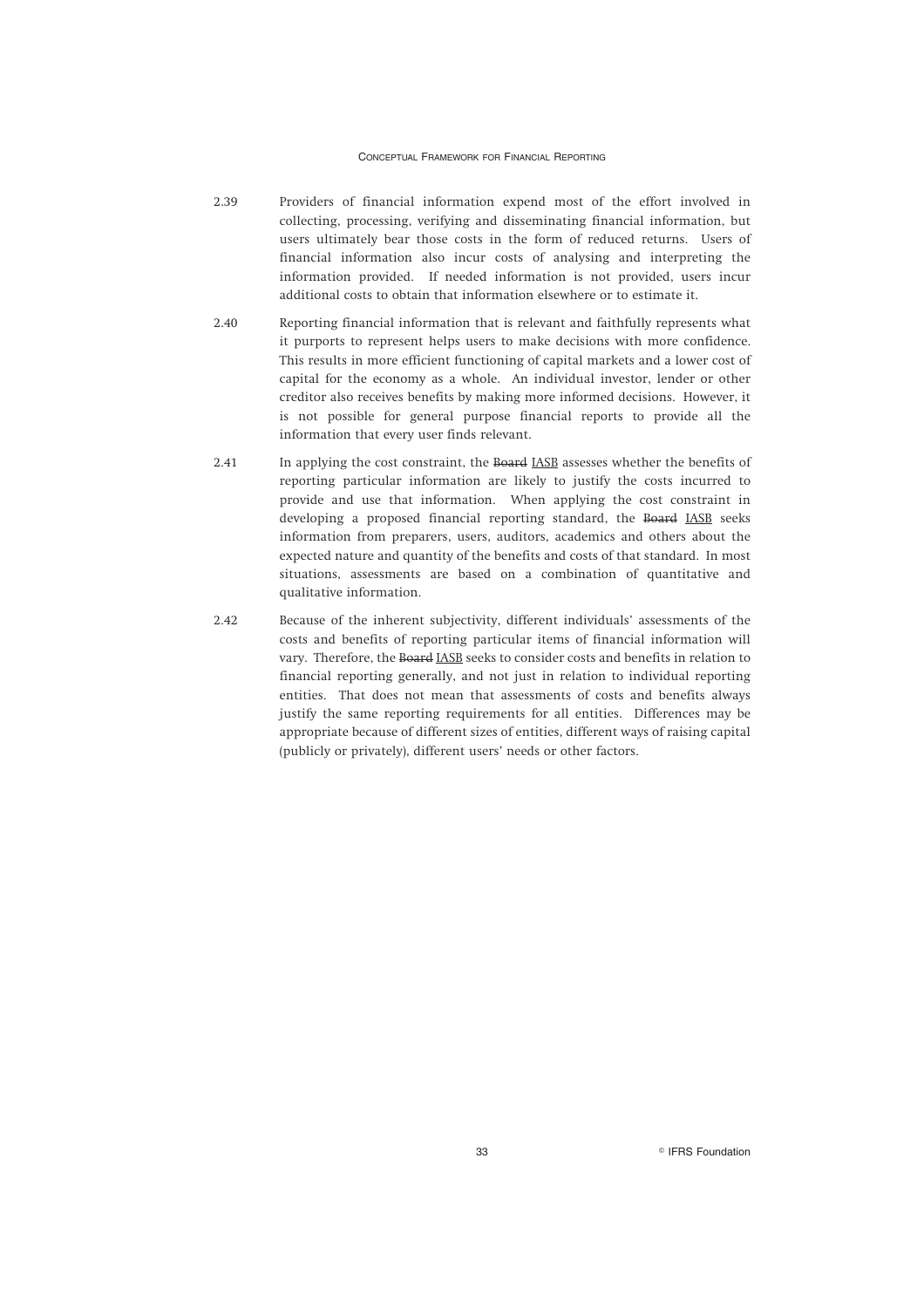The IASB proposes new Chapters 3–7. Because these are new chapters, no mark-up has been used.

# **Chapter 3—Financial statements and the reporting entity Introduction**

- 3.1 This chapter discusses:
	- (a) the role of financial statements (paragraphs 3.2–3.10); and
	- (b) the reporting entity (paragraphs 3.11–3.25).

## **The role of financial statements**

- 3.2 General purpose financial reports provide information about the reporting entity's economic resources, claims against the entity and changes in those economic resources and claims (see paragraph 1.12). General purpose financial statements are a particular form of general purpose financial reports.<sup>12</sup>
- 3.3 In financial statements, the financial effects of transactions and other events are classified into the following elements: assets, liabilities, equity, income and expenses. Chapter 4 discusses the definitions of these elements.
- 3.4 The objective of financial statements is to provide information about an entity's assets, liabilities, equity, income and expenses that is useful to users of financial statements in assessing the prospects for future net cash inflows to the entity and in assessing management's stewardship of the entity's resources.
- 3.5 Financial statements provide information about the financial effects of transactions and other events of a specified period. Those transactions and other events give rise to changes in the entity's assets, liabilities and equity. These changes, combined with the effects of transactions and other events from previous periods, give rise to the entity's assets, liabilities and equity at the end of the period.
- 3.6 Financial statements consist of statements, including a statement of financial position and statement(s) of financial performance, and notes to the financial statements. Assets, liabilities and equity are recognised in the statement of financial position. Income and expenses are recognised in the statement(s) of financial performance. However, not all assets and liabilities are necessarily recognised. Chapter 5 discusses the recognition and derecognition of assets, liabilities, equity, income and expenses.
- 3.7 Financial statements include monetary information about assets, liabilities, equity, income and expenses, which involves measurement. Chapter 6 discusses the measurement of assets, liabilities, equity, income and expenses.
- 3.8 Financial statements present, in the statement of financial position and the statement(s) of financial performance, information about assets, liabilities,

**Communist Execution 34 CONTERS Foundation** 34

<sup>12</sup> Throughout this [draft] *Conceptual Framework*, the term *financial statements* refers to *general purpose financial statements* unless specifically indicated otherwise.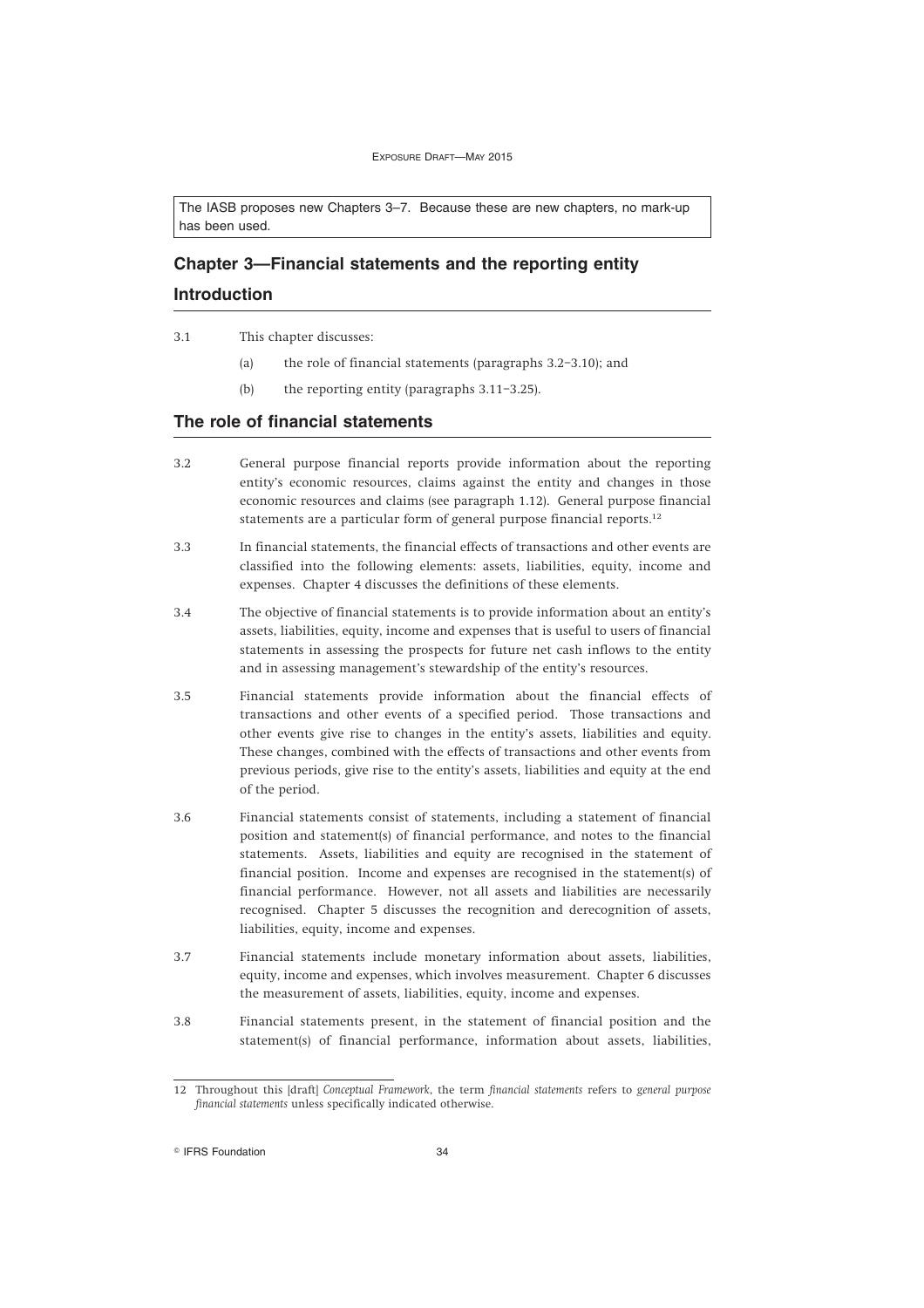equity, income and expenses included in those statements. They also disclose other information that is relevant to users. Presentation and disclosure are discussed in Chapter 7.

3.9 Financial statements are prepared from the perspective of the entity as a whole, instead of from the perspective of any particular group of investors, lenders or other creditors.

## **Going concern assumption**

3.10 This [draft] *Conceptual Framework* is based on the assumption that the reporting entity is a going concern and will continue in operation for the foreseeable future. Hence, it is assumed that the entity has neither the intention nor the need to liquidate or cease trading. If such an intention or need exists, the financial statements may have to be prepared on a different basis and, if so, the basis used is disclosed in the financial statements.

## **The reporting entity**

- 3.11 A reporting entity is an entity that chooses, or is required, to prepare general purpose financial statements.
- 3.12 A reporting entity is not necessarily a legal entity. It can comprise a portion of an entity, or two or more entities.

## **Boundary of the reporting entity**

- 3.13 Financial statements provide information about the assets, liabilities, equity, income and expenses generated by the set of economic activities that lie within the boundary of the reporting entity.
- 3.14 When one entity (the parent) has control over another entity (the subsidiary), it would be possible to determine the boundary of the reporting entity using either:
	- (a) direct control only (see paragraphs 3.19–3.20); or
	- (b) both direct and indirect control (see paragraphs  $3.21-3.25$ ).<sup>13</sup>
- 3.15 In this [draft] *Conceptual Framework*:
	- (a) financial statements of a reporting entity whose boundary is based on direct control only are called unconsolidated financial statements; and
	- (b) financial statements of a reporting entity whose boundary is based on both direct and indirect control are called consolidated financial statements.
- 3.16 For financial statements to give a faithful representation of the economic activities of the reporting entity, they need to describe the set of economic activities included within the reporting entity.

<sup>13</sup> The notion of control is discussed in paragraphs 4.17–4.23.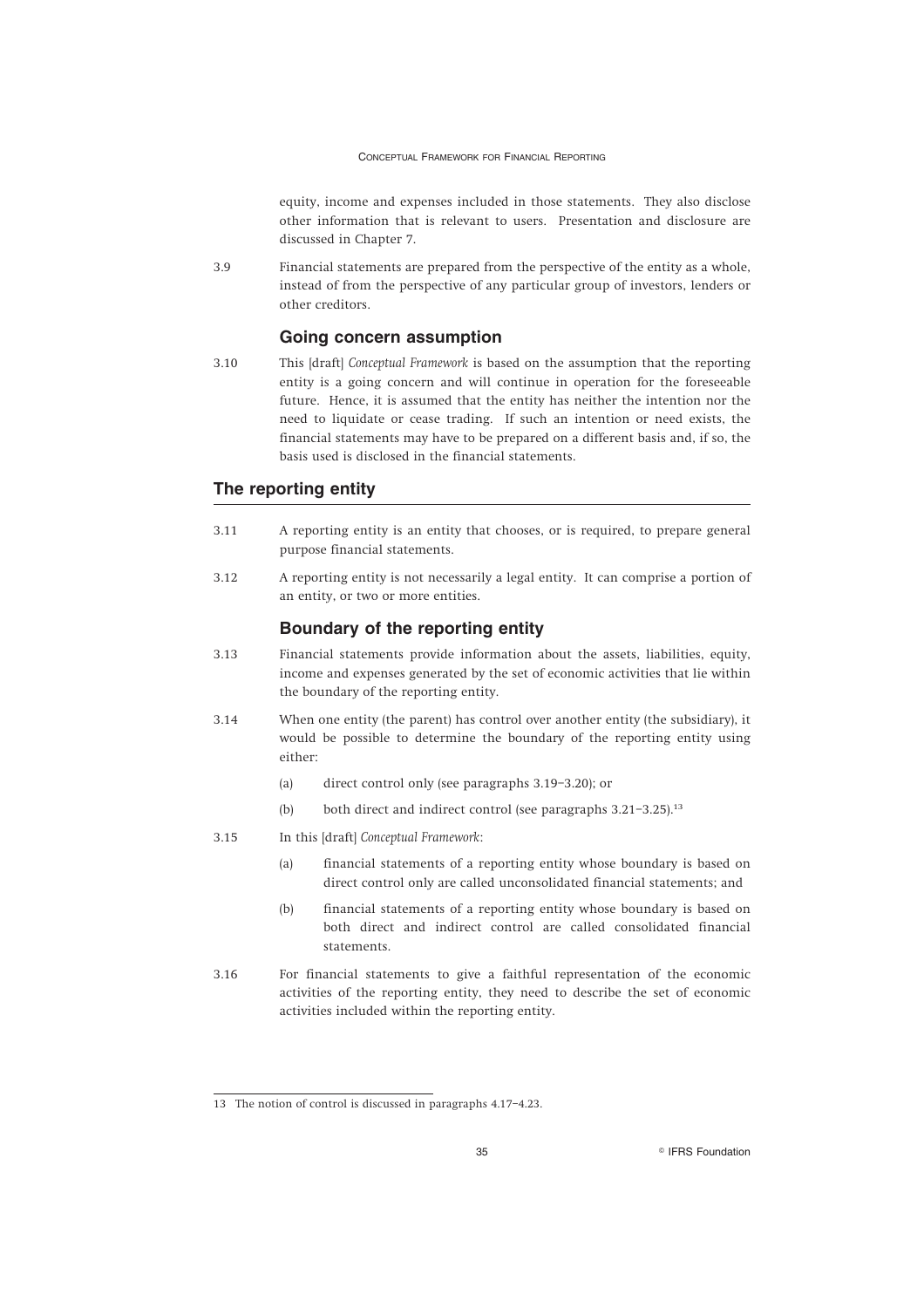- 3.17 Financial statements are sometimes prepared for two or more entities that do not have a parent-subsidiary relationship with each other. These financial statements are referred to as combined financial statements.
- 3.18 If a reporting entity is not a legal entity, the boundary of the reporting entity needs to be set in such a way that the financial statements:
	- (a) provide the relevant financial information needed by those existing and potential investors, lenders and other creditors who rely on the financial statements; and
	- (b) faithfully represent the economic activities of the entity.

#### **Direct control only**

- 3.19 In unconsolidated financial statements, the parent reports only on:
	- (a) the economic resources it controls directly; and
	- (b) the direct claims against the parent.

Hence, the investment in the controlled entity (the subsidiary) is reported as an asset.

3.20 The returns to investors, lenders and other creditors of a parent depend on the future net cash inflows to the parent entity. The lenders and other creditors of the parent often do not have a claim against the subsidiary. In addition, in some jurisdictions, dividends to holders of shares issued by the parent depend on the distributable profits of the parent. Hence, distinguishing economic resources held directly by the parent from those held by its subsidiaries can provide useful information to users of financial statements. One way to provide information about economic resources held directly by the parent, and about direct claims against the parent, is to determine the boundary of the reporting entity using direct control only.

#### **Both direct and indirect control**

- 3.21 In consolidated financial statements, the reporting entity reports on:
	- (a) the economic resources that the parent controls directly and those that it controls indirectly by controlling its subsidiaries; and
	- (b) the direct claims against the parent and the indirect claims against it through claims against its subsidiaries.
- 3.22 The returns to investors, lenders and other creditors of a parent depend partly on the future net cash flows to the parent from the subsidiary. Those cash flows depend on the future net cash inflows to the subsidiary. To assess the prospects for future net cash inflows to the parent entity, investors, lenders and other creditors need information about:
	- (a) the economic resources, claims and changes in economic resources and claims of both the parent and its subsidiaries as a single unit; and
	- (b) how efficiently and effectively the parent's management have discharged their responsibilities to use the resources of both the parent and its subsidiaries.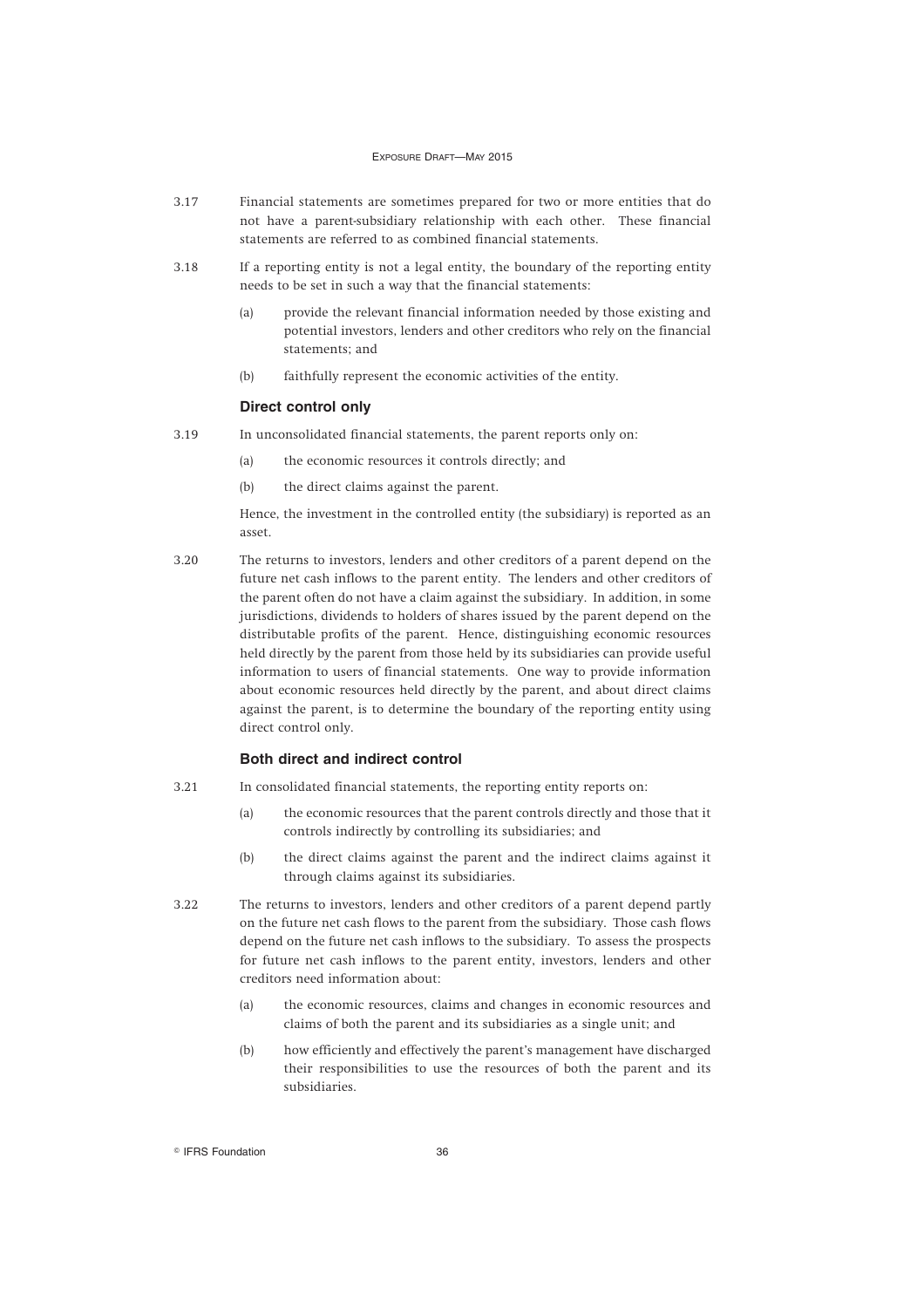- 3.23 Consequently, in general, consolidated financial statements are more likely to provide useful information to users of financial statements than unconsolidated financial statements.
- 3.24 Consolidated financial statements of the parent are not intended to provide information to users of a subsidiary's financial statements. Investors, lenders and other creditors of a subsidiary seek information about the subsidiary's resources, and the claims against the subsidiary, from the financial statements of the subsidiary.
- 3.25 When an entity is required to present consolidated financial statements, the entity may also choose, or be required, to present unconsolidated financial statements. To enable users to receive the information they need about all the economic resources the parent controls, both directly and indirectly, and about claims against both the parent and its subsidiaries, it is necessary to disclose in the unconsolidated financial statements how users may obtain the consolidated financial statements.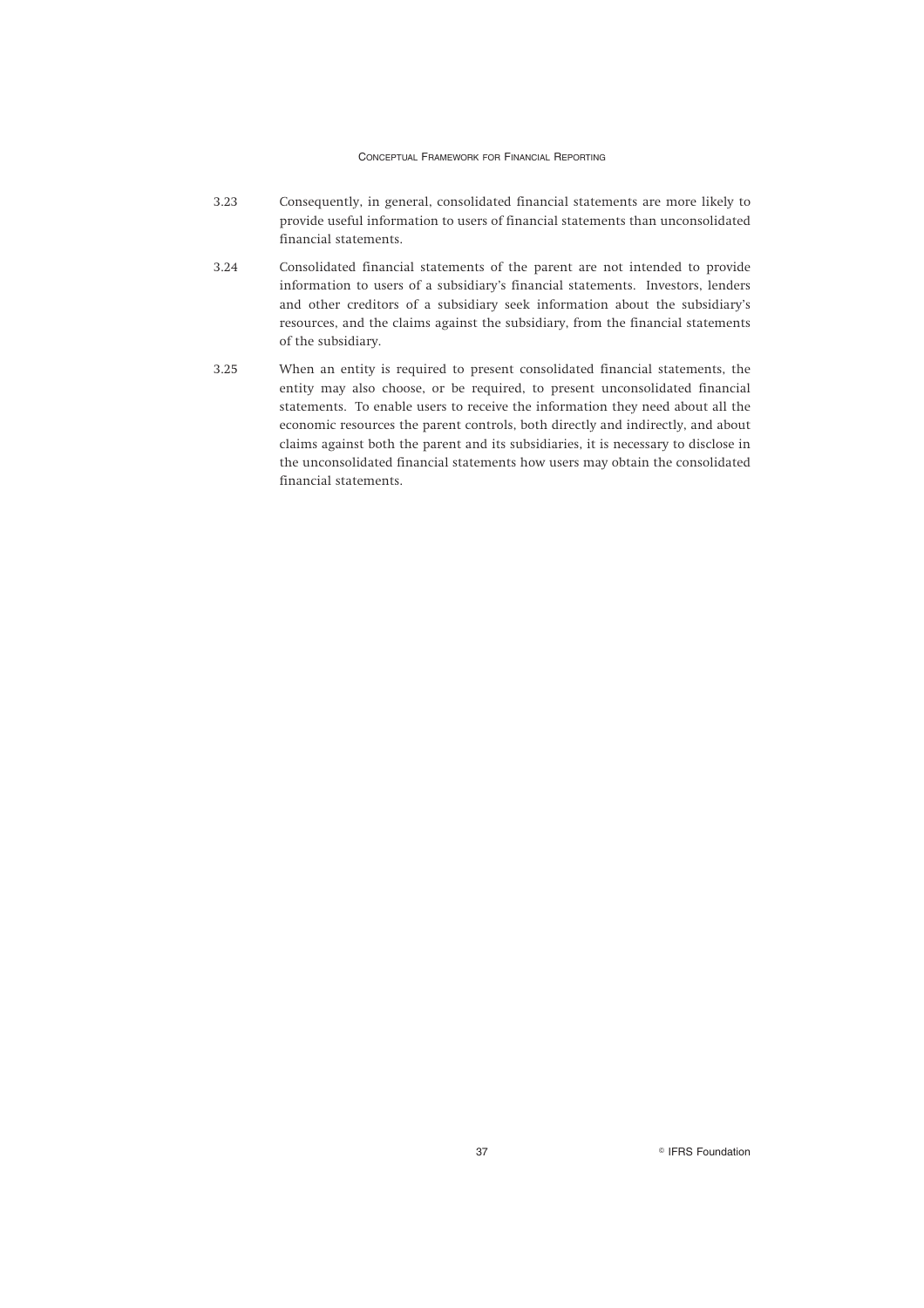# **Chapter 4—The elements of financial statements Introduction**

#### 4.1 This chapter covers:

- (a) the definition of an asset (paragraphs 4.5–4.23);
- (b) the definition of a liability (paragraphs 4.24–4.39);
- (c) executory contracts (paragraphs 4.40–4.42);
- (d) equity (paragraphs 4.43–4.47);
- (e) the definitions of income and expenses (paragraphs 4.48–4.52);
- (f) reporting the substance of contractual rights and obligations (paragraphs 4.53–4.56); and
- (g) the unit of account (paragraphs 4.57–4.63).
- 4.2 Financial statements provide information about the financial effects of transactions and other events by grouping them into broad classes—the elements of financial statements.
- 4.3 The elements defined in this [draft] *Conceptual Framework* are:
	- (a) assets, liabilities and equity, which relate to the reporting entity's financial position; and
	- (b) income and expenses, which relate to the reporting entity's financial performance.

**Communist Execution 38 CONTERS Foundation** 38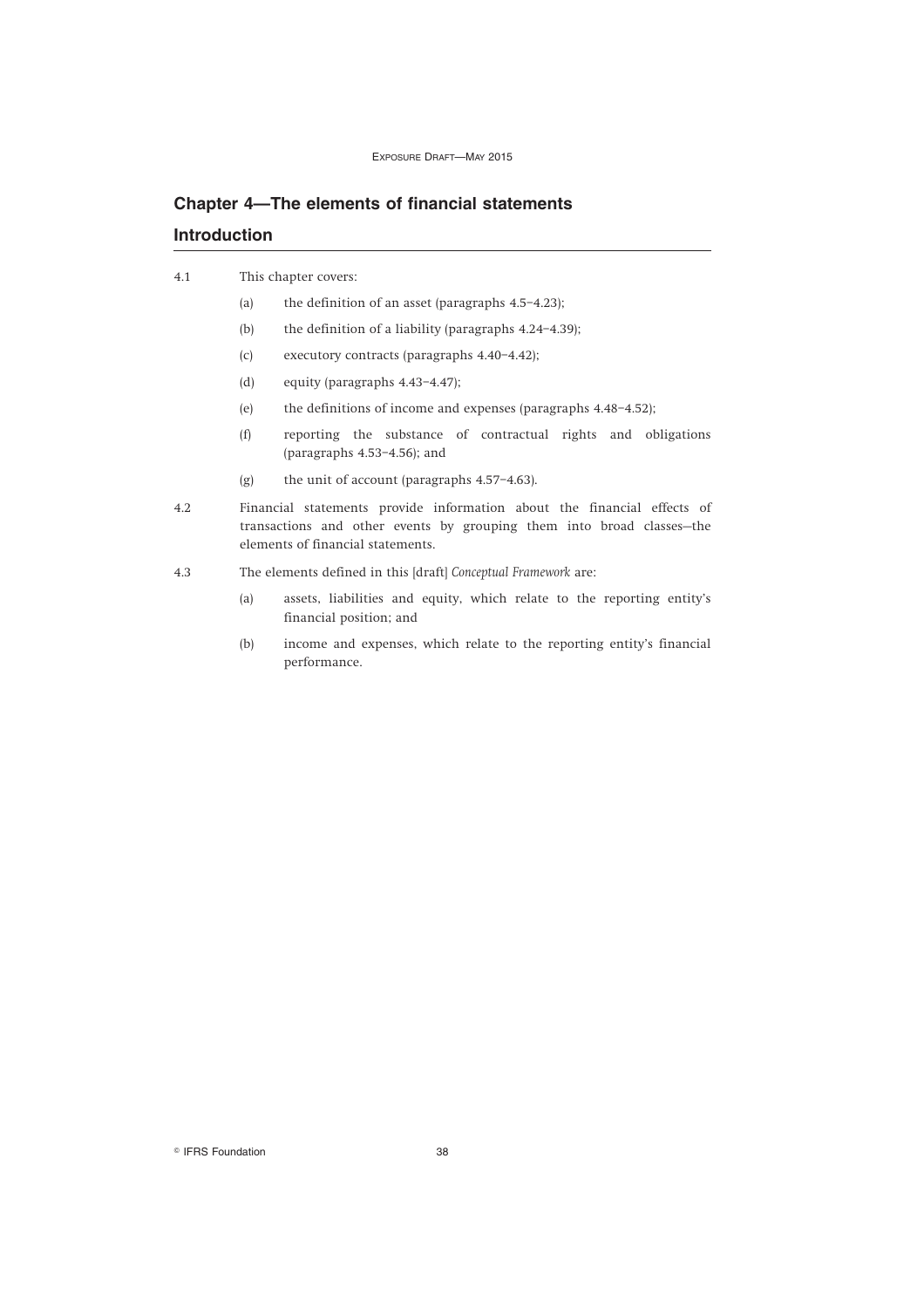| Item discussed in<br><b>Chapter 1</b>                            | Element     | Definition or description                                                                                                                                                                  |
|------------------------------------------------------------------|-------------|--------------------------------------------------------------------------------------------------------------------------------------------------------------------------------------------|
| Resources                                                        | An asset    | An asset is a present<br>economic resource controlled<br>by the entity as a result of<br>past events.                                                                                      |
|                                                                  |             | An economic resource is a<br>right that has the potential to<br>produce economic benefits.                                                                                                 |
| Claims                                                           | A liability | A liability is a present<br>obligation of the entity to<br>transfer an economic<br>resource as a result of past<br>events.                                                                 |
|                                                                  | Equity      | Equity is the residual interest<br>in the assets of the entity<br>after deducting all its<br>liabilities.                                                                                  |
| Financial<br>performance<br>(changes in resources<br>and claims) | Income      | Income is increases in assets<br>or decreases in liabilities that<br>result in increases in equity,<br>other than those relating to<br>contributions from holders of<br>equity claims.     |
|                                                                  | Expenses    | Expenses are decreases in<br>assets or increases in<br>liabilities that result in<br>decreases in equity, other<br>than those relating to<br>distributions to holders of<br>equity claims. |
| Other changes in<br>resources and claims                         |             | Contributions from, and<br>distributions to, holders of<br>equity claims.                                                                                                                  |
|                                                                  |             | Exchanges that do not result<br>in increases or decreases in<br>equity (for example,<br>acquiring an asset for cash).                                                                      |

4.4 The elements are linked to resources, claims and financial performance as discussed in Chapter 1 and are defined as follows: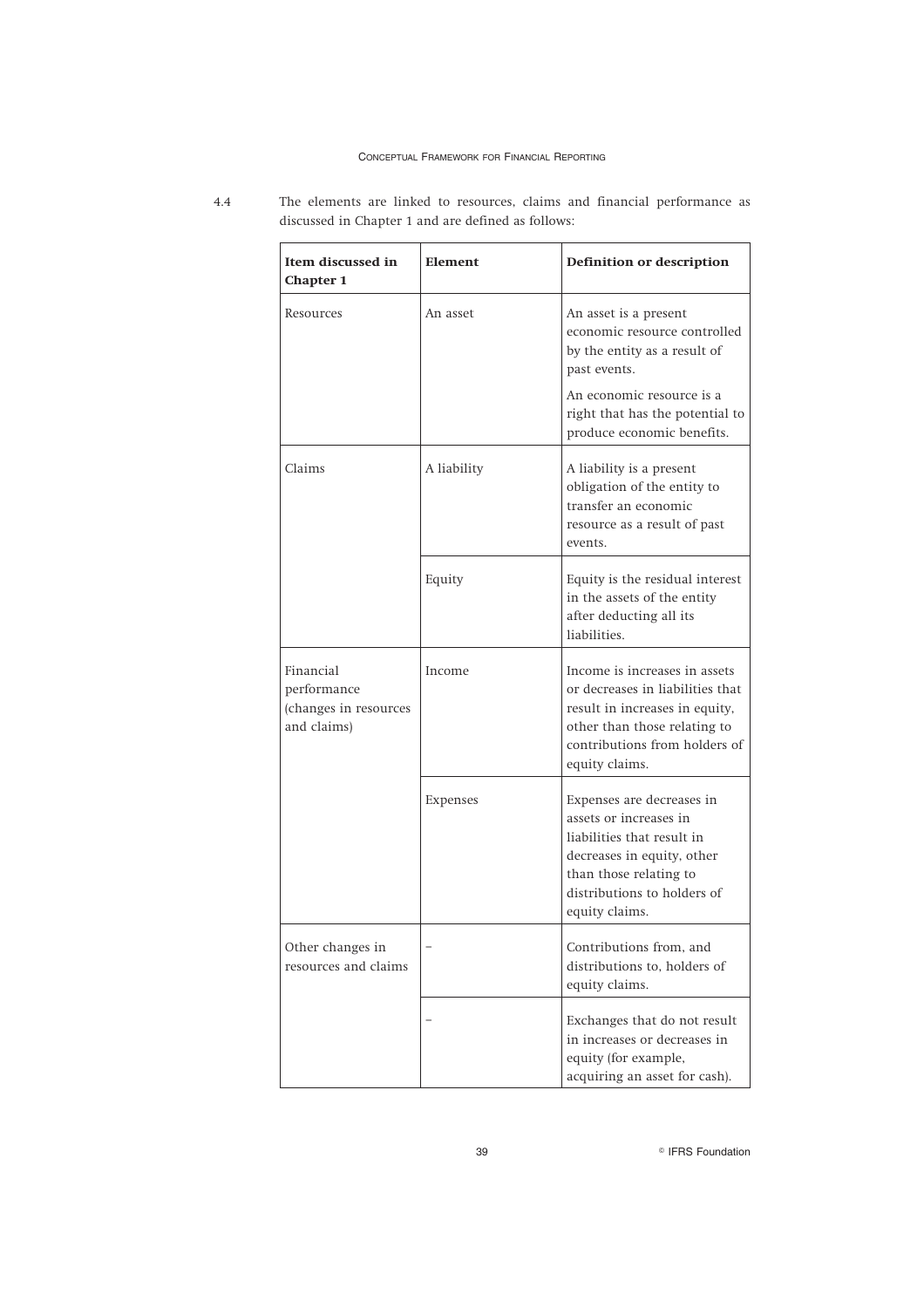## **Definition of an asset**

- 4.5 An asset is a present economic resource controlled by the entity as a result of past events.
- 4.6 An economic resource is a right that has the potential to produce economic benefits.

4.7 Aspects of those definitions are discussed as follows:

- (a) rights (see paragraphs 4.8–4.12);
- (b) potential to produce economic benefits (see paragraphs 4.13–4.16); and
- (c) control (see paragraphs 4.17–4.23).

## **Rights**

4.8 Rights that constitute economic resources may take the following forms:

- (a) rights established by contract, legislation or similar means, such as:
	- (i) rights arising from a financial instrument, for example, an investment in a debt instrument or in an equity instrument.
	- (ii) rights over physical objects, such as property, plant and equipment or inventories. Such rights may include ownership of a physical object, the right to use a physical object or the right to the residual value of a leased object.
	- (iii) rights to exchange economic resources with another party on favourable terms, for example, a forward contract to buy an economic resource (see paragraphs 4.40–4.42) or an option to buy an economic resource (see paragraph 4.15).
	- (iv) rights to benefit from the obligations of another party to stand ready to transfer an economic resource if an uncertain future event occurs (see paragraph 4.27).
	- (v) rights to receive goods or services.
	- (vi) intellectual property rights, for example, registered patents.
- (b) rights arising from a constructive obligation of another party (see paragraph 4.34); and
- (c) other rights that give the entity the potential to receive future economic benefits that are not available to all other parties, for example, rights to the economic benefits that may be produced by items such as know-how not in the public domain or by customer or supplier relationships (see paragraph 4.20).
- 4.9 Goods or services (for example, employee services) that are received and immediately consumed are momentarily rights to obtain economic benefits until they are consumed.
- 4.10 If an entity has rights that are identical to those held by all other parties, those rights do not give the entity the potential to receive economic benefits beyond

**Communist Execution 40** CIFRS Foundation 40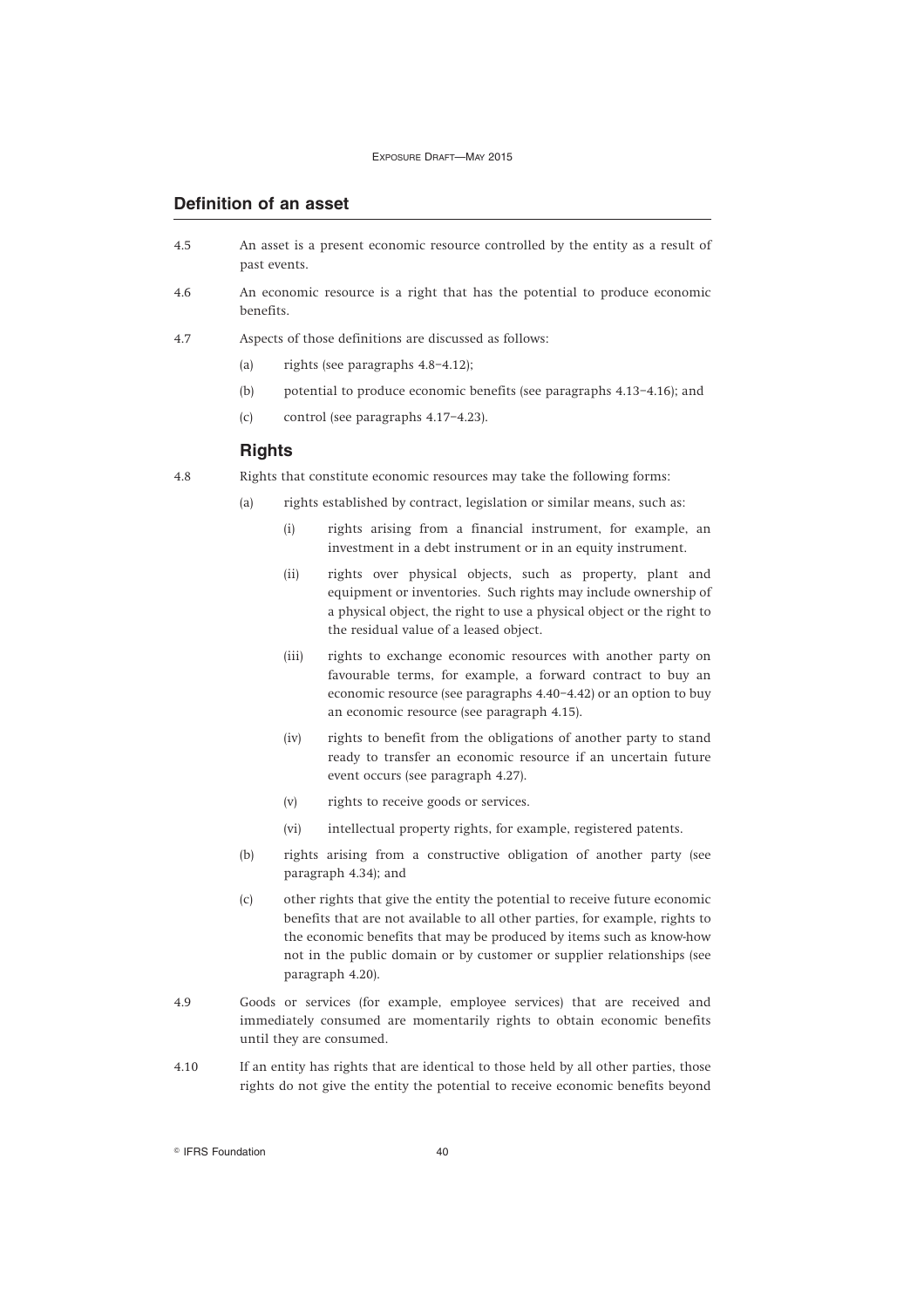those available to all other parties. For example, rights of access to public goods, such as roads, or knowledge that is in the public domain are not economic resources for the entity if similar rights are available to all parties without significant cost.

- 4.11 An entity cannot have a right to receive economic benefits from itself, hence:
	- (a) debt or equity instruments issued by the entity and repurchased and held by it (for example, treasury shares) are not economic resources of that entity; and
	- (b) in consolidated financial statements, debt or equity instruments issued by one member of the consolidated reporting entity and held by another member of that reporting entity are not economic resources of the reporting entity.
- 4.12 In principle, each of an entity's rights is a separate asset. However, for accounting purposes, related rights are often treated as a single asset, namely the unit of account (see paragraphs 4.57–4.63). For example, the following rights may arise from legal ownership of a physical object:
	- (a) the right to use the object;
	- (b) the right to sell the object;
	- (c) the right to pledge the object; and
	- (d) other rights not mentioned separately in (a)–(c).

In many cases, the set of rights arising from legal ownership of a physical object is accounted for as a single item. Conceptually, the economic resource is the set of rights not the physical object. Nevertheless, describing the set of rights as the physical object will often provide the most concise, clear and understandable information.

## **Potential to produce economic benefits**

- 4.13 For the economic resource to have the potential to produce economic benefits, it need not be certain, or even probable, that the resource will produce economic benefits. It is only necessary that the economic resource already exists and that there is at least one circumstance in which it would produce economic benefits.
- 4.14 The economic benefits produced by an economic resource could include:
	- (a) receiving contractual cash flows;
	- (b) receiving another economic resource or exchanging economic resources with another party on favourable terms (see paragraphs 4.40–4.42);
	- (c) using the economic resource to produce cash inflows (or save cash outflows), for example;
		- (i) using the economic resource singly or in combination with other economic resources to produce goods or provide services;
		- (ii) using the economic resource to enhance the value of other economic resources;
		- (iii) pledging the economic resource to secure a loan;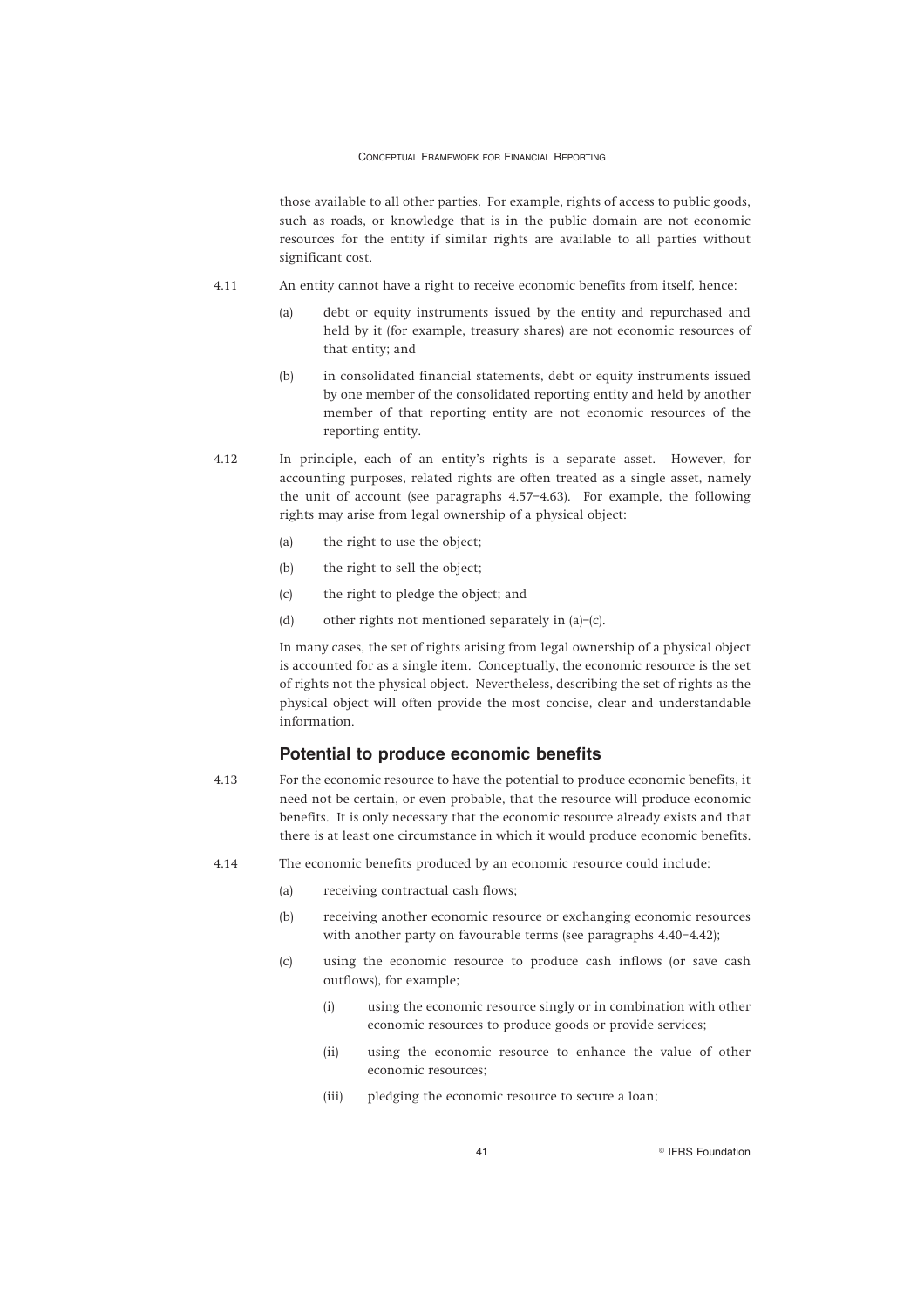- (iv) leasing the economic resource to another party; or
- (v) receiving services to which the economic resource gives rights.
- (d) selling the economic resource in exchange for cash or other economic resources, or transferring the economic resource to fulfil liabilities; or
- (e) satisfying equity claims, in whole or in part, by distributing the economic resource to holders of equity claims.
- 4.15 Although an economic resource derives its value from its existing potential to produce future economic benefits, the economic resource is the existing right, not the future economic benefits. For example, a purchased option derives its value from its existing potential to produce economic benefits if the option is exercised. However, the economic resource is the existing right to exercise the option, not the future economic benefits.
- 4.16 There is a close association between incurring expenditure and acquiring assets, but the two do not necessarily coincide. Hence, when an entity incurs expenditure, this may provide evidence that future economic benefits have been sought, but is not conclusive proof that an asset has been obtained. Similarly, the absence of related expenditure does not preclude an item from meeting the definition of an asset. Assets can include, for example, rights that have been granted to the entity free of charge by a government or donated to the entity by another party.

## **Control**

- 4.17 Control links the economic resource to the entity. Assessing control helps to identify what economic resource the entity should account for. For example, an entity may have a right to a proportionate share in a property without controlling the entire property. In such cases, the entity's asset is its share in the property, which it controls, not the property itself, which it does not.
- 4.18 An entity controls an economic resource if it has the present ability to direct the use of the economic resource and obtain the economic benefits that flow from it.
- 4.19 An entity has the ability to direct the use of an economic resource if it has the right to deploy that economic resource in its activities, or to allow another party to deploy the economic resource in that other party's activities.
- 4.20 Although control of an economic resource usually arises from legal rights, it can also arise if an entity has the present ability to prevent all other parties from directing the use of it and obtaining the benefits from the economic resource. For example, an entity may control know-how obtained from a development activity by having the present ability to keep that know-how secret.
- 4.21 For an entity to control a resource, the economic benefits from the resource must flow to the entity (either directly or indirectly) instead of another party. This aspect of control does not imply that the entity can ensure that the resource will produce economic benefits in all circumstances. Instead, it means that if the resource produces economic benefits, the entity is the party that will receive them.

**Communist Execution 42** CIFRS Foundation 42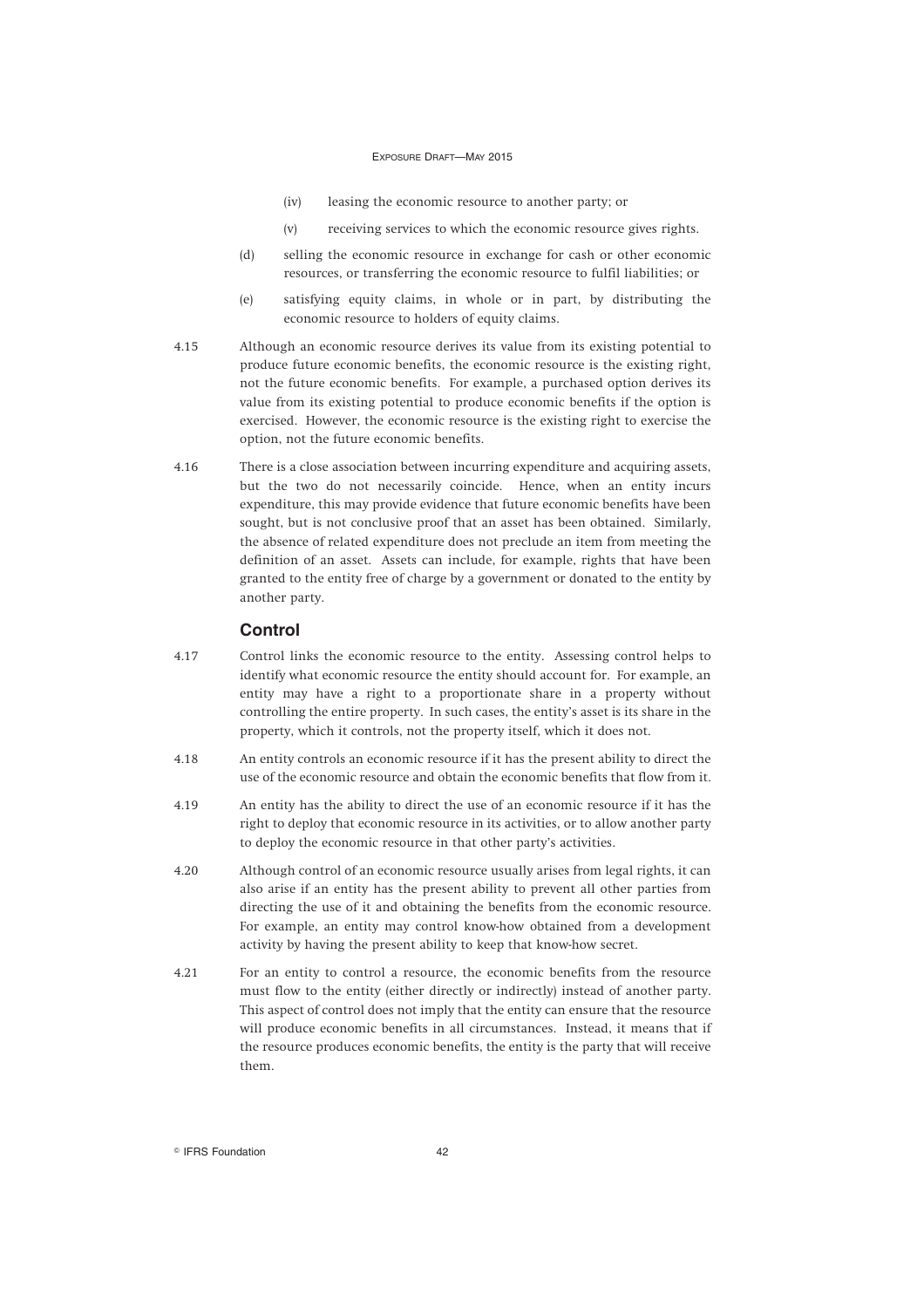- 4.22 Having exposure to significant variations in the amount of the economic benefits produced by an economic resource may indicate that the entity controls the resource. However, it is only one factor to consider in the overall assessment of control.
- 4.23 An agent is a party that is primarily engaged to act on behalf of, and for the benefit of, another party (the principal). If an entity holds an economic resource as an agent, the economic benefits arising from the resource flow to the principal instead of the agent. Consequently, the entity does not control the economic resource and it does not have an asset, nor does it have a liability because it has no obligation to transfer any economic resource that it controls or will control.

## **Definition of a liability**

- 4.24 A liability is a present obligation of the entity to transfer an economic resource as a result of past events.
- 4.25 If one party has an obligation to transfer an economic resource (a liability), it follows that another party (or parties) has a right to receive that economic resource (an asset). The party (or parties) could be a specific person or entity, a group of people or entities, or society at large.
- 4.26 A requirement for one party to recognise a liability (or asset) and measure it at a specified amount does not imply that the other party must recognise the corresponding asset (or liability) or measure it at the same amount. Applying different recognition criteria or measurement requirements to the liability (or asset) of one party and the corresponding asset (or liability) of the other party may sometimes be an outcome of decisions intended to meet the objective of financial reporting.

# **Obligation to transfer an economic resource**

- 4.27 An entity's obligation to transfer an economic resource must have the potential to require the entity to transfer an economic resource to another party. It need not be certain, or even probable, that the entity will be required to transfer an economic resource, but the obligation must already exist and there must be at least one circumstance in which it will require the entity to transfer an economic resource. One example of such an obligation is an obligation to stand ready to transfer an economic resource if an uncertain future event occurs.
- 4.28 Obligations to transfer an economic resource include, for example, obligations to:
	- (a) pay cash;
	- (b) transfer other assets;
	- (c) exchange economic resources with another party on unfavourable terms (see paragraphs 4.40–4.42);
	- (d) provide services; or
	- (e) issue another obligation that will oblige the entity to transfer an economic resource.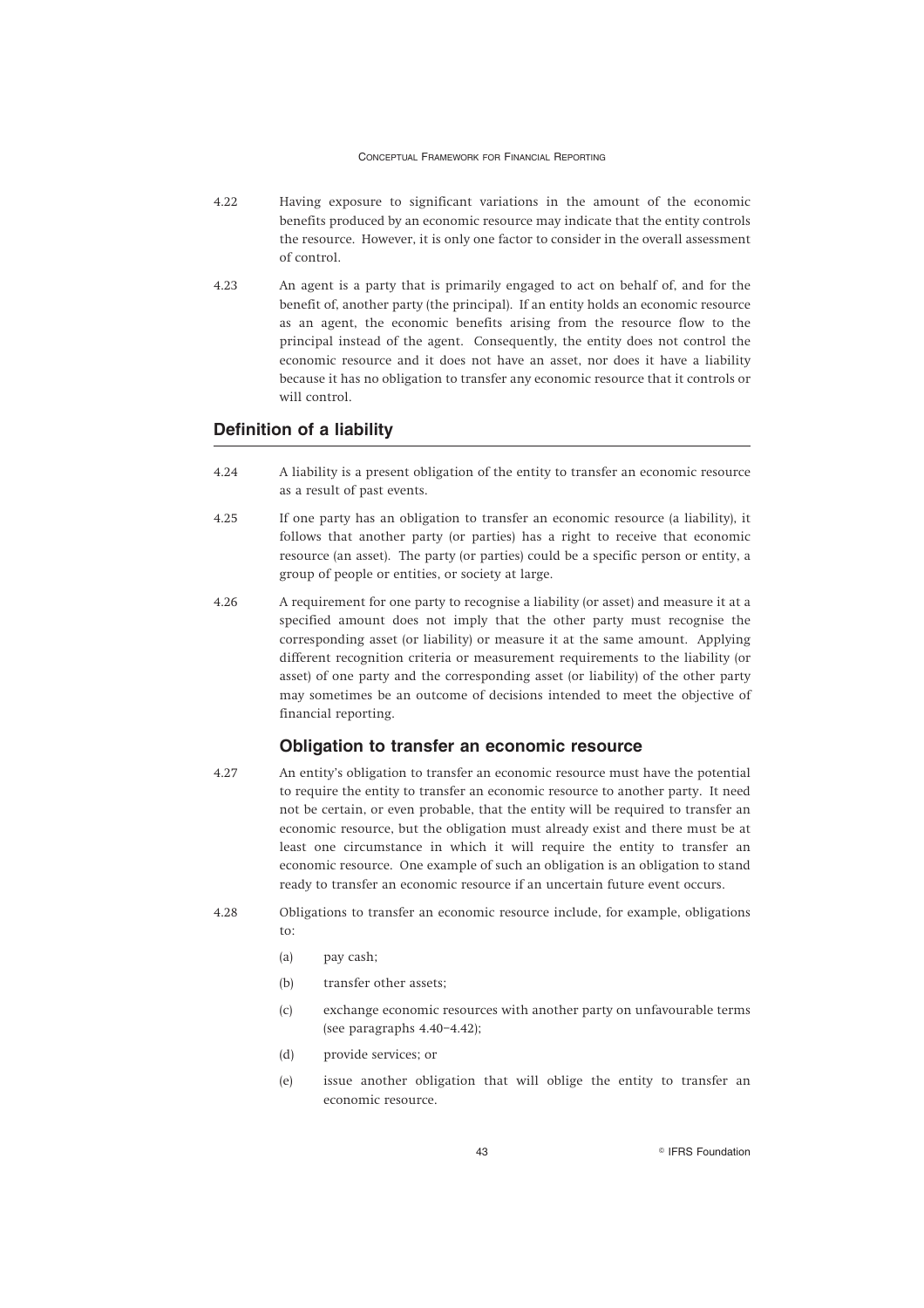- 4.29 Instead of fulfilling an obligation to transfer an economic resource, entities sometimes:
	- (a) settle the obligation by negotiating a release from the obligation;
	- (b) transfer the obligation to a third party; or
	- (c) replace the obligation with another obligation to transfer an economic resource.
- 4.30 An equity claim does not contain an obligation to transfer economic resources. Furthermore, an equity claim is not an economic resource for the issuer. It follows that an obligation of an entity to transfer its own equity claims to another party is not an obligation to transfer an economic resource.

# **Present obligation**

- 4.31 An entity has a present obligation to transfer an economic resource if both:
	- (a) the entity has no practical ability to avoid the transfer; and
	- (b) the obligation has arisen from past events; in other words, the entity has received the economic benefits, or conducted the activities, that establish the extent of its obligation.

#### **No practical ability to avoid the transfer**

- 4.32 An entity has no practical ability to avoid a transfer if, for example, the transfer is legally enforceable, or any action necessary to avoid the transfer would cause significant business disruption or would have economic consequences significantly more adverse than the transfer itself. It is not sufficient that the management of the entity intends to make the transfer or that the transfer is probable.
- 4.33 If an entity prepares financial statements on a going concern basis, the entity:
	- (a) has no practical ability to avoid a transfer that could be avoided only by liquidating the entity or ceasing trading; but
	- (b) has the practical ability to avoid (and hence does not have a liability for) a transfer that would be required only on the liquidation of the entity or on the cessation of trading.
- 4.34 Many obligations are legally enforceable as a consequence of a contract, legislation or similar means. Obligations can also arise, however, from an entity's customary practices, published policies or specific statements that require the transfer of an economic resource. If the entity has no practical ability to act in a manner inconsistent with those practices, policies or statements, the entity has an obligation. The obligation that arises in such situations is often described as a constructive obligation.
- 4.35 In some situations, the requirement for an entity to transfer an economic resource may be expressed as being conditional on a particular future action by the entity, such as conducting particular activities or exercising particular options within a contract. The entity has an obligation if it has no practical ability to avoid that action.

**Communist Execution 44 CONTERS** Foundation 44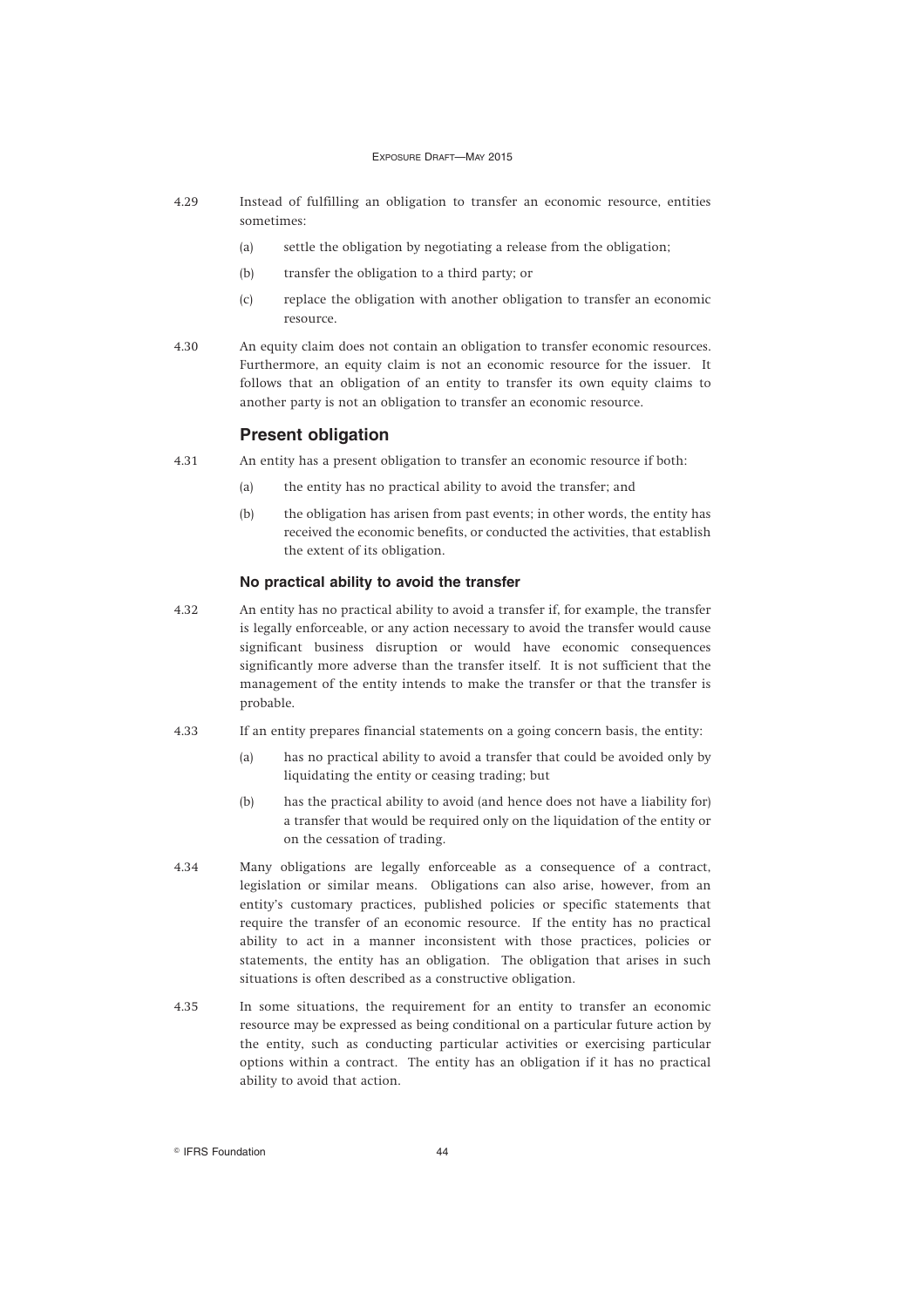## **Past event**

- 4.36 An entity has a present obligation as a result of a past event only if it has already received the economic benefits, or conducted the activities, that establish the extent of its obligation. The economic benefits received could include, for example, goods or services. The activities conducted could include, for example, operating in a particular market. If the economic benefits are received, or the activities are conducted, over time, a present obligation will accumulate over time (if, throughout that time, the entity has no practical ability to avoid the transfer).
- 4.37 An event establishes the extent of an obligation if it specifies either the amount of the future transfer or the basis for determining that amount. For example, an insurer may enter into a contract to provide insurance coverage in return for a single premium. When the insurer receives the premium, it has an obligation to provide insurance coverage because:
	- (a) although the amount of any future transfer still depends on whether an insured event occurs, the insurer has no practical ability to avoid transferring an economic resource if an insured event occurs; and
	- (b) the insurer has received the premium that establishes that it must provide coverage to the extent specified by the contract, and this provides the basis for determining the amount of any future transfer.
- 4.38 A present obligation can exist at the end of the reporting period even if the transfer of economic resources cannot be enforced until some point in the future. For example, a financial liability may not require a payment to be made until a future date. The payment cannot be enforced until that future date, but the liability exists now. Similarly, a contractual obligation for the entity to perform work at a future date cannot be enforced by the counterparty until that future date, but the obligation arising from the contract exists now if the counterparty has already paid for the work (see paragraphs 4.40–4.42).
- 4.39 An entity does not have a present obligation for the costs that will arise if it will receive benefits, or conduct activities, in the future (for example, the costs of future operations); the extent of the future transfer will not be determined by reference to benefits that the entity has received, or activities that it has conducted, in the past. If the entity has entered into a contract that is still executory, the entity may have a present right and obligation to exchange economic resources in the future (see paragraphs 4.40–4.42).

## **Executory contracts**

- 4.40 An executory contract is a contract that is equally unperformed: neither party has fulfilled any of its obligations, or both parties have fulfilled their obligations partially and to an equal extent.
- 4.41 An executory contract establishes a right and an obligation to exchange economic resources. Entering into the contract is the activity that establishes the extent of the entity's right and obligation to exchange economic resources. That right, and the obligation to exchange economic resources, are interdependent and cannot be separated. Hence, the combined right and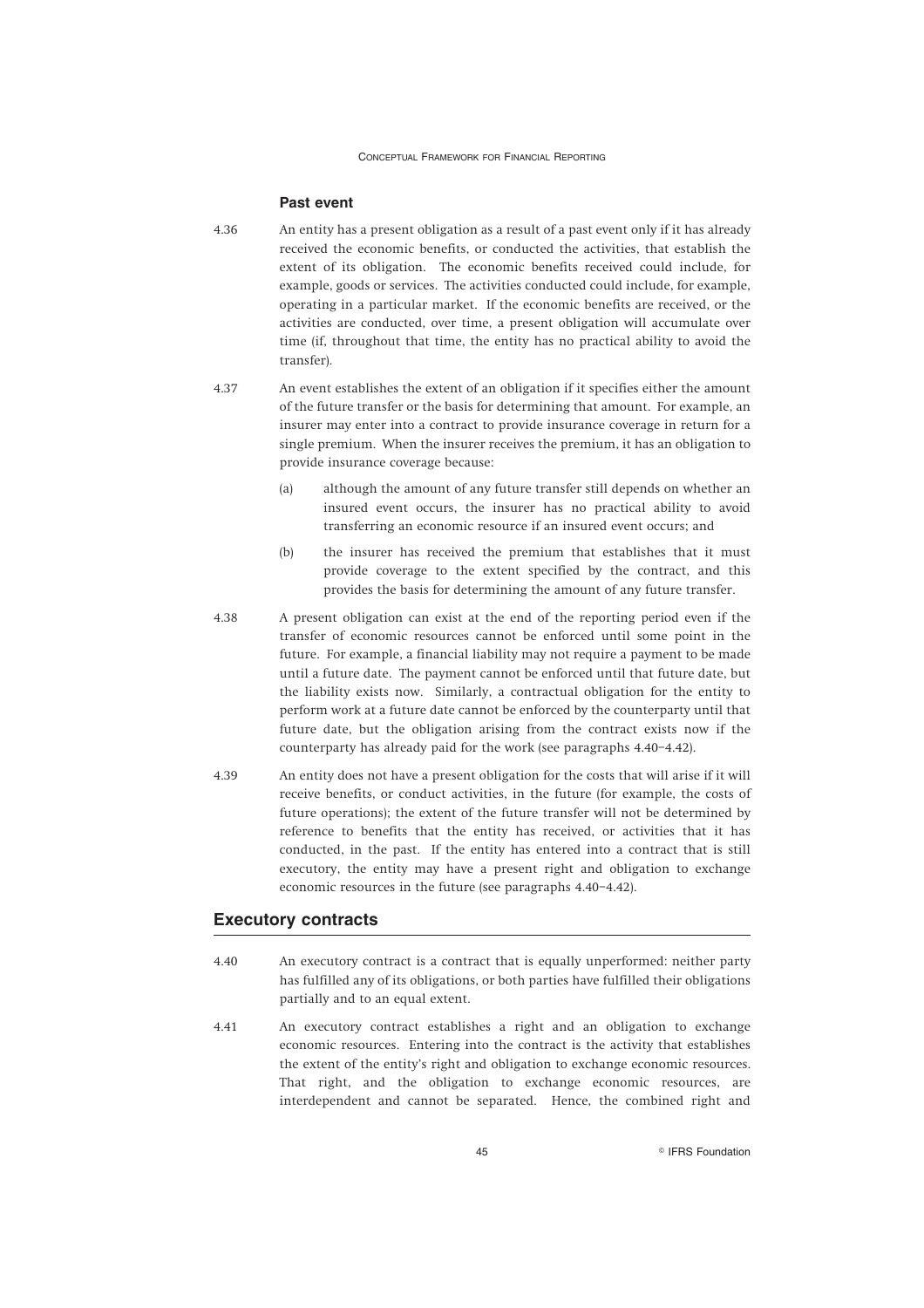obligation constitute a single asset or liability. The entity has an asset if the terms of the exchange are favourable; it has a liability if the terms of the exchange are unfavourable. Whether the asset or the liability is included in the financial statements depends on both the recognition criteria (see Chapter 5) and the measurement basis adopted for the contract (see Chapter 6), including, if applicable, any test for whether the contract in onerous.

4.42 To the extent that a party fulfils its obligations under the contract, the contract ceases to be executory. If the reporting entity performs first under the contract, that performance is the event that changes the reporting entity's right and obligation to exchange economic resources into a right to receive an economic resource (ie an asset). If the other party performs first, that performance is the event that changes the reporting entity's right and obligation to exchange economic resources into an obligation to transfer an economic resource (ie a liability).

#### **Equity**

- 4.43 Equity is the residual interest in the assets of the entity after deducting all its liabilities.
- 4.44 Equity claims are claims on the residual interest in the assets of the entity after deducting all its liabilities. In other words, they are claims against the entity that do not meet the definition of a liability. Such claims may be established by contract, legislation or similar means, and include (to the extent that they do not meet the definition of a liability):
	- (a) shares of various types; and
	- (b) rights to receive an equity claim.
- 4.45 Different equity claims convey to their holders different rights to, for example, receive some or all of the following:
	- (a) dividends;
	- (b) the repayment of contributed equity on liquidation; or
	- (c) other equity claims.
- 4.46 To provide useful information, it may be necessary to divide the total carrying amount of equity if, for example, there are:
	- (a) more than one class of equity claim; or
	- (b) restrictions on particular components of equity; for example, the rights of particular equity claims may be affected by legal, regulatory or other restrictions on the ability of the entity to distribute its economic resources to the holders of those equity claims.
- 4.47 Business activities are often undertaken by means of entities such as sole proprietorships, partnerships and trusts and various types of government business undertakings. The legal and regulatory framework for such entities is often different from frameworks that apply to corporate entities. For example,

**Communist Execution 46 CONTERS Foundation** 46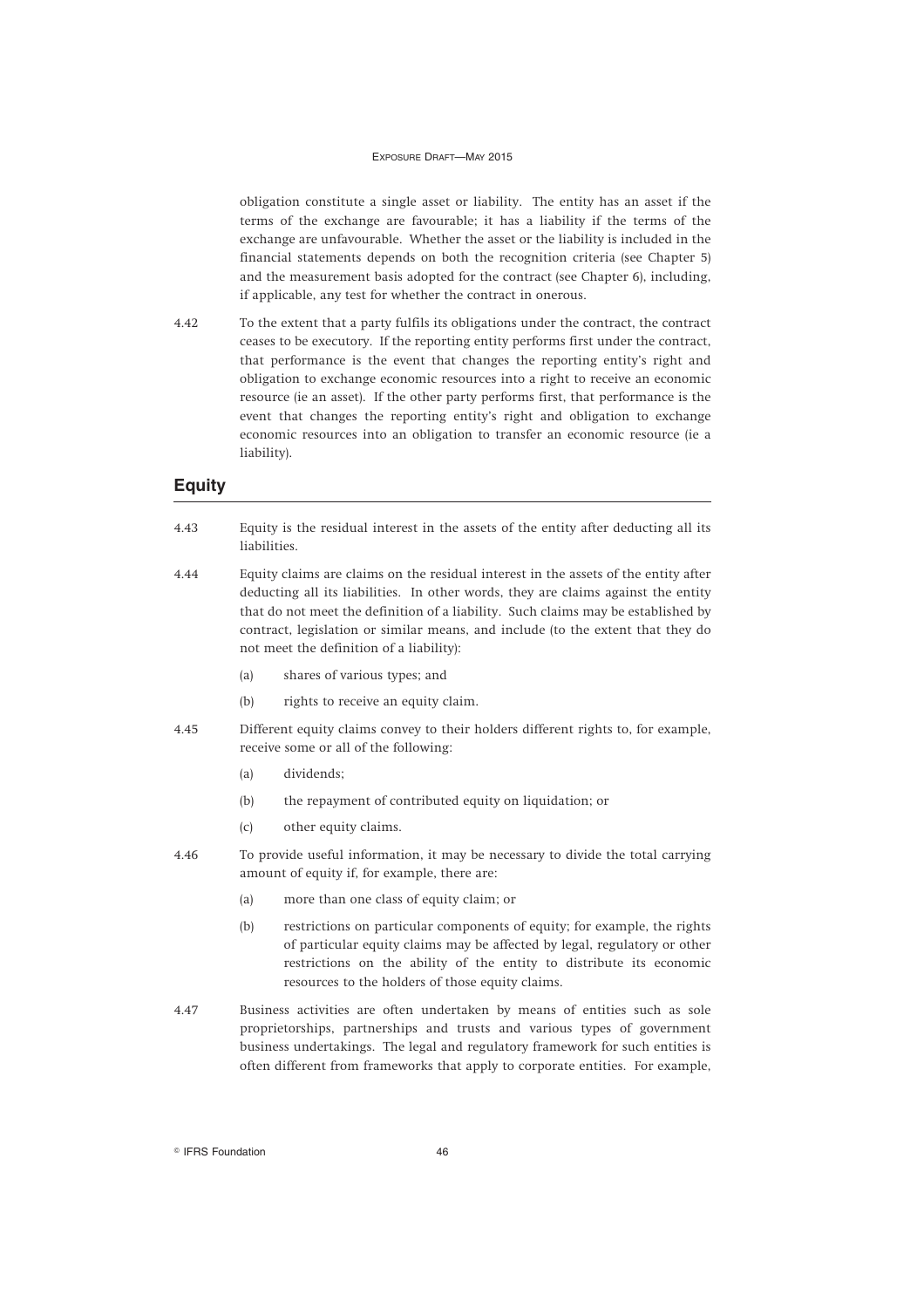there may be few, if any, restrictions on the distribution to holders of equity claims. Nevertheless, the definition of equity in this [draft] *Conceptual Framework* applies to all entities.

## **Definitions of income and expenses**

- 4.48 Income is increases in assets or decreases in liabilities that result in increases in equity, other than those relating to contributions from holders of equity claims.
- 4.49 Expenses are decreases in assets or increases in liabilities that result in decreases in equity, other than those relating to distributions to holders of equity claims.
- 4.50 It follows from the definitions of income and expenses that transactions with holders of equity claims acting in that capacity do not give rise to income or expenses.
- 4.51 Income and expenses include amounts generated by transactions and other events, including changes in the carrying amount of assets and liabilities.
- 4.52 Income and expenses are the elements of an entity's financial performance. Users of financial statements need information about both an entity's financial position and its financial performance. Hence, although income and expenses are defined in terms of changes in assets and liabilities, information about income and expenses is just as important as the information provided by assets and liabilities.

# **Reporting the substance of contractual rights and contractual obligations**

- 4.53 The terms of a contract create rights and obligations for the entity. To faithfully represent those rights and obligations, financial statements report their economic substance and not merely their legal form (see paragraph 2.14). In some cases, the substance of the rights and obligations is clear from the structure of the contract. In other cases, the terms of the contract, or a group or series of contracts, require detailed analysis to identify the substance of the rights and obligations.
- 4.54 All terms in a contract—whether explicit or implied—are taken into consideration unless they have no commercial substance. Implied terms could include, for example, obligations imposed by statute, such as statutory warranty obligations imposed on entities that enter into contracts for the sale of goods to customers.
- 4.55 Terms that have no commercial substance are disregarded. A term has no commercial substance if it has no discernible effect on the economics of the contracts. Terms that have no commercial substance could include, for example:
	- (a) terms that bind neither party; or
	- (b) rights (including options) that the holder will not have the practical ability to exercise.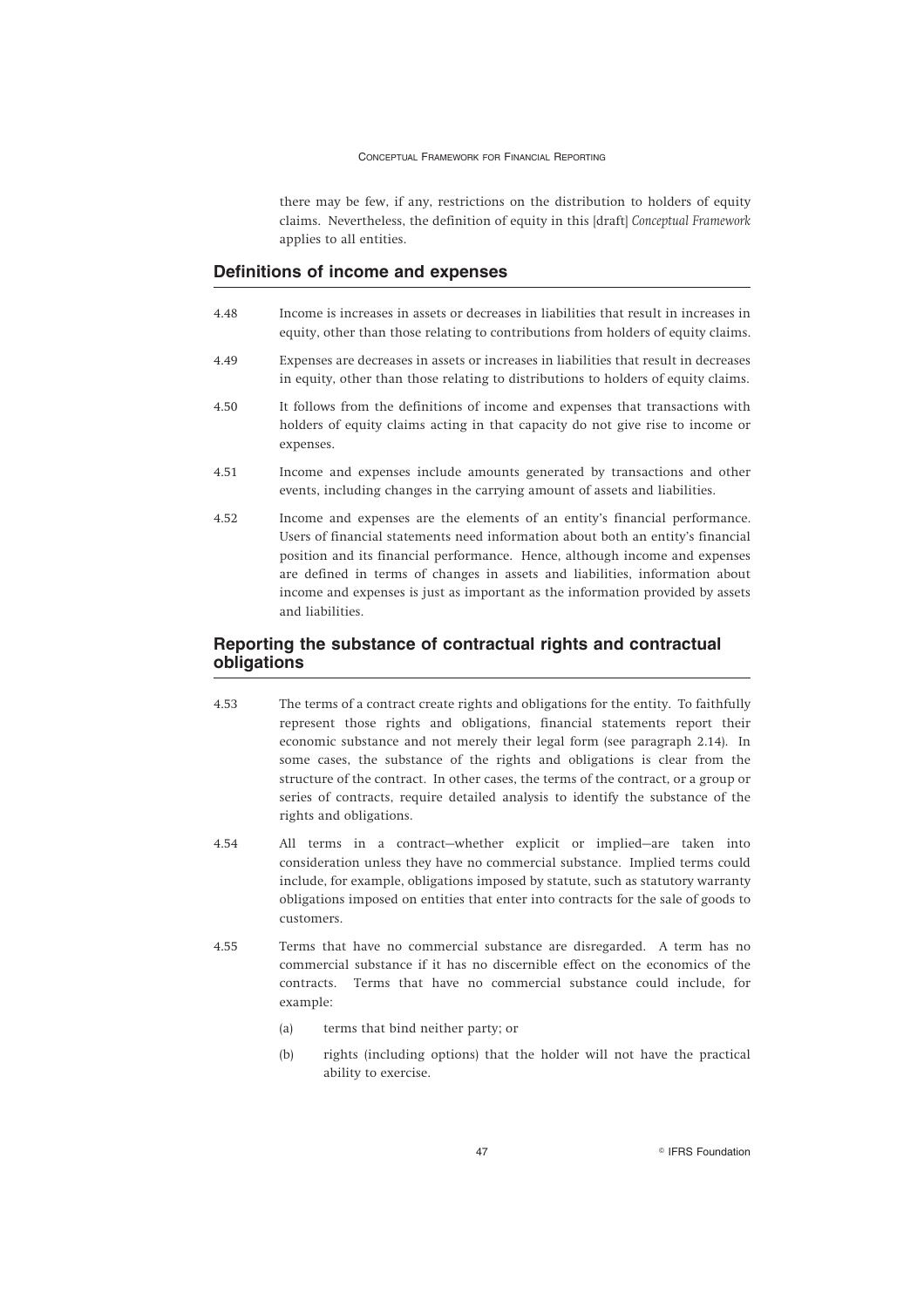4.56 A group or series of contracts may achieve, or be designed to achieve, an overall commercial effect. In order to report the substance of such contracts, it may be necessary to treat the group or series of contracts as a whole. For example, if the rights or obligations in one contract entirely negate the rights or obligations in another contract entered into at the same time with the same counterparty, the combined effect is that no rights or obligations exist. Conversely, if a single contract creates two or more sets of rights and obligations that would have been identical if each set had been created through separate contracts, the entity may need to account for each set as if it arose from separate contracts in order to faithfully represent the rights and obligations (see paragraphs 4.57–4.63).

## **Unit of account**

- 4.57 The unit of account is the group of rights, the group of obligations or the group of rights and obligations, to which recognition and measurement requirements are applied.
- 4.58 A unit of account is selected for an asset or a liability after considering how recognition and measurement will apply, not only to that asset or liability, but also to the related income and expenses. The selected unit of account may need to be aggregated or disaggregated for presentation or disclosure purposes.
- 4.59 In some circumstances, it may be appropriate to select one unit of account for recognition and a different unit of account for measurement (for example, contracts may sometimes be recognised individually but measured as part of a portfolio of contracts).
- 4.60 Sometimes, both rights and obligations arise from the same source. For example, contracts can establish both rights and obligations for each of the parties. If the rights and obligations are separable, then the rights may be combined separately from the obligations, resulting in the identification of one or more separate assets and liabilities. Alternatively, separable rights and obligations may be included in a single unit of account, ie a single asset or a single liability. The inclusion of rights and obligations in a single asset or a single liability is not the same as offsetting assets and liabilities (see paragraph 7.13). Offsetting occurs when an entity identifies, recognises and measures both an asset and a liability as two separate units of account, but presents them in the statement of financial position as a single net amount.
- 4.61 Possible units of account include:
	- (a) all rights or all obligations (or all rights and obligations) arising from a single source, such as a contract;
	- (b) a subgroup of those rights and/or obligations—such as a subgroup of rights over an item of property, plant and equipment for which the useful life and depreciation method differ from those of the other rights over that item;
	- (c) the combined rights and/or obligations arising from a portfolio of similar sources;

**Communist Execution 48 CONTERS Foundation** 48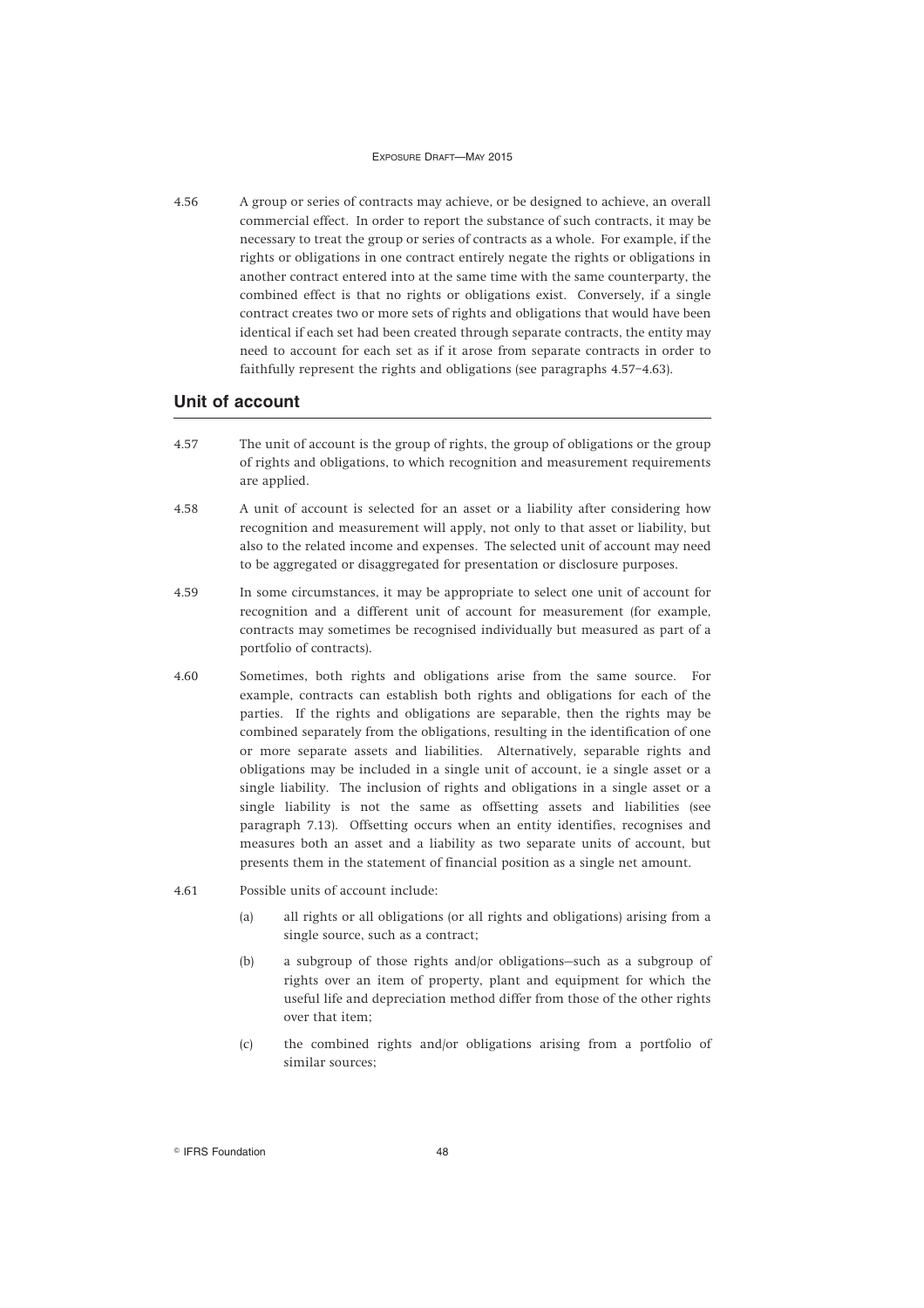- (d) the combined rights and/or obligations arising from a portfolio of dissimilar items—such as a portfolio of assets and liabilities to be disposed of in a single transaction; and
- (e) a risk exposure within a portfolio of items—if a portfolio of items is subject to a common risk, some aspects of the accounting for that portfolio could focus on the aggregate exposure to that risk within the portfolio.
- 4.62 The objective in selecting a unit of account is to provide the most useful information that can be obtained at a cost that does not exceed the benefits. To meet this objective:
	- (a) the information provided about the resulting asset, liability, income and expenses must be relevant. Treating a group of rights and obligations as a single unit of account may provide more relevant information if, for example, those rights and obligations:
		- (i) cannot (or are unlikely to) be the subject of separate transactions.
		- (ii) cannot (or are unlikely to) expire in different patterns.
		- (iii) are used together in the context of the business activities conducted by the entity to produce cash flows and are measured by reference to the estimates of their interdependent future cash flows.
		- (iv) have similar economic characteristics and risks. Rights and obligations with different characteristics and risks are likely to have different implications for the prospects for future net cash inflows to an entity and so may need to be separated.
	- (b) the asset, liability, income and expenses recognised must faithfully represent the substance of the transaction from which they have arisen. To achieve this, it may be necessary to treat the rights or obligations arising from different sources as a single unit of account or to separate the rights or obligations arising from a single source (see paragraphs 4.53–4.56). Moreover, to provide a faithful representation of unrelated rights and obligations, it may be necessary to recognise and measure them separately.
	- (c) as with other aspects of financial reporting, the costs of providing the information for that unit of account must not exceed the benefits. In general, the costs associated with recognising and measuring assets, liabilities, income and expenses increase as the size of the unit of account decreases. Hence, in general, rights or obligations arising from the same source are separated only if the resulting information is more useful and the benefits exceed the costs.
- 4.63 If an entity transfers part of an asset or part of a liability, the unit of account may change at that time so that the transferred component and the retained component become separate units of account (see paragraphs 5.25–5.32).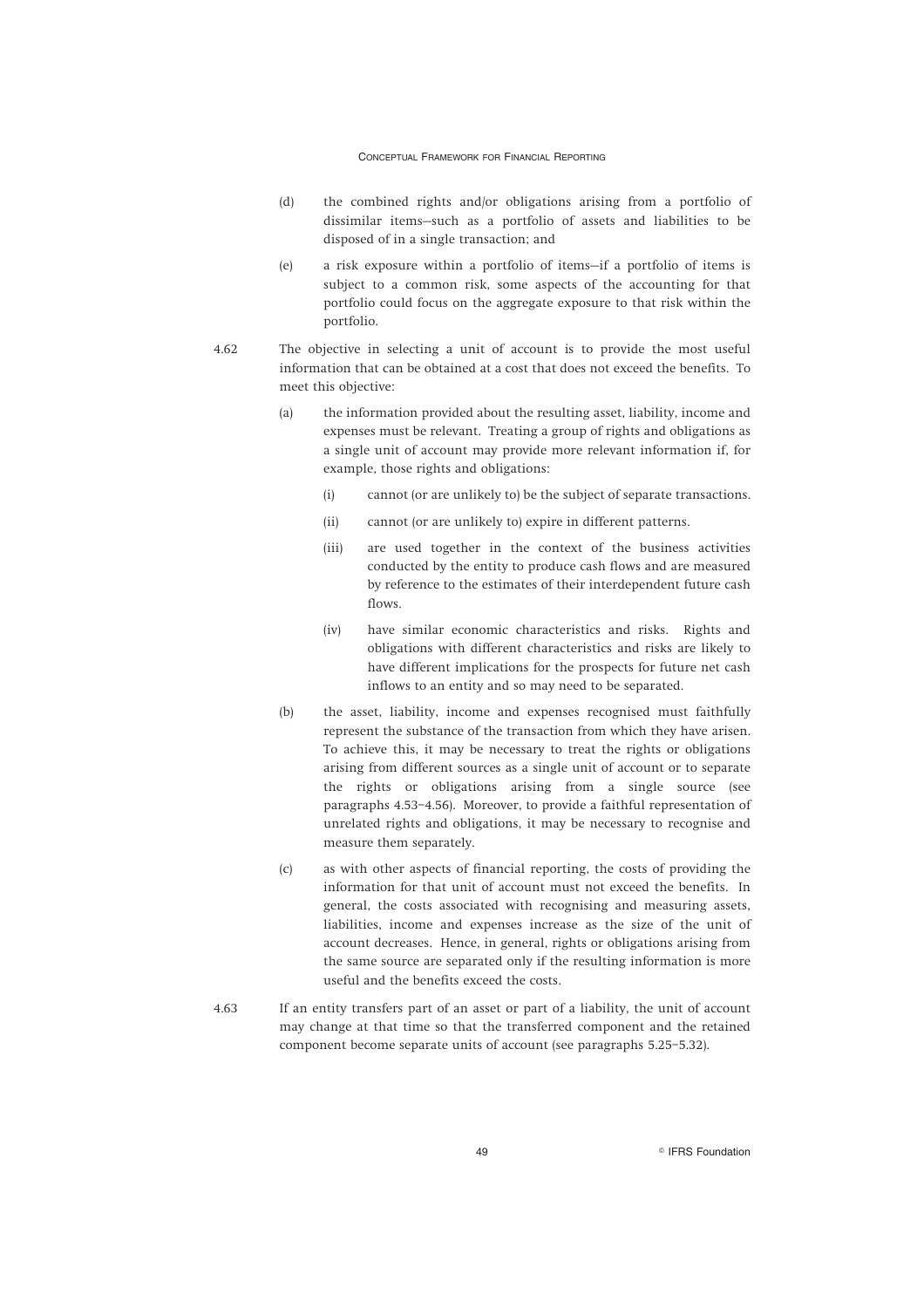# **Chapter 5—Recognition and derecognition**

# **Introduction**

#### 5.1 This chapter discusses:

- (a) the recognition process (paragraphs 5.2–5.8);
- (b) recognition criteria (paragraphs 5.9–5.24); and
- (c) derecognition (paragraphs 5.25–5.36).

#### **The recognition process**

- 5.2 Recognition is the process of capturing, for inclusion in the statement of financial position or the statement(s) of financial performance, an item that meets the definition of an element. It involves depicting the item (either alone or as part of a line item) in words and by a monetary amount, and including that amount in totals in the relevant statement. (Chapter 7 discusses how recognised amounts are presented and disclosed in the financial statements.)
- 5.3 Recognising assets, liabilities, equity, income and expenses depicts economic resources and claims, and changes in those resources and claims, in a structured summary that is intended to be comparable and understandable. An important feature of that summary is that the amounts recognised in a statement are included in the totals and, if applicable, subtotals, that give structure to the statement.
- 5.4 Recognition links the elements, the statement of financial position and the statement(s) of financial performance as follows:
	- (a) in the opening and closing statements of financial position, total assets less total liabilities equal total equity;
	- (b) recognised changes in equity during the period comprise:
		- (i) income less expenses recognised in the statement(s) of financial performance; plus
		- (ii) contributions from holders of equity claims, less distributions to holders of equity claims.

5.5 This linkage is illustrated in the following diagram:

**Communist Execution** 50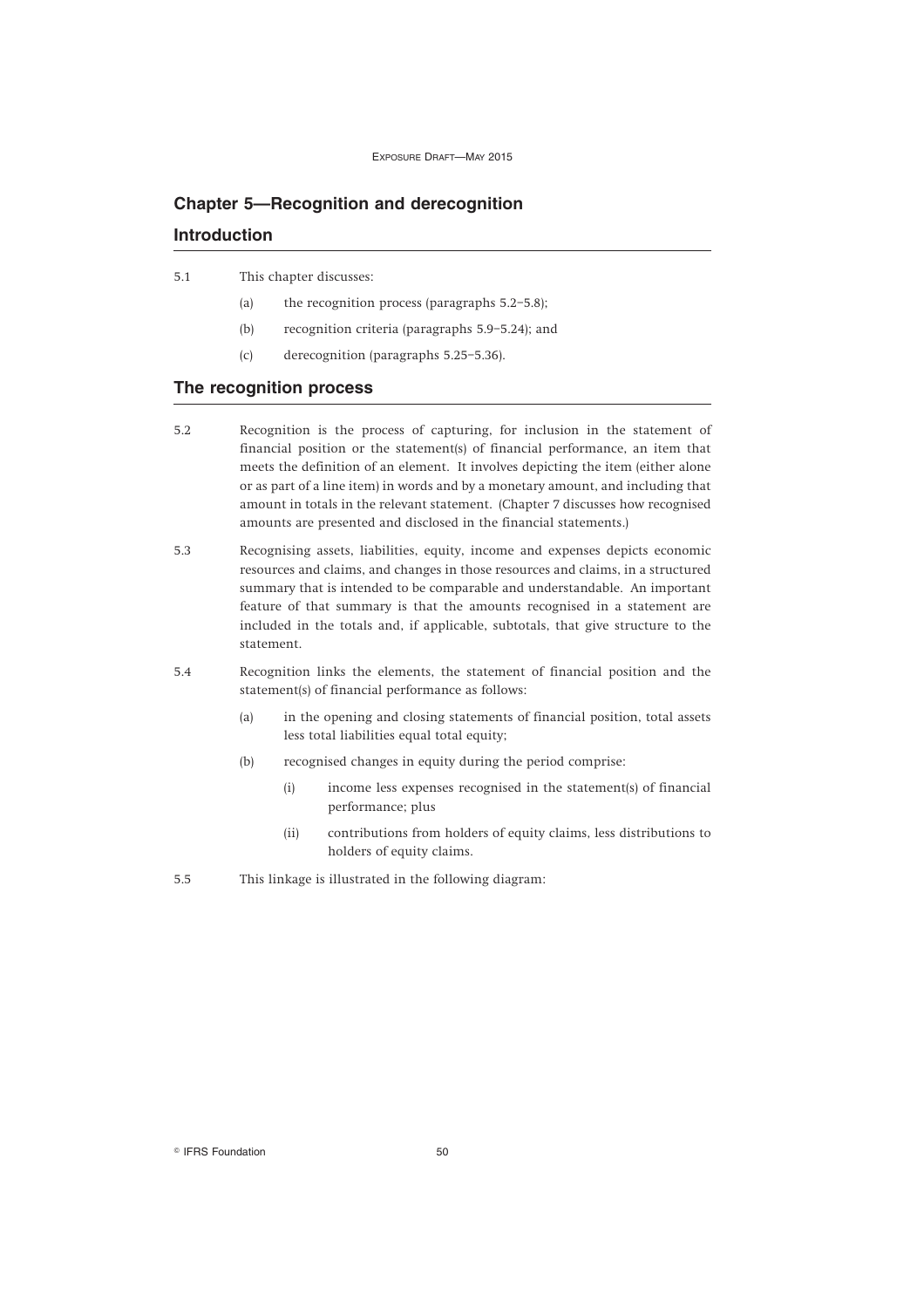

5.6 The linkage between the statements arises because the recognition of one element (or a change in one element) requires the recognition of an equal amount in one or more other elements (or changes in one or more other elements). For example, income and expenses are recognised in the statement(s) of financial performance only if an increase or decrease in the carrying amount of an asset or a liability is also recognised. Hence, for example:

- (a) the recognition of income occurs simultaneously with:
	- (i) the initial recognition of an asset, or an increase in the carrying amount of an asset; or
	- (ii) the derecognition of a liability, or a decrease in the carrying amount of a liability.
- (b) the recognition of expenses occurs simultaneously with:
	- (i) the initial recognition of a liability, or an increase in the carrying amount of a liability; or
	- (ii) the derecognition of an asset, or a decrease in the carrying amount of an asset.
- 5.7 Only items that meet the definition of an asset, a liability or equity are recognised in the statement of financial position and only items that meet the definition of income or expenses are recognised in the statement(s) of financial performance. However, the purpose of financial statements is not to show the value of the entity and, therefore, not all assets and liabilities are recognised. The criteria for recognising assets and liabilities are discussed in paragraphs 5.9–5.24. The need for disclosures about unrecognised assets and liabilities is discussed in paragraphs 7.2–7.3.
- 5.8 The recognition of assets or liabilities arising from transactions or other events sometimes results in the simultaneous recognition of both income and related expenses. For example, the sale of goods for cash results in the recognition of both income (from the recognition of an asset for the customer consideration)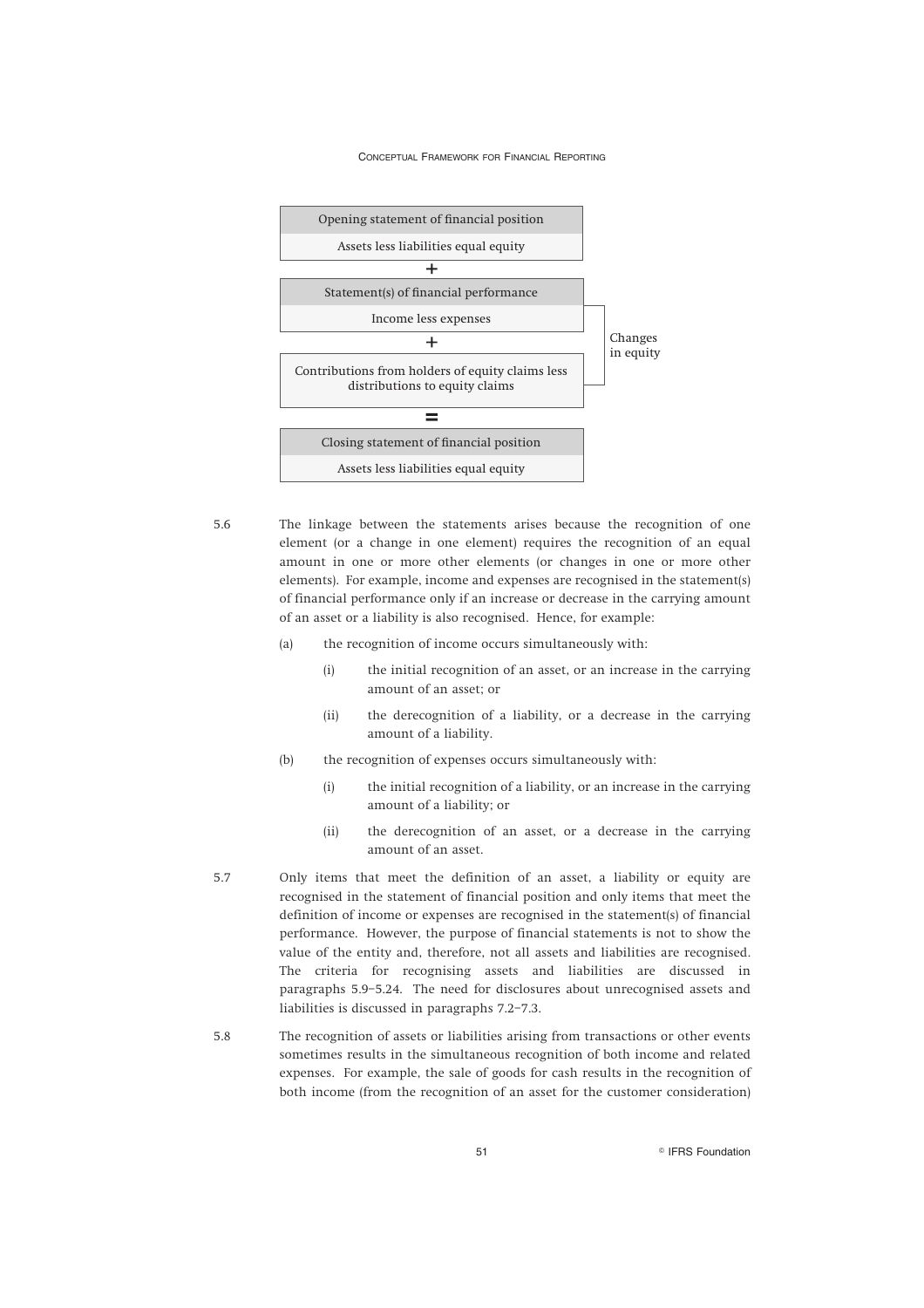and expenses (from the derecognition of the asset comprising the goods that were sold). The simultaneous recognition of income and related expenses is sometimes referred to as the matching of costs with income. The concepts in this [draft] *Conceptual Framewor*k lead to such matching when it arises from the recognition of changes in assets and liabilities. However, these concepts do not allow the recognition in the statement of financial position of items that do not meet the definition of assets or liabilities.

## **Recognition criteria**

- 5.9 Failure to recognise items that meet the definition of an element makes the statement of financial position and the statement(s) of financial performance less complete and can exclude useful information from financial statements. On the other hand, in some circumstances, the recognition of some items that meet the definition of an element can provide information that is not useful. An entity recognises an asset or a liability (and any related income, expenses or changes in equity) if such recognition provides users of financial statements with:
	- (a) relevant information about the asset or the liability and about any income, expenses or changes in equity (see paragraphs 5.13–5.21);
	- (b) a faithful representation of the asset or the liability and of any income, expenses or changes in equity (see paragraphs 5.22–5.23); and
	- (c) information that results in benefits exceeding the cost of providing that information (see paragraph 5.24).
- 5.10 It is not possible to define precisely when recognition of an item that meets the definition of an element will provide useful information to the users of financial statements. What is useful to users depends on the item and the specific facts and circumstances. Consequently, judgement is required when deciding whether to recognise an item and recognition requirements may need to vary between Standards.
- 5.11 If an item meeting the definition of an element is not recognised, disclosures may be needed. It is important to consider how to make such disclosures sufficiently visible to compensate for the absence of the item from the summary provided by the statement of financial position or the statement(s) of financial performance.
- 5.12 It is important when making decisions about recognition to consider the information that would be given by not recognising an asset. For example, if no asset is recognised when expenditure is incurred, an expense is recognised. Over time, recognising those expenses may, in some cases, provide useful information, such as information about trends, at a lower cost than recognising an asset.

## **Relevance**

5.13 Information about assets, liabilities, equity, income and expenses is relevant to users of financial statements. However, if one or more of the following factors applies, recognition may not provide relevant information:

**Communist Execution** 52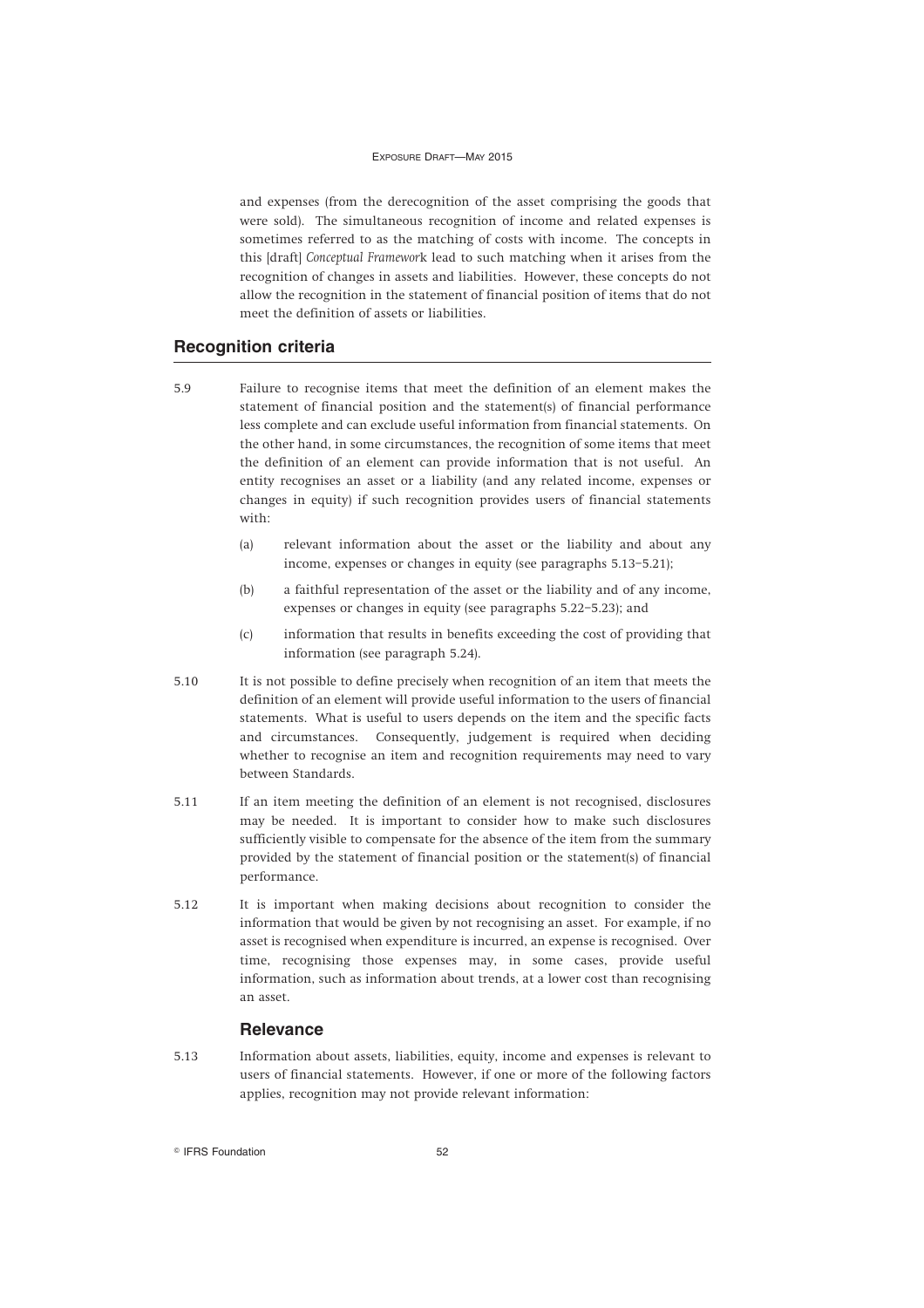- (a) if it is uncertain whether an asset exists, or is separable from goodwill, or whether a liability exists (see paragraphs 5.15–5.16);
- (b) if an asset or a liability exists, but there is only a low probability that an inflow or outflow of economic benefits will result (see paragraphs 5.17–5.19); or
- (c) if a measurement of an asset or a liability is available (or can be obtained), but the level of measurement uncertainty is so high that the resulting information has little relevance and no other relevant measure is available or can be obtained (see paragraphs 5.20–5.21).
- 5.14 Deciding whether recognition will provide relevant information requires the exercise of judgement. It will often be a combination of the factors described in paragraph 5.13, instead of any single factor, that causes information to lack relevance. Moreover, other factors may also cause information to lack relevance.

#### **Existence uncertainty and separability**

- 5.15 Some assets, for example, rights to benefit from items such as know-how and customer or supplier relationships, are not contractual or other legal rights. It may therefore be uncertain whether there is an asset or whether it is separable from the business as a whole (that is, it may be unclear whether there is an asset distinct from goodwill). In some such cases, uncertainty about the existence of an asset combined with the difficulty of separately identifying the asset may mean that recognition may not provide relevant information.
- 5.16 For some liabilities, it may be unclear whether a past event causing an obligation has occurred. For example, if another party claims that the entity has committed an act of wrongdoing and should compensate the other party for that act, it may be uncertain whether the act occurred or whether the entity committed it. In some such cases, the uncertainty about the existence of an obligation, possibly combined with a low probability of outflows of economic benefits and a high level of measurement uncertainty, may mean that the recognition of a single amount would not provide relevant information. Whether or not the liability is recognised, disclosures about the uncertainties associated with the liability may be needed.

#### **Low probability of a flow of economic benefits**

- 5.17 An asset or a liability can exist even if there is a low probability that there will be an inflow or outflow of economic benefits (see paragraphs 4.13 and 4.27).
- 5.18 Even if the probability of an inflow or outflow of economic benefits is low, recognition of the asset or the liability may provide relevant information, especially if the measurement of the asset or the liability reflects the low probability and is accompanied by explanatory disclosures. For example, if an asset is acquired, or a liability is incurred, in an exchange transaction for an observable price, its cost reflects the low probability that economic benefits will flow and that cost may be relevant information.
- 5.19 However, users of financial statements may, in some cases, not find it useful for an entity to recognise assets and liabilities with very low probabilities of inflows and outflows of economic benefits.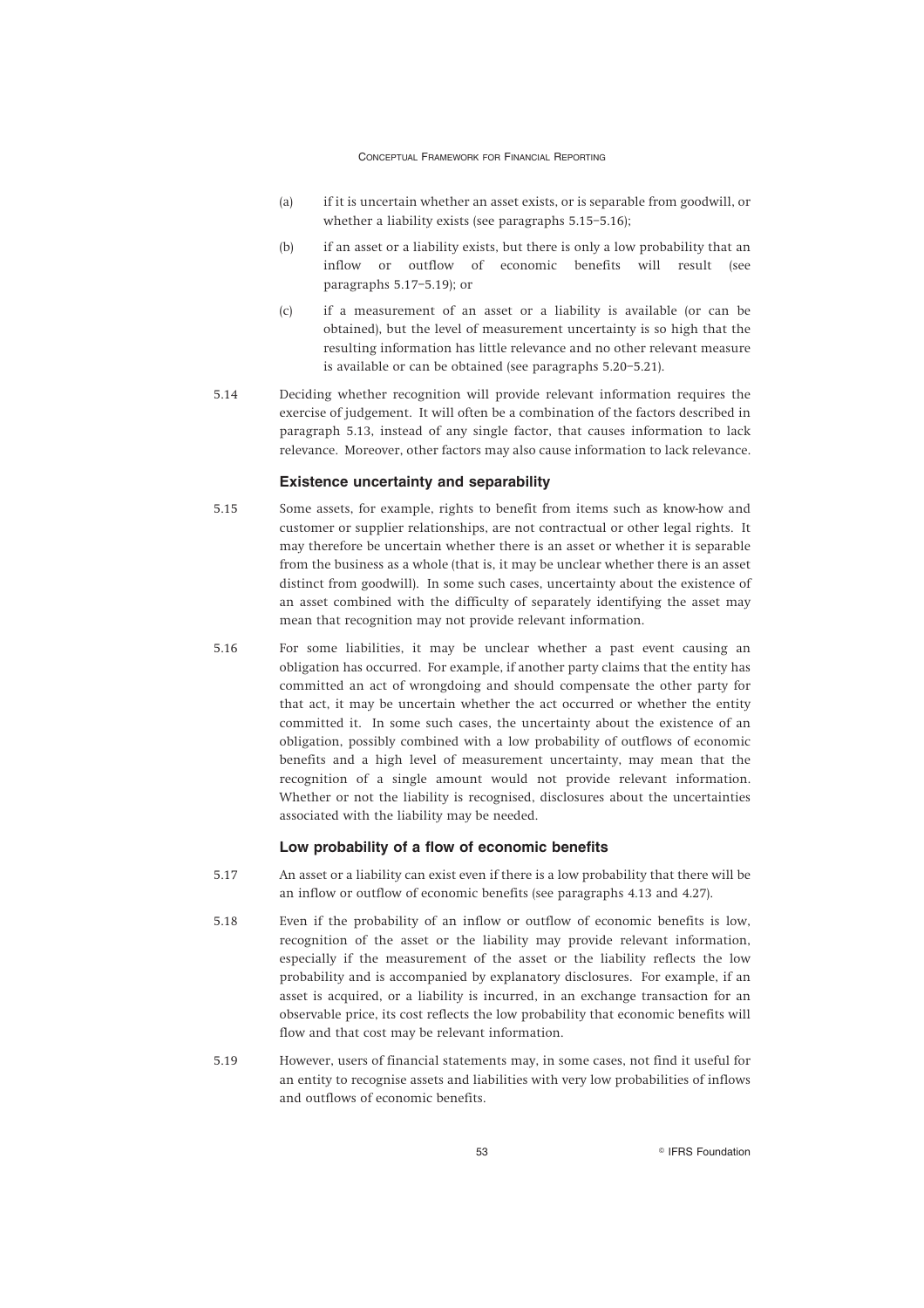#### **Measurement uncertainty**

- 5.20 To be recognised, an asset or a liability must be measured. In many cases, measurements must be estimated and are subject to uncertainty. The use of reasonable estimates is an essential part of the preparation of financial statements and does not necessarily undermine their usefulness. A faithful representation is achieved if amounts that are estimates are described as such, and the nature and level of uncertainties, if material, are disclosed in the notes to the financial statements.
- 5.21 As noted in paragraph 2.13, for some estimates, a high level of measurement uncertainty may contribute to the resulting information having little relevance, even if the estimate is properly described and disclosed. For example, a measurement may not provide relevant information if:
	- (a) the range of possible outcomes is extremely wide and the likelihood of each outcome is exceptionally difficult to estimate. In such cases, the most relevant information for users of financial statements may relate to the range of outcomes and the factors affecting their likelihoods. When that information is relevant (and can be provided at a cost that does not exceed the benefits), disclosure of that information in the notes to the financial statements may be appropriate, regardless of whether the entity also recognises the asset or the liability. However, in some cases, trying to capture that information in a single number may not provide any further relevant information. In such cases, if no relevant measure is available, or can be obtained, recognition would not provide relevant information.
	- (b) measuring the resource or obligation requires unusually difficult or exceptionally subjective allocations of cash flows that do not relate solely to the item being measured.

#### **Faithful representation**

- 5.22 Faithful representation of assets, liabilities, equity, income and expenses involves not only recognition, but also the measurement, presentation and disclosure of information about the items recognised (see Chapters 6–7).
- 5.23 Hence, when assessing whether the recognition of an asset or a liability can provide a faithful representation of the asset or the liability, it is necessary to consider not merely its description and measurement on the face of the statement of financial position, but also:
	- (a) the depiction of resulting income, expenses or equity; for example, if an entity acquires an asset in exchange for consideration, the failure to recognise the asset would result in an expense and reduce the entity's profit and equity. In some cases, for example, if the entity does not consume the asset immediately, that result could provide a misleading representation that the entity's financial position has deteriorated.
	- (b) whether related assets and liabilities are recognised. If related assets and liabilities are not recognised, recognition may lead to an 'accounting mismatch', which may not provide an understandable or faithful representation of the overall effect of the transaction or other event

**Communist Execution** 54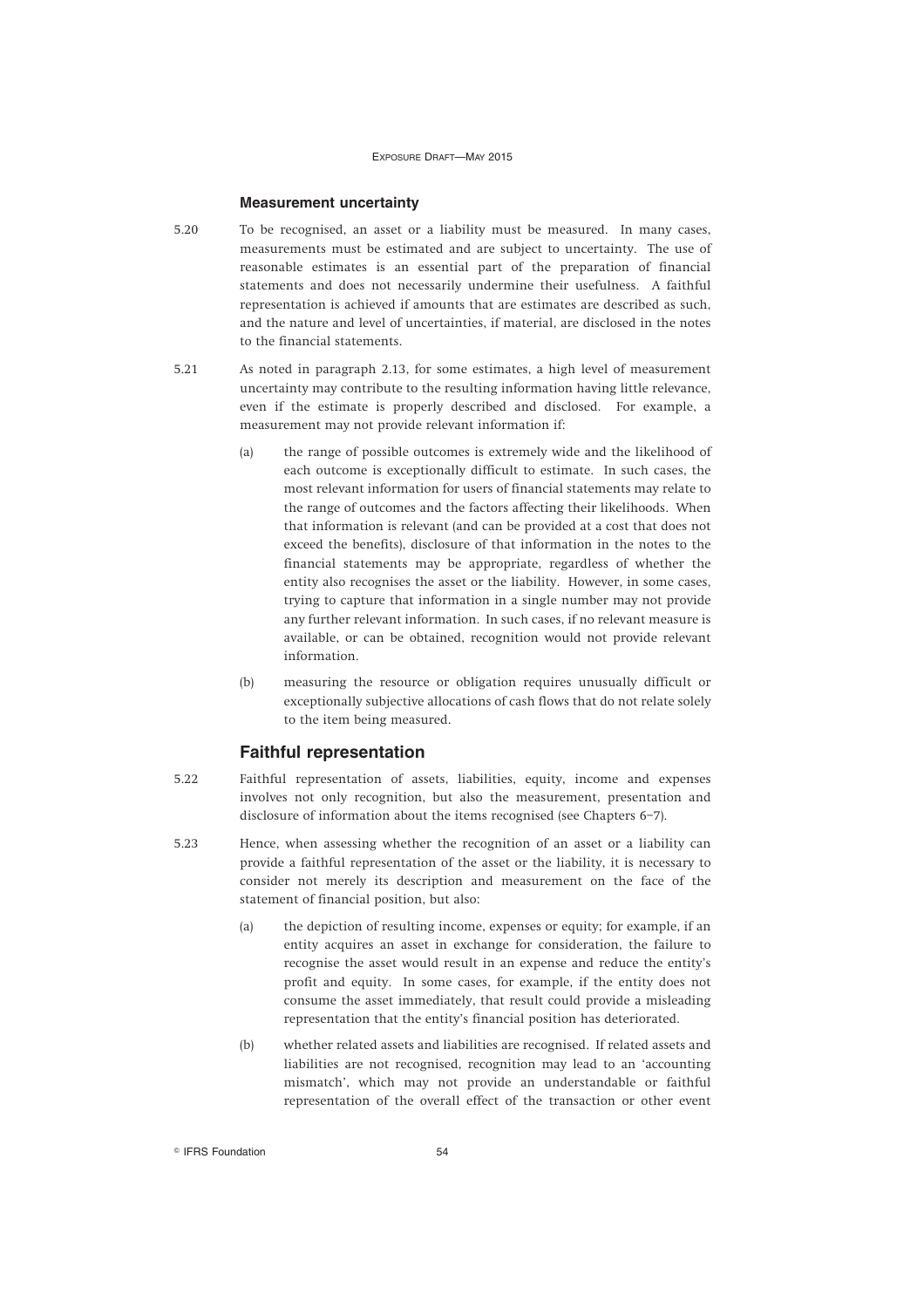giving rise to the asset or the liability, even if explanatory disclosure is provided in the notes to the financial statements.

(c) related disclosures: a complete depiction includes all information necessary for a user of financial statements to understand the phenomenon being depicted, including all necessary descriptions and explanations. Hence, related disclosures can enable a recognised amount to form part of a faithful representation of an asset, liability, equity claim, income or expenses.

#### **Cost**

5.24 As with all other areas of financial reporting, cost constrains recognition decisions. There is a cost to recognising an asset or a liability. Preparers of financial statements incur costs in obtaining a relevant measure. Users of financial statements also incur costs in analysing and interpreting information. In some cases, the cost of recognition may outweigh the benefits.

## **Derecognition**

| 5.25 | Derecognition is the removal of all or part of a previously recognised asset or  |  |  |
|------|----------------------------------------------------------------------------------|--|--|
|      | liability from an entity's statement of financial position. For an asset, this   |  |  |
|      | normally occurs when the entity loses control of all or part of the previously   |  |  |
|      | recognised asset; for a liability this normally occurs when the entity no longer |  |  |
|      | has a present obligation for all or part of the previously recognised liability. |  |  |
|      |                                                                                  |  |  |

- 5.26 Accounting requirements for derecognition aim to represent faithfully both:
	- (a) the assets and liabilities retained after the transaction or other event that led to the derecognition (including any asset or liability acquired, incurred or created as part of the transaction or other event); and
	- (b) the change in the entity's assets and liabilities as a result of that transaction or other event.
- 5.27 Those aims are normally achieved by:
	- (a) derecognising any assets or liabilities that have been transferred, consumed, collected or fulfilled, or have expired and recognising any resulting income or expense.
	- (b) continuing to recognise the assets or liabilities retained, if any (the retained component), which become a separate unit of account. Accordingly, no income or expenses are recognised on the retained component as a result of the derecognition of the transferred component.
- 5.28 If an entity transfers a previously recognised asset or liability to another party that is acting as its agent (see paragraph 4.23), then the asset is still controlled by the transferor (the liability is still an obligation of the transferor) and derecognition would not faithfully represent the transferor's assets, liabilities, income and expenses.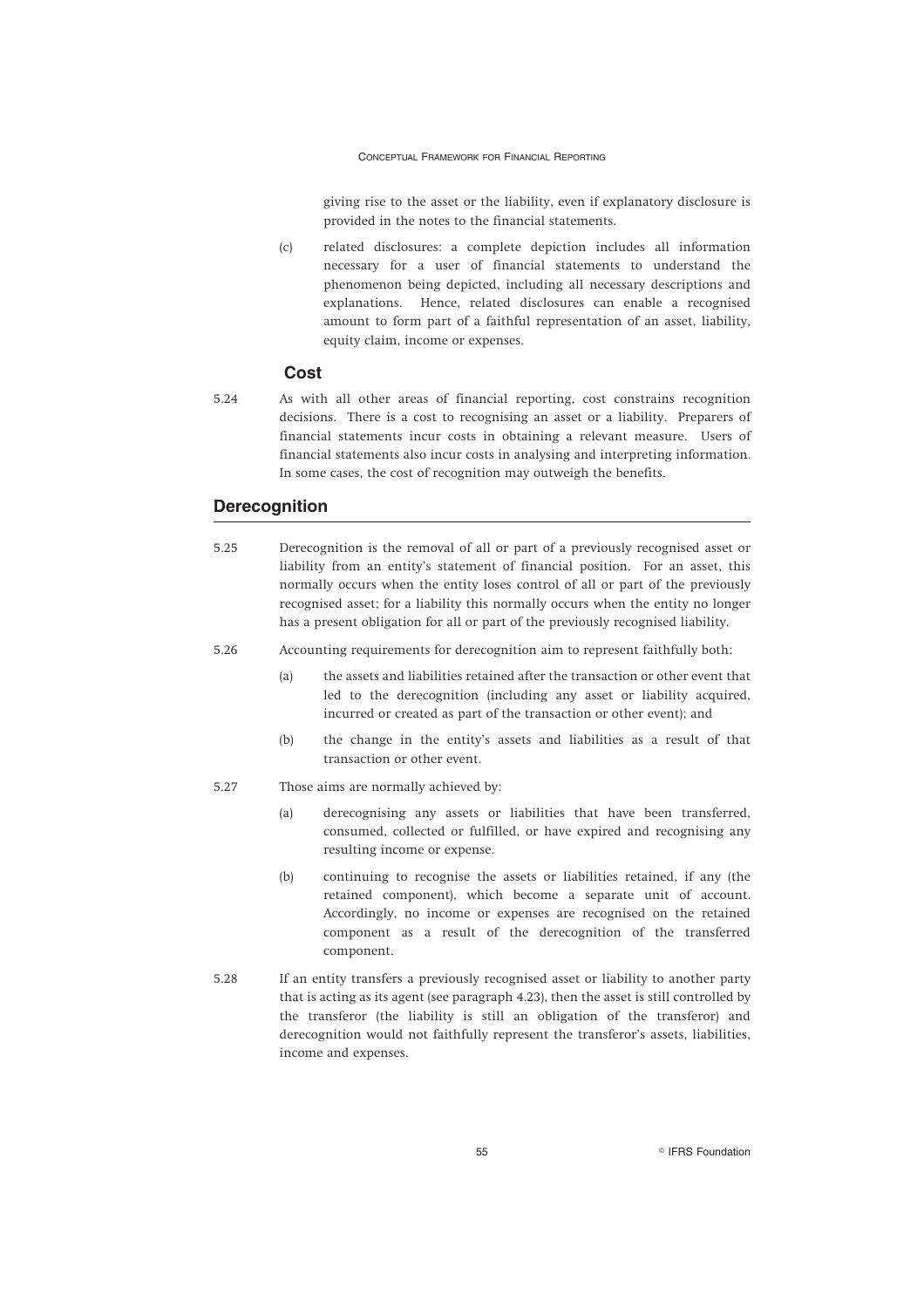- 5.29 If an entity retains exposure to positive or negative variations in the amount of economic benefits produced by an economic resource, this may indicate that the entity retains control of that economic resource, in which case, derecognition is not appropriate.
- 5.30 It may sometimes be difficult to achieve both aims mentioned in paragraph 5.26, for example:
	- (a) if the retained component contains a disproportionate exposure to variations in economic benefits, derecognition may faithfully represent the fact that the entity no longer has the components that have been transferred, but may not faithfully represent the extent of the change in the entity's assets or liabilities as a result of the transaction.
	- (b) sometimes, at the same time as transferring an asset, the entity enters into another transaction (for example, a forward contract, a written put option, or a purchased call option) under which the entity must or may reacquire the asset. Because the component that has been transferred must or may be reacquired, derecognising it may misrepresent the extent of the change in the entity's financial position.
- 5.31 In some of the circumstances described in paragraph 5.30, derecognition may achieve the two aims described in paragraph 5.26 if supported by separate presentation, or explanatory disclosure, in the notes to the financial statements; for example, to highlight any greater concentration of risk in the retained component.
- 5.32 However, if derecognition supported by separate presentation, or explanatory disclosure, is not sufficient to achieve those two aims, there may be a need to continue to recognise not only the retained component, but also the transferred component. In applying this approach:
	- (a) no income or expenses are recognised on either component as a result of the transaction;
	- (b) a liability (or asset) is recognised and measured initially at the amount of any proceeds received (or paid) upon transfer of the asset (or liability); and
	- (c) separate presentation, or explanatory disclosure, is needed to depict the fact that the entity no longer has any rights or obligations under the transferred component.

## **Modification of contracts**

- 5.33 One case in which questions about derecognition arise is when a contract is modified. Modifications of contracts may do one or both of the following:
	- (a) reduce or eliminate existing rights and obligations. The discussion in paragraphs 5.25–5.32 is relevant in deciding whether to derecognise those rights or obligations.
	- (b) add new rights or new obligations.

**Communist Execution** 56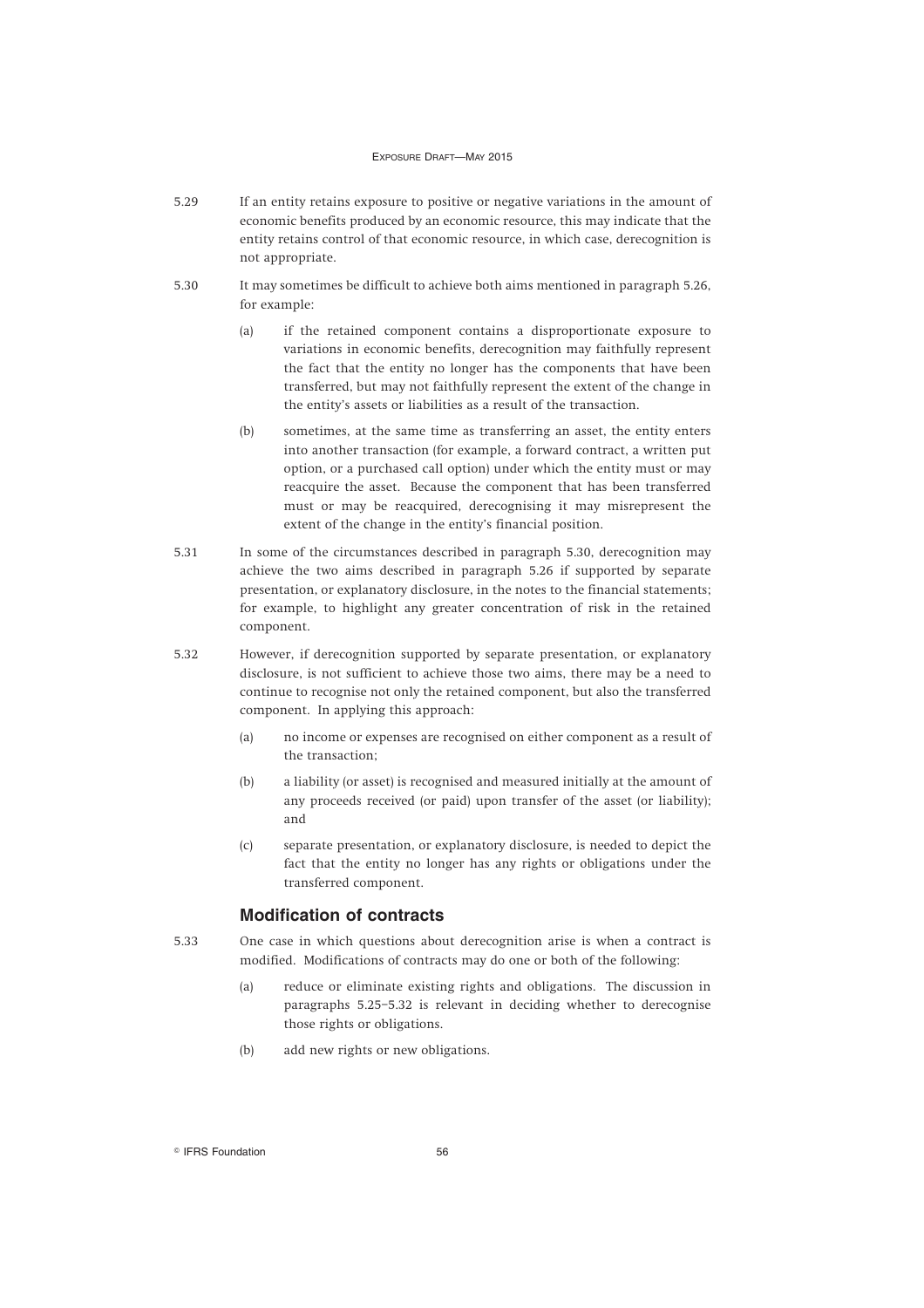- 5.34 If a modification to a contract adds rights and obligations that are distinct from those created by the original terms of the contract, it may be appropriate to treat the additions as new assets or liabilities.
- 5.35 If the rights and obligations added to a contract by a modification are not distinct from those arising under the original terms of the contract, it may be appropriate to treat the new rights and obligations as part of the same unit of account as the existing rights and obligations.
- 5.36 Some modifications of contracts both reduce or eliminate existing rights and obligations and add new rights and obligations. To provide the most relevant information about such modifications in the way that most faithfully represents their effect, it is necessary to consider their combined effect and not merely consider them separately.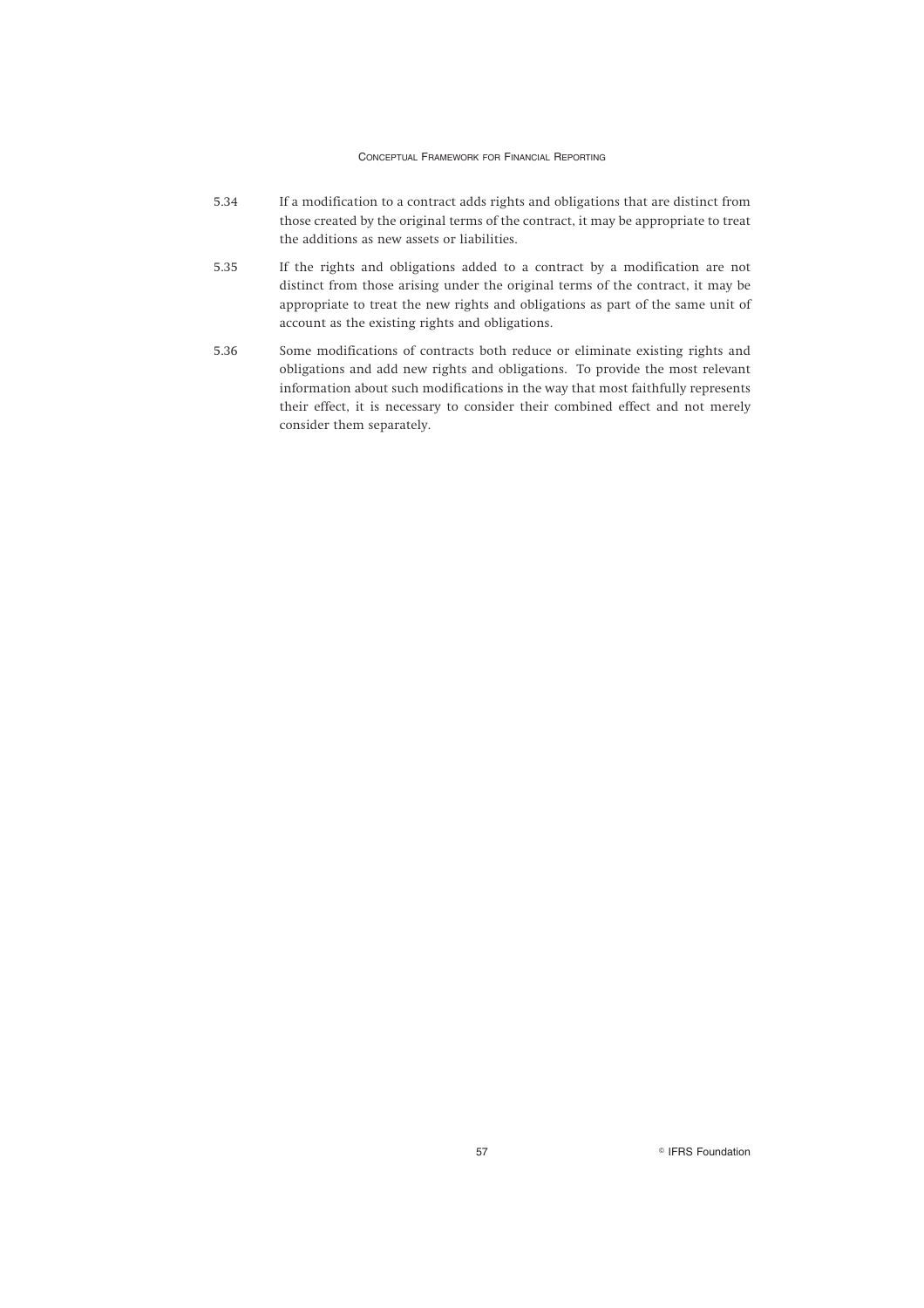## **Chapter 6—Measurement**

## **Introduction**

- 6.1 This chapter discusses:
	- (a) measurement bases and the information that they provide (paragraphs 6.4–6.47);
	- (b) factors to consider when selecting a measurement basis (paragraphs 6.48–6.73).
	- (c) situations when more than one measurement basis provides relevant information (paragraphs 6.74–6.77); and
	- (d) measurement of equity (paragraphs 6.78–6.80).
- 6.2 Measurement is the process of quantifying, in monetary terms, information about an entity's assets, liabilities, equity, income and expenses. A measure is the result of measuring an asset, a liability, equity or an item of income or expense on a specified measurement basis. A measurement basis is an identified feature of an item being measured (for example, historical cost, fair value or fulfilment value). Applying a measurement basis to an asset or a liability creates a measure for that asset or liability and for any related income or expense. Paragraphs 6.78–6.80 discuss the measurement of equity.
- 6.3 Consideration of the objective of financial reporting, the qualitative characteristics of useful financial information and the cost constraint is likely to result in the selection of different measurement bases for different assets, liabilities and items of income and expense.

## **Measurement bases and the information that they provide**

- 6.4 Measurement bases can be categorised as:
	- (a) historical cost (paragraphs 6.6–6.18); or
	- (b) current value (paragraphs 6.19–6.46).
- 6.5 Paragraphs A1–A10 discuss cash-flow-based measurement techniques. These techniques are often used to estimate a measure on a particular measurement basis.

#### **Historical cost**

- 6.6 Measures based on historical cost provide monetary information about assets, liabilities, income and expenses using information derived from the transaction or event that created them. The historical cost measures of assets or liabilities do not reflect changes in prices. However, the measures do reflect changes such as the consumption or impairment of assets and the fulfilment of liabilities.
- 6.7 The historical cost of a non-financial asset at the time of the asset's acquisition or construction is the value of all the costs incurred in acquiring or constructing the asset, including both the consideration given and the transaction costs incurred. That amount is adjusted over time to depict, if and when applicable:

**Communist Execution** 58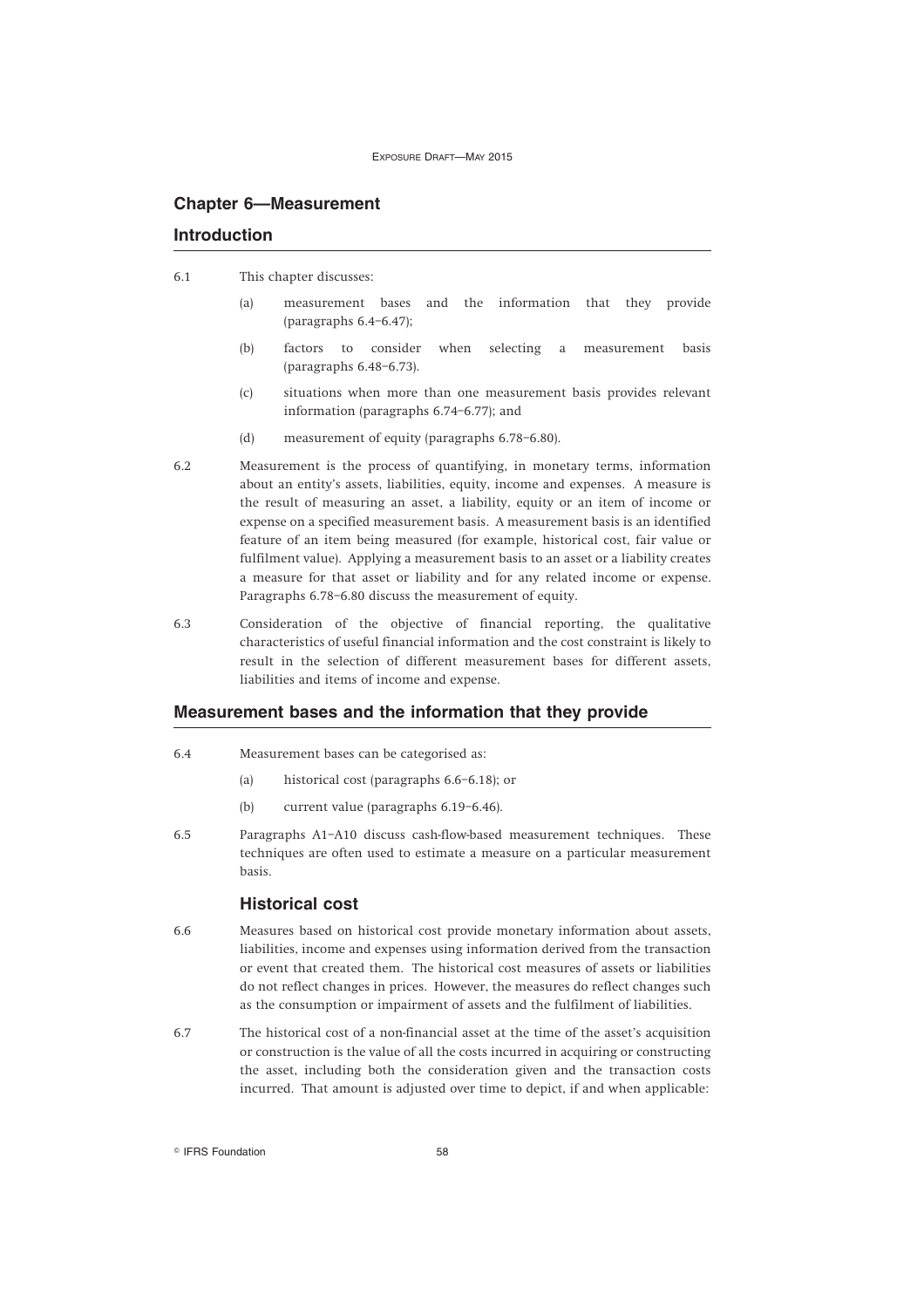- (a) the consumption of the economic resource that constitutes the asset (depreciation or amortisation); and
- (b) the fact that part of the historical cost of the asset is no longer recoverable (impairment).
- 6.8 The historical cost of a non-financial liability at the time it is incurred is the value of the consideration received, comprising the consideration less the transaction costs incurred in taking it on. That amount is adjusted over time to depict, if and when applicable:
	- (a) accrual of interest;
	- (b) fulfilment of the liability; and
	- (c) any excess in the estimated cash outflows over the net consideration received (onerous liabilities). As a result, the carrying amount of a liability is increased when it becomes so onerous that the historical consideration is no longer sufficient to depict the requirement to fulfil the liability.
- 6.9 The historical cost of a financial asset (sometimes referred to as amortised cost) is initially the value of the consideration given to acquire the asset plus the transaction costs relating to the acquisition. The historical cost of a financial liability (again, sometimes referred to as amortised cost) is initially the value of the consideration received to take on the liability less the transaction costs incurred in taking it on. The subsequent carrying amount of financial assets and financial liabilities measured using amortised cost reflects subsequent changes such as the accrual of interest, changes in the estimates of cash flows (including the impairment of financial assets) and payments or receipts, but does not reflect subsequent changes in prices caused by other factors.
- 6.10 The derecognition of assets (liabilities) measured at historical cost results in the recognition as income or expenses of any difference between the carrying amount of the asset (liability) and any consideration received (paid) for that asset (liability).
- 6.11 The assets acquired and the liabilities incurred in transactions that involve no exchange do not have a readily identifiable initial cost. In such cases, current values are sometimes used as a proxy for cost (deemed cost) on initial measurement and that deemed cost is then used as a starting point for subsequent measurement.
- 6.12 The information provided by historical cost measures of assets, liabilities, income and expenses in both the statement of financial position and the statement(s) of financial performance is summarised in Table 6.1, following paragraph 6.47. Paragraphs 6.13–6.17 summarise the main advantages and disadvantages of historical cost.
- 6.13 Income and expenses measured at historical cost may have predictive value. For example, for non-financial assets, information about the consideration received from supplying goods and services in the past, and about the past consumption of assets (including services received), can be used as some of the inputs needed in assessing an entity's prospects for future cash flows from the future supply of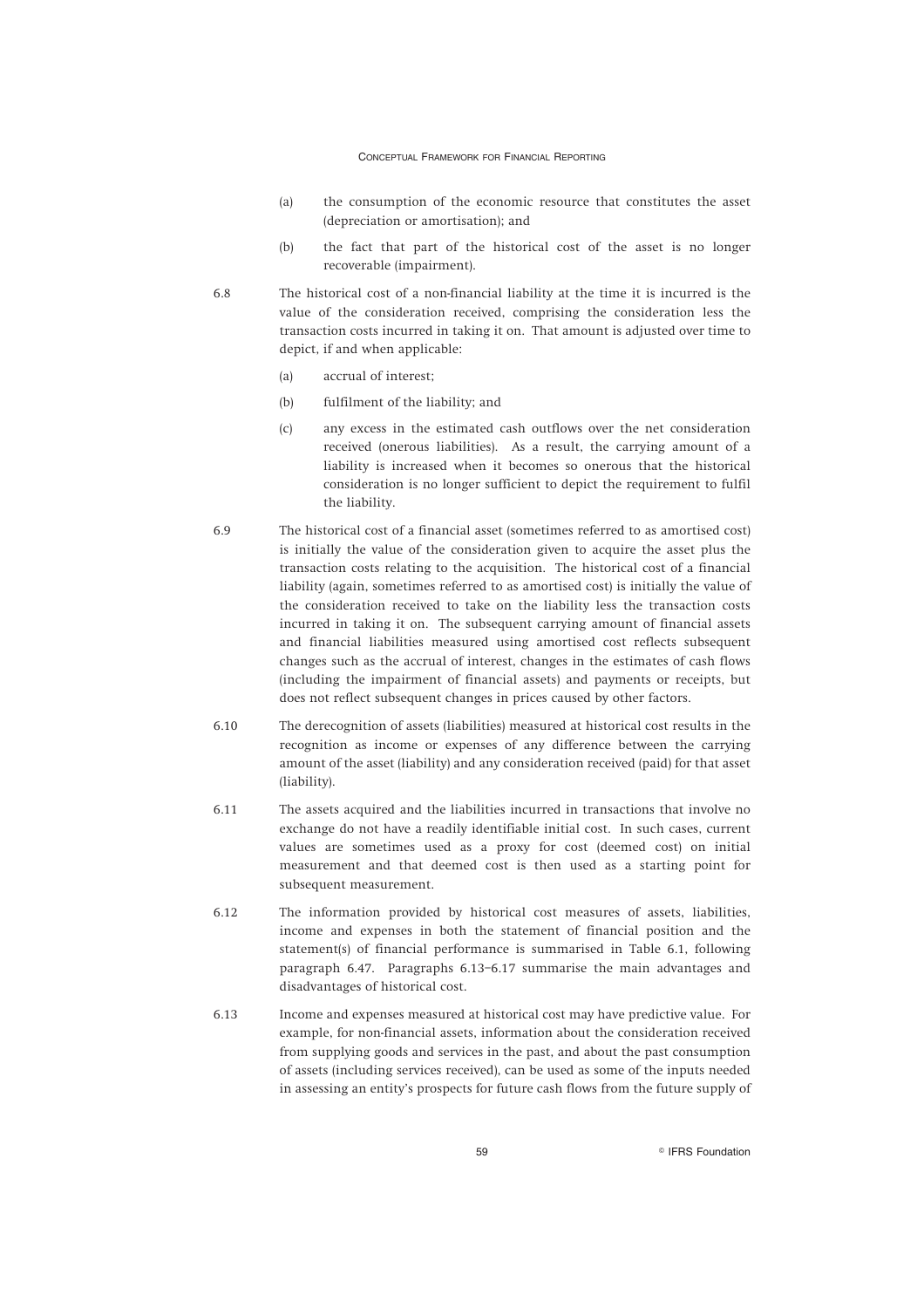goods and services and from the future consumption of existing and future assets (including services to be received). Information about past margins can be used as one input in predicting future margins.

- 6.14 Income and expenses measured at historical cost may also have confirmatory value by providing feedback about previous estimates of cash flows or margins.
- 6.15 In many situations, it is simpler and less expensive to provide information about historical cost than information using current value measurement bases. In addition, measures prepared using the historical cost measurement basis are generally well understood and, in many cases, verifiable.
- 6.16 As noted in paragraph 6.11, historical cost can be difficult to determine when there is no observable transaction price for the asset or the liability being measured. In addition, estimating consumption and identifying impairment losses or onerous liabilities can be subjective. Hence, the historical cost of an asset or a liability can sometimes be as difficult to estimate as a current value.
- 6.17 On the historical cost measurement basis, similar assets or liabilities that are acquired or incurred at different times can be reported in the financial statements at very different amounts. This can reduce comparability both between reporting entities and within the same reporting entity.
- 6.18 The current cost of an asset (liability) is the cost of (proceeds from) an equivalent asset (liability) at the measurement date. Current cost and historical cost are both entry values (ie they reflect values in the market in which the entity acquires the asset or incurs the liability). Hence, they are different from the current value measurement bases described in paragraphs 6.19–6.46. Information about the current cost of assets or liabilities may sometimes be more relevant than information about their historical cost, particularly when price changes are significant. For example, reporting income and expenses based on current costs:
	- (a) may sometimes be more useful for predicting future margins than information based on historical costs.
	- (b) may be necessary if a physical capital maintenance concept is used in financial statements. Chapter 8 discusses capital maintenance.

## **Current value**

- 6.19 Measures based on current value provide monetary information about assets, liabilities, income and expenses using information that is updated to reflect conditions at the measurement date. Because of the updating, current values capture any positive or negative changes, since the previous measurement date, in estimates of cash flows and other factors included in those current values (see paragraph 6.23).
- 6.20 Current value measurement bases include:
	- (a) fair value (see paragraphs 6.21–6.33); and
	- (b) value in use for assets and fulfilment value for liabilities (see paragraphs 6.34–6.46).

<sup>&</sup>lt;sup>©</sup> IFRS Foundation 60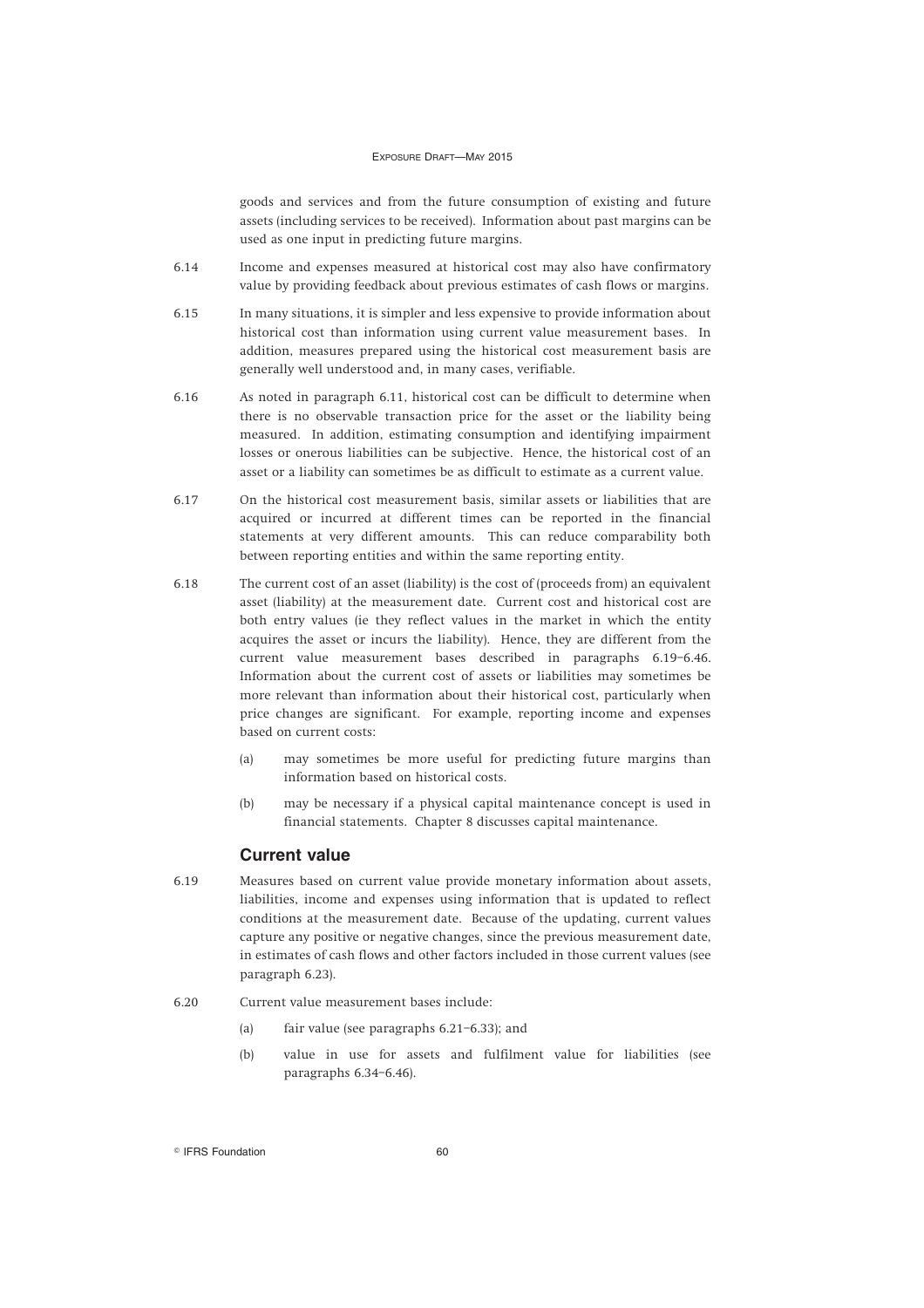#### **Fair value**

- 6.21 Fair value is the price that would be received to sell an asset, or paid to transfer a liability, in an orderly transaction between market participants at the measurement date.
- 6.22 Fair value reflects the perspective of market participants. That is, the asset or the liability is measured using the same assumptions that market participants would use when pricing the asset or the liability if those market participants act in their economic best interest.
- 6.23 Fair value reflects the following factors:
	- (a) estimates of future cash flows.
	- (b) possible variations in the estimated amount and timing of future cash flows for the asset or the liability being measured, caused by the uncertainty inherent in the cash flows.
	- (c) the time value of money.
	- (d) the price for bearing the uncertainty inherent in the cash flows (ie a risk premium or risk discount). The price for bearing that uncertainty depends on the extent of that uncertainty. It also reflects the fact that investors would generally pay less for an asset (generally expect to receive more for taking on a liability) that has uncertain cash flows than for an asset (liability) whose cash flows are certain.
	- (e) other factors, such as liquidity, that market participants would take into account in the circumstances.
- 6.24 For a liability, the factors mentioned in paragraph 6.23(b) and 6.23(d) include the possibility that the entity may fail to fulfil the liability (own credit risk).
- 6.25 As noted in paragraph 6.23(d), the fair value of an asset or a liability reflects a risk premium. Thus, when an entity takes on a liability in a transaction that involves no exchange and measures it on initial recognition at fair value, the expense recognised at that date includes the risk premium. As the entity is subsequently released from risk, the liability is reduced and income is recognised. Including the risk premium in the measure of the liability depicts the full burden of the liability. However, users may sometimes find it counterintuitive to recognise an initial expense including the risk premium, and then subsequently to recognise the same amount as income.
- 6.26 The fair value of:
	- (a) an asset is not increased by the transaction costs incurred when acquiring the asset. Nor is it decreased by the transaction costs that would be incurred on selling the asset.
	- (b) a liability is not decreased by the transaction costs arising when the liability is incurred. Nor is it increased by the transaction costs that would be incurred on transferring or settling the liability.
- 6.27 The information provided by the fair value measures of assets, liabilities, income and expenses in both the statement of financial position and the statement(s) of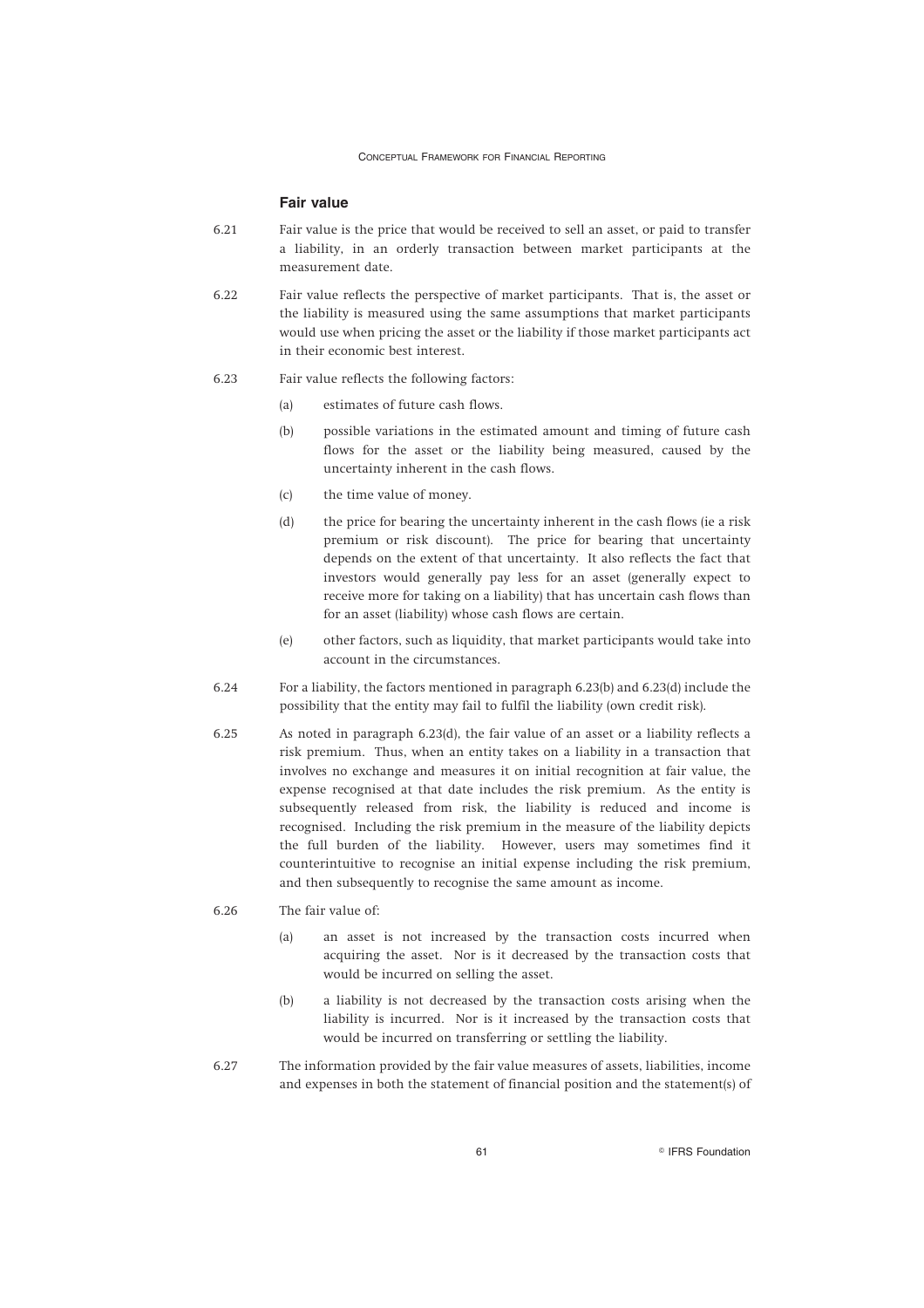financial performance is summarised in Table 6.1 following paragraph 6.47. Paragraphs 6.28–6.33 summarise the main advantages and disadvantages of fair value.

- 6.28 Information given about assets and liabilities when they are measured at fair value has predictive value, because fair value reflects expectations about the amount, timing and uncertainty of the cash flows (reflecting market participants' expectations and priced in a manner that reflects their risk preferences). It may also have confirmatory value by providing feedback about previous estimates.
- 6.29 Income and expenses measured at fair value could be split in various ways to provide information with predictive and confirmatory value. For example, they could be split into:
	- (a) the return that market participants would have expected from holding the asset during the period;
	- (b) the difference between that return and the return generated by the entity's actual use of the asset during the period (providing information about the efficiency with which the entity has used the asset); and
	- (c) the effect of changes in estimates of market participants' expectations about the amount, timing and uncertainty of future returns, combined with changes in estimates of market participants' risk preferences.
- 6.30 However, depending on the item that is being measured and the nature of the business activities conducted by the entity, users may not always find information about estimates of changes in expectations of market participants relevant. Hence, they may not always find income and expenses measured at fair value relevant. In particular, this may be the case when the business activities conducted by the entity do not involve selling the asset or transferring the liability; for example, if assets are held solely for use or to collect contractual cash flows, or if liabilities are to be fulfilled by the reporting entity itself.
- 6.31 Because fair value is determined from the perspective of market participants, instead of the perspective of the entity, and is independent of when the asset or the liability was acquired or incurred, identical assets will (subject to estimation error) be measured at the same amount. This can enhance comparability both between reporting entities and within the same reporting entity.
- 6.32 If the fair value of an asset or a liability can be observed in an active market, the process of fair value measurement is simple and easy to understand, and the fair value is verifiable. If fair value cannot be observed, valuation techniques (sometimes including the use of cash-flow-based measurements) may be needed to estimate that fair value. Depending on the techniques used:
	- (a) the estimation process may be costly and complex.
	- (b) the inputs into the process may be subjective and it may be difficult to verify both the inputs and the validity of the process itself. As a consequence, entities may measure identical assets or liabilities at different amounts, which reduces comparability.

**Communist Execution 62** COMPUTER SCIENCE 62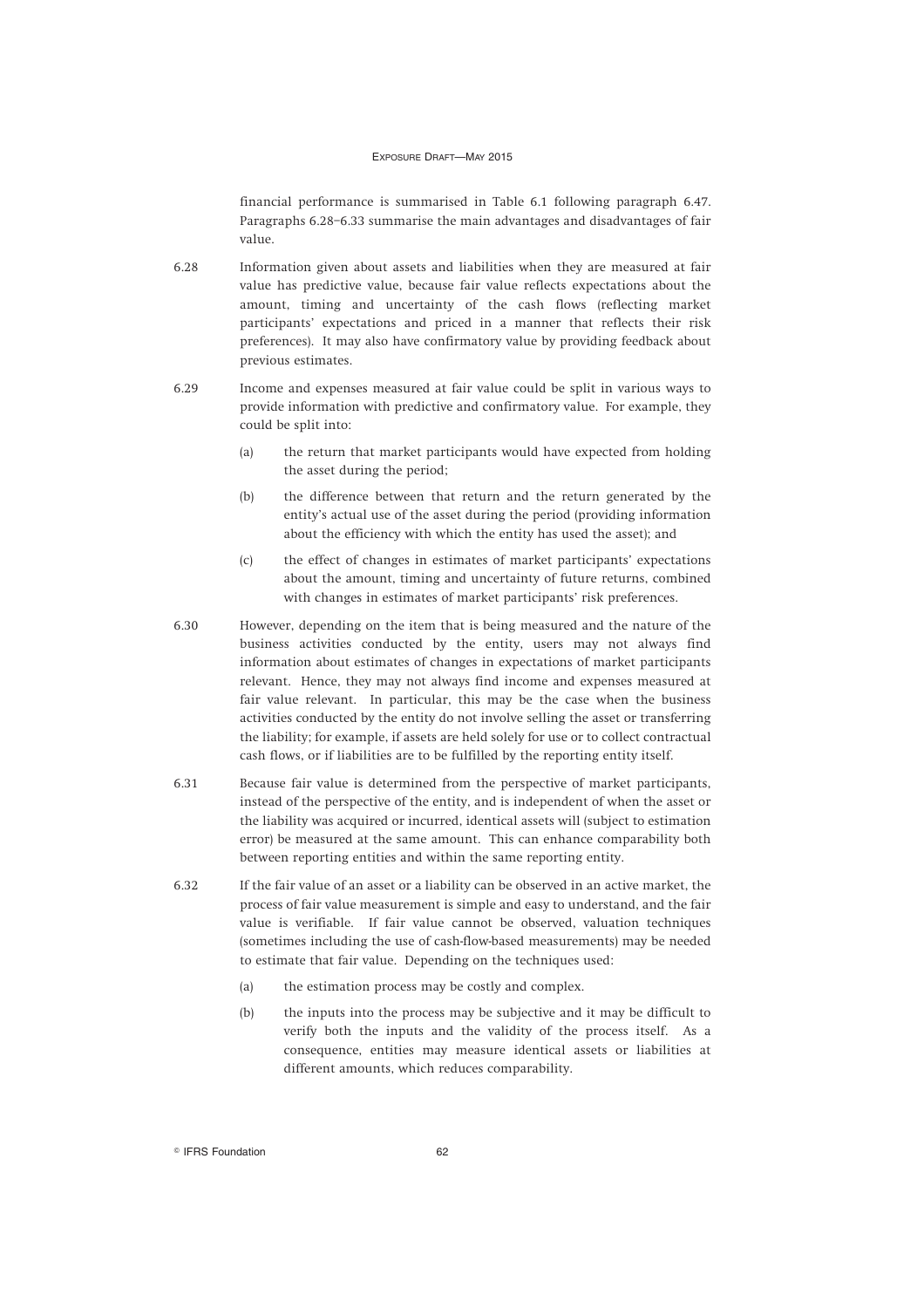6.33 If an entity is estimating the fair value of a specialised item, there may sometimes be little reason for the entity to assume that market participants would use assumptions different from those that the entity itself uses. In that case, measurement from a market participant perspective and measurement from the entity's perspective are likely to produce similar measures.

#### **Value in use and fulfilment value**

- 6.34 Value in use and fulfilment value are entity-specific values. Value in use is the present value of the cash flows that an entity expects to derive from the continuing use of an asset and from its ultimate disposal. Fulfilment value is the present value of the cash flows that an entity expects to incur as it fulfils a liability.
- 6.35 Value in use and fulfilment value cannot be directly observed and are determined using cash-flow-based measurement techniques. In principle, value in use and fulfilment value reflect the same factors as described for fair value in paragraph 6.23, but are based on entity-specific assumptions instead of assumptions by market participants. In practice, to provide the most useful information, value in use and fulfilment value may sometimes need to be customised, for example, it may sometimes be appropriate:
	- (a) to use market participant assumptions about the time value of money or the risk premium; or
	- (b) to exclude from the fulfilment value the effect of the possibility of non-performance by the entity.
- 6.36 When an entity incurs a liability in a transaction that involves no exchange and measures it on initial recognition at the fulfilment value, the expense recognised at that date includes a risk premium. As the entity is subsequently released from risk, the liability is reduced and income is recognised. Users may sometimes find that effect counterintuitive (see paragraph 6.25).
- 6.37 Value in use reflects the present value of the transaction costs that the entity expects to incur on the ultimate disposal of the asset.
- 6.38 Fulfilment value not only includes the present value of the amounts to be transferred to the liability counterparty, but also the present value of the amounts that the entity expects to transfer to other parties to enable it to fulfil the liability. Thus, it also includes the present value of transaction costs (if any) that the entity expects to incur in undertaking transactions that enable it to fulfil the liability.
- 6.39 The information provided by value in use measures of assets, income and expenses and fulfilment value measures of liabilities, income and expenses in both the statement of financial position and the statement(s) of financial performance is summarised in Table 6.1, following paragraph 6.47. Paragraphs 6.40–6.46 summarise the main advantages and disadvantages of value in use and fulfilment value.
- 6.40 Value in use provides information about the present value of the estimated cash flows from the continued use of an asset and from its disposal at the end of its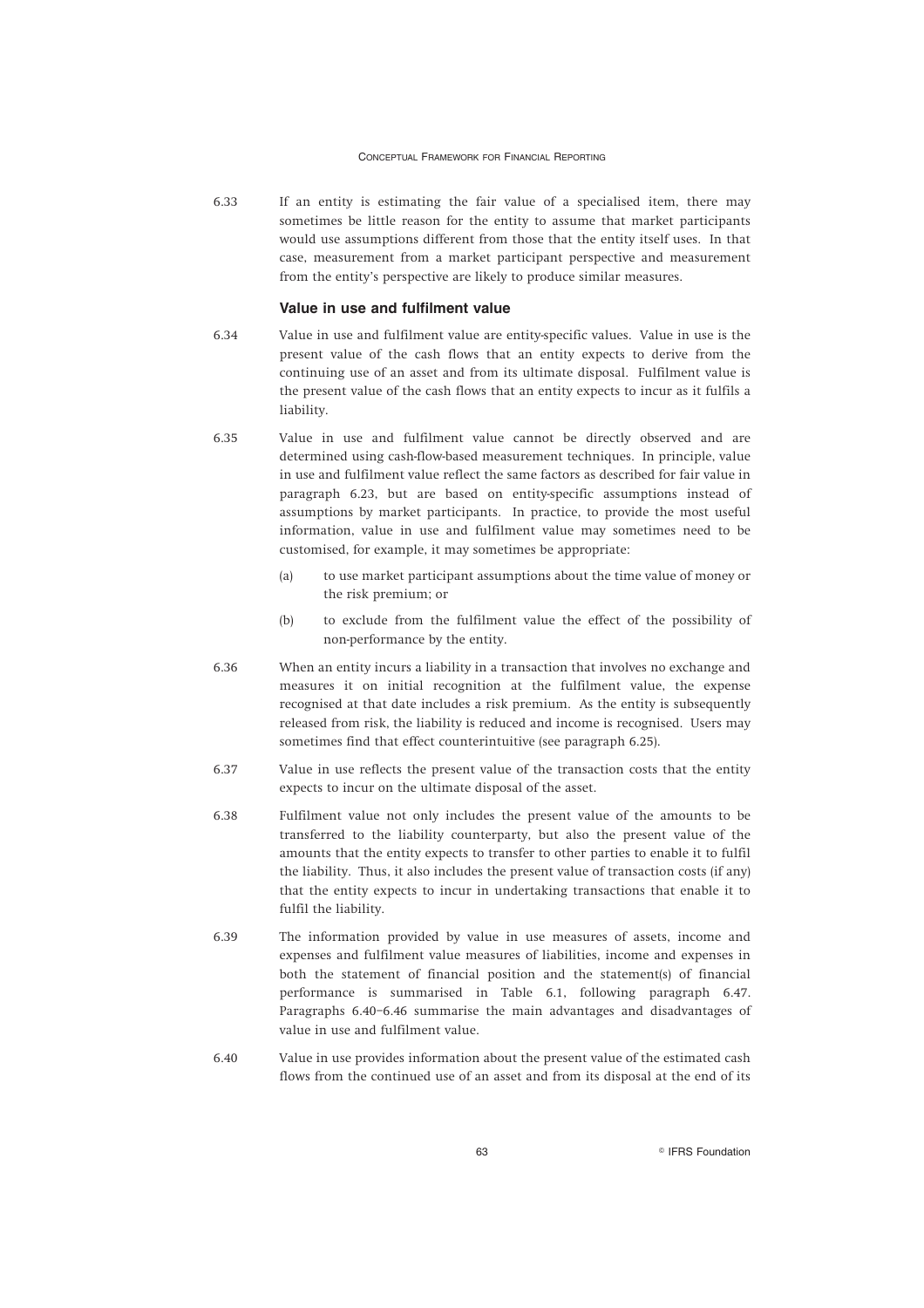useful life. This information has predictive value and can be used in assessing the prospects for future cash flows, particularly if the asset will contribute to future cash flows by being used.

- 6.41 Fulfilment value provides information about the present value of the estimated cash flows to fulfil a liability. That information has predictive value; particularly if the liability will be fulfilled instead of transferred or settled by negotiation.
- 6.42 Updated estimates of value in use and fulfilment value, combined with information about actual cash flows, have confirmatory value because they provide feedback about previous estimates of value in use and fulfilment value.
- 6.43 Value in use and fulfilment value are determined using cash-flow-based measurement techniques. As noted in paragraph 6.32, depending on the techniques used:
	- (a) the estimation process can be costly and complex; and
	- (b) the inputs into the process may be subjective and it may be difficult to verify both the inputs and the validity of the process. As a consequence, entities may measure identical assets or liabilities at different amounts, which reduces comparability.
- 6.44 Because value in use and fulfilment value are determined from the perspective of the reporting entity, those measures could differ for identical assets and liabilities in different entities, arguably reducing comparability. In contrast, because fair value uses market participant assumptions, in theory, different entities should arrive at identical estimates of fair value for identical items.
- 6.45 For many assets that are used in combination with other assets, the value in use cannot be determined meaningfully for individual assets. Instead, the value in use is determined for a group of assets and the result is then allocated to individual assets. Hence, determining the value in use of an asset used in combination with other assets can be a costly and complex process and value in use may not be a practical measurement basis for periodic remeasurements of such assets. However, it may be useful for occasional remeasurements of assets (for example, when it is used in an impairment test to determine whether a historical cost measure is fully recoverable).
- 6.46 In addition, estimates of value in use and fulfilment value may inadvertently reflect synergies with other assets and liabilities and so may not measure only the item that they purport to measure.

## **Summary of information provided by different measurement bases**

6.47 Table 6.1 summarises the information provided in the statement of financial position and the statement(s) of financial performance by the measurement bases described in paragraphs 6.6–6.46.

Communication 64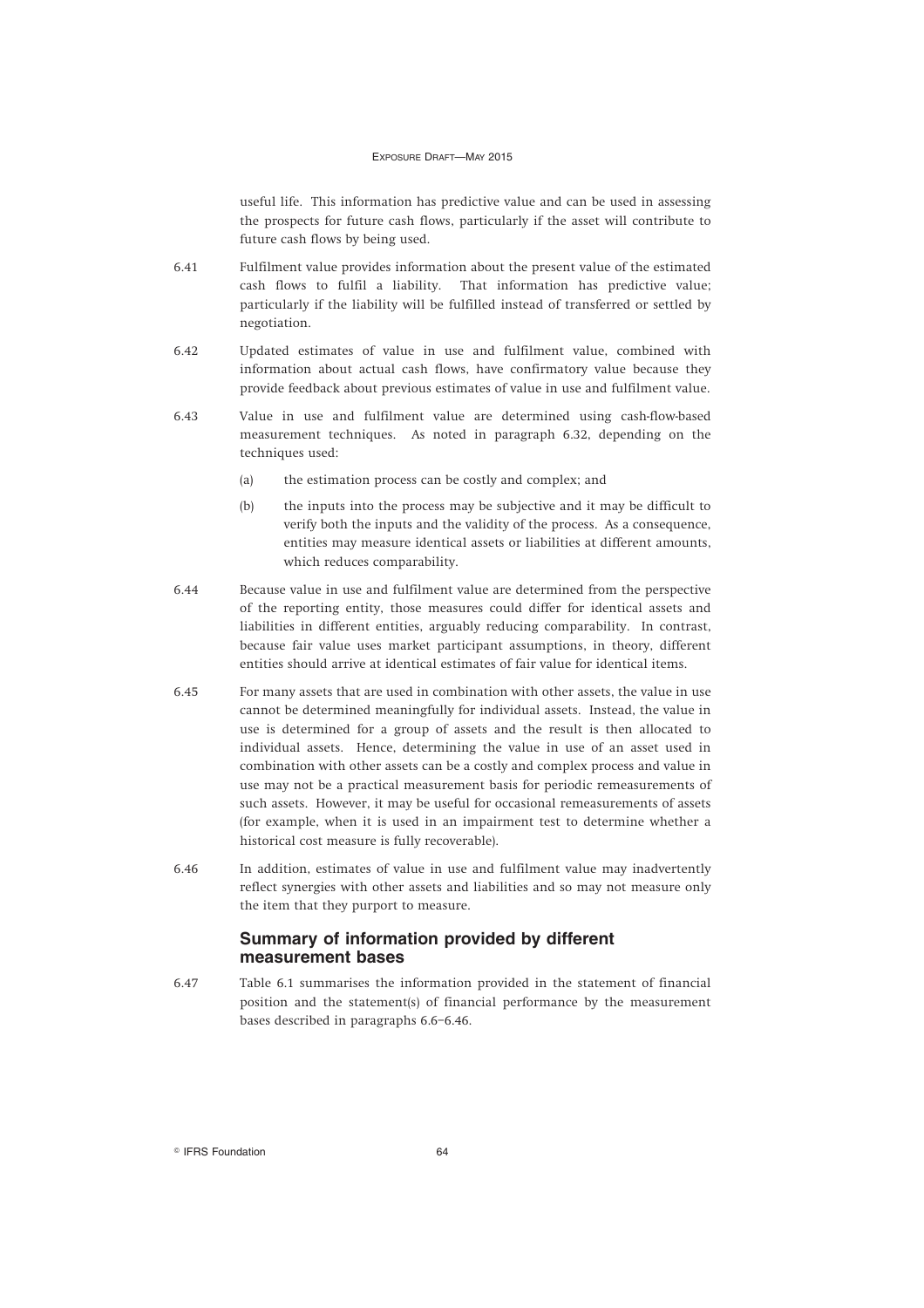# **Table 6.1—Information provided by various measurement bases**

# *Assets*

|                                                                                              |                                                                                                                                                                    | <b>Current value measures</b>                                                                                                                                                     |                                                                                                                                                                                                              |  |
|----------------------------------------------------------------------------------------------|--------------------------------------------------------------------------------------------------------------------------------------------------------------------|-----------------------------------------------------------------------------------------------------------------------------------------------------------------------------------|--------------------------------------------------------------------------------------------------------------------------------------------------------------------------------------------------------------|--|
|                                                                                              | <b>Historical cost measures</b>                                                                                                                                    | Fair value (market participant<br>assumptions)                                                                                                                                    | Value in use (entity-specific<br>assumptions)                                                                                                                                                                |  |
| <b>Statement of</b><br>financial<br>position                                                 | Recoverable cost of the<br>unconsumed (or uncollected)<br>part of an asset (includes<br>transaction costs incurred on<br>acquisition).                             | Price that would be received to<br>transfer the asset.                                                                                                                            | Present value of cash flows<br>estimated to arise from the<br>continuing use of the asset and from<br>its disposal at the end of its useful<br>life (includes present value of future<br>costs of transfer). |  |
| Statement(s) of<br>financial<br>performance <sup>(a),(b)</sup>                               | Income or expenses on initial<br>recognition of exchanges of<br>unequal value.                                                                                     | Income or expenses on initial<br>recognition of exchanges of unequal<br>value.                                                                                                    | Income or expenses on initial<br>recognition of exchanges of unequal<br>value.                                                                                                                               |  |
|                                                                                              |                                                                                                                                                                    | Transaction costs on acquiring the<br>asset.                                                                                                                                      | Transaction costs on acquiring the<br>asset.                                                                                                                                                                 |  |
|                                                                                              | Historical cost of the<br>economic resources<br>consumed in the period<br>(through cost of sales,<br>depreciation or amortisation,<br>etc).                        | Fair value, at the time of<br>consumption, of economic resources<br>consumed during the period.                                                                                   | Value in use, at the time of<br>performance, of economic resources<br>consumed during the period.                                                                                                            |  |
|                                                                                              | Interest income (financial<br>assets only).                                                                                                                        | Interest income (if identified<br>separately).                                                                                                                                    | Interest income (if identified<br>separately).                                                                                                                                                               |  |
|                                                                                              | Impairment losses (compared<br>with previous historical cost).                                                                                                     | Impairment losses (if identified<br>separately).                                                                                                                                  | Impairment losses (if identified<br>separately).                                                                                                                                                             |  |
|                                                                                              | Income or expenses on sales<br>of assets during the period<br>(includes transaction costs)<br>incurred then, which may or<br>may not be identified<br>separately). | Transaction costs incurred on<br>disposal. Also, net income (or net<br>expense) if consideration received<br>exceeds (or is less than) the fair<br>value at the date of disposal. | Transaction costs incurred on<br>disposal. Also, net income (or net<br>expense) if consideration received<br>exceeds (or is less than) the value in<br>use at the date of disposal.                          |  |
|                                                                                              | (a) Not all items will arise in every period.                                                                                                                      | Remeasurement caused by:<br>(a) changes in estimates of cash<br>flows;<br>(b) changes in interest rates; and<br>(c) changes in the amount of risk or<br>in its price.             | Remeasurement caused by:<br>(a) changes in estimates of cash<br>flows;<br>(b) changes in interest rates; and<br>(c) changes in the amount of risk or<br>in its price.                                        |  |
| (b) Chapter 7 discusses the presentation and disclosure of items of income or expense in the |                                                                                                                                                                    |                                                                                                                                                                                   |                                                                                                                                                                                                              |  |

statement(s) of financial performance.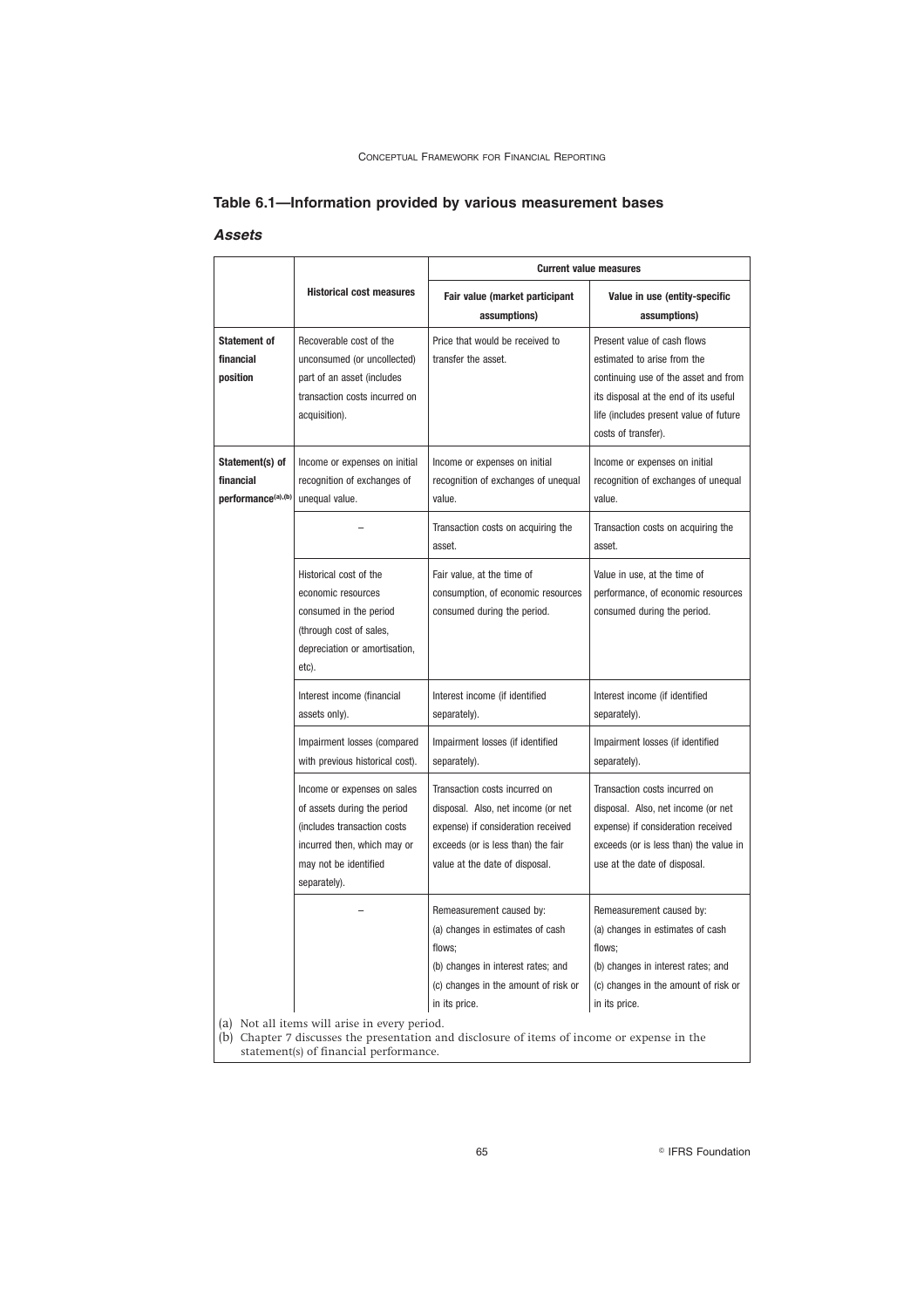# **Table 6.1** *continued*

# *Liabilities*

|                                                                |                                                                                                                                                                                                                                      | <b>Current value measures</b>                                                                                                                                                                                |                                                                                                                                                                                                                    |  |
|----------------------------------------------------------------|--------------------------------------------------------------------------------------------------------------------------------------------------------------------------------------------------------------------------------------|--------------------------------------------------------------------------------------------------------------------------------------------------------------------------------------------------------------|--------------------------------------------------------------------------------------------------------------------------------------------------------------------------------------------------------------------|--|
|                                                                | <b>Historical cost measures</b>                                                                                                                                                                                                      | Fair value (market participant<br>assumptions)                                                                                                                                                               | Fulfilment value (entity-specific<br>assumptions)                                                                                                                                                                  |  |
| <b>Statement of</b><br>financial<br>position                   | Net consideration for taking<br>on the unfulfilled part of a<br>liability, plus any excess of the<br>present value of the estimated<br>cash flows over that net<br>consideration (consideration is<br>net of the transaction costs). | Price that would be paid to transfer<br>the liability.                                                                                                                                                       | Present value of cash flows<br>estimated to arise in fulfilling the<br>liability.                                                                                                                                  |  |
| Statement(s) of<br>financial<br>performance <sup>(a),(b)</sup> | Income or expenses on initial<br>recognition of exchanges of<br>unequal value.                                                                                                                                                       | Income or expenses on initial<br>recognition of exchanges of unequal<br>value.                                                                                                                               | Income or expenses on initial<br>recognition of exchanges of unequal<br>value.                                                                                                                                     |  |
|                                                                |                                                                                                                                                                                                                                      | Transaction costs on incurring the<br>liability.                                                                                                                                                             | Transaction costs on incurring the<br>liability.                                                                                                                                                                   |  |
|                                                                | Consideration provided by<br>customers (or others) for<br>obligations fulfilled by the<br>entity during the period.                                                                                                                  | Fair value, at the time of<br>performance, of performance<br>obligations fulfilled by the entity<br>during the period.                                                                                       | Fulfilment value, at the time of<br>performance, of performance<br>obligations fulfilled by the entity<br>during the period.                                                                                       |  |
|                                                                | Interest expenses.                                                                                                                                                                                                                   | Interest expenses (if identified<br>separately).                                                                                                                                                             | Interest expenses.                                                                                                                                                                                                 |  |
|                                                                | Losses on liabilities that have<br>become (more) onerous during<br>the period.                                                                                                                                                       | Losses on liabilities that have<br>become (more) onerous during the<br>period (if identified separately).                                                                                                    | Losses on liabilities that have<br>become (more) onerous during the<br>period (if identified separately).                                                                                                          |  |
|                                                                | Income and expenses on<br>settlement or transfers of<br>liabilities in the period<br>(includes transaction costs)<br>incurred then, which may or<br>may not be identified<br>separately).                                            | Transaction costs incurred on<br>settlement or transfer. Also, net<br>expense (or net income) if<br>consideration paid exceeds (or is<br>less than) the fair value at the date<br>of settlement or transfer. | Transaction costs incurred on<br>settlement or transfer. Also, net<br>expense (or net income) if<br>consideration paid exceeds (or is<br>less than) the fulfilment value at the<br>date of settlement or transfer. |  |
|                                                                | (a) Not all items will arise in every period.                                                                                                                                                                                        | Remeasurement caused by:<br>(a) changes in estimates of cash<br>flows:<br>(b) changes in interest rates; and<br>(c) changes in the amount of risk or<br>in its price.                                        | Remeasurement caused by:<br>(a) changes in estimates of cash<br>flows;<br>(b) changes in interest rates; and<br>(c) changes in the amount of risk or<br>in its price.                                              |  |

(b) Chapter 7 discusses the presentation and disclosure of items of income and expense in the statement(s) of financial performance.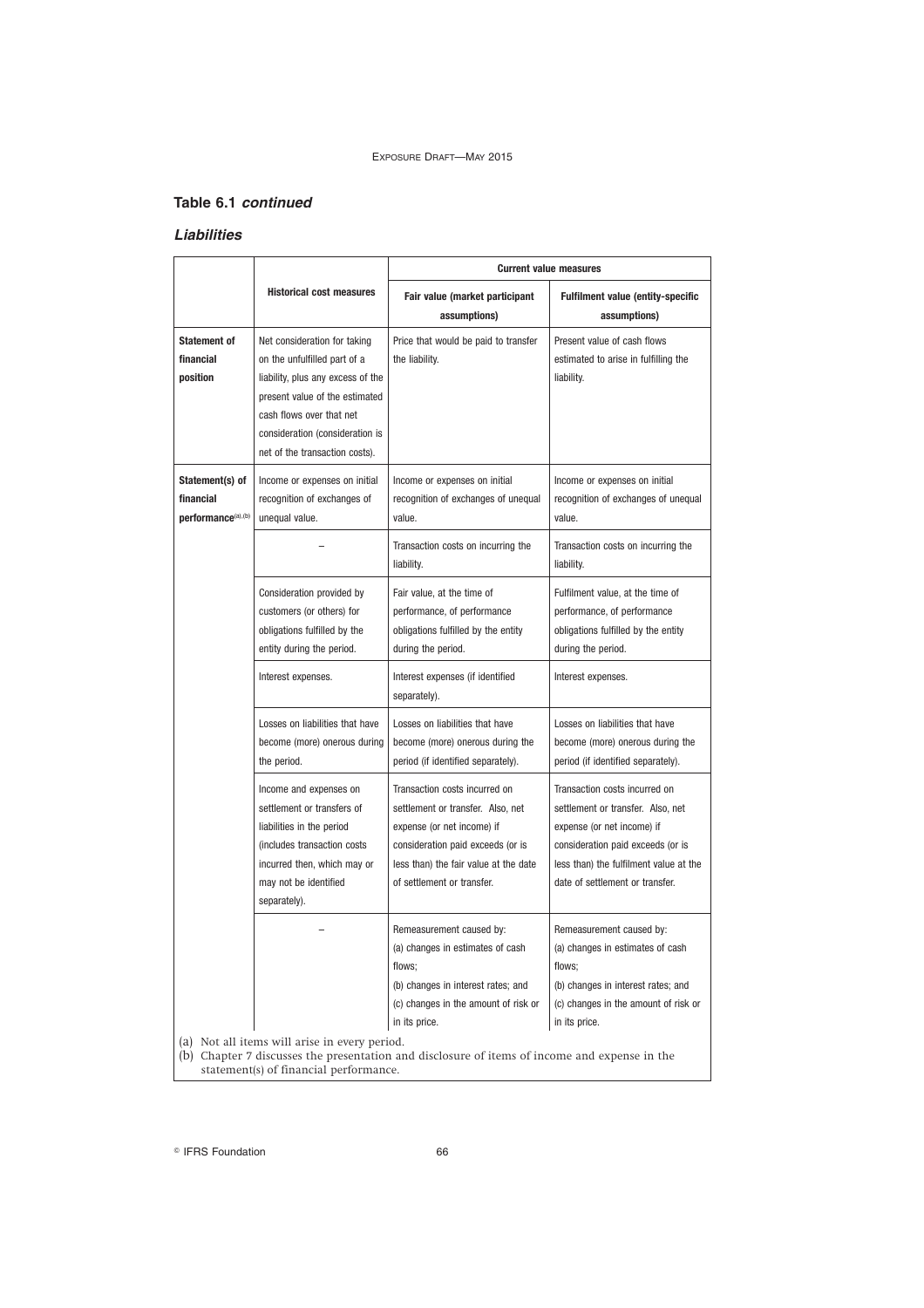#### **Factors to consider when selecting a measurement basis**

- 6.48 The discussion in paragraphs 6.4–6.47 describes, for each measurement basis, the information it provides and its advantages and disadvantages. The following paragraphs discuss factors to be considered in selecting a measurement basis for an asset or a liability and the related income and expenses. The relative importance of each of the factors will depend upon facts and circumstances.
- 6.49 For information provided by a particular measurement basis to be useful to the users of financial statements, it must be relevant and it must faithfully represent what it purports to represent. In addition, the information provided should, as far as possible, be comparable, verifiable, timely and understandable.
- 6.50 As with all other areas of financial reporting, cost constrains the selection of a measurement basis. Hence, the benefits of the information provided to the users of financial statements by a particular measurement basis must be sufficient to justify the cost of providing that information.
- 6.51 Measures of assets, liabilities, income and expenses are used in the measurement of recognised items, and in presentation and disclosure. The following discussion on the factors to be considered in selecting a measurement basis focuses on the selection for recognised items. Nevertheless, some of that discussion may also apply to the disclosure in the notes to the financial statements of measures of unrecognised assets and unrecognised liabilities.
- 6.52 Paragraphs 6.53–6.63 discuss the factors to be considered in selecting a measurement basis by reference to the qualitative characteristics of useful financial information. Paragraphs 6.64–6.73 discuss additional factors to consider in selecting a measurement basis on initial recognition. Initial measurement and subsequent measurement cannot be considered separately. If the initial measurement basis and subsequent measurement basis are not consistent, income and expenses will be recognised solely because of the change in measurement basis. Recognising such income or expenses might appear to depict a transaction or other event when, in fact, no such transaction or event has occurred. Hence, the choice of measurement basis for an asset or a liability and the related income or expenses is determined by considering both the initial measurement and the subsequent measurement.

#### **Relevance**

- 6.53 When selecting a measurement basis, it is important to consider what information that measurement basis will produce in both the statement of financial position and the statement(s) of financial performance.
- 6.54 To produce relevant information, it is important to consider the following factors when selecting a measurement basis for an asset or a liability and the related income and expenses:
	- (a) how that asset or liability contributes to future cash flows. This will depend in part on the nature of the business activities conducted by the entity. For example, if a property is realised by sale, it will produce cash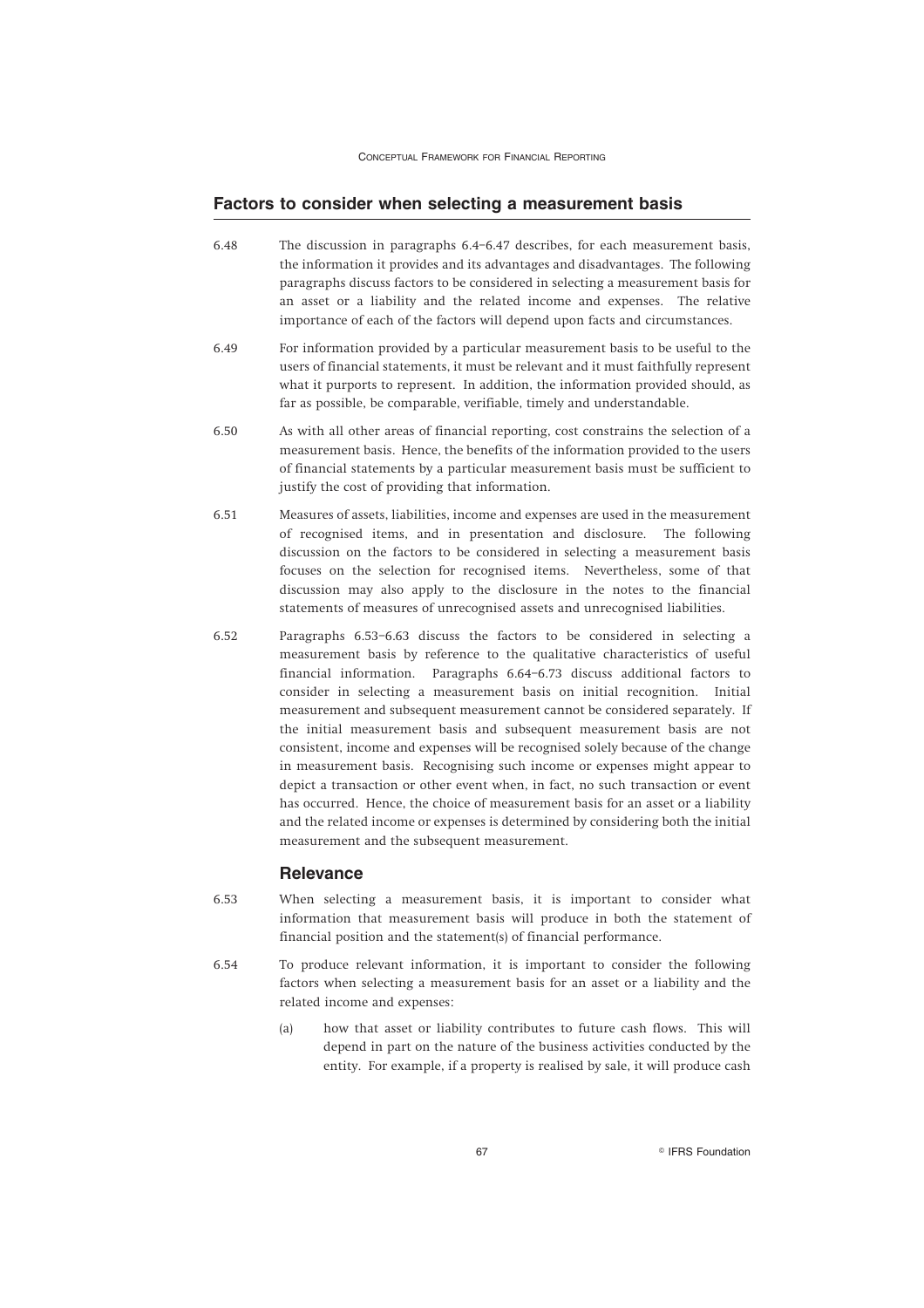flows from that sale, but if a property is used in combination with other assets to produce goods and services, it will help produce cash flows from the sale of those goods and services.

- (b) the characteristics of the asset or the liability (for example, the nature or extent of the variability in the item's cash flows, or the sensitivity of the value of the item to changes in market factors or to other risks inherent in the item).
- 6.55 One factor affecting the relevance of the information provided by a measurement basis is the level of measurement uncertainty in estimates of that information (see paragraphs 2.12–2.13). A high level of measurement uncertainty does not prevent the use of an estimate that provides the most relevant information. However, in some cases, the level of measurement uncertainty is so high that a different measurement basis may provide more relevant information. Moreover, if no measurement basis for an asset or a liability would provide relevant information, it is not appropriate to recognise the asset or the liability (see paragraph 5.13).
- 6.56 Measurement uncertainty is not the same thing as outcome uncertainty. For example, if the fair value of an asset is observable in an active market, no uncertainty is associated with the measurement of that fair value, even though it is uncertain how much cash the asset will ultimately produce. Nevertheless, outcome uncertainty may sometimes contribute to measurement uncertainty. For example, there may be a high level of uncertainty about the cash flows that a unique asset will produce (outcome uncertainty) and estimating a current value of that asset may depend on a model whose validity is untested and that requires inputs that are difficult to verify.

## **Faithful representation**

- 6.57 As noted in paragraphs 2.15 and 2.19, a perfectly faithful representation is free from error, but this does not mean that measures must be perfectly accurate in all respects. For example, an estimate of an unobservable price can be faithfully represented if it is described as being an estimate, if the nature and limitations of the estimating process are explained and if no errors have been made in selecting and applying the process for developing the estimate.
- 6.58 When assets and liabilities are related in some way, using different measurement bases for those assets and liabilities can create a measurement inconsistency (an 'accounting mismatch'). Measurement inconsistencies can result in financial statements that do not faithfully represent the entity's financial position and financial performance. Consequently, in some circumstances, using a similar measurement basis for related assets or liabilities may provide more useful information for users of financial statements than using dissimilar measurement bases. This may be particularly likely when the cash flows from one item are contractually linked to the cash flows from another item.

**Communist Execution 68 CONTERS** Foundation 68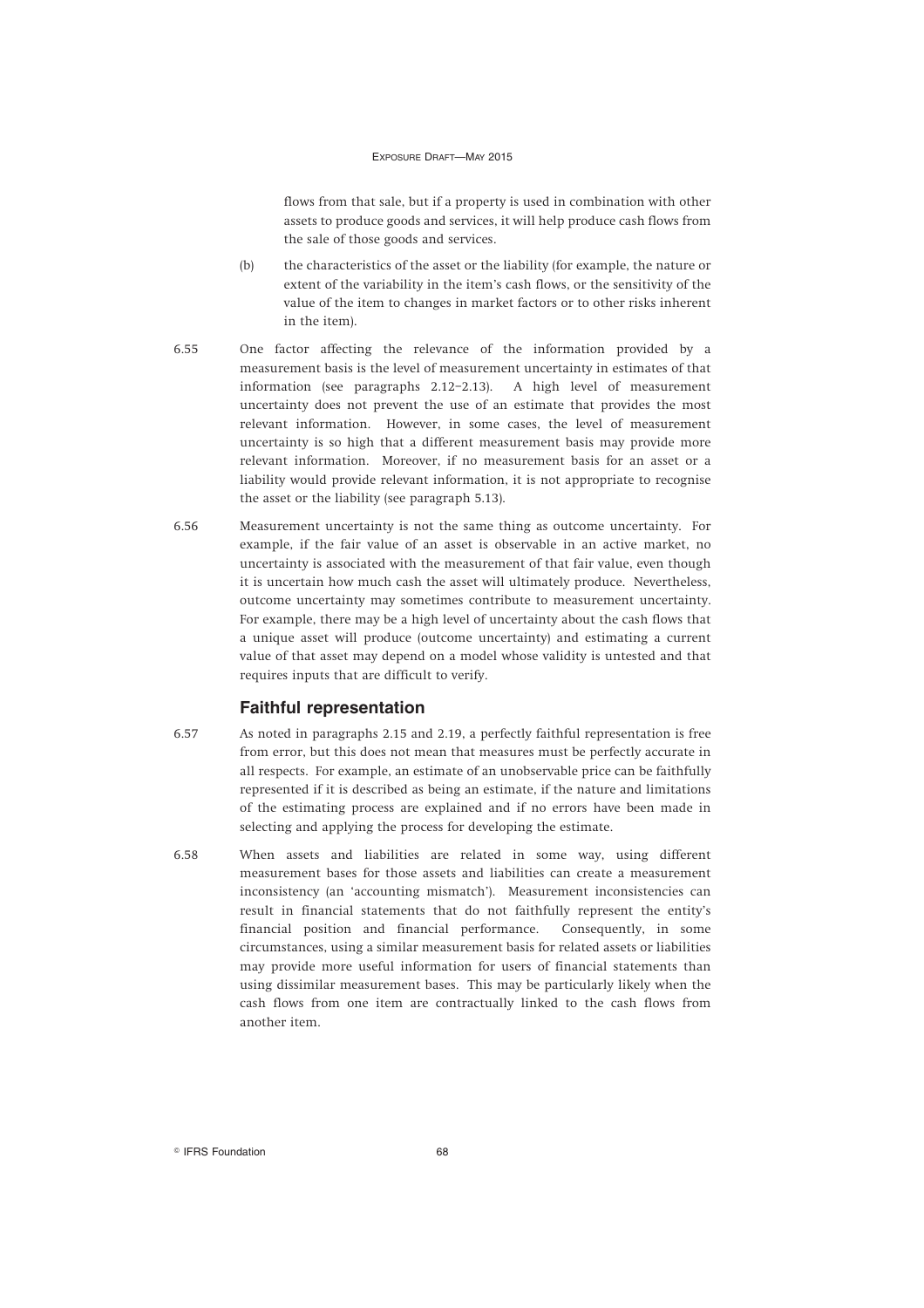## **Enhancing qualitative characteristics**

- 6.59 The enhancing qualitative characteristics of comparability, verifiability and understandability also have implications for the selection of a measurement basis. However, the enhancing qualitative characteristic of timeliness has no specific implications for measurement.
- 6.60 Comparability implies using measurement bases that are the same between periods and between entities. Reducing the number of measurement bases used contributes to comparability.
- 6.61 Verifiability implies using measurement bases that result in measures that can be independently corroborated either directly (such as by observing prices) or indirectly (such as by checking inputs to a model). If a particular measure cannot be verified, disclosures may be needed in the notes to the financial statements to enable users of financial statements to understand the assumptions used. In some such cases, it may be necessary to select a different measurement basis.
- 6.62 Understandability depends partly on the number of different measurement bases used and on whether they change over time. In general, if the number of measurement bases used in a set of financial statements increases, the resulting information becomes more complex (and, hence, less understandable), and the totals or subtotals in the statement of financial position and the statement(s) of financial performance become less meaningful. However, it could be appropriate to increase the number of measurement bases used if that is necessary to provide more relevant information.
- 6.63 A change in measurement basis can make financial statements less understandable. However a change may be justified if other factors outweigh the reduction in understandability; for example, if the change results in more relevant information. In such cases, disclosures may be needed in the notes to the financial statements to enable users to understand any income or expenses recognised as a result of the change in measurement basis.

## **Factors specific to initial measurement**

- 6.64 Paragraphs 6.48–6.63 discuss factors to consider when selecting a measurement basis, whether at initial recognition or subsequently. The following paragraphs discuss some additional factors to consider solely at initial recognition.
- 6.65 Assets and liabilities may be recognised initially as a result of:
	- (a) exchanges of items of similar value (see paragraphs 6.66–6.68);
	- (b) transactions with holders of equity claims (see paragraph 6.69);
	- (c) exchanges of items of different value (see paragraphs 6.70–6.71); or
	- (d) internal construction of an asset (see paragraphs 6.72–6.73).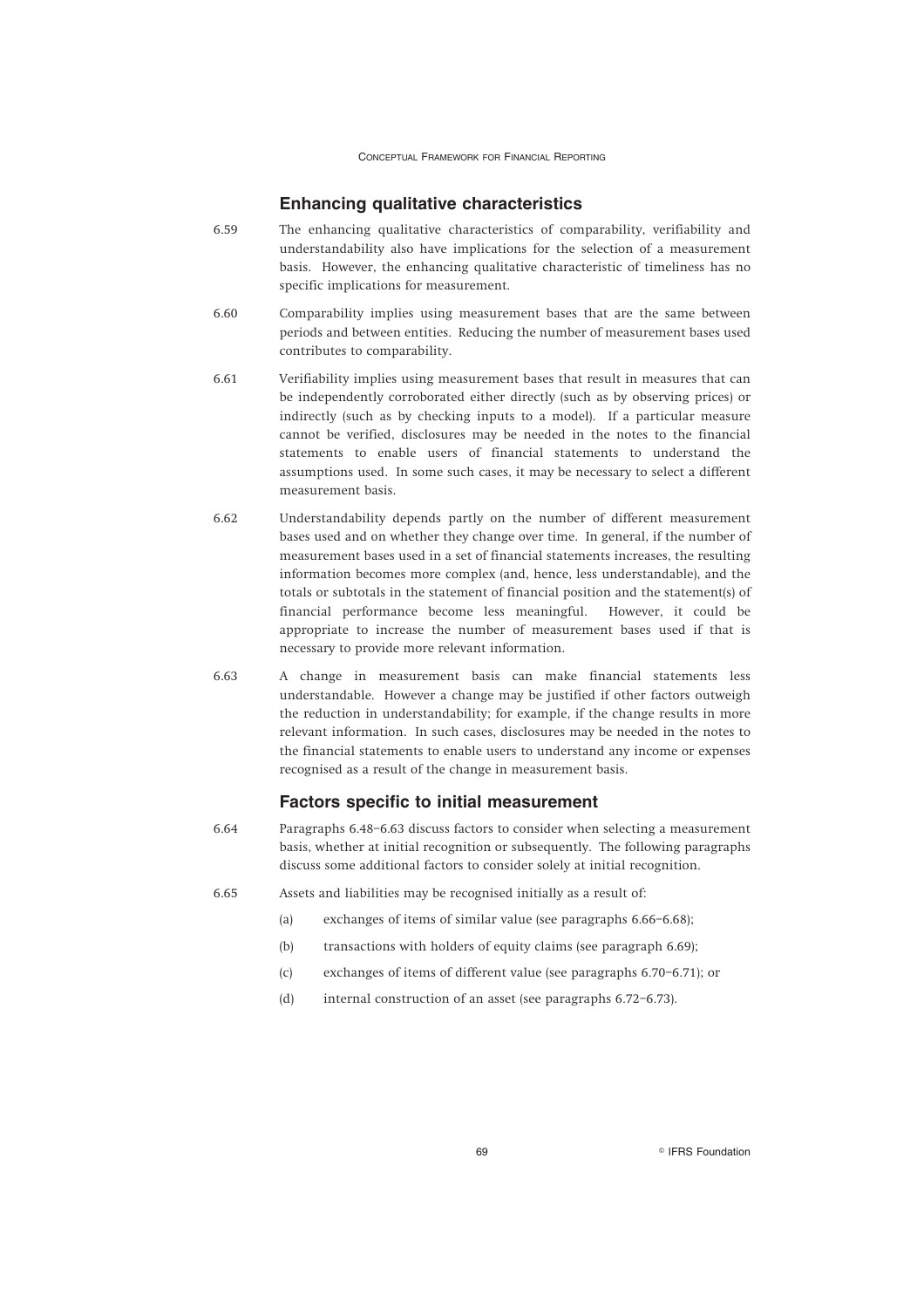#### **Exchanges of items of similar value**

- 6.66 An exchange of items of similar value might occur:
	- (a) when an entity acquires an asset in exchange for incurring a liability. The asset and the liability are normally measured initially at the same amount. Thus, no income or expenses are recognised as a result of that transaction, except when the transaction costs are not included in the initial measure of the asset or the liability.
	- (b) when an entity acquires an asset, or incurs a liability, in exchange for transferring another asset or liability. The initial measure of the asset acquired (or the liability incurred) determines whether any income or expenses arise on the transfer of the other asset or the liability.
- 6.67 At initial recognition, the cost of an asset or a liability is normally similar to its fair value at that date, except if transaction costs are material. Nevertheless, even if those two amounts are similar, it is necessary to describe what measurement basis is used at initial recognition. If historical cost will be used subsequently, that basis is also normally appropriate at initial recognition. Similarly, if a current value will be used subsequently, it is also normally appropriate at initial measurement, thus avoiding an unnecessary change at the first subsequent measurement (see paragraph 6.63).
- 6.68 In some cases, the initial measure of one of the items exchanged may need to be used as the deemed cost of the other item. Paragraph 6.11 discusses deemed cost.

#### **Transactions with holders of equity claims**

- 6.69 If an entity receives an asset from a holder of an existing or new equity claim, it would normally be appropriate:
	- (a) to measure the asset initially at a current value. If the asset will be measured subsequently at historical cost, the current value would form the deemed cost of the asset at that date.
	- (b) to recognise a contribution from the holders of equity claims, after deducting the current value of consideration provided to them, if any.

#### **Exchanges of items of different values**

- 6.70 Sometimes, two items of different value are exchanged; for example, because the transaction price is affected by relationships between the parties or by financial distress or other duress of one of the parties. In such cases, measuring the asset acquired, or the liability incurred, at historical cost may not faithfully represent income or expenses (for example, a loss arising from an overpayment or a gain arising from a bargain purchase).
- 6.71 On other occasions, an asset is acquired, or a liability is incurred, for no consideration; for example, when an asset is acquired as a gift or when a liability to pay compensation or penalties arises from an act of wrongdoing. In such cases, measuring the asset acquired, or the liability incurred, at its historical cost of zero would be unlikely to provide a faithful representation of the assets

**Communist Foundation** 70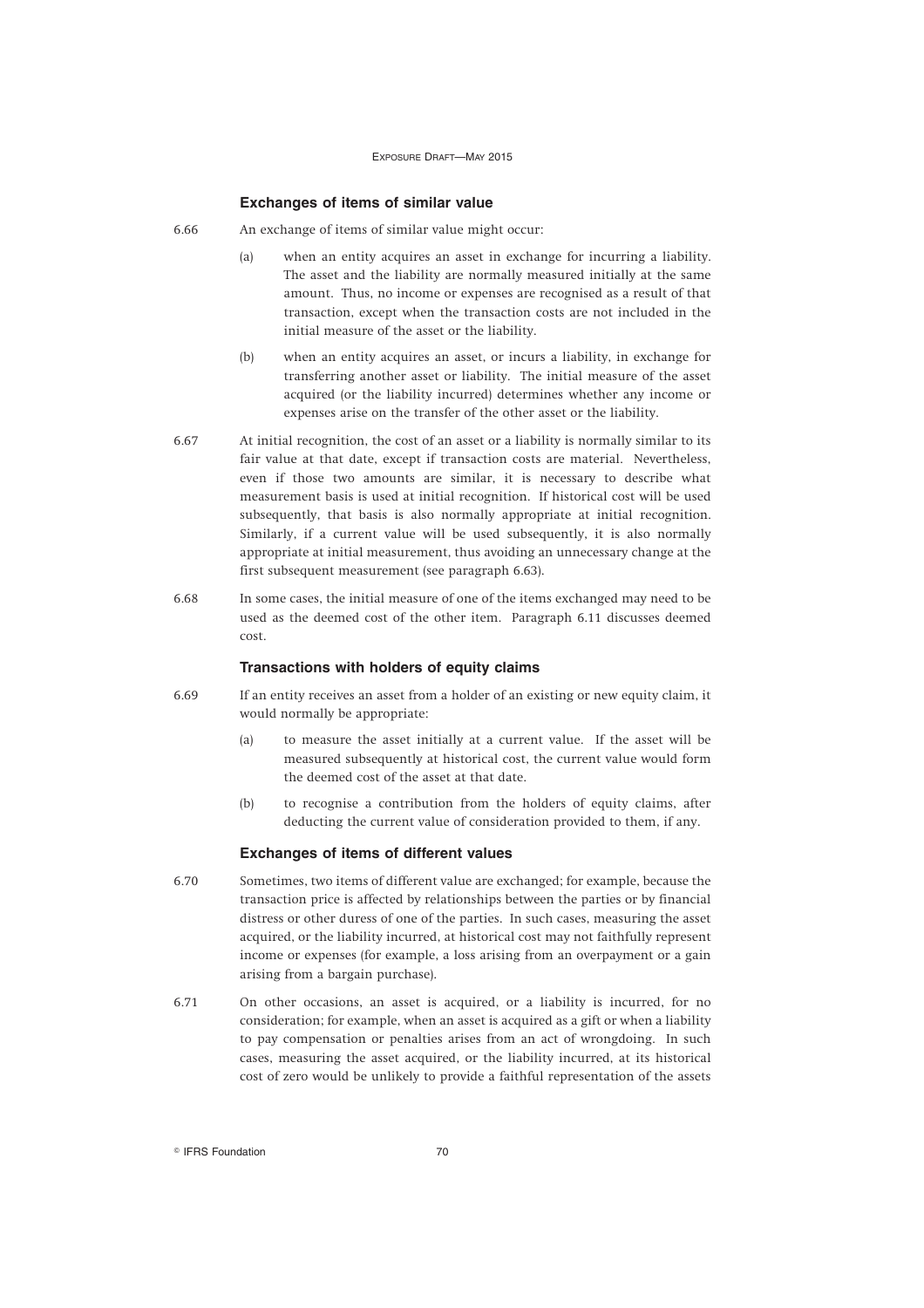and liabilities of the entity. Hence, it may be appropriate to measure such assets and liabilities at a current value and recognise the difference as income or expense.

#### **Internally constructed assets**

- 6.72 Unnecessary changes in measurement bases can be avoided by measuring assets constructed by the entity on the same basis as the basis that would be used subsequently (for example, at historical cost if the subsequent measurement of the asset will be historical cost and at current value if the subsequent measurement of the asset will be a current value).
- 6.73 Measuring the asset on its completion date at a fair value could provide relevant information about the cost-effectiveness of the construction through the recognition of income or expenses on completion. Hence, a change in the measurement basis from historical cost to fair value may be justified. However, determining fair value may not be easy for unique or custom-made assets. Consequently, the cost of doing so may outweigh the benefits for many internally constructed assets.

#### **More than one relevant measurement basis**

- 6.74 Sometimes, more than one measurement basis is needed to provide relevant information about an asset, liability, income or expense.
- 6.75 In most cases, the most understandable way to provide that information is:
	- (a) to use a single measurement basis for the asset or the liability both in the statement of financial position and for related income and expenses in the statement(s) of financial performance; and
	- (b) to disclose in the notes to the financial statements additional information using the other measurement basis.
- 6.76 However, in some cases, because of the way in which an asset or a liability contributes to future cash flows (which depends in part on the nature of the business activities conducted by the entity) or because of the characteristics of the asset or the liability, the information provided in the statement of financial position and the statement(s) of financial performance is made more relevant by using:
	- (a) a current value measurement basis for the asset or the liability in the statement of financial position; and
	- (b) a different measurement basis to determine the related income or expenses in the statement of profit or loss (see paragraph 7.25).
- 6.77 In such cases, the total income or total expenses arising from the change in the current value in the statement of financial position is split into two components:
	- (a) in the statement of profit or loss: the income or expenses measured using the measurement basis selected for that statement; and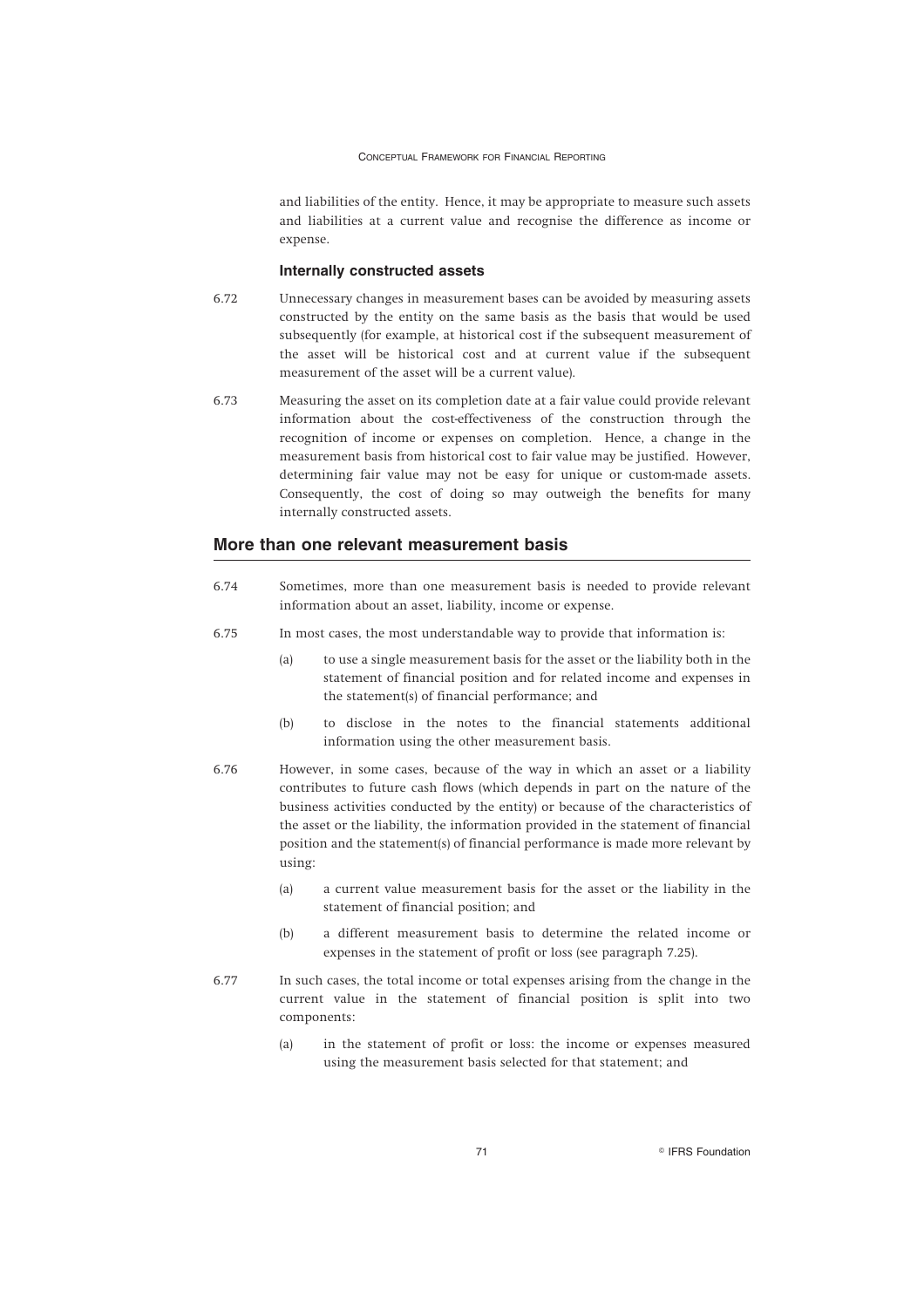(b) in other comprehensive income (see paragraph 7.19): the remaining income or expenses. The cumulative income or expenses included in other comprehensive income equals the difference between the carrying amount determined by the measurement basis selected for the statement of financial position and the carrying amount determined by the measurement basis selected in determining profit or loss.

## **Measurement of equity**

- 6.78 The total amount at which equity is shown in the statement of financial position (total equity) is not measured directly; instead, it equals the total of the carrying amounts of all recognised assets less the total of the carrying amounts of all recognised liabilities.
- 6.79 Because general purpose financial statements are not designed to show an entity's value, total equity will not generally equal:
	- (a) the aggregate market value of the entity's shares;
	- (b) the sum that could be raised by selling the entity as a whole on a going concern basis; or
	- (c) the sum that could be raised by selling all its assets after settling all its liabilities.
- 6.80 Although total equity is not measured directly, some individual classes or categories of equity may be measured directly. The total amount attributed to individual classes or categories of equity may be positive or, in some circumstances, negative. Similarly, although total equity is generally positive, it can also be negative, depending on which assets and liabilities are recognised and on how they are measured.

**Communist Execution** 6 and 5 and 5 and 5 and 5 and 6 and 5 and 6 and 6 and 6 and 6 and 6 and 6 and 6 and 6 and 6 and 6 and 6 and 6 and 6 and 6 and 6 and 6 and 6 and 6 and 6 and 6 and 6 and 6 and 6 and 6 and 6 and 6 and 6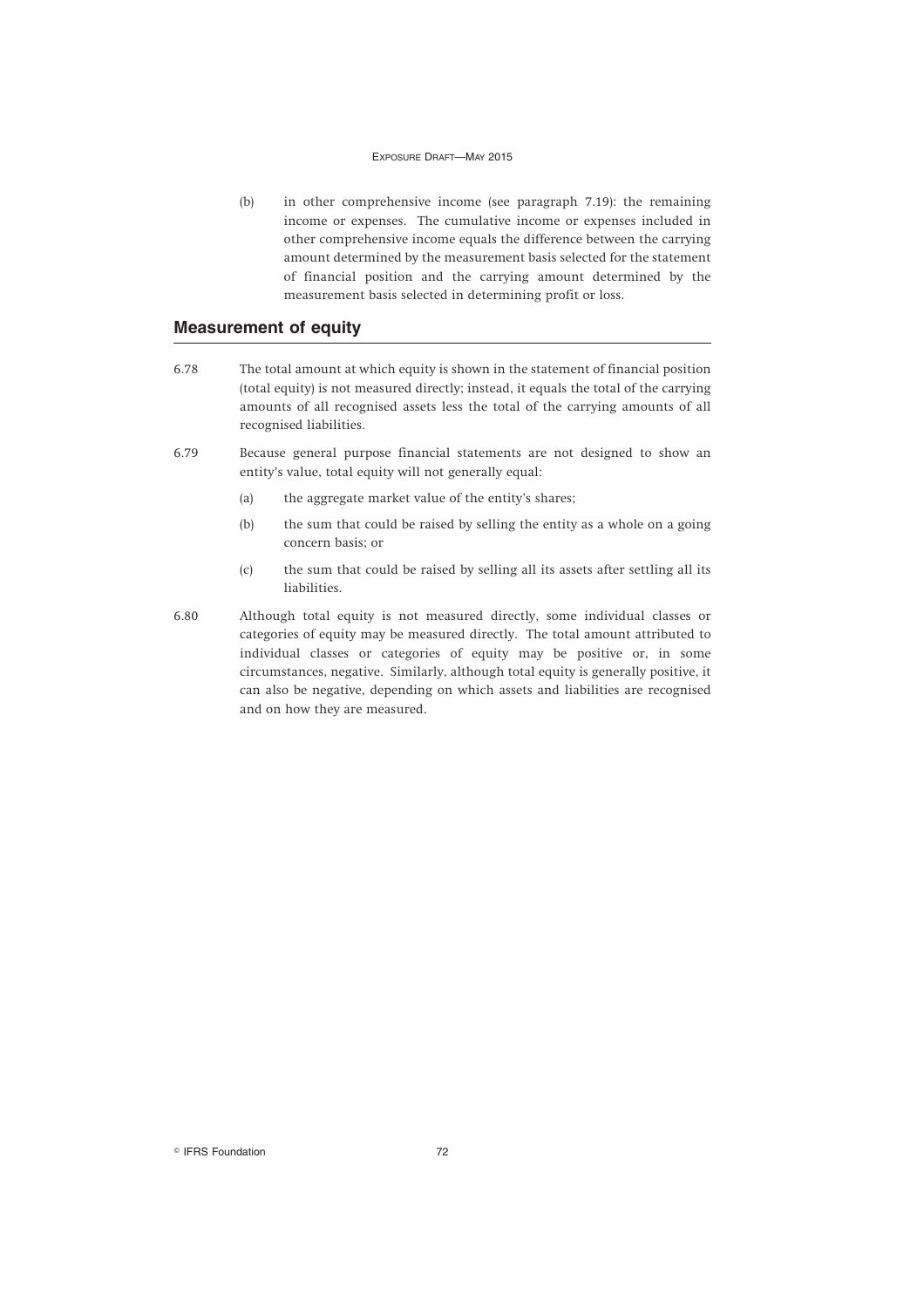## **Chapter 7—Presentation and disclosure**

## **Introduction**

## 7.1 This chapter discusses:

- (a) the objective and scope of financial statements (paragraphs 7.2–7.7);
- (b) presentation and disclosure as communication tools (paragraphs 7.8–7.18); and
- (c) information about financial performance (paragraphs 7.19–7.27).

### **The objective and scope of financial statements**

- 7.2 The scope of financial statements is determined by their objective, which is to provide information about an entity's assets, liabilities, equity, income and expenses that is useful to users of financial statements in assessing the prospects for future net cash inflows to the entity and in assessing management's stewardship of the entity's resources (see paragraph 3.4). That information is provided:
	- (a) in the statement of financial position and the statement(s) of financial performance, by recognising items that meet the definition of an element;
	- (b) in other parts of the financial statements, including the notes to the financial statements, by providing information about:
		- (i) recognised items that meet the definition of an element;
		- (ii) items that meet the definition of an element but that have not been recognised;
		- (iii) cash flows; and
		- (iv) contributions from, or distributions to, holders of equity claims.
- 7.3 The information provided in the notes to the financial statements includes:
	- (a) information about the nature of both recognised and unrecognised elements and about the risks arising from them; and
	- (b) the methods, assumptions and judgements, and changes in those methods, assumptions and judgements, that affect the amounts presented or disclosed.
- 7.4 Forward-looking information about likely or possible future transactions and events is included in the financial statements only if it provides relevant information about an entity's assets, liabilities and equity that existed at the end of, or during, the period (even if they are unrecognised) or income and expenses for the period. For example, if an asset or a liability is measured by estimating future cash flows, information about the estimates of those future cash flows may be needed in order to understand the reported measures.
- 7.5 Other types of forward-looking information are sometimes provided outside the financial statements, for example, in management commentary.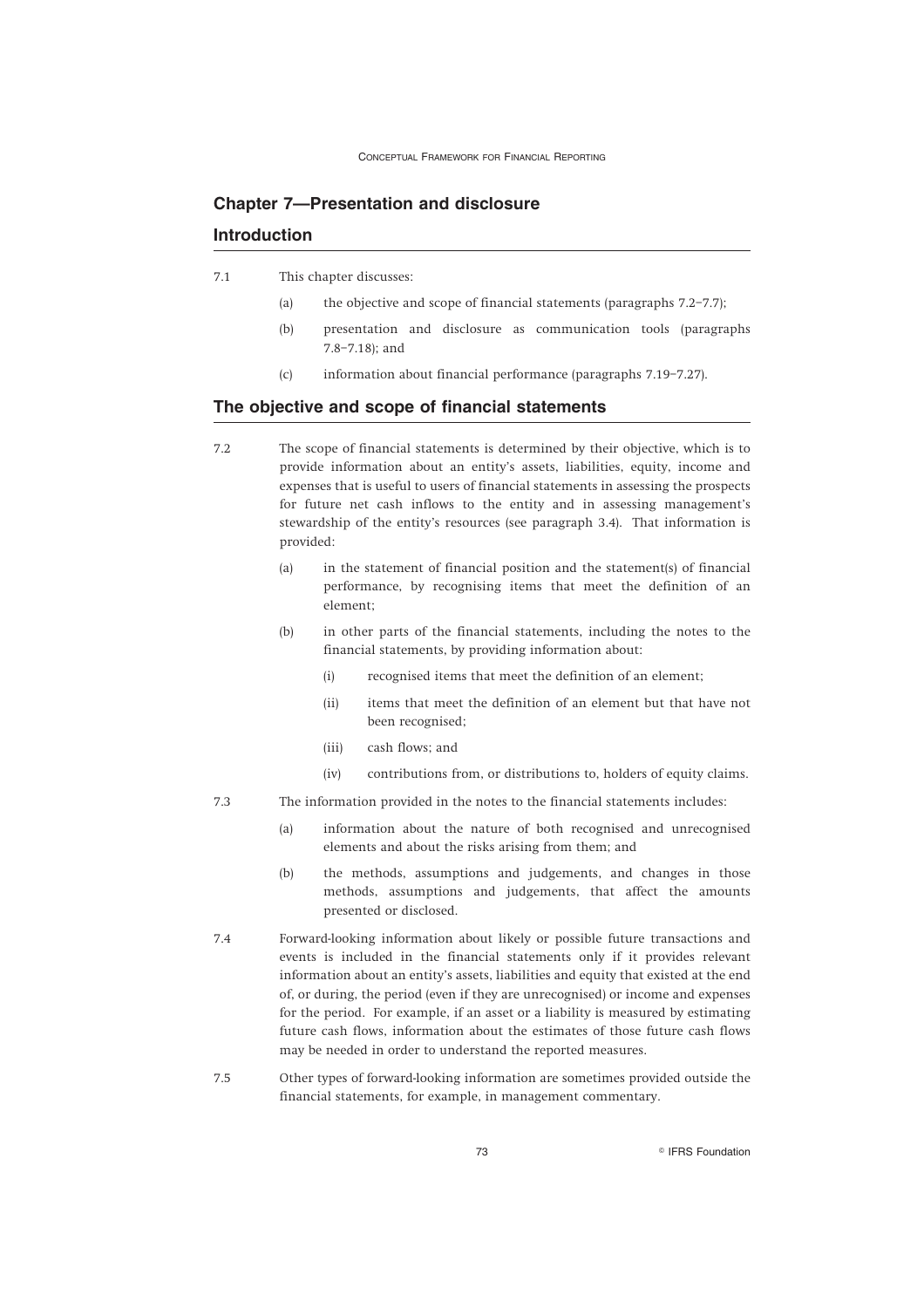- 7.6 Information about transactions or events that have occurred after the end of the reporting period is included in the financial statements if such information is necessary to meet the objective of financial statements.
- 7.7 Financial statements include comparative information about preceding periods. Such information is relevant because it helps users to identify and assess changes and trends.

## **Presentation and disclosure as communication tools**

- 7.8 Financial statements present, in the statement of financial position and the statement(s) of financial performance, information about recognised assets, liabilities, equity, income and expenses. They also disclose additional information about those recognised elements and other information that is relevant to users. Efficient and effective communication of that information improves its relevance and contributes to a faithful representation of the assets, liabilities, equity, income and expenses. Such communication also enhances the understandability and comparability of information in financial statements. Efficient and effective communication includes:
	- (a) classifying information in a structured manner that reports similar items together and reports dissimilar items separately;
	- (b) aggregating information so that it is not obscured by unnecessary detail; and
	- (c) using presentation and disclosure objectives and principles instead of rules that could lead to purely mechanistic compliance.
- 7.9 As with all other areas of financial reporting, cost constrains decisions about presentation and disclosure. Hence, the benefits of the information provided by presentation and disclosure must be sufficient to justify the cost of providing that information.

# **Classification**

- 7.10 Classification is the sorting of assets, liabilities, equity, income and expenses on the basis of shared characteristics. Such characteristics include, but are not limited to, the nature of the item, its role (function) within the business activities conducted by the entity and how it is measured.
- 7.11 Classification is applied to the unit of account selected for assets, liabilities and equity (see paragraphs 4.57–4.63). However, for income and expenses, it may sometimes be appropriate to split the total income or expenses arising from a change in the carrying amount of an asset or a liability into components and to classify those components separately. That would be appropriate when the components have such different characteristics that classifying them separately would enhance the relevance and understandability of financial information.
- 7.12 Classifying dissimilar items together obscures relevant information and reduces understandability. Hence, classifying dissimilar items together generally does not result in the most useful information.

**Communist Execution** 6 and 5 and 5 and 5 and 5 and 5 and 6 and 6 and 6 and 6 and 6 and 6 and 6 and 6 and 6 and 6 and 6 and 6 and 6 and 6 and 6 and 6 and 6 and 6 and 6 and 6 and 6 and 6 and 6 and 6 and 6 and 6 and 6 and 6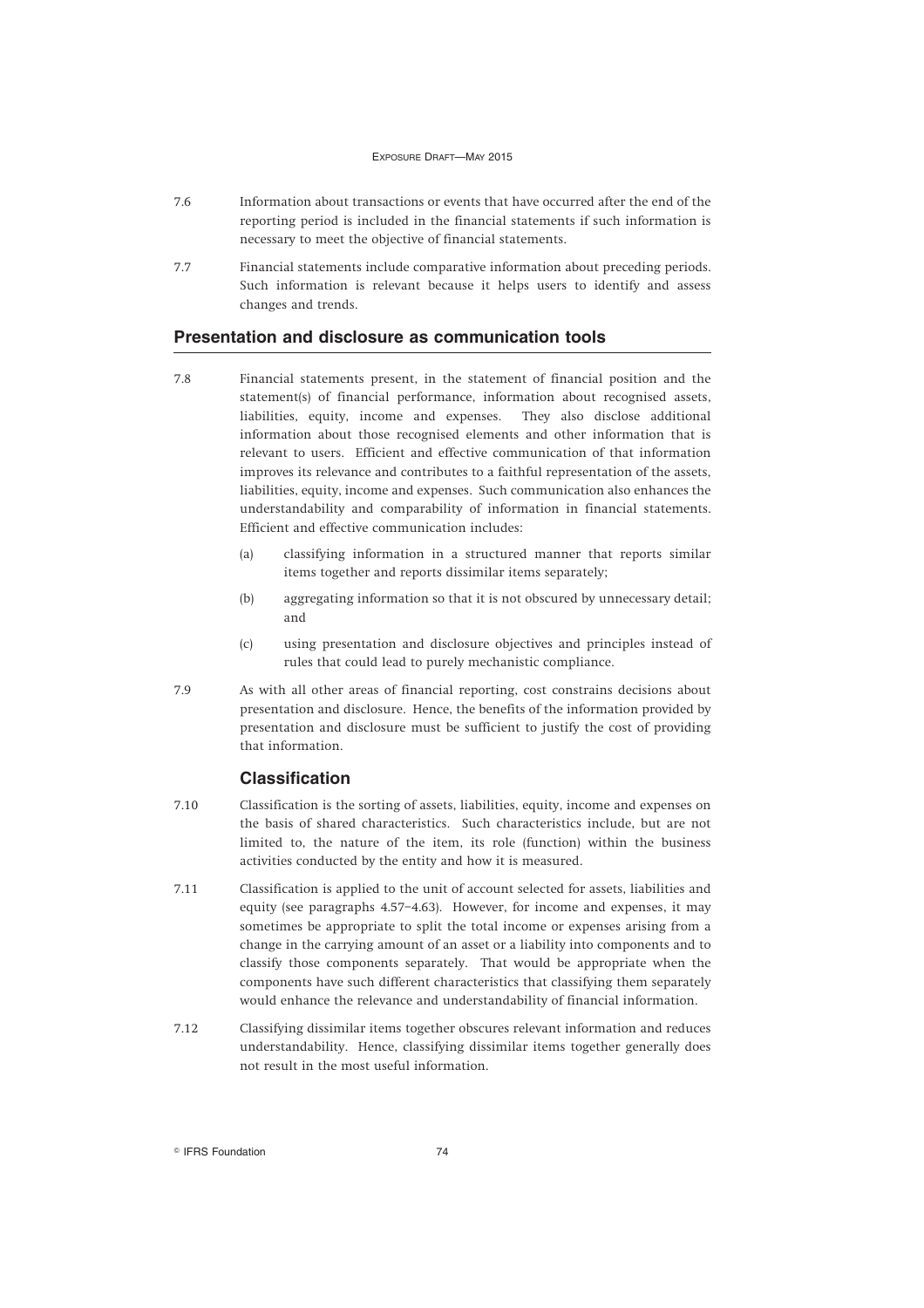7.13 Offsetting occurs when an entity recognises and measures both an asset and a liability as separate units of account, but presents them in the statement of financial position as a single net amount. Offsetting classifies dissimilar items together and therefore is generally not appropriate. Offsetting assets and liabilities differs from treating a set of rights and obligations as a single unit of account (see paragraph 4.60).

## **Aggregation**

- 7.14 Aggregation is the adding together of individual items that share characteristics and are classified together. Different levels of aggregation may be needed in different parts of the financial statements. For example:
	- (a) a higher level of aggregation is used in the statement of financial position and the statement(s) of financial performance; and
	- (b) a lower level of aggregation is often needed in the notes to the financial statements.
- 7.15 Aggregation makes information more useful by summarising a large volume of detail. However, aggregation conceals some of that detail. Hence, a balance needs to be found so that relevant information is not obscured by a large amount of insignificant detail or by excessive aggregation.

## **Presentation and disclosure objectives and principles**

- 7.16 Including specific presentation and disclosure objectives in a Standard enables an entity to identify relevant information and decide how to communicate that information in the most efficient and effective manner.
- 7.17 In setting presentation and disclosure requirements, an appropriate balance is needed between:
	- (a) giving entities the flexibility to provide relevant information that faithfully represents the entity's assets and liabilities, and the transactions and other events of the period; and
	- (b) requiring information that is comparable among entities and across reporting periods.
- 7.18 Efficient and effective communication of information also requires consideration of the following principles:
	- (a) entity-specific information is more useful than 'boilerplate' language and is more useful than information that is readily available outside the financial statements; and
	- (b) duplication of information in different parts of the financial statements is usually unnecessary and makes financial statements less understandable.

## **Information about financial performance**

7.19 In order to communicate information about financial performance more efficiently and effectively, income and expenses in the statement(s) of financial performance are classified into either: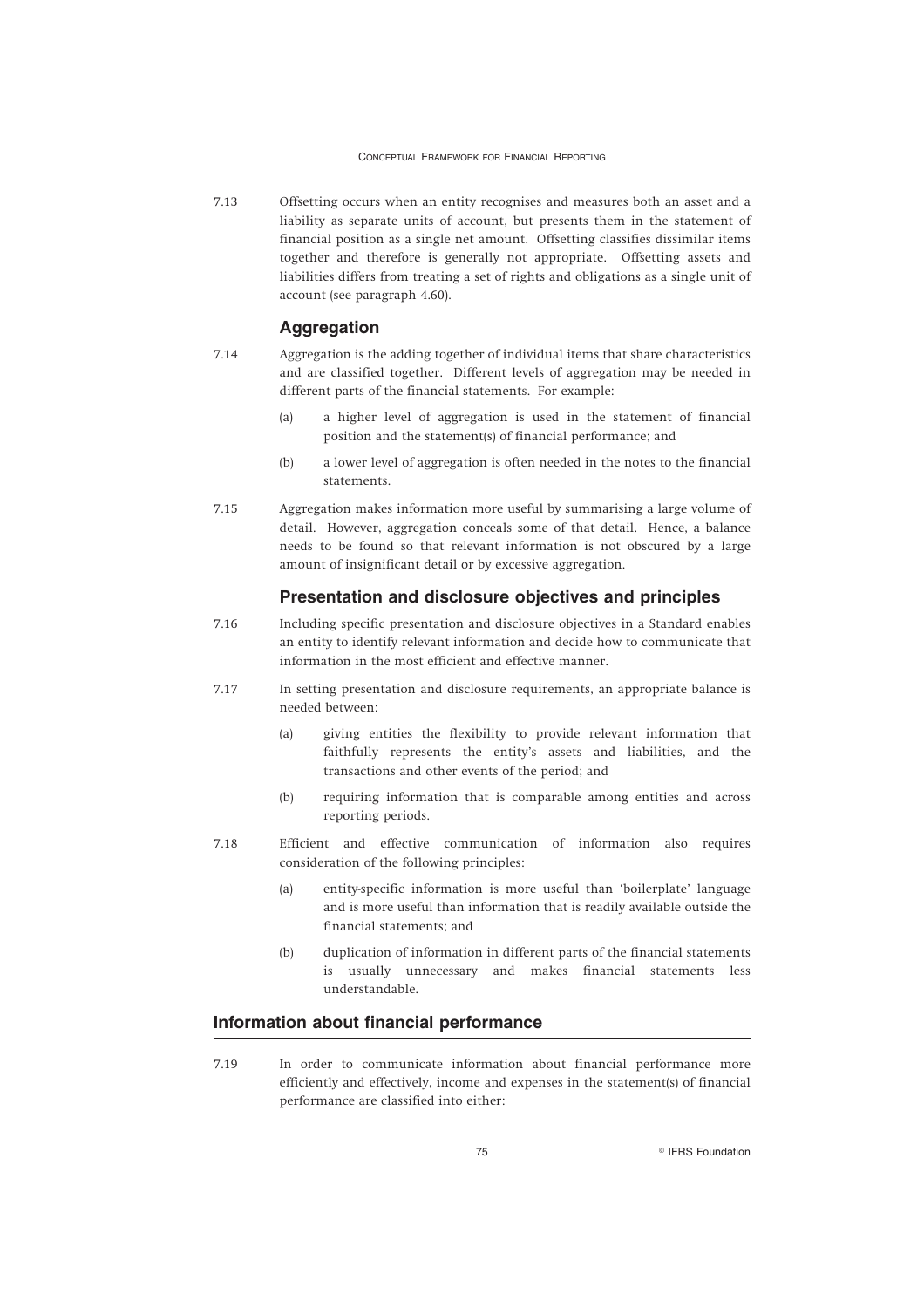- (a) the statement of profit or loss, which includes a total or subtotal for profit or loss;<sup>14</sup> or
- (b) other comprehensive income.
- 7.20 The purpose of the statement of profit or loss is to:
	- (a) depict the return that an entity has made on its economic resources during the period; and
	- (b) provide information that is helpful in assessing prospects for future cash flows and in assessing management's stewardship of the entity's resources.
- 7.21 Hence, income and expenses included in the statement of profit or loss are the primary source of information about an entity's financial performance for the period.
- 7.22 The total or subtotal for profit or loss provides a highly summarised depiction of the entity's financial performance for the period. Many users incorporate that total or subtotal in their analysis of the entity's financial performance for the period and in their analysis of management's stewardship of the entity's resources, using it either as a starting point for further analysis or as the main indicator of the entity's financial performance for the period. Nevertheless, understanding an entity's financial performance for the period requires an analysis of all recognised income and expenses (including income and expenses included in other comprehensive income), as well as an analysis of other information included in the financial statements.
- 7.23 Because the statement of profit or loss is the primary source of information about an entity's financial performance for the period, there is a presumption that all income and all expenses will be included in the statement of profit or loss. That presumption cannot be rebutted for:
	- (a) income or expenses related to assets and liabilities measured at historical cost; and
	- (b) components of income or expenses related to assets and liabilities measured at current values if the components are separately identified and are of the type that would arise if the related assets and liabilities were measured at historical cost. For example, if an interest-bearing asset is measured at a current value and if interest income is identified as one component of the change in the carrying amount of the asset, that interest income would need to be included in the statement of profit or loss.
- 7.24 The presumption that all income and all expenses will be included in the statement of profit or loss can only be rebutted if:

**Communist Execution 19 and 19 and 19 and 19 and 19 and 19 and 19 and 19 and 19 and 19 and 19 and 19 and 19 and 19 and 19 and 19 and 19 and 19 and 19 and 19 and 19 and 19 and 19 and 19 and 19 and 19 and 19 and 19 and 19 an** 

<sup>14</sup> This [draft] *Conceptual Framework* does not specify whether the statement(s) of financial performance comprise a single statement or two statements. For brevity, this [draft] *Conceptual Framework* uses the term 'statement of profit or loss' to refer both to a separate statement (showing a total for profit or loss) and to a separate section (showing a subtotal for profit or loss) within a single statement.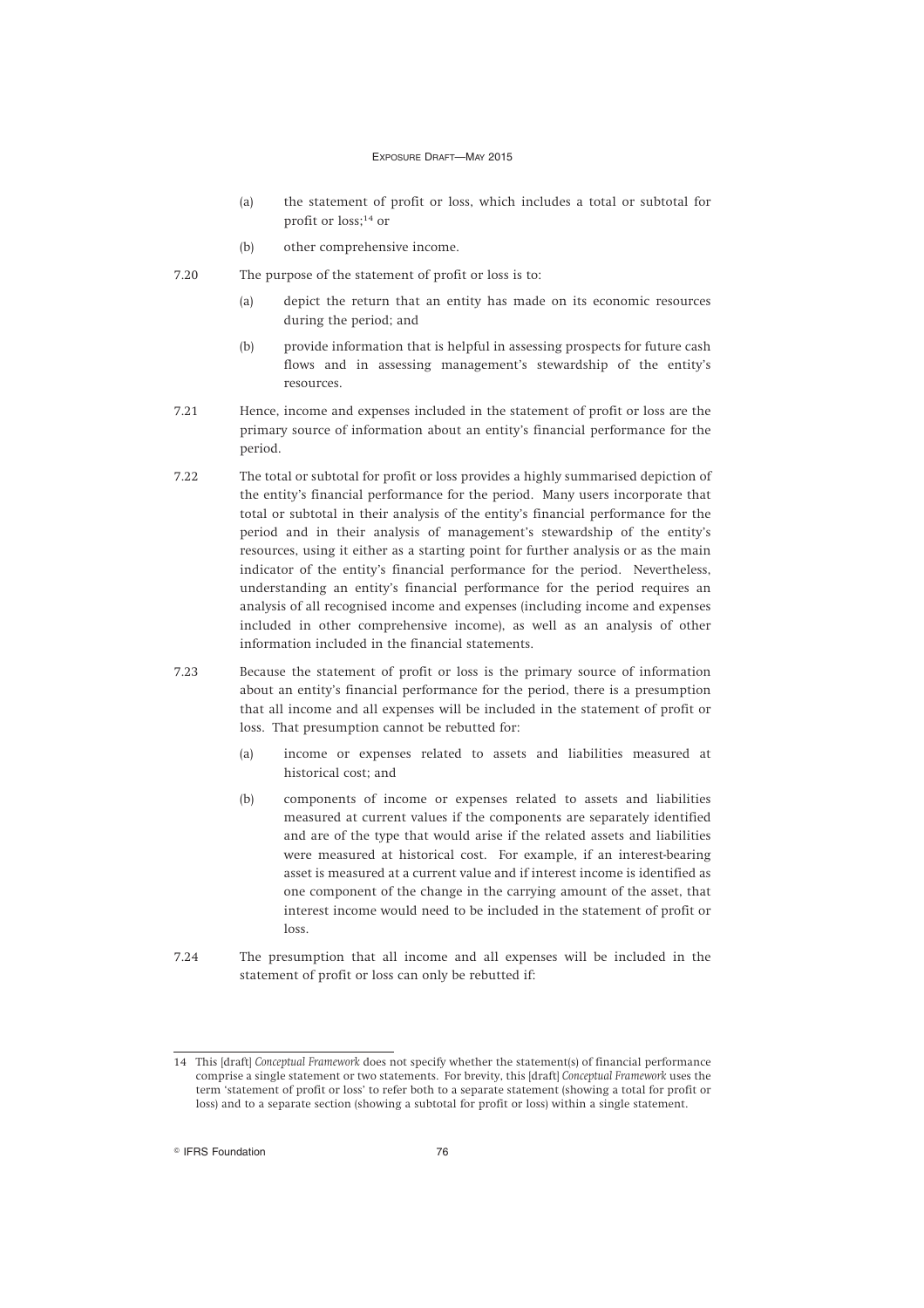- (a) the income or expenses (or components of them) relate to assets or liabilities measured at current values and are not of the type described in paragraph 7.23(b); and
- (b) excluding those income or expenses (or components of them) from the statement of profit or loss would enhance the relevance of the information in that statement for the period.

When this is the case, those income or expenses (or components of them) are included in other comprehensive income.

- 7.25 One example of when income and expenses will be included in other comprehensive income is when a current value measurement basis is selected for an asset or a liability for the statement of financial position and a different measurement basis is selected for determining the related income and expenses in the statement of profit or loss (see paragraphs 6.74–6.77).
- 7.26 If income or expenses are included in other comprehensive income in one period, there is a presumption that it will be reclassified into the statement of profit or loss in some future period. That reclassification occurs when it will enhance the relevance of the information included in the statement of profit or loss for that future period.
- 7.27 The presumption that such a reclassification will occur could be rebutted, for example, if there is no clear basis for identifying the period in which reclassification would enhance the relevance of the information in the statement of profit or loss. If no such basis can be identified, this may indicate that the income or expenses should not be included in other comprehensive income.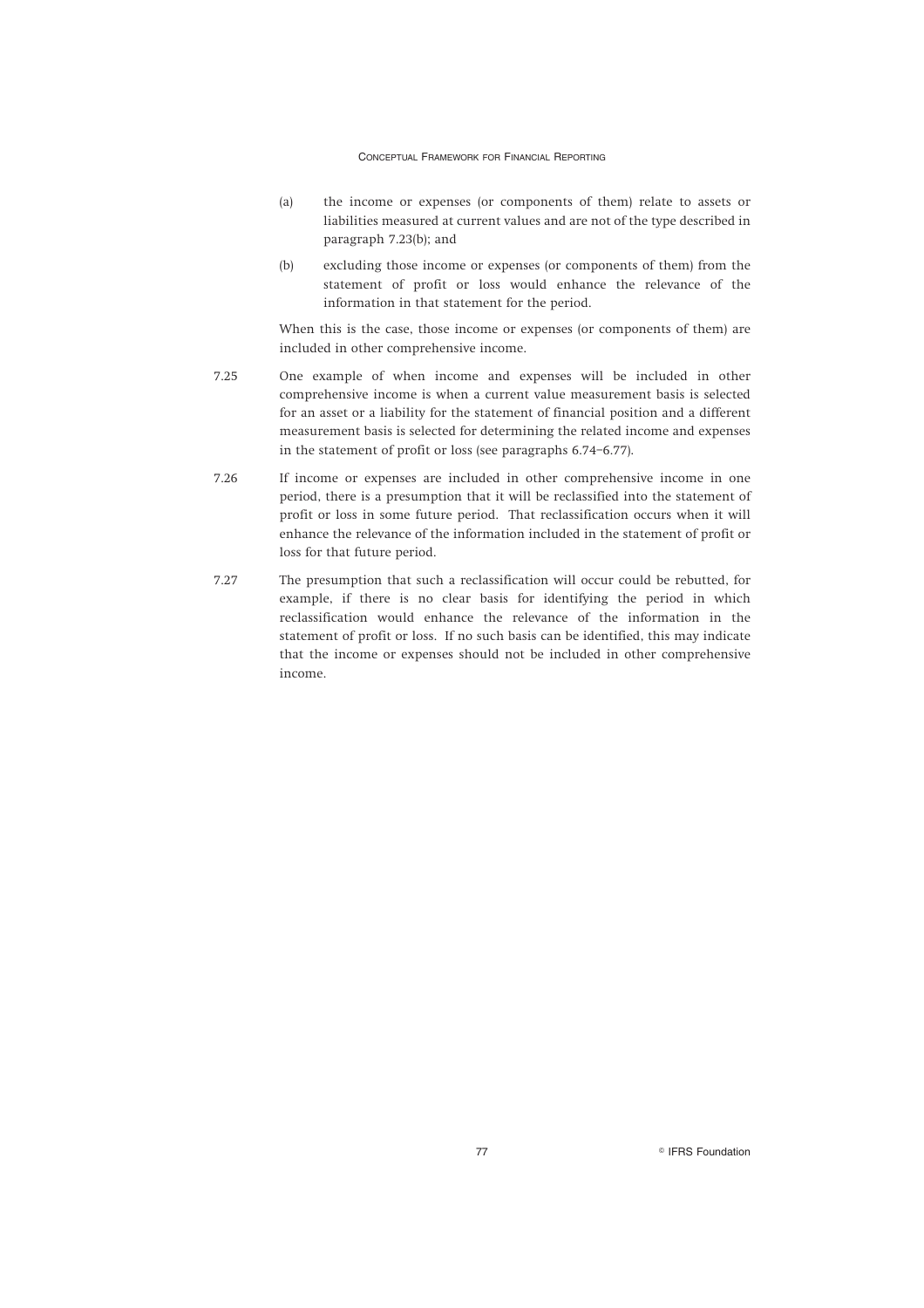## **Chapter 8—Concepts of capital and capital maintenance**

This chapter comprises material carried forward from Chapter 4 of the existing *Conceptual Framework* with minor changes for consistency of terminology. To highlight the changes, they are shown in mark-up. Deleted text is struck through and new text is underlined. The format of the numbering has also been changed (for example, from '4.1' to '8.1)', but is not shown as a mark-up.

## **Concepts of capital**

- 8.1 A financial concept of capital is adopted by most entities in preparing their financial statements. Under a financial concept of capital, such as invested money or invested purchasing power, capital is synonymous with the net assets or equity of the entity. Under a physical concept of capital, such as operating capability, capital is regarded as the productive capacity of the entity based on, for example, units of output per day.
- 8.2 The selection of the appropriate concept of capital by an entity should be based on the needs of the users of its financial statements. Thus, a financial concept of capital should be adopted if the users of financial statements are primarily concerned with the maintenance of nominal invested capital or the purchasing power of invested capital. If, however, the main concern of users is with the operating capability of the entity, a physical concept of capital should be used. The concept chosen indicates the goal to be attained in determining profit, even though there may be some measurement difficulties in making the concept operational.

## **Concepts of capital maintenance and the determination of profit**

- 8.3 The concepts of capital in paragraph 8.1 give rise to the following concepts of capital maintenance:
	- (a) *Financial capital maintenance*. Under this concept a profit is earned only if the financial (or money) amount of the net assets at the end of the period exceeds the financial (or money) amount of net assets at the beginning of the period, after excluding any distributions to, and contributions from, owners holders of equity claims during the period. Financial capital maintenance can be measured in either nominal monetary units or units of constant purchasing power.
	- (b) *Physical capital maintenance*. Under this concept a profit is earned only if the physical productive capacity (or operating capability) of the entity (or the resources or funds needed to achieve that capacity) at the end of the period exceeds the physical productive capacity at the beginning of the period, after excluding any distributions to, and contributions from, owners holders of equity claims during the period.
- 8.4 The concept of capital maintenance is concerned with how an entity defines the capital that it seeks to maintain. It provides the linkage between the concepts of capital and the concepts of profit because it provides the point of reference by

**Communist Execution** 6 and 5 and 5 and 5 and 5 and 5 and 5 and 5 and 5 and 5 and 5 and 5 and 5 and 5 and 5 and 5 and 5 and 5 and 5 and 5 and 5 and 5 and 5 and 5 and 5 and 5 and 5 and 5 and 5 and 5 and 5 and 5 and 5 and 5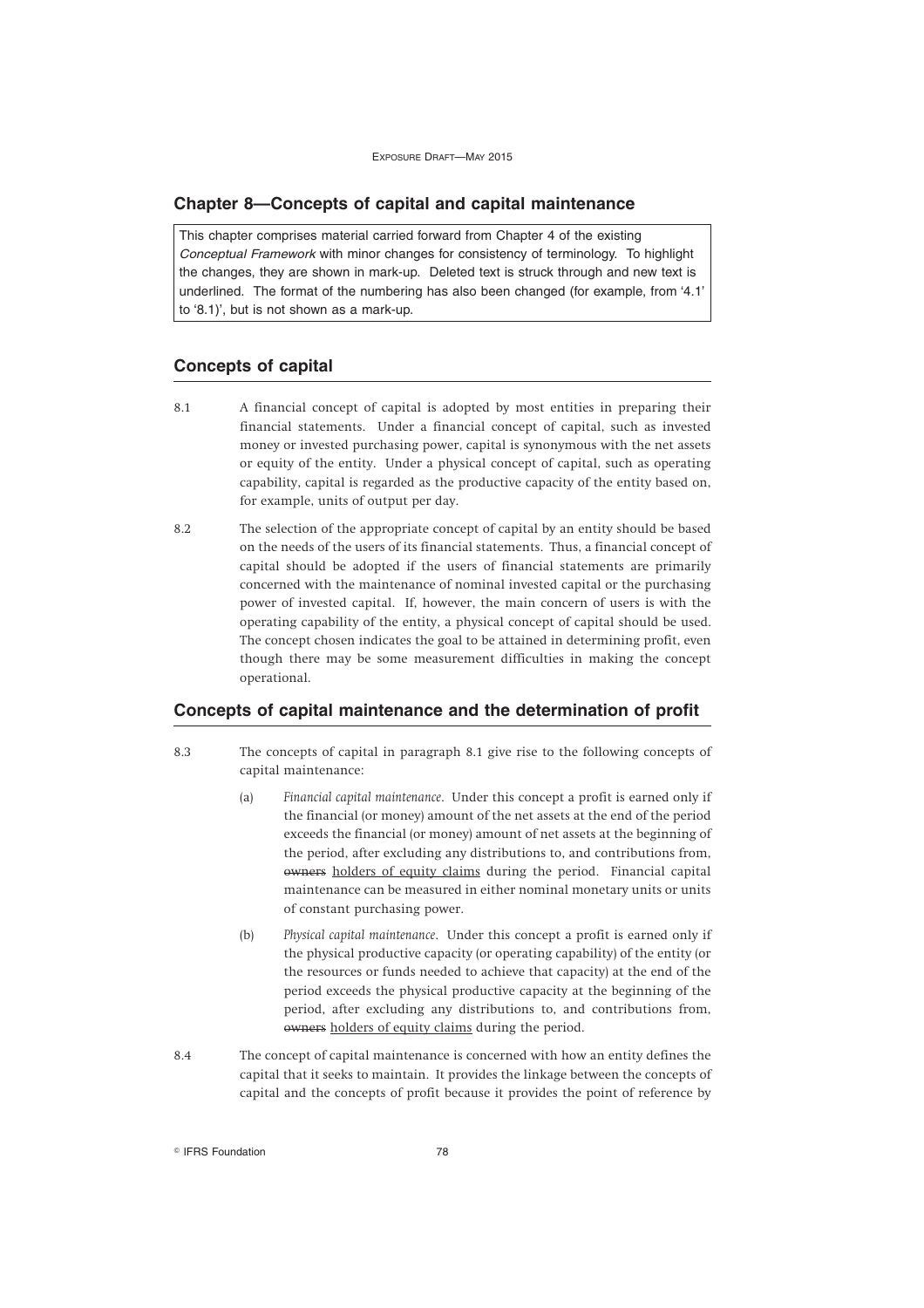which profit is measured; it is a prerequisite for distinguishing between an entity's return on capital and its return of capital; only inflows of assets in excess of amounts needed to maintain capital may be regarded as profit and therefore as a return on capital. Hence, profit is the residual amount that remains after expenses (including capital maintenance adjustments, where appropriate) have been deducted from income. If expenses exceed income the residual amount is a loss.

- 8.5 The physical capital maintenance concept requires the adoption of the current cost basis of measurement. The financial capital maintenance concept, however, does not require the use of a particular basis of measurement. Selection of the basis under this concept is dependent on the type of financial capital that the entity is seeking to maintain.
- 8.6 The principal difference between the two concepts of capital maintenance is the treatment of the effects of changes in the prices of assets and liabilities of the entity. In general terms, an entity has maintained its capital if it has as much capital at the end of the period as it had at the beginning of the period. Any amount over and above that required to maintain the capital at the beginning of the period is profit.
- 8.7 Under the concept of financial capital maintenance where capital is defined in terms of nominal monetary units, profit represents the increase in nominal money capital over the period. Thus, increases in the prices of assets held over the period, conventionally referred to as holding gains, are, conceptually, profits. They may not be recognised as such, however, until the assets are disposed of in an exchange transaction. When the concept of financial capital maintenance is defined in terms of constant purchasing power units, profit represents the increase in invested purchasing power over the period. Thus, only that part of the increase in the prices of assets that exceeds the increase in the general level of prices is regarded as profit. The rest of the increase is treated as a capital maintenance adjustment and, hence, as part of equity.
- 8.8 Under the concept of physical capital maintenance when capital is defined in terms of the physical productive capacity, profit represents the increase in that capital over the period. All price changes affecting the assets and liabilities of the entity are viewed as changes in the measurement of the physical productive capacity of the entity; hence, they are treated as capital maintenance adjustments that are part of equity and not as profit.
- 8.9 The selection of the measurement bases and concept of capital maintenance will determine the accounting model used in the preparation of the financial statements. Different accounting models exhibit different degrees of relevance and reliability and, as in other areas, management must seek a balance between relevance and reliability. This *Conceptual Framework* is applicable to a range of accounting models and provides guidance on preparing and presenting the financial statements constructed under the chosen model. At the present time, it is not the intention of the Board IASB to prescribe a particular model other than in exceptional circumstances, such as for those entities reporting in the currency of a hyperinflationary economy. This intention will, however, be reviewed in the light of world developments.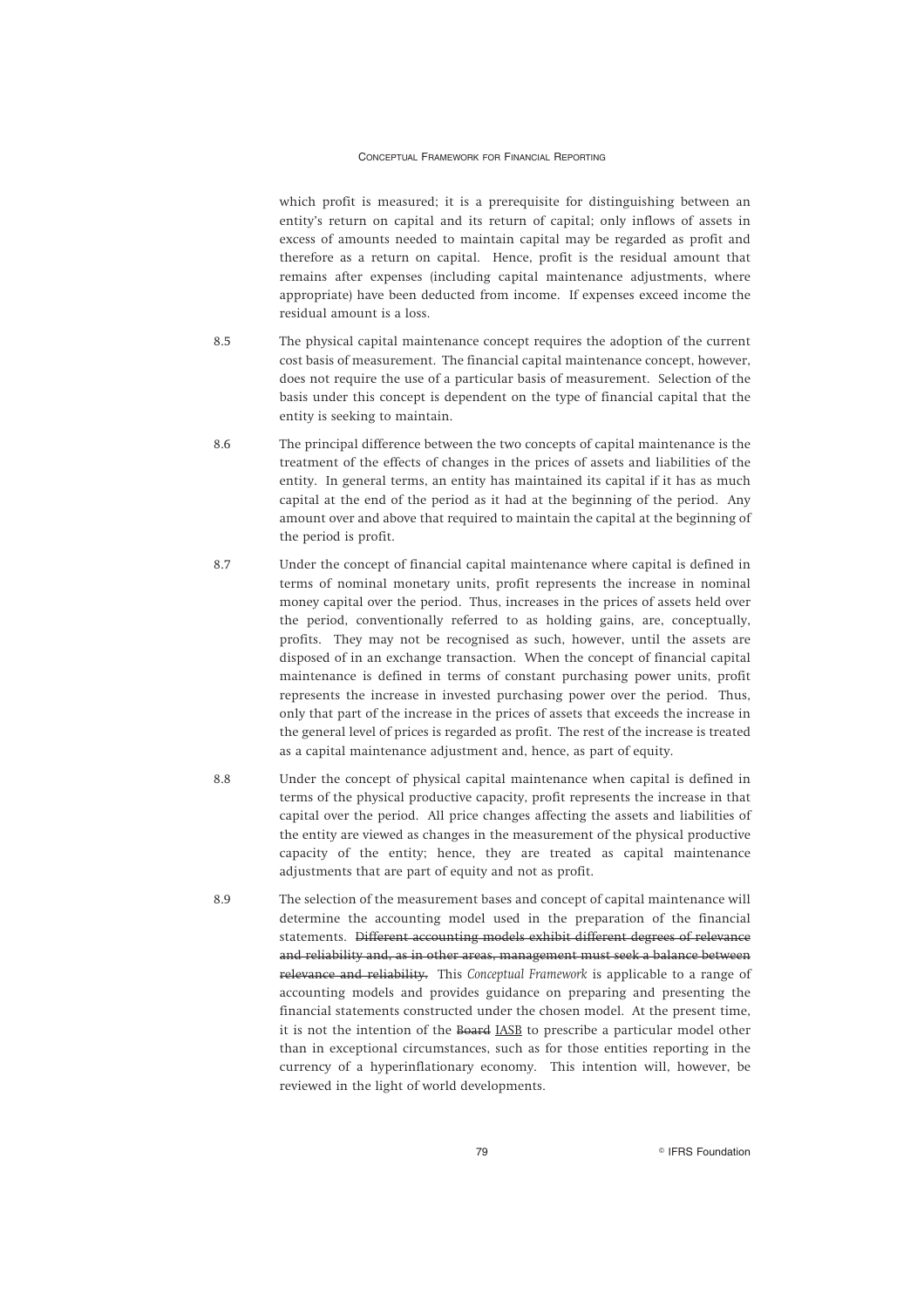# **Capital maintenance adjustments**

8.10 The revaluation or restatement of assets and liabilities gives rise to increases or decreases in equity. While these increases or decreases meet the definition of income and expenses, they are not included in the income statement under certain concepts of capital maintenance. Instead these items are included in equity as capital maintenance adjustments or revaluation reserves. These concepts of capital maintenance are discussed in paragraphs 4.57–4.65 of this *Conceptual Framework*.

- IFRS Foundation 80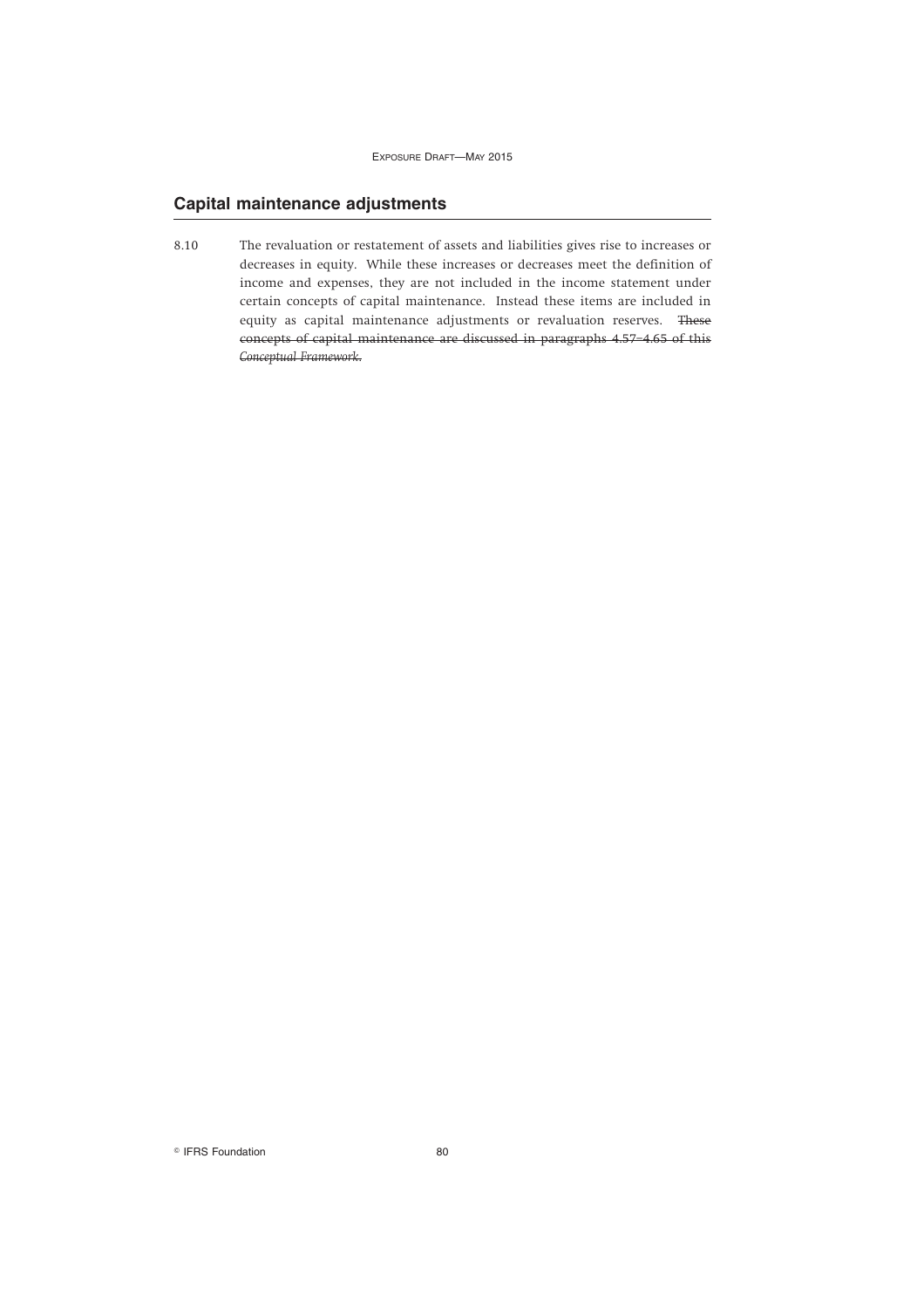The IASB proposes new appendices. Because they are new, no mark-up has been used.

## **Appendix A Cash-flow-based measurement techniques**

*This appendix is an integral part of the [draft]* Conceptual Framework for Financial Reporting*.*

- A1 Sometimes, a measure determined using a measurement basis described in Chapter 6 cannot be observed. In some such cases, it can be estimated using cash-flow-based measurement techniques. In particular:
	- (a) the value in use of an asset and the fulfilment value of a liability can only be determined using such a technique; and
	- (b) if fair value cannot be observed, it would need to be estimated using a cash-flow-based measurement technique or another technique.
- A2 Cash-flow-based measurement techniques are not measurement bases; they are a means of estimating a measure. Hence, when using such a technique, it is necessary to identify the objective of using that technique (ie which measurement basis is being used) and, in the light of that objective, whether the technique includes using the following factors:
	- (a) estimates of future cash flows.
	- (b) possible variations in the estimated amount and timing of future cash flows for the asset or the liability being measured, caused by the uncertainty inherent in the cash flows (see paragraphs A6–A10).
	- (c) the time value of money.
	- (d) the price for bearing the uncertainty inherent in the cash flows (ie a risk premium or risk discount). That price is not captured by the techniques used to measure a single amount within the central part of the range of possible cash flows (see paragraphs A6–A10). That price depends on the extent of the uncertainty. It also reflects the fact that investors would generally pay less for an asset (or expect to receive more for taking on a liability) that has uncertain cash flows than for an asset (or liability) whose cash flows are certain.
	- (e) other factors, such as liquidity, that market participants would take into account in the circumstances.
- A3 For a liability, the factors mentioned in paragraph A2(b) and A2(d) include the possibility that the entity may fail to fulfil the liability (own credit risk).
- A4 Not all of the factors listed in paragraph A2 are considered in every cash-flow-based measurement. However, if such a technique is used to estimate fair value, it will need to capture all of the factors and adopt the perspective of market participants. Estimates of fulfilment value or value in use adopt the perspective of the entity.
- A5 Cash-flow-based measurement techniques can be used to customise measurement bases (for example, departing from fair value by choosing to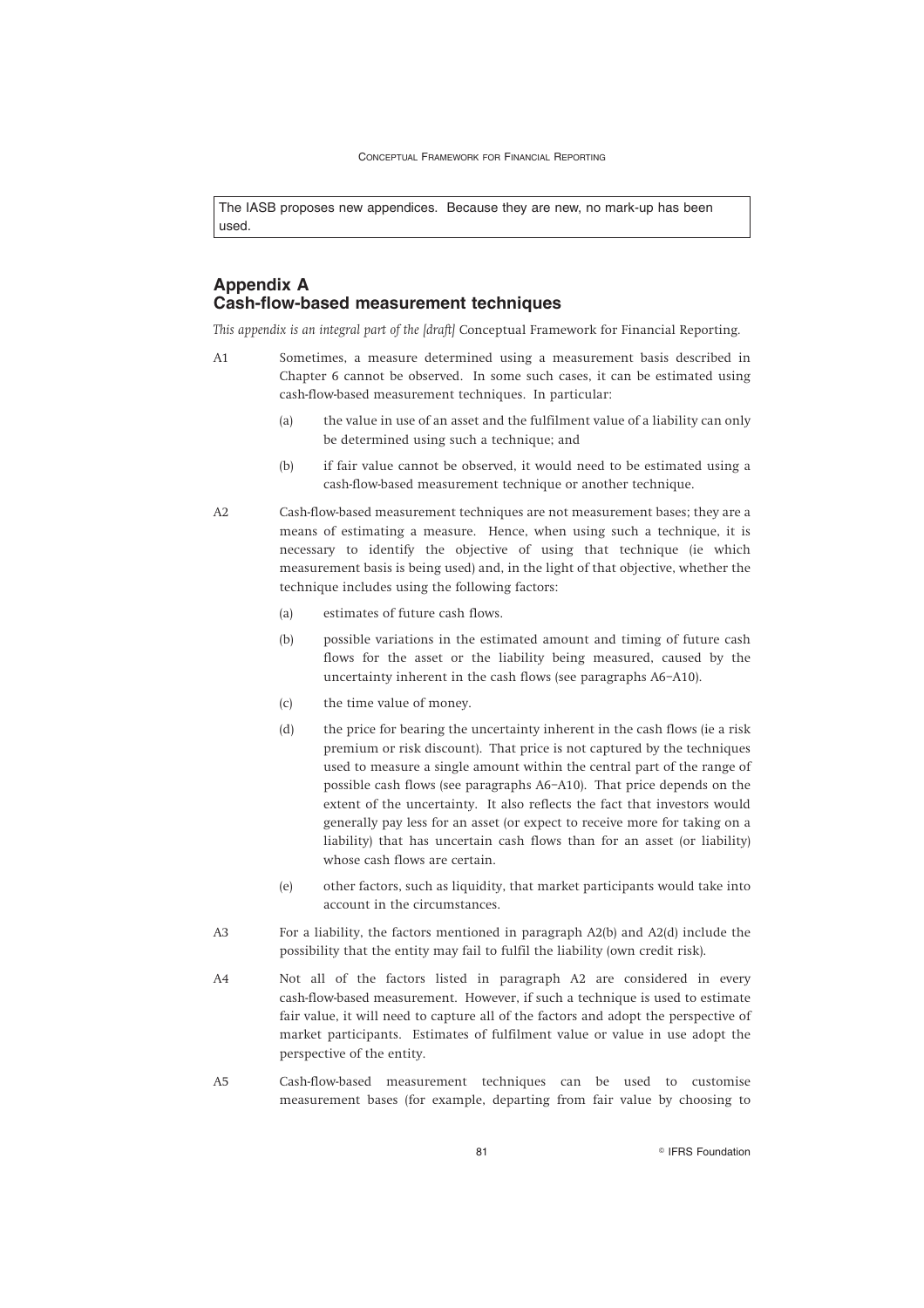update only some of the factors listed in paragraph A2). Customising measurement bases may sometimes result in information that is more relevant to the users of financial statements. However, they may also be more difficult for users of financial statements to understand. Hence, the reasons for customisation in a Standard will need to be explained in the Basis for Conclusions on that Standard.

## **Possible variations in the estimated amount and timing of cash flows**

- A6 Uncertainties about the amount of any cash flows are important characteristics of assets and liabilities. When measuring an asset or a liability by reference to uncertain future cash flows, it is necessary to represent the range of possible cash flows by selecting a single amount. The most relevant amount is usually one from within the central part of the range (a central estimate).
- A7 Different central estimates provide different information. For example:
	- (a) the expected value (the probability-weighted average, also known as the statistical mean) reflects the entire range of outcomes and gives more weight to the outcomes that are more likely. It is not intended to predict the ultimate inflow or outflow of cash (or other economic benefits) arising from that asset or liability.
	- (b) the maximum amount that is more likely than not to occur (similar to the statistical median) indicates that the probability of a subsequent loss is no more than 50 per cent and that the probability of a subsequent gain is no more than 50 per cent.
	- (c) the most likely outcome (the statistical mode) predicts the ultimate inflow or outflow arising from an asset or a liability.
- A8 Each of these central estimates is illustrated in the following example:

| Probability (%)                                                                                         | Cash flow $(CU)^{(a)}$ |
|---------------------------------------------------------------------------------------------------------|------------------------|
| 40                                                                                                      | 100                    |
| 30                                                                                                      | 200                    |
| 30                                                                                                      | 500                    |
| (a) In this [draft] Conceptual Framework, monetary amounts are denominated in<br>'currency units' (CU). |                        |

## **Example**

In this example:

- (a) The expected value (the mean) is CU250  $(40\% \times \text{CU100} + 30\% \times \text{CU200})$ + 30% × CU500).
- (b) The maximum amount that is more likely than not to occur (the median) is CU200. (The probability that the cash flow will be more than CU200 is less than 50 per cent and the probability that the cash flow will be less than CU200 is less than 50 per cent.)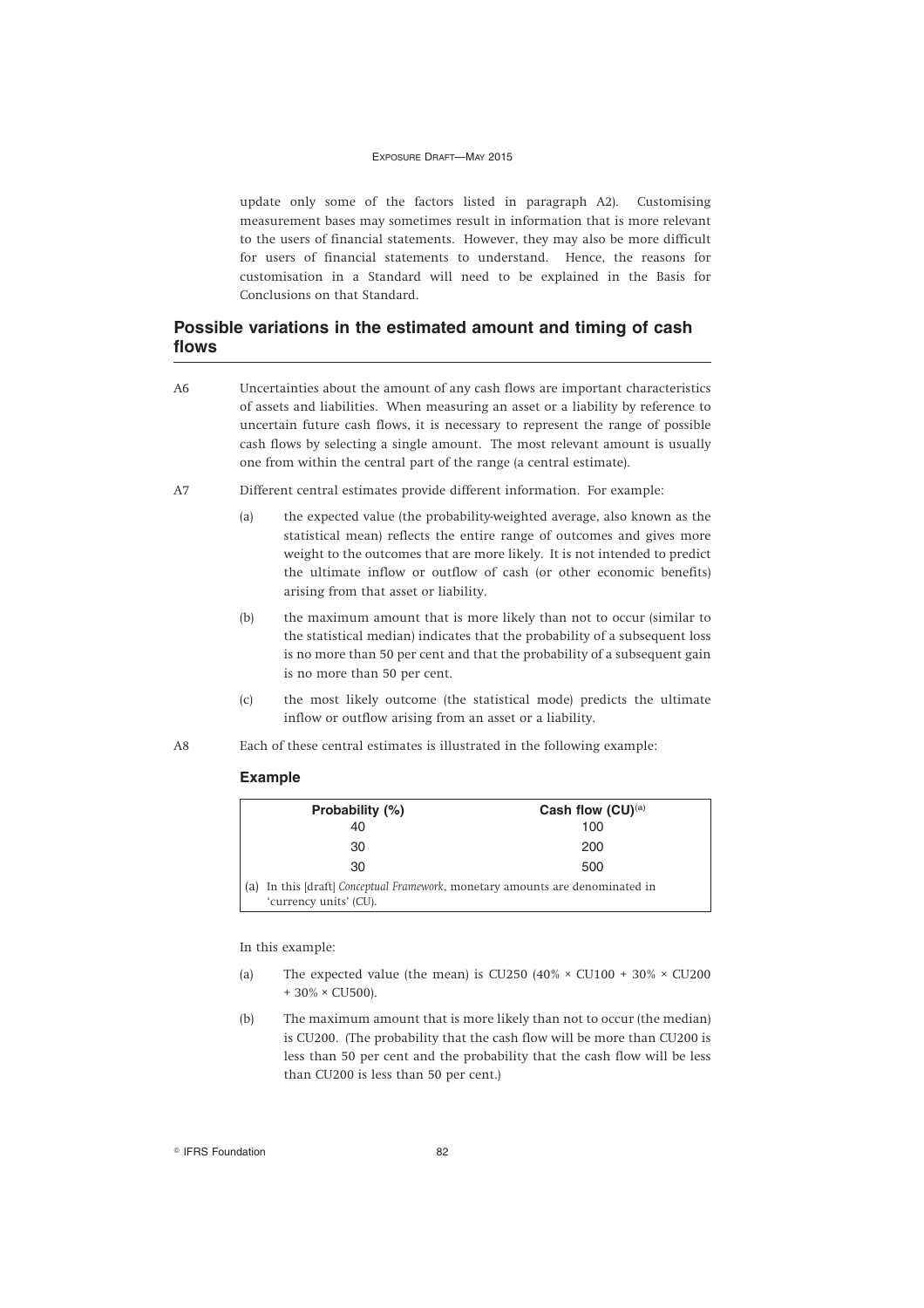- (c) The most likely outcome (the mode) is CU100. It is the outcome with the highest probability.
- A9 As noted in paragraph A2, a central estimate does not capture the price for bearing the uncertainty that the ultimate outcome may differ from that central estimate.
- A10 No one central estimate gives complete information about the range of possible outcomes. To provide complete information, disclosure may be needed.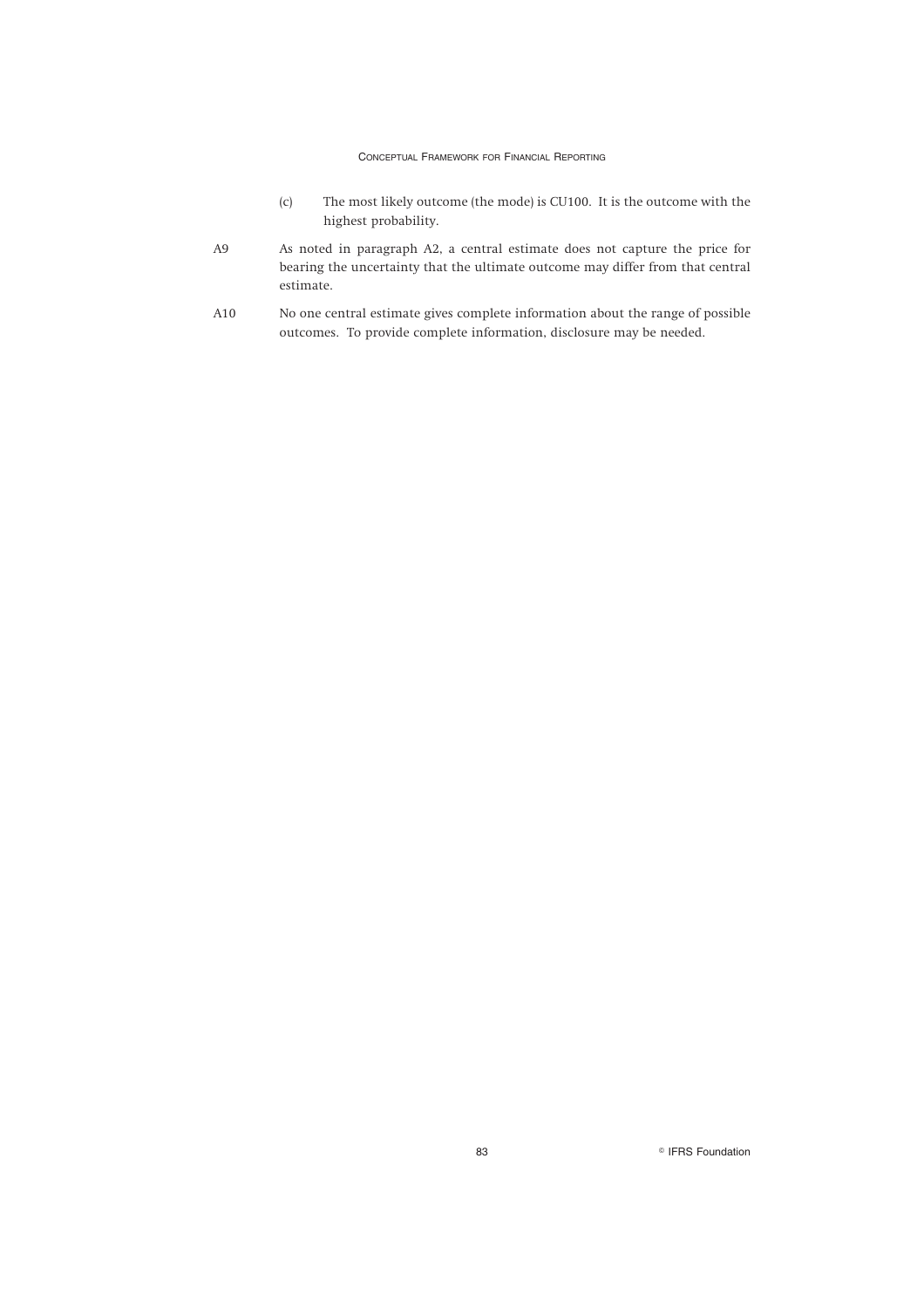# **Appendix B Glossary**

This glossary is extracted from the [draft] *Conceptual Framework for Financial Reporting*.

| agent                                   | A party that is primarily engaged to act on behalf of, CF 4.23<br>and for the benefit of, another party (the principal).                                                                                                                                                              |               |
|-----------------------------------------|---------------------------------------------------------------------------------------------------------------------------------------------------------------------------------------------------------------------------------------------------------------------------------------|---------------|
| aggregation                             | The adding together of individual items that share<br>characteristics and are classified together.                                                                                                                                                                                    | CF 7.14       |
| asset                                   | A present economic resource controlled by the<br>entity as a result of past events.                                                                                                                                                                                                   | CF 4.4        |
| classification                          | The sorting of assets, liabilities, equity, income and<br>expenses on the basis of shared characteristics.                                                                                                                                                                            | CF 7.10       |
| combined<br>financial<br>statements     | Financial statements prepared for two or more<br>entities that do not have a parent-subsidiary<br>relationship with each other.                                                                                                                                                       | CF 3.17       |
| commercial<br>substance                 | A discernible effect on the economics of a contract<br>or transaction.                                                                                                                                                                                                                | CF 4.53, 4.55 |
| comparability                           | An enhancing qualitative characteristic that enables<br>users to identify and understand similarities in, and<br>differences among, items.                                                                                                                                            | CF 2.24       |
| complete<br>depiction                   | A depiction that includes all information necessary<br>for a user to understand the phenomenon being<br>depicted, including all necessary descriptions and<br>explanations. Completeness is one component of a<br>faithful representation.                                            | CF 2.16       |
| consolidated<br>financial<br>statements | Financial statements of a reporting entity whose<br>boundary is based on both direct and indirect<br>control.                                                                                                                                                                         | CF 3.15(b)    |
| constructive<br>obligation              | A term often used to describe an obligation that<br>arises when an entity has no practical ability to act<br>in a manner that is inconsistent with its customary<br>practices, or published policies or specific<br>statements, that require the transfer of an economic<br>resource. | CF 4.34       |
| control                                 | The present ability to direct the use of an economic<br>resource and obtain the economic benefits that flow<br>from it.                                                                                                                                                               | CF 4.18       |
| cost constraint                         | A pervasive constraint that prevents financial<br>reports from providing information if the costs of<br>reporting exceed the benefits of doing so.                                                                                                                                    | CF 2.38       |
|                                         |                                                                                                                                                                                                                                                                                       | continued     |

**Communist Execution 1944 84**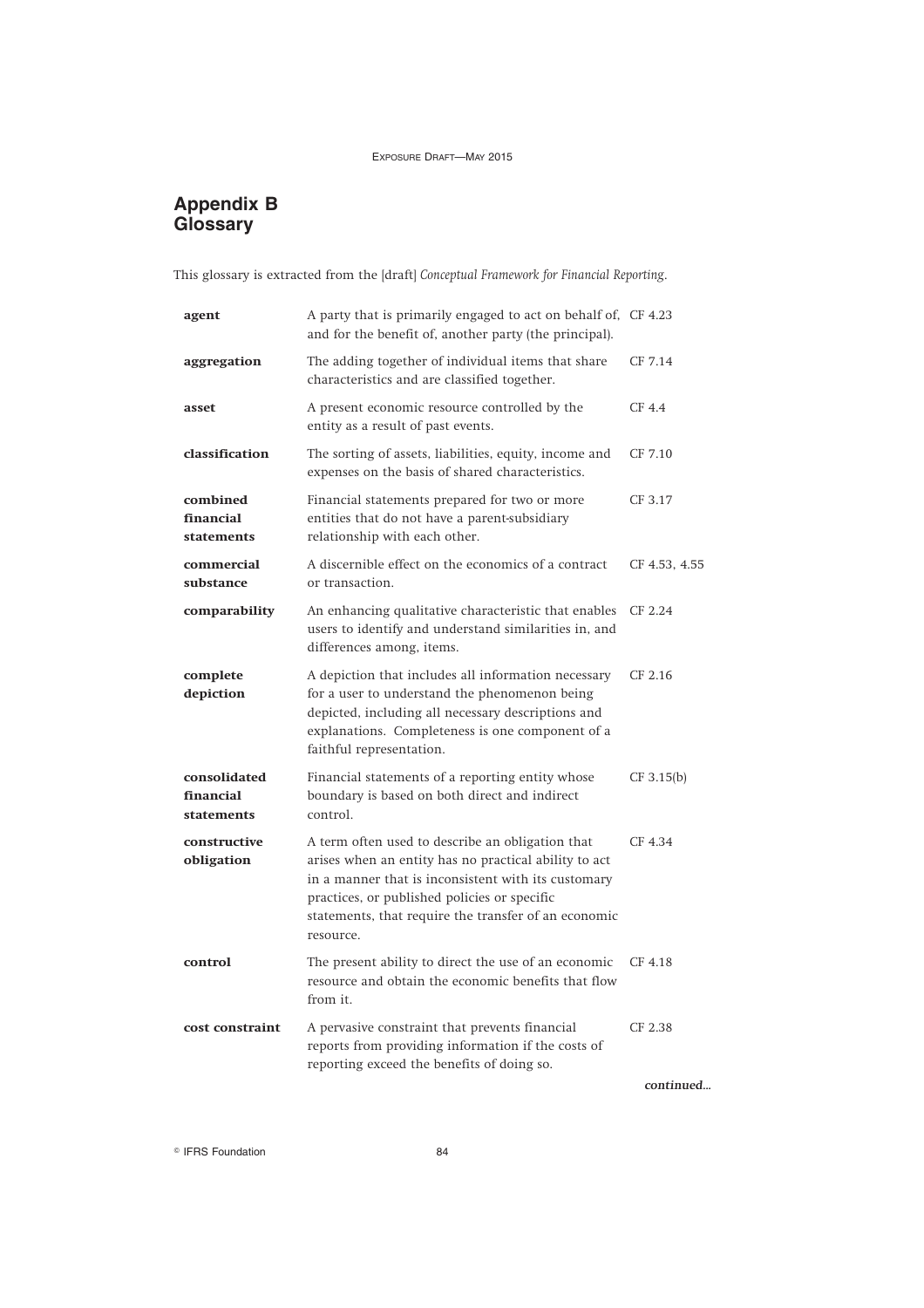## *...continued*

| current value<br>measure                   | A measure that provides monetary information<br>about assets, liabilities, income and expenses using<br>information that is updated to reflect conditions at<br>the measurement date.                                                                                                                                                                                                                                                                                                      | CF 6.19      |
|--------------------------------------------|--------------------------------------------------------------------------------------------------------------------------------------------------------------------------------------------------------------------------------------------------------------------------------------------------------------------------------------------------------------------------------------------------------------------------------------------------------------------------------------------|--------------|
| derecognition                              | The removal of all or a part of a previously<br>recognised asset or liability from an entity's<br>statement of financial position.                                                                                                                                                                                                                                                                                                                                                         | CF 5.25      |
| economic<br>resource                       | A right that has the potential to produce economic<br>benefits.                                                                                                                                                                                                                                                                                                                                                                                                                            | CF 4.4       |
| enhancing<br>qualitative<br>characteristic | A qualitative characteristic that makes financial<br>information more useful if the information both is<br>relevant and provides a faithful representation.                                                                                                                                                                                                                                                                                                                                | CF 2.4, 2.22 |
| equity                                     | The residual interest in the assets of the entity after<br>deducting all its liabilities.                                                                                                                                                                                                                                                                                                                                                                                                  | CF 4.4       |
| equity claim                               | A claim on the residual interest in the assets of the<br>entity after deducting all its liabilities.                                                                                                                                                                                                                                                                                                                                                                                       | CF 4.44      |
| executory<br>contract                      | A contract that is equally unperformed: neither<br>party has fulfilled any of its obligations, or both<br>parties have fulfilled their obligations partially and<br>to an equal extent.                                                                                                                                                                                                                                                                                                    | CF 4.40      |
| existence<br>uncertainty                   | Uncertainty about whether an asset or a liability<br>exists.                                                                                                                                                                                                                                                                                                                                                                                                                               | CF 5.15-5.16 |
| expenses                                   | Decreases in assets or increases in liabilities that<br>result in decreases in equity, other than those<br>relating to distributions to holders of equity claims.                                                                                                                                                                                                                                                                                                                          | CF 4.4       |
| fair value                                 | The price that would be received to sell an asset or<br>paid to transfer a liability in an orderly transaction<br>between market participants at the measurement<br>date.                                                                                                                                                                                                                                                                                                                  | CF 6.21      |
| faithful<br>representation                 | Financial information that faithfully represents the<br>phenomena that it purports to represent. A faithful<br>representation provides information about the<br>substance of an economic phenomenon instead of<br>merely providing information about its legal form.<br>A perfectly faithful representation would be<br>complete, neutral and free from error. Providing a<br>faithful representation is one of the two<br>fundamental characteristics of useful financial<br>information. | CF 2.14-2.15 |

*continued...*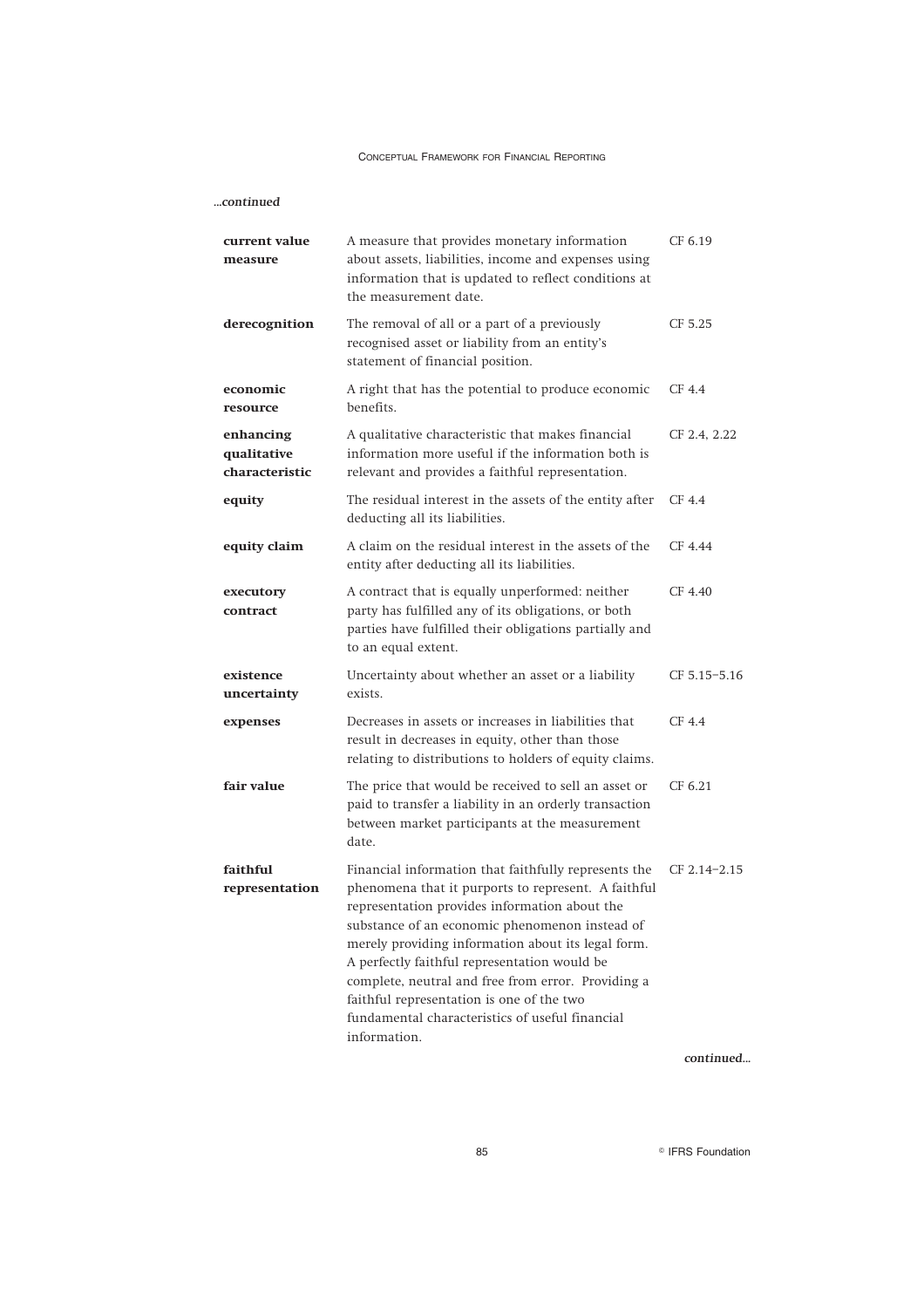| free from error                               | Without errors or omissions in the description of<br>the phenomenon and produced using a process that<br>has been selected and applied with no errors.<br>Freedom from error is one component of a faithful<br>representation.                                                                                                                                                                  | CF 2.19             |
|-----------------------------------------------|-------------------------------------------------------------------------------------------------------------------------------------------------------------------------------------------------------------------------------------------------------------------------------------------------------------------------------------------------------------------------------------------------|---------------------|
| fulfilment value                              | The present value of the cash flows that an entity<br>expects to incur as it fulfils a liability.                                                                                                                                                                                                                                                                                               | CF 6.34             |
| fundamental<br>qualitative<br>characteristics | Qualitative characteristics that financial<br>information must possess to make it useful to the<br>primary users of general purpose financial reports.<br>They are relevance and faithful representation.                                                                                                                                                                                       | CF 2.4              |
| general purpose<br>financial report           | A report that provides the reporting entity's existing CF 3.2<br>and potential investors, creditors and other lenders<br>with information about the reporting entity's<br>economic resources, claims against the entity and<br>changes in those economic resources and claims.                                                                                                                  |                     |
| general purpose<br>financial<br>statements    | A particular form of general purpose financial<br>report that provides information (about the<br>reporting entity's assets, liabilities, equity, income<br>and expenses) that is useful to the primary users of<br>those statements in assessing the prospects for<br>future net cash inflows to the entity and in<br>assessing management's stewardship of the entity's<br>resources.          | CF 3.2, 3.4         |
| going concern<br>assumption                   | The assumption that the reporting entity is a going<br>concern and will continue in operation for the<br>foreseeable future.                                                                                                                                                                                                                                                                    | CF 3.10             |
| historical cost<br>measure                    | A measure that provides monetary information<br>about assets, liabilities, income and expenses using<br>information derived from the transaction or event<br>that created them. The historical cost measures of<br>assets or liabilities do not reflect changes in prices.<br>However, they do reflect changes such as<br>consumption or impairment of assets and fulfilment<br>of liabilities. | CF 6.6              |
| income                                        | Increases in assets or decreases in liabilities that<br>result in increases in equity, other than those<br>relating to contributions from holders of equity<br>claims.                                                                                                                                                                                                                          | CF <sub>4.4</sub>   |
| liability                                     | A present obligation of the entity to transfer an<br>economic resource as a result of past events.                                                                                                                                                                                                                                                                                              | CF 4.4<br>continued |

**Communist Execution 1998 86**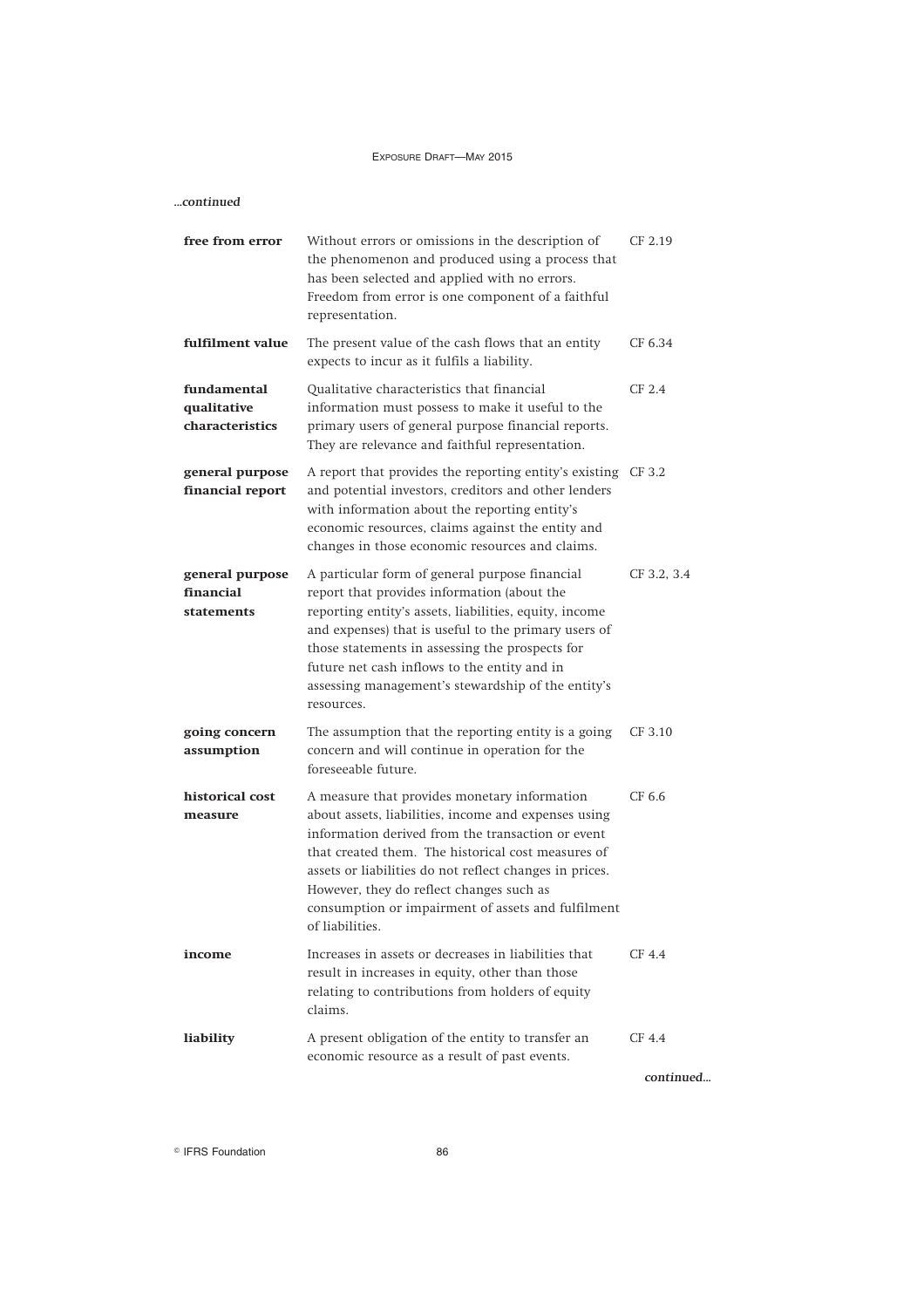*...continued*

| material<br>information                                    | Information whose omission or misstatement could<br>influence decisions that the primary users of<br>general purpose financial reports make on the basis<br>of financial information about a specific reporting<br>entity.                                                                                                                                            | CF 2.11                                           |
|------------------------------------------------------------|-----------------------------------------------------------------------------------------------------------------------------------------------------------------------------------------------------------------------------------------------------------------------------------------------------------------------------------------------------------------------|---------------------------------------------------|
| measure                                                    | The result of measuring an asset, a liability or<br>equity, or an item of income or expense, on a<br>specified measurement basis.                                                                                                                                                                                                                                     | CF 6.2                                            |
| measurement                                                | The process of quantifying, in monetary terms,<br>information about an entity's assets, liabilities,<br>equity, income and expenses.                                                                                                                                                                                                                                  | CF 6.2                                            |
| measurement<br>basis                                       | An identified feature of an item being measured (for CF 6.2<br>example, historical cost, fair value or fulfilment<br>value).                                                                                                                                                                                                                                          |                                                   |
| measurement<br>uncertainty                                 | Uncertainty that arises when the result of applying<br>a measurement basis is imprecise and can be<br>determined only with a range.                                                                                                                                                                                                                                   | CF 2.12-2.13,<br>$5.20 - 5.21$ ,<br>$6.55 - 6.56$ |
| neutral                                                    | Without bias in the selection or presentation of<br>financial information. A neutral depiction is not<br>slanted, weighted, emphasised, de-emphasised or<br>otherwise manipulated to increase the probability<br>that financial information will be received<br>favourably or unfavourably by users. Neutrality is<br>one component of a faithful representation.     | CF 2.17                                           |
| objective of<br>general purpose<br>financial<br>reporting  | To provide financial information about the<br>reporting entity that is useful to existing and<br>potential investors, lenders and other creditors in<br>making decisions about providing resources to the<br>entity. Those decisions involve buying, selling or<br>holding equity and debt instruments, and providing<br>or settling loans and other forms of credit. | CF 1.2                                            |
| objective of<br>general purpose<br>financial<br>statements | To provide information about an entity's assets,<br>liabilities, equity, income and expenses that is<br>useful to users of the financial statements in<br>assessing the prospects for future net cash inflows<br>to the entity and in assessing management's<br>stewardship of the entity's resources.                                                                | CF 3.4                                            |
| obligation to<br>transfer an<br>economic<br>resource       | An obligation that already exists and has the<br>potential to require an entity to transfer an<br>economic resource to another party in at least one<br>circumstance.                                                                                                                                                                                                 | CF 4.27                                           |

*continued...*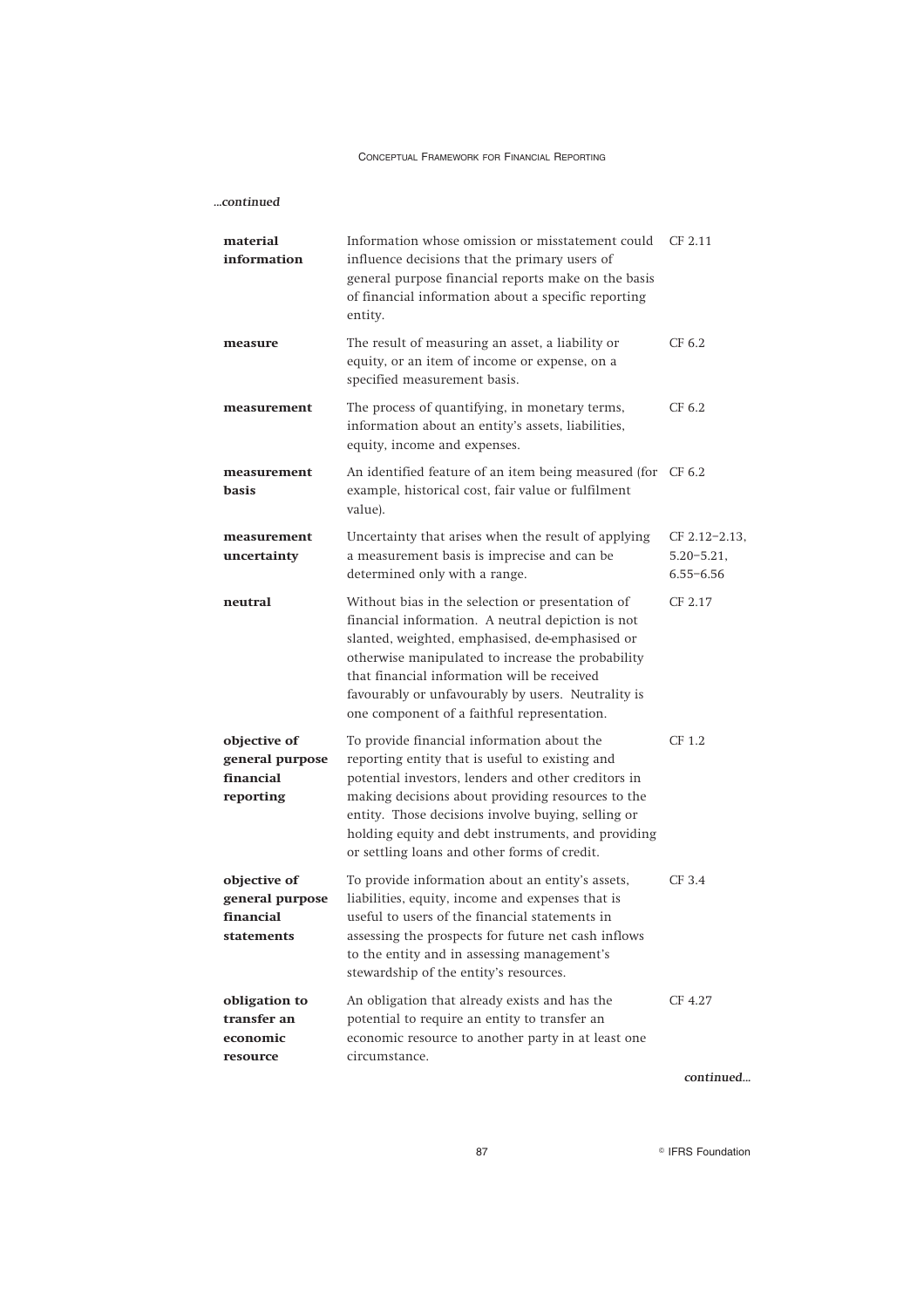| continued                                                                                  |                                                                                                                                              |                                                                                                                                                                                                                                                                     |                   |
|--------------------------------------------------------------------------------------------|----------------------------------------------------------------------------------------------------------------------------------------------|---------------------------------------------------------------------------------------------------------------------------------------------------------------------------------------------------------------------------------------------------------------------|-------------------|
| offsetting                                                                                 |                                                                                                                                              | Identifying, recognising and measuring both an<br>asset and a liability as separate units of account, but<br>presenting them in the statement of financial<br>position as a single net amount.                                                                      | CF 7.13           |
| outcome<br>uncertainty                                                                     |                                                                                                                                              | Uncertainty about the amount or timing of any<br>inflow or outflow of economic benefits that will<br>ultimately result from an asset or liability.                                                                                                                  | CF 5.17, 6.56     |
| potential to<br>produce<br>economic<br>benefits                                            | Within an economic resource, a feature that already<br>CF 4.13<br>exists and will produce economic benefits in at least<br>one circumstance. |                                                                                                                                                                                                                                                                     |                   |
| present<br>obligation to                                                                   | resource:                                                                                                                                    | An obligation of an entity to transfer an economic                                                                                                                                                                                                                  | CF 4.31           |
| transfer an<br>economic<br>resource                                                        | (a)                                                                                                                                          | for which the entity has no practical ability<br>to avoid the transfer: and                                                                                                                                                                                         |                   |
|                                                                                            | (b)                                                                                                                                          | that has arisen from past events; in other<br>words, the entity has received the economic<br>benefits, or conducted the activities, that<br>establish the extent of its obligation.                                                                                 |                   |
| presentation and<br>disclosure<br>primary users of<br>general purpose<br>financial reports |                                                                                                                                              | The terms used to describe how information about<br>assets, liabilities, equity, income and expenses is<br>provided in financial statements.                                                                                                                        | CF 7.8            |
|                                                                                            |                                                                                                                                              | Those existing and potential investors, lenders and<br>other creditors who cannot require the reporting<br>entity to provide information directly to them and<br>must rely on general purpose financial reports for<br>much of the financial information they need. | CF 1.5            |
| principal                                                                                  |                                                                                                                                              | See agent.                                                                                                                                                                                                                                                          |                   |
| prudence                                                                                   |                                                                                                                                              | The exercise of caution when making judgements<br>under conditions of uncertainty.                                                                                                                                                                                  | CF 2.18           |
| qualitative<br>characteristic<br>(of useful<br>financial<br>information)                   |                                                                                                                                              | A characteristic that makes financial information<br>useful to the primary users of general purpose<br>financial reports.                                                                                                                                           | CF <sub>2.1</sub> |
|                                                                                            |                                                                                                                                              |                                                                                                                                                                                                                                                                     | continued         |

**Communist Execution 1988 88**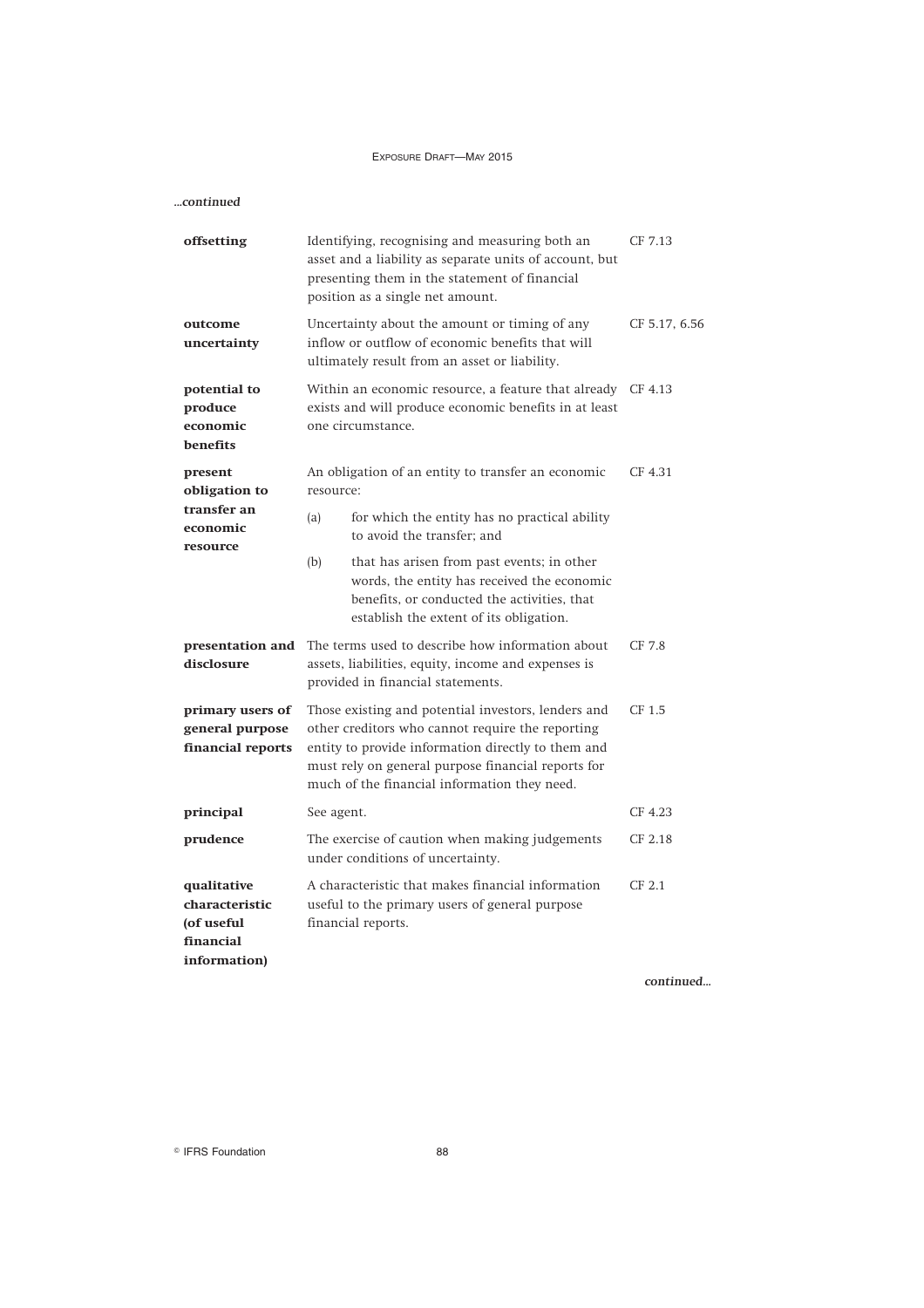## *...continued*

| recognition                                           | The process of capturing, for inclusion in the<br>statement of financial position or the statement(s) of<br>financial performance, an item that meets the<br>definition of an element. It involves depicting the<br>item (either alone or as part of a line item) in words<br>and by a monetary amount, and including that<br>amount in totals in the relevant statement. | CF 5.2            |
|-------------------------------------------------------|---------------------------------------------------------------------------------------------------------------------------------------------------------------------------------------------------------------------------------------------------------------------------------------------------------------------------------------------------------------------------|-------------------|
| information                                           | relevant financial Financial information that is capable of making a<br>difference in the decisions made by users. Relevance<br>is one of the two fundamental qualitative<br>characteristics of useful financial information.                                                                                                                                             | CF <sub>2.6</sub> |
| reporting entity                                      | An entity that chooses, or is required, to prepare<br>general purpose financial statements.                                                                                                                                                                                                                                                                               | CF 3.11           |
| timeliness                                            | An enhancing qualitative characteristic possessed by<br>information that is available to decision-makers in<br>time to be capable of influencing their decisions.                                                                                                                                                                                                         | CF 2.32           |
| unconsolidated<br>financial<br>statements             | Financial statements of a reporting entity whose<br>boundary is based on direct control only.                                                                                                                                                                                                                                                                             | CF 3.15(a)        |
| understandabil-<br>ity                                | An enhancing qualitative characteristic possessed by CF 2.33<br>financial information that is classified, characterised<br>and presented clearly and concisely.                                                                                                                                                                                                           |                   |
| unit of account                                       | The group of rights, the group of obligations or the<br>group of rights and obligations, to which<br>recognition and measurement requirements are<br>applied.                                                                                                                                                                                                             | CF 4.57           |
| users (of general<br>purpose financial<br>statements) | See primary users of general purpose financial<br>reports.                                                                                                                                                                                                                                                                                                                |                   |
| value in use                                          | The present value of the cash flows that an entity<br>expects to derive from the continuing use of an<br>asset and from its ultimate disposal.                                                                                                                                                                                                                            | CF 6.34           |
| verifiability                                         | An enhancing qualitative characteristic that enables<br>different knowledgeable and independent observers<br>to reach consensus, although not necessarily<br>complete agreement, that a particular depiction is a<br>faithful representation.                                                                                                                             | CF 2.29           |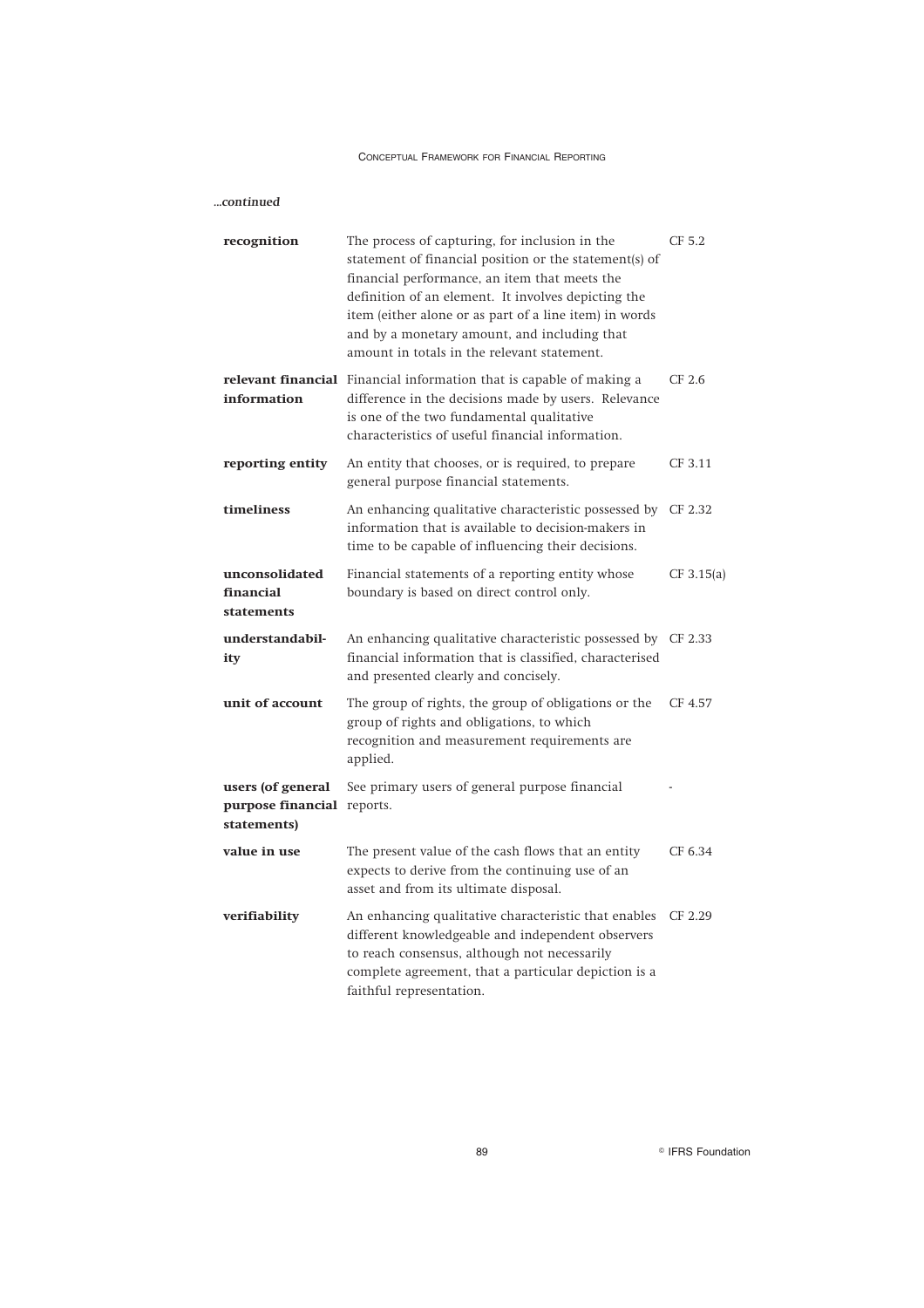# **Approval by the Board of the Exposure Draft** *Conceptual Framework for Financial Reporting* **published in May 2015**

The Exposure Draft *Conceptual Framework for Financial Reporting* was approved for publication by eleven of the fourteen members of the International Accounting Standards Board. Mr Cooper, Mr Finnegan and Ms Lloyd voted against its publication. Their alternative views are set out after the Basis for Conclusions on the Exposure Draft.

Hans Hoogervorst Chairman Ian Mackintosh Vice-Chairman Stephen Cooper Philippe Danjou Amaro Luiz De Oliveira Gomes Martin Edelmann Patrick Finnegan Gary Kabureck Suzanne Lloyd Takatsugu Ochi Darrel Scott Chungwoo Suh Mary Tokar Wei-Guo Zhang

**Communist Execution 190 90**